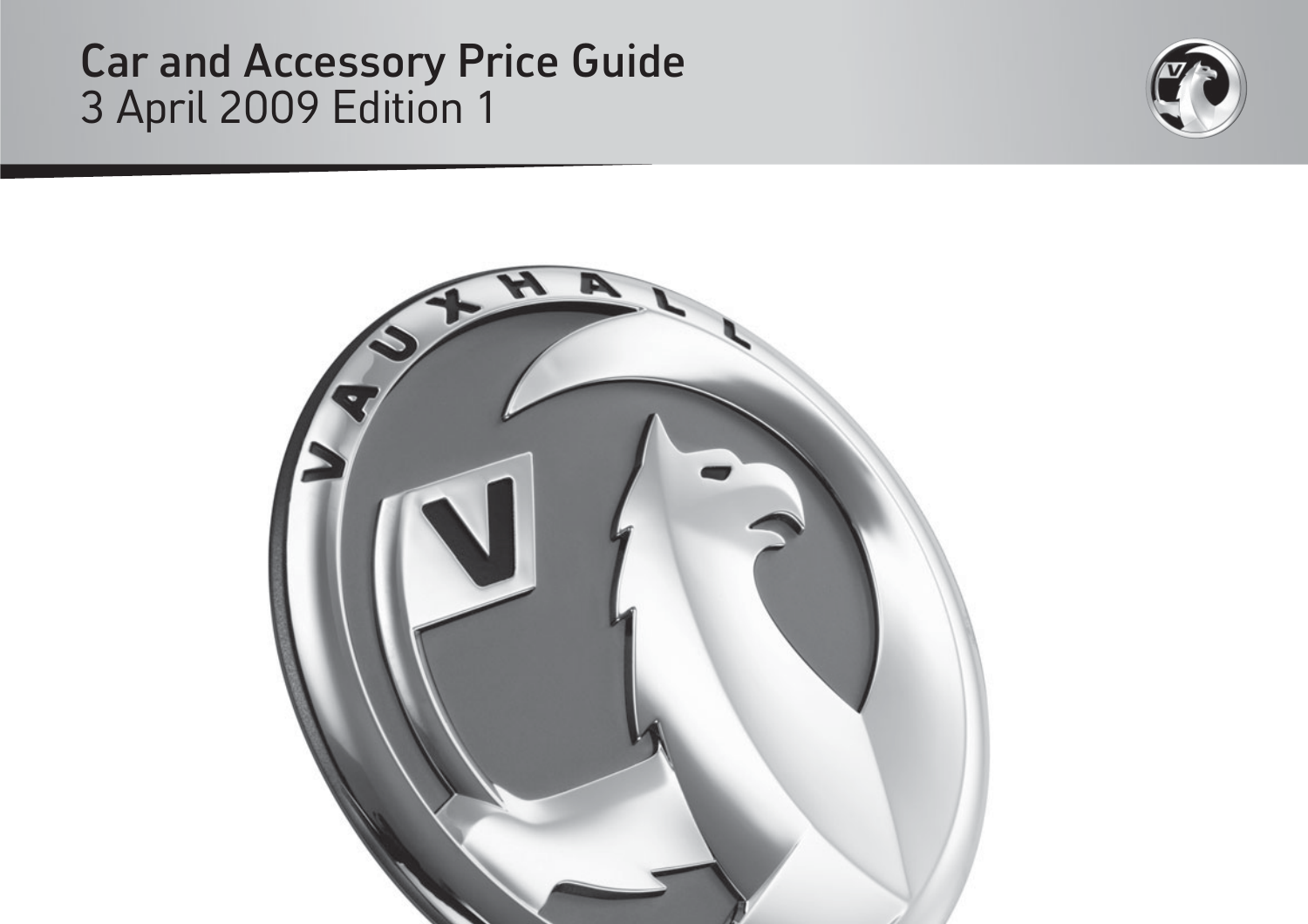# **Range** pricing information

#### **CONTENTS**

| Customer information       | 2  |
|----------------------------|----|
| Agila                      | 4  |
| Tigra                      | 5  |
| Corsa                      | 7  |
| Meriva                     | 10 |
| Astra Sport Hatch          | 12 |
| Astra hatchback            | 13 |
| Astra estate               | 15 |
| Astra options              | 16 |
| Astra TwinTop              | 18 |
| Zafira                     | 20 |
| Insignia                   | 24 |
| Antara                     | 30 |
| <b>VXR</b>                 | 31 |
| Fuel economy and emissions | 36 |
| Vivaro Combi               | 39 |
| Movano Combi               | 40 |
| Accessories                | 41 |
| Customer care              | 44 |
|                            |    |

#### **ON-THE-ROAD PRICES**

To eliminate uncertainty about hidden costs when buying a new car, Vauxhall publishes on-the-road recommended retail prices (RRP) and these are shown in the pricing tables within this price guide. These prices include the recommended cost of number plates and delivery to a Vauxhall retailer of £645.00 (including £84.13 VAT), 12 months' Government Vehicle Excise Duty (see opposite for details) and the DVLA new vehicle first registration fee of £55.00\*.

Please note: The on-the-road recommended retail price (RRP) does not include fuel supplied by the retailer, motor insurance or any other goods or services supplied by agreement between the retailer and the customer.

#### **PRICE PROTECTION**

Order a new Vauxhall for build in the current model year (as confirmed by your retailer) for delivery no more than three months in advance and the price you are quoted is the price you pay. This is irrespective of any subsequent price rises between placing your order and delivery of your new car, but you must take delivery as soon as the car is available. General Motors UK Limited is not liable for price adjustments caused by Government changes in the rate of VAT (currently 15%), Vehicle Excise Duty, DVLA new vehicle first registration fee or by any other applicable legislation or regulations.

#### **VAUXHALL INTERNET PRICE (VIP)**

All Vauxhall cars have a special Vauxhall internet price (VIP) as well as the on-theroad recommended retail price (RRP). See www.vauxhall.co.uk for details. It is Vauxhall's understanding that company car taxation will continue to be based on the on-the-road recommended retail price (RRP).

#### **VEHICLE EXCISE DUTY**

The amount of Vehicle Excise Duty (road fund licence) payable on new cars varies depending on the level of carbon dioxide  $(CO<sub>2</sub>)$  emissions produced by the vehicle.  $CO<sub>2</sub>$  emissions are measured in grammes (g) per kilometre (km) travelled and divided into seven charging bands shown in the table below.

#### Vehicle Excise Duty\*

|        | $CO2$ emissions | Petrol/Diesel |
|--------|-----------------|---------------|
| Band A | up to 100g/km   | £0.00         |
| Band B | 101-120g/km     | £35.00        |
| Band C | 121-150g/km     | £120.00       |
| Band D | 151-165g/km     | £145.00       |
| Band E | 166-185g/km     | £170.00       |
| Band F | 186-225g/km     | £210.00       |
| Band G | over 225g/km    | £400.00       |

\* = Correct at time of issue – 3 April 2009.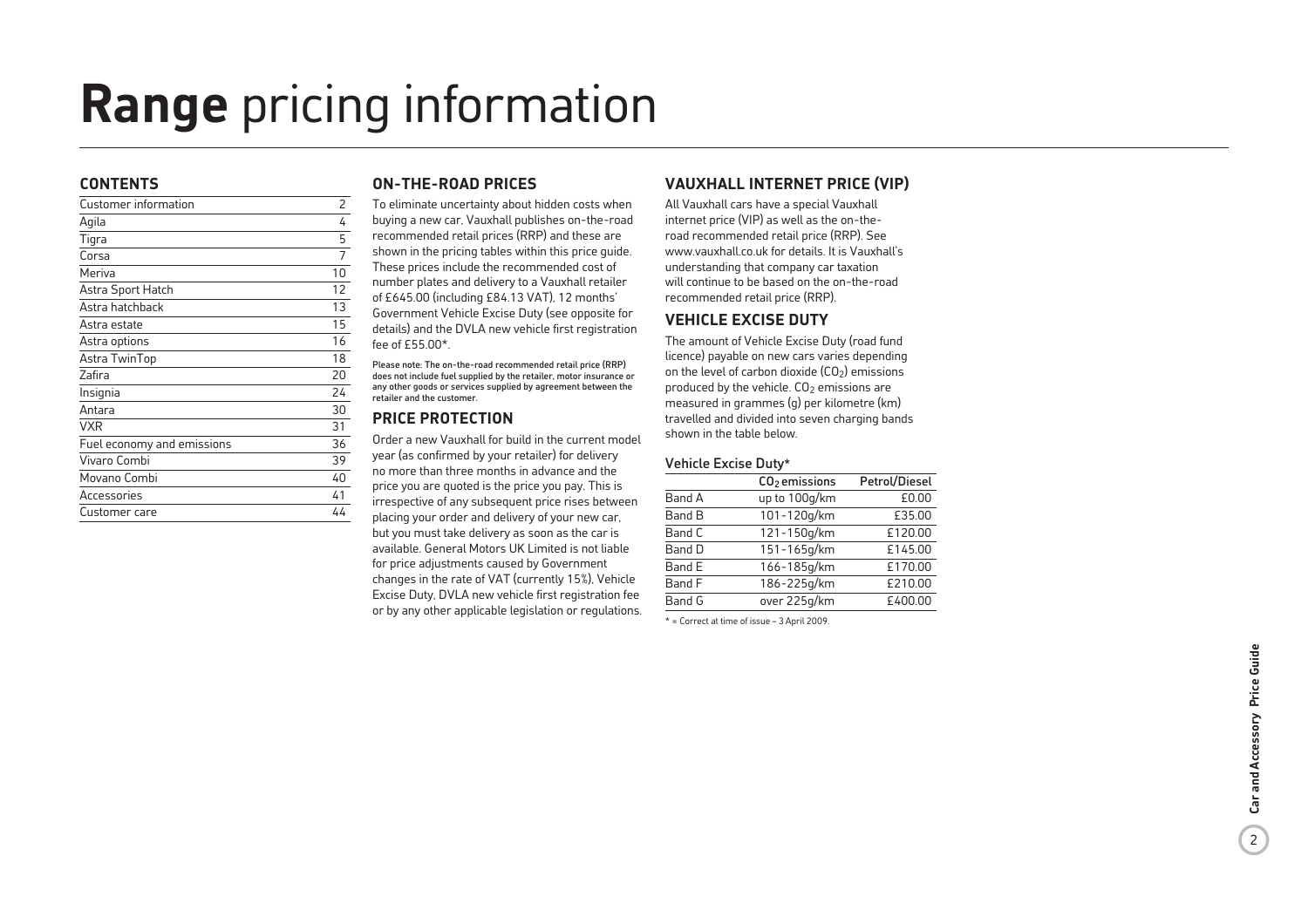# **Range** additional information

#### **PROTECTING THE ENVIRONMENT**

Vauxhall has always been at the forefront of environmental issues and our products are increasingly winning green automotive awards.

However, our commitment to preserving the environment goes even further. We have reduced manufacturing emissions and our new vehicles use more recycled materials in their construction and more recyclable parts than ever before.

Looking further into the future we are working on cleaner, alternative power sources, including zero-emission fuel cell technology.

#### **FOR MORE INFORMATION**

For information on Vauxhall's efforts to achieve an environmentally sustainable future, including information on Design for Recycling, take-back of End-of-Life Vehicles (ELVs), and the recycling of ELVs, see www.vauxhall.co.uk/recycling

#### **RECYCLING ALLOWANCE**

Further proof of our long-term commitment to the environment comes in the form of our Recycling Allowance programme. Buy a selected low-emission Vauxhall model and we'll offer you £1000 (£500 on Agila)† to take your old, higher emission car off the road.

Should you want a car that's not included in the Recycling Allowance programme, we can still help you dispose of your old car. Our partners Autogreen Ltd offer free and easily accessible, environmentally friendly, end-of-life vehicle disposal.

† = Applies to selected Agila, Corsa, Meriva, Astra and Zafira models only. Please see your retailer for further details.

#### **SMARTER DRIVING TIPS**

- Drive at an appropriate speed: Staying within the speed limit increases driver safety, reduces CO2 emissions and saves fuel. At 70mph you could be using up to 9% more fuel than at 60mph and up to 15% more fuel than at 50mph
- Drive smoothly at all times: Anticipate the ebb and flow of the traffic to avoid harsh acceleration and braking
- Reduce your revs: Change gear earlier to help reduce fuel consumption – try 2500rpm with petrol engines and 2000rpm with diesel
- Idling is wasting fuel: If you're likely to be at a standstill for more than three minutes, switch off the engine to save fuel
- Regularly check your tyre pressures: Under inflated tyres increase CO<sub>2</sub> emissions whilst incorrectly inflated tyres can be unsafe. Always check your handbook for the correct tyre pressure. This will also help to increase the life of your tyres
- Remove unnecessary items from the car: Extra weight increases the engine's workload, whilst roof racks and bike carriers increase wind resistance. All burn more fuel and increase  $CO<sub>2</sub>$  emissions

**VAUXHALL SUPPORTING**



#### **BENEFIT IN KIND COMPANYCAR TAXATION††**

| <b>BENEFIT IN KIND COMPANY</b><br><b>CAR TAXATION<sup>tt</sup></b>                                                             | CO <sub>2</sub><br>emissions                       | Percentage of car's<br>price to be taxed |                                      |  |  |  |
|--------------------------------------------------------------------------------------------------------------------------------|----------------------------------------------------|------------------------------------------|--------------------------------------|--|--|--|
| The car benefit charge will be the car's<br>list price (including VAT, options and<br>accessories fitted, delivery to retailer | in grams<br>per<br>kilometre                       | Petrol<br>2009-10<br>tax year            | <b>Diesel</b><br>2009-10<br>tax year |  |  |  |
| and number plates, but excluding                                                                                               | up to 120                                          | 10                                       | 13                                   |  |  |  |
| Vehicle Excise Duty and new vehicle                                                                                            | 121-139                                            | 15                                       | 18                                   |  |  |  |
| first registration fee) multiplied by the                                                                                      | $140 - 144$                                        | 16                                       | 19                                   |  |  |  |
| percentage charge for the CO <sub>2</sub> emissions                                                                            | 145-149                                            | 17                                       | 20                                   |  |  |  |
| band in which the car falls (see table                                                                                         | 150-154                                            | 18                                       | 21                                   |  |  |  |
| opposite). Multiply this figure by your                                                                                        | 155-159                                            | 19                                       | 22                                   |  |  |  |
| personal income tax rate (20% for Basic                                                                                        | 160-164                                            | 20                                       | 23                                   |  |  |  |
| Rate, 40% for Higher Rate for 2009-10 tax<br>year) to calculate your annual benefit in                                         | 165-169                                            | 21                                       | 24                                   |  |  |  |
| kind tax liability.                                                                                                            | 170-174                                            | 22                                       | 25                                   |  |  |  |
| Example:                                                                                                                       | 175-179                                            | 23                                       | 26                                   |  |  |  |
| Corsa Life (a/c) 1.2i 16y manual 5-door                                                                                        | 180-184                                            | 24                                       | 27                                   |  |  |  |
| hatchback (CO <sub>2</sub> emissions 139q/km)                                                                                  | 185-189                                            | 25                                       | 28                                   |  |  |  |
| On-the-road RRP<br>£11675.00                                                                                                   | 190-194                                            | 26                                       | 29                                   |  |  |  |
| (E120.00)<br>Deduct: Vehicle Excise Duty                                                                                       | 195-199                                            | 27                                       | 30                                   |  |  |  |
| (E55.00)<br>New vehicle first registration fee                                                                                 | 200-204                                            | 28                                       | 31                                   |  |  |  |
| <b>Effective list price</b><br>£11500.00                                                                                       | 205-209                                            | 29                                       | 32                                   |  |  |  |
| Add: Optional two-coat metallic paint                                                                                          | 210-214                                            | 30                                       | 33                                   |  |  |  |
| £395.00                                                                                                                        | 215-219                                            | 31                                       | 34                                   |  |  |  |
| List price for tax purposes (P11D value)<br>£11895.00                                                                          | 220-224                                            | 32                                       | 35                                   |  |  |  |
| Car benefit charge                                                                                                             | 225-229                                            | 33                                       | 35                                   |  |  |  |
| £1784.00                                                                                                                       | 230-234                                            | 34                                       | 35                                   |  |  |  |
| 2009-10 tax year (15%)<br>Benefit in kind tax liability                                                                        | 235-239                                            | 35                                       | 35                                   |  |  |  |
| (2009-10 tax year)                                                                                                             | 240 and above                                      | 35                                       | 35                                   |  |  |  |
| Basic Rate (20%) tax paver<br>£356.00                                                                                          | To calculate your own personal liability a car tax |                                          |                                      |  |  |  |

calculator is available at www.vauxhall.co.uk/bik

Higher Rate (40%) tax payer £713.00 †† = Please note this Price Guide provides taxation information as a guide only. Vauxhall does not purport to provide taxation guidance. Drivers should always take professional advice on their own tax position.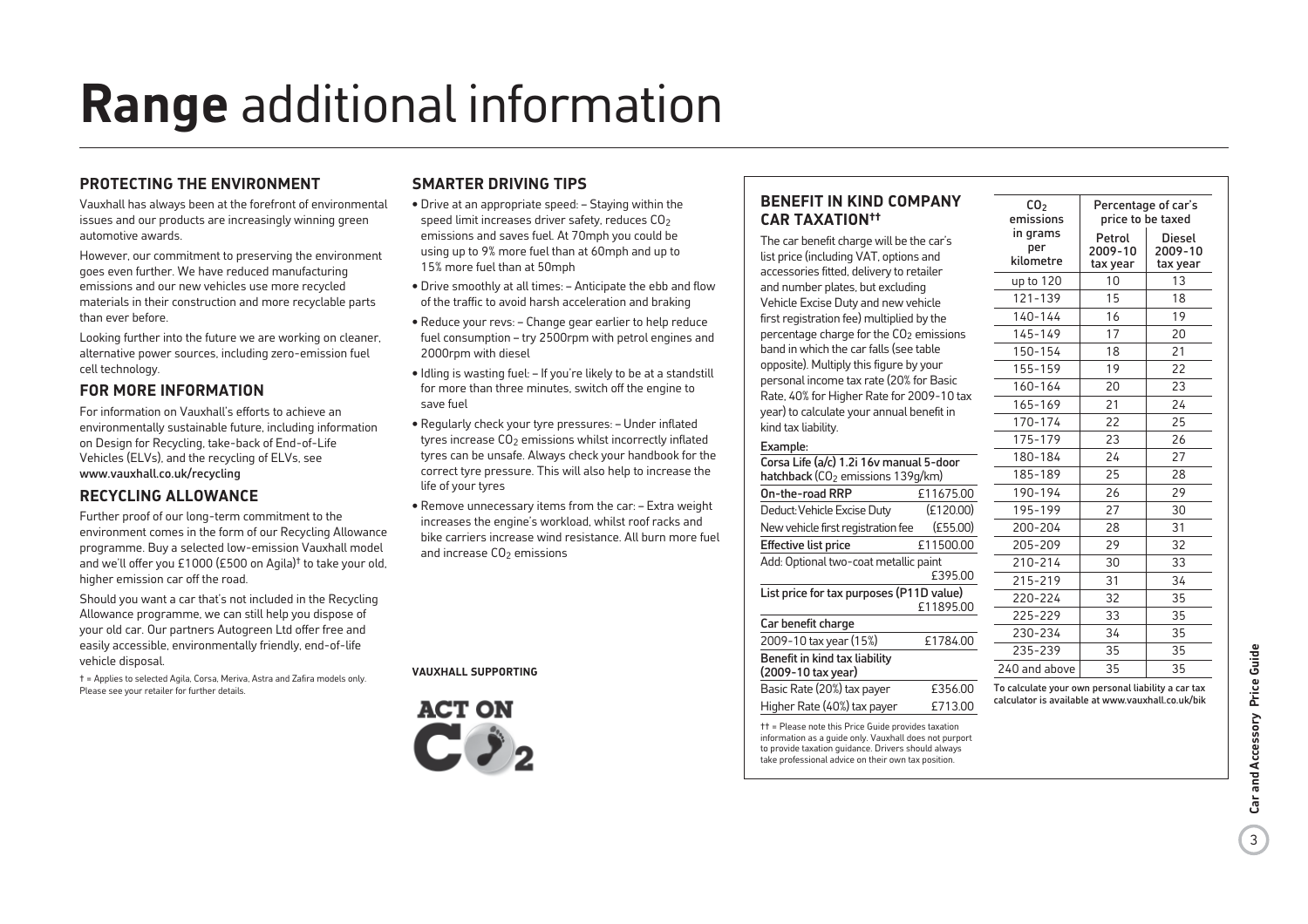### **Agila** prices/options Effective from 3 April 2009

| Model<br>5-door MPC       | Price $(E)$ | VAT (£) | Total $(E)$ | On-the-road<br>RRP(E) | CO <sub>2</sub><br>$(g/km)^*$ |
|---------------------------|-------------|---------|-------------|-----------------------|-------------------------------|
| <b>EXPRESSION</b>         |             |         |             |                       |                               |
| 1.0i 12y ecoFLEX          | 6573.91     | 986.09  | 7560.00     | 8295.00               | 119                           |
| <b>CLUB</b>               |             |         |             |                       |                               |
| 1.0i 12y ecoFLEX          | 7556.52     | 1133.48 | 8690.00     | 9425.00               | 119                           |
| 1.2i 16v                  | 7839.13     | 1175.87 | 9015.00     | 9835.00               | 129                           |
| 1.2i 16y auto             | 8726.09     | 1308.91 | 10035.00    | 10855.00              | 142                           |
| 1.0i $12v$ ecoFLEX (a/c)  | 8004.35     | 1200.65 | 9205.00     | 9940.00               | 119                           |
| 1.2i $16v$ (a/c)          | 8286.96     | 1243.04 | 9530.00     | 10350.00              | 129                           |
| 1.2i 16y auto $(a/c)$     | 9173.91     | 1376.09 | 10550.00    | 11370.00              | 142                           |
| Diesel                    |             |         |             |                       |                               |
| 1.3CDTi 16y ecoFLEX       | 9334.78     | 1400.22 | 10735.00    | 11470.00              | 120                           |
| 1.3CDTi 16y ecoFLEX (a/c) | 9782.61     | 1467.39 | 11250.00    | 11985.00              | 120                           |
| <b>DESIGN</b>             |             |         |             |                       |                               |
| 1.2i $16v$ (a/c)          | 8460.87     | 1269.13 | 9730.00     | 10550.00              | 129                           |
| 1.2i $16v$ auto $(a/c)$   | 9347.83     | 1402.17 | 10750.00    | 11570.00              | 142                           |
| Diesel                    |             |         |             |                       |                               |
| 1.3CDTi 16v ecoFLEX (a/c) | 9956.52     | 1493.48 | 11450.00    | 12185.00              | 120                           |

Please note: On-the-road recommended retail prices (RRP) include number plates and delivery to retailer of £645.00 (inc. £84.13 VAT), 12 months' Vehicle Excise Duty (see page 2 for details) and new vehicle first registration fee of £55.00. Excludes fuel and insurance.  $*$  = CO<sub>2</sub> emission figures. Vehicle Excise Duty is based on CO<sub>2</sub> emissions (see page 2 for details).

For benefit in kind taxation charges see page 3.

|                                        | <b>IDRessin</b> | Club | Design | Price $(E)$<br>exc.<br><b>VAT</b> | Total $(E)$<br>inc. VAT |
|----------------------------------------|-----------------|------|--------|-----------------------------------|-------------------------|
| <b>SAFETY OPTION</b>                   |                 |      |        |                                   |                         |
| Electronic Stability Programme (ESP)   | ( )             | ∩    |        | 386.96                            | 445.00                  |
| <b>EXTERIOR OPTION</b>                 |                 |      |        |                                   |                         |
| Two-coat metallic or pearlescent paint |                 | ∩    |        | 343.48                            | 395.00                  |

 $O =$  Optional at extra cost.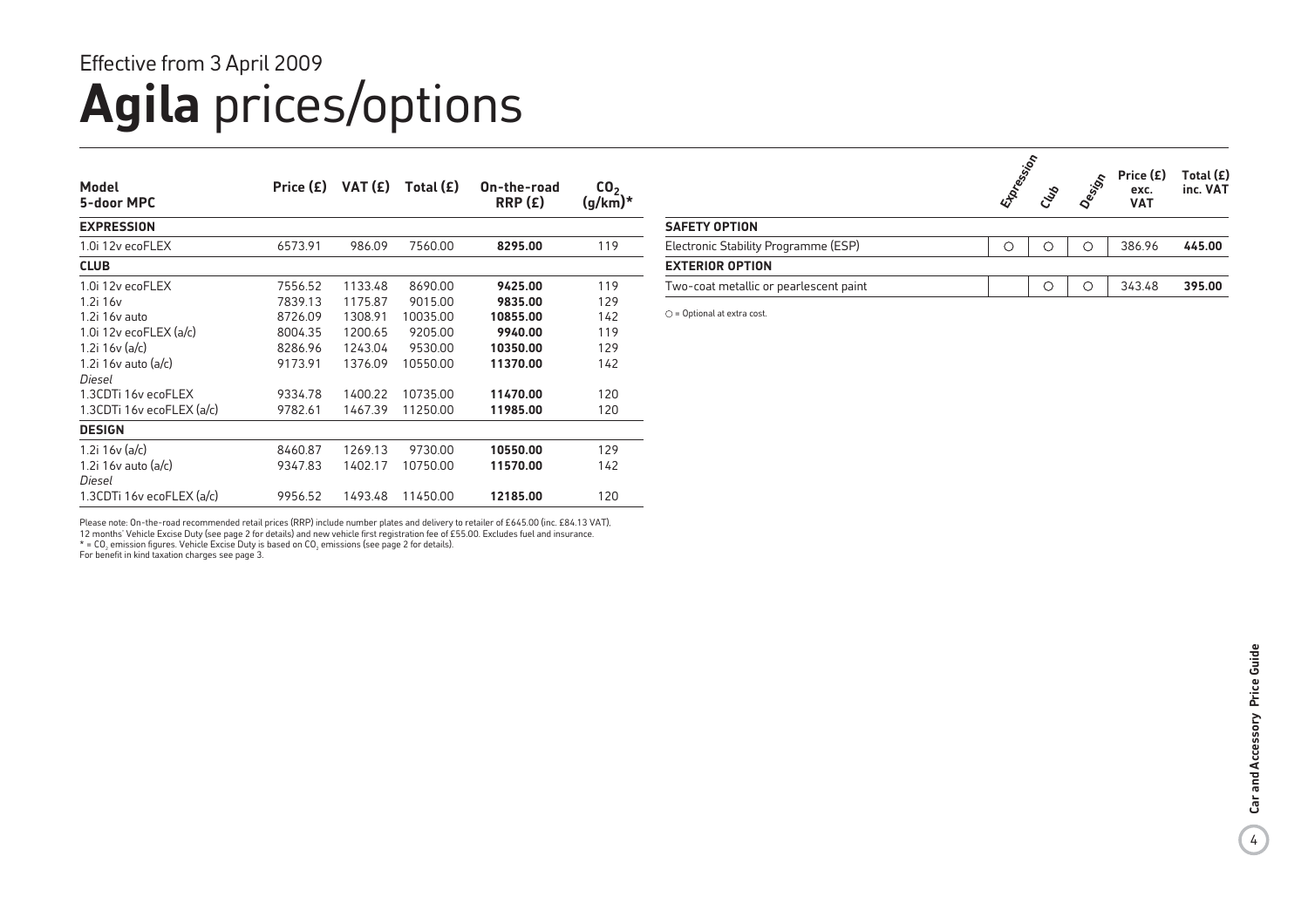## **Tigra** prices Effective from 3 April 2009

| Model<br>2-door coupé roadster | Price $(E)$ | VAT(E)  | Total $(E)$ | On-the-road<br>RRP(E) | CO <sub>2</sub><br>$(g/km)^*$ |
|--------------------------------|-------------|---------|-------------|-----------------------|-------------------------------|
| <b>AIR</b>                     |             |         |             |                       |                               |
| 1.4i 16y                       | 12343.48    | 1851.52 | 14195.00    | 15015.00              | 146                           |
| 1.4i 16v Easytronic            | 12921.74    | 1938.26 | 14860.00    | 15680.00              | 144                           |
| $1.4i$ 16y (a/c)               | 12769.57    | 1915.43 | 14685.00    | 15505.00              | 146                           |
| 1.4i 16v Easytronic (a/c)      | 13347.83    | 2002.17 | 15350.00    | 16170.00              | 144                           |
| Diesel                         |             |         |             |                       |                               |
| 1.3CDTi 16v                    | 13230.43    | 1984.57 | 15215.00    | 16035.00              | 124                           |
| $1.3$ CDTi $16v$ (a/c)         | 13656.52    | 2048.48 | 15705.00    | 16525.00              | 124                           |
| <b>SPORT ROUGE</b>             |             |         |             |                       |                               |
| 1.4i 16y                       | 13378.26    | 2006.74 | 15385.00    | 16205.00              | 146                           |
| 1.8i 16v                       | 14043.48    | 2106.52 | 16150.00    | 17020.00              | 179                           |
| $1.4i$ 16y (a/c)               | 13804.35    | 2070.65 | 15875.00    | 16695.00              | 146                           |
| 1.8i $16v$ (a/c)               | 14469.57    | 2170.43 | 16640.00    | 17510.00              | 179                           |
| Diesel                         |             |         |             |                       |                               |
| 1.3CDTi 16v                    | 14265.22    | 2139.78 | 16405.00    | 17225.00              | 124                           |
| $1.3$ CDTi $16v$ (a/c)         | 14691.30    | 2203.70 | 16895.00    | 17715.00              | 124                           |

| Model<br>2-door coupé roadster |          |         | Price $(E)$ VAT $(E)$ Total $(E)$ | On-the-road<br>RRP(E) | $CO2$<br>(g/km)* |
|--------------------------------|----------|---------|-----------------------------------|-----------------------|------------------|
| <b>EXCLUSIV</b>                |          |         |                                   |                       |                  |
| 1.4i $16v$ (a/c)               | 13391.30 | 2008 70 | 15400.00                          | 16220.00              | 146              |
| 1.4i 16y Easytronic (a/c)      | 13969.57 | 2095.43 | 16065.00                          | 16885.00              | 144              |
| $1.8i$ 16y (a/c)<br>Diesel     | 14056.52 | 2108.48 | 1616500                           | 17035.00              | 179              |
| $1.3$ CDTi $16v$ (a/c)         | 14278.26 | 214174  | 16420.00                          | 17240.00              | 124              |

Please note: On-the-road recommended retail prices (RRP) include number plates and delivery to retailer of £645.00 (inc. £84.13 VAT).<br>12 months' Vehicle Excise Duty (see page 2 for details) and new vehicle first registrati

For benefit in kind taxation charges see page 3.

a/c = Air conditioning.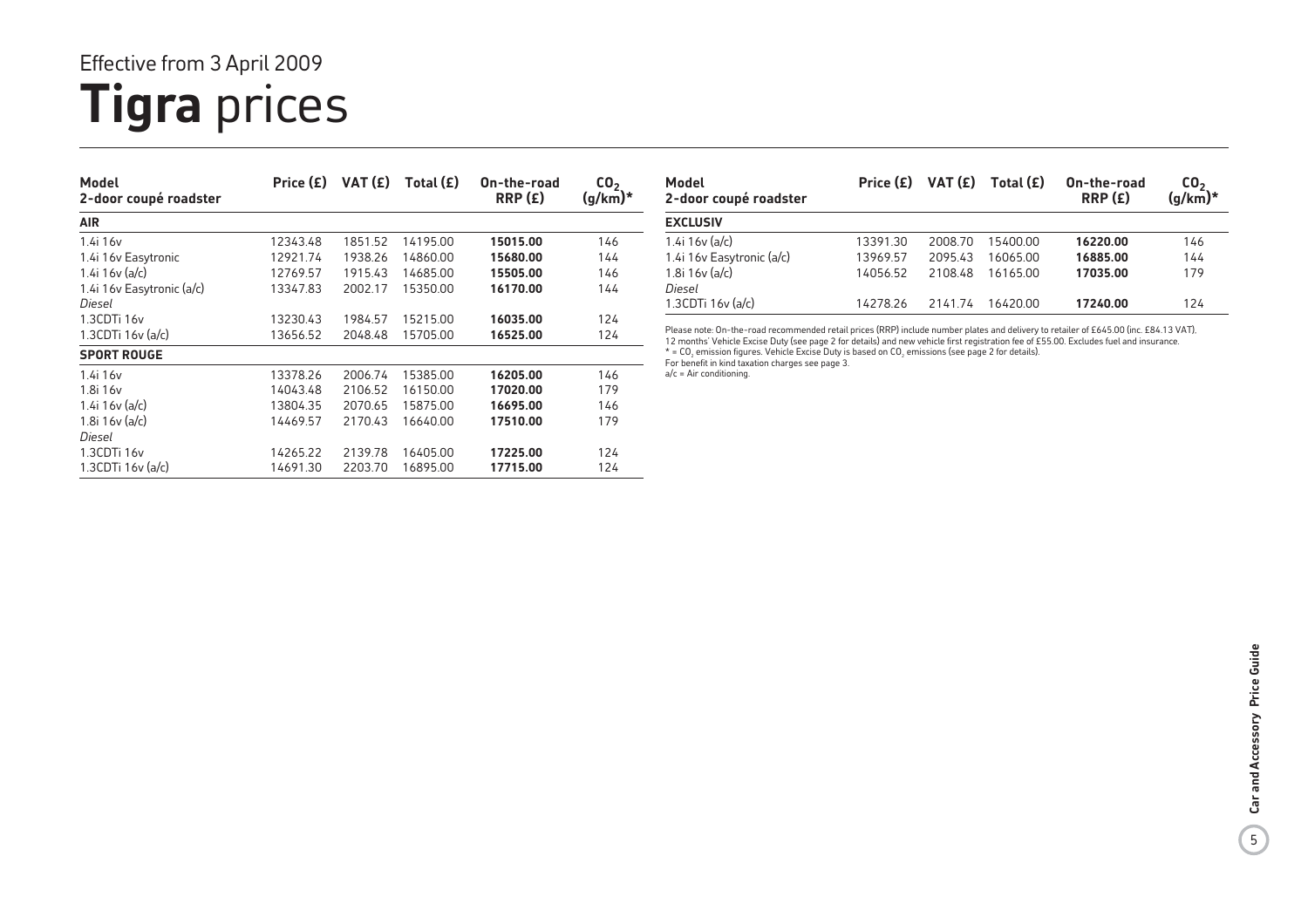## **Tigra** options Effective from 3 April 2009

|                                                                                                                        | $\div$    | Sport Rodes | Erclusiv                | Price $(E)$<br>exc.<br><b>VAT</b> | Total $(E)$<br>inc. VAT |
|------------------------------------------------------------------------------------------------------------------------|-----------|-------------|-------------------------|-----------------------------------|-------------------------|
| <b>OPTION PACKS</b>                                                                                                    |           |             |                         |                                   |                         |
| VXR Styling Pack One . Body-colour front lower spoiler/rear lower skirt/boot lip spoiler and side sills                | $\circ$   | O           | $\bigcirc$              | 695.65                            | 800.00                  |
| Leather Pack • Leather seat facings • Electrically heated sports seats                                                 |           | О           | $\bullet$               | 600.00                            | 690.00                  |
| Travel Pack • Windbreak • Retaining net for storage area behind seats                                                  | $\circ$   |             | $\bullet$               | 130.43                            | 150.00                  |
| <b>Plus Pack<sup>1</sup></b> • Cruise control • Driver information centre including trip computer                      |           | $\circ$     | $\bigcirc$              | 256.52                            | 295.00                  |
| <b>SAFETY OPTIONS</b>                                                                                                  |           |             |                         |                                   |                         |
| Electronic Stability Programme (ESP)                                                                                   | $\circ$   | О           | $\circ$                 | 386.96                            | 445.00                  |
| Automatic seat occupancy detection for passenger's airbags                                                             | O         |             |                         | 108.70                            | 125.00                  |
| <b>EXTERIOR OPTIONS</b>                                                                                                |           |             |                         |                                   |                         |
| 17-inch five-spoke alloy wheels with 205/45 R 17 tyres <sup>2</sup>                                                    |           | $\circ$     | $\bullet^3$             | 321.74                            | 370.00                  |
| Rear parking distance sensors                                                                                          | $\circ$   | $\circ$     | $\circ$                 | 321.74                            | 370.00                  |
| Targa roof bar in body colour                                                                                          | $\bullet$ |             | $\bigcirc$ <sup>4</sup> | 86.96                             | 100.00                  |
| Two-coat metallic or pearlescent paint                                                                                 | $\circ$   | Ω           | $\bigcirc$              | 343.48                            | 395.00                  |
| AUDIO AND COMMUNICATION OPTIONS                                                                                        |           |             |                         |                                   |                         |
| CD 30 MP3 . CD player with MP3 format . Stereo radio . Auxiliary-in socket                                             | $\circ$   |             |                         | 86.96                             | 100.00                  |
| CD 70 • Satellite navigation system • CD player with MP3 format • Stereo radio • Auxiliary-in socket • Graphic display |           | О           |                         | 830.43                            | 955.00                  |

 $\bigcirc$  = Optional at extra cost.  $\bullet$  = Standard equipment.

1 = Not available on 1.3CDTi 16v models. 2 = The steel spare wheel is replaced by an emergency tyre inflation kit to effect a temporary 'get you home' repair. 3 = Exclusiv models feature 17-inch five-spoke alloy wheels wit two-coat metallic paint.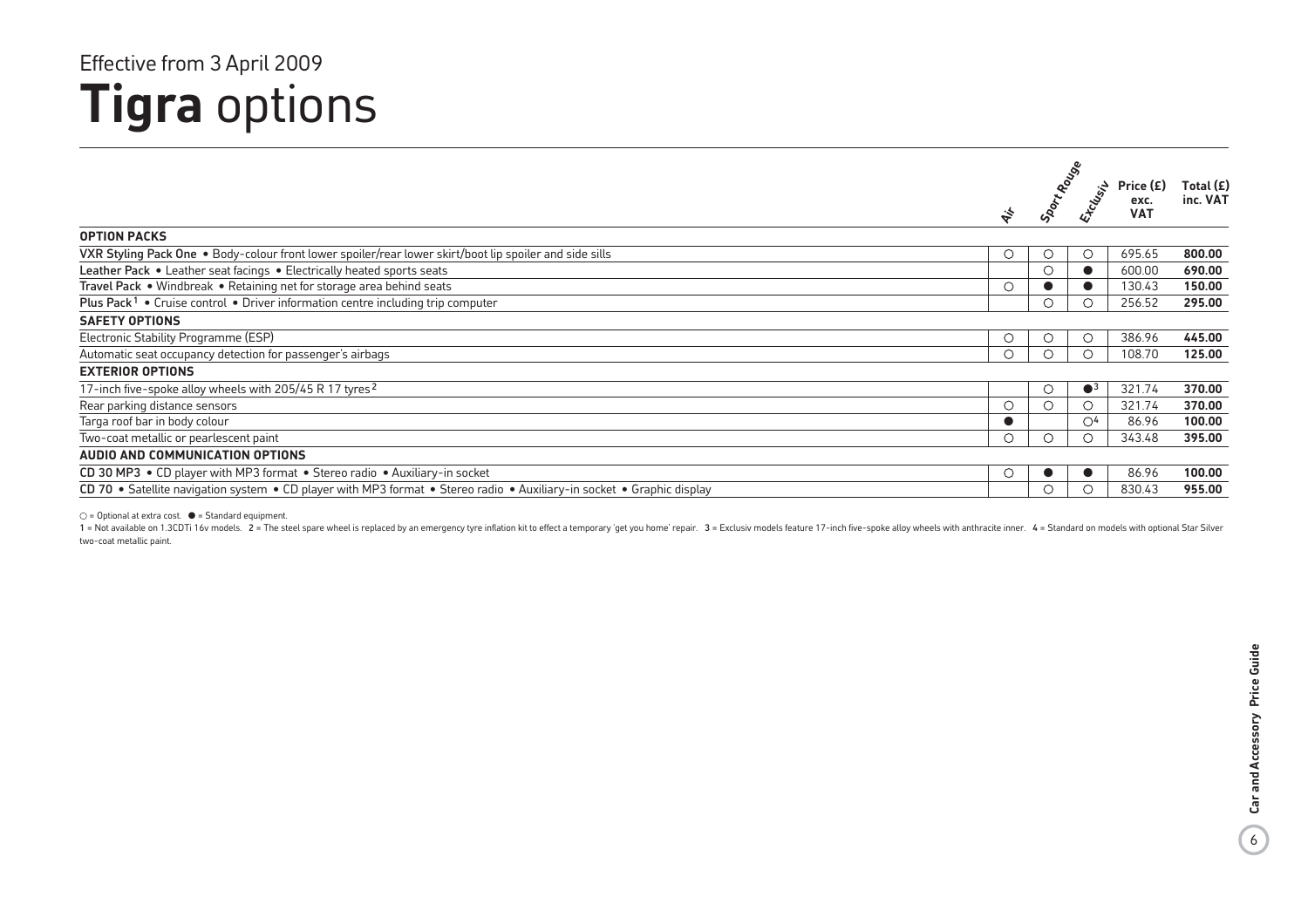#### Effective from 3 April 2009

## **Corsa** 3-door prices

| <b>Model</b>                               | Price (E) | VAT(E)  | Total $(E)$ | On-the-road | CO <sub>2</sub> |
|--------------------------------------------|-----------|---------|-------------|-------------|-----------------|
| <b>3-door hatchback</b>                    |           |         |             | RRP(E)      | $(g/km)^*$      |
| <b>EXPRESSION</b>                          |           |         |             |             |                 |
| 1.0i 12v                                   | 6847.83   | 1027.17 | 7875.00     | 8695.00     | 134             |
| LIFE                                       |           |         |             |             |                 |
| 1.0i 12v                                   | 7982.61   | 1197.39 | 9180.00     | 10000.00    | 134             |
| 1.2i 16v                                   | 8339.13   | 1250.87 | 9590.00     | 10410.00    | 139             |
| 1.2i 16v Easytronic                        | 8786.96   | 1318.04 | 10105.00    | 10925.00    | 137             |
| 1.0i $12v$ (a/c)                           | 8430.43   | 1264.57 | 9695.00     | 10515.00    | 134             |
| $1.2i$ 16 $v$ (a/c)                        | 8786.96   | 1318.04 | 10105.00    | 10925.00    | 139             |
| 1.2i 16v Easytronic (a/c)                  | 9234.78   | 1385.22 | 10620.00    | 11440.00    | 137             |
| Diesel                                     |           |         |             |             |                 |
| 1.3CDTi 16v (75PS) ecoFLEX                 | 9182.61   | 1377.39 | 10560.00    | 11295.00    | 119             |
| 1.3CDTi 16v (75PS) ecoFLEX (a/c)           | 9630.43   | 1444.57 | 11075.00    | 11810.00    | 119             |
| <b>ACTIVE (SPECIAL EDITION MODEL)</b>      |           |         |             |             |                 |
| 1.0i $12v$ (a/c)                           | 8621.74   | 1293.26 | 9915.00     | 10735.00    | 134             |
| 1.2i $16v$ (a/c)                           | 8978.26   | 1346.74 | 10325.00    | 11145.00    | 139             |
| 1.2i 16v Easytronic (a/c)                  | 9426.09   | 1413.91 | 10840.00    | 11660.00    | 137             |
| Diesel                                     |           |         |             |             |                 |
| 1.3CDTi 16v (75PS) ecoFLEX (a/c)           | 9821.74   | 1473.26 | 11295.00    | 12030.00    | 119             |
| <b>ACTIVE PLUS (SPECIAL EDITION MODEL)</b> |           |         |             |             |                 |
| 1.0i $12v$ (a/c)                           | 9069.57   | 1360.43 | 10430.00    | 11250.00    | 134             |
| $1.2i$ 16 $v$ (a/c)                        | 9426.09   | 1413.91 | 10840.00    | 11660.00    | 139             |
| 1.2i 16v Easytronic (a/c)                  | 9873.91   | 1481.09 | 11355.00    | 12175.00    | 137             |
| Diesel                                     |           |         |             |             |                 |
| 1.3CDTi 16v (75PS) ecoFLEX (a/c)           | 10269.57  | 1540.43 | 11810.00    | 12545.00    | 119             |
| <b>CLUB</b>                                |           |         |             |             |                 |
| 1.2i 16v                                   | 8786.96   | 1318.04 | 10105.00    | 10925.00    | 139             |
| 1.2i 16v Easytronic                        | 9234.78   | 1385.22 | 10620.00    | 11440.00    | 137             |
| 1.4i 16v                                   | 9226.09   | 1383.91 | 10610.00    | 11430.00    | 146             |
| 1.4i 16v auto                              | 10056.52  | 1508.48 | 11565.00    | 12410.00    | 154             |
| 1.2i $16v$ (a/c)                           | 9234.78   | 1385.22 | 10620.00    | 11440.00    | 139             |
| 1.2i 16v Easytronic (a/c)                  | 9682.61   | 1452.39 | 11135.00    | 11955.00    | 137             |
| 1.4i 16v (a/c)                             | 9673.91   | 1451.09 | 11125.00    | 11945.00    | 146             |
| 1.4i 16v auto (a/c)                        | 10504.35  | 1575.65 | 12080.00    | 12925.00    | 154             |
| Diesel                                     |           |         |             |             |                 |
| 1.3CDTi 16v (75PS) ecoFLEX                 | 9630.43   | 1444.57 | 11075.00    | 11810.00    | 119             |
| 1.3CDTi 16v (75PS) ecoFLEX (a/c)           | 10078.26  | 1511.74 | 11590.00    | 12325.00    | 119             |

| <b>Model</b>                     | Price $(E)$ | VAT (£) | Total $(E)$ | On-the-road | CO <sub>2</sub> |
|----------------------------------|-------------|---------|-------------|-------------|-----------------|
| 3-door hatchback                 |             |         |             | RRP(E)      | $(g/km)^*$      |
| <b>DESIGN</b>                    |             |         |             |             |                 |
| 1.2i $16v$ (a/c)                 | 10217.39    | 1532.61 | 11750.00    | 12570.00    | 139             |
| 1.4i $16v$ (a/c)                 | 10656.52    | 1598.48 | 12255.00    | 13075.00    | 146             |
| $1.4i$ 16v auto (a/c)            | 11486.96    | 1723.04 | 13210.00    | 14055.00    | 154             |
| Diesel                           |             |         |             |             |                 |
| 1.3CDTi 16v (75PS) ecoFLEX (a/c) | 11182.61    | 1677.39 | 12860.00    | 13595.00    | 119             |
| 1.3CDTi 16v (90PS) (a/c)         | 11447.83    | 1717.17 | 13165.00    | 13985.00    | 127             |
| 1.7CDTi 16y (a/c)                | 12313.04    | 1846.96 | 14160.00    | 14980.00    | 130             |
| <b>DESIGN INTOUCH**</b>          |             |         |             |             |                 |
| 1.2i 16v (a/c)                   | 11321.74    | 1698.26 | 13020.00    | 13840.00    | 139             |
| <b>SXi</b>                       |             |         |             |             |                 |
| 1.2i 16v                         | 9582.61     | 1437.39 | 11020.00    | 11840.00    | 146             |
| 1.4i 16v                         | 10026.09    | 1503.91 | 11530.00    | 12350.00    | 146             |
| 1.4i 16y auto                    | 10856.52    | 1628.48 | 12485.00    | 13330.00    | 154             |
| 1.2i $16v$ (a/c)                 | 10030.43    | 1504.57 | 11535.00    | 12355.00    | 146             |
| 1.4i 16v (a/c)                   | 10473.91    | 1571.09 | 12045.00    | 12865.00    | 146             |
| $1.4i$ 16v auto (a/c)            | 11304.35    | 1695.65 | 13000.00    | 13845.00    | 154             |
| Diesel                           |             |         |             |             |                 |
| 1.3CDTi 16v (75PS) ecoFLEX       | 10552.17    | 1582.83 | 12135.00    | 12870.00    | 119             |
| 1.3CDTi 16v (90PS)               | 10817.39    | 1622.61 | 12440.00    | 13260.00    | 127             |
| 1.3CDTi 16v (75PS) ecoFLEX (a/c) | 11000.00    | 1650.00 | 12650.00    | 13385.00    | 119             |
| 1.3CDTi 16y (90PS) (a/c)         | 11265.22    | 1689.78 | 12955.00    | 13775.00    | 127             |
| <b>SXi INTOUCH**</b>             |             |         |             |             |                 |
| 1.2i $16v$ (a/c)                 | 10769.57    | 1615.43 | 12385.00    | 13205.00    | 146             |
| <b>SRi</b>                       |             |         |             |             |                 |
| 1.6i 16y Turbo (150PS)           | 12508.70    | 1876.30 | 14385.00    | 15295.00    | 189             |
| 1.6i 16v Turbo (150PS) (a/c)     | 12956.52    | 1943.48 | 14900.00    | 15810.00    | 189             |
| Diesel                           |             |         |             |             |                 |
| 1.7CDTi 16y (a/c)                | 13582.61    | 2037.39 | 15620.00    | 16440.00    | 130             |

Please note: On-the-road recommended retail prices (RRP) include number plates and delivery to retailer of £645.00 (inc. £84.13 VAT), 12 months' Vehicle Excise Duty (see page 2 for details) and new vehicle first registration fee of £55.00. Excludes fuel and insurance.  $*$  = CO<sub>2</sub> emission figures. Vehicle Excise Duty is based on CO<sub>2</sub> emissions (see page 2 for details).

For benefit in kind taxation charges see page 3.

\*\* = inTouch model features Pioneer AVIC-F900BT European DVD navigation unit. Two-coat metallic/pearlescent paint is the only option available on SXi inTouch, standard on Design inTouch. Please refer to the Corsa inTouch brochure for further details. a/c = Air conditioning.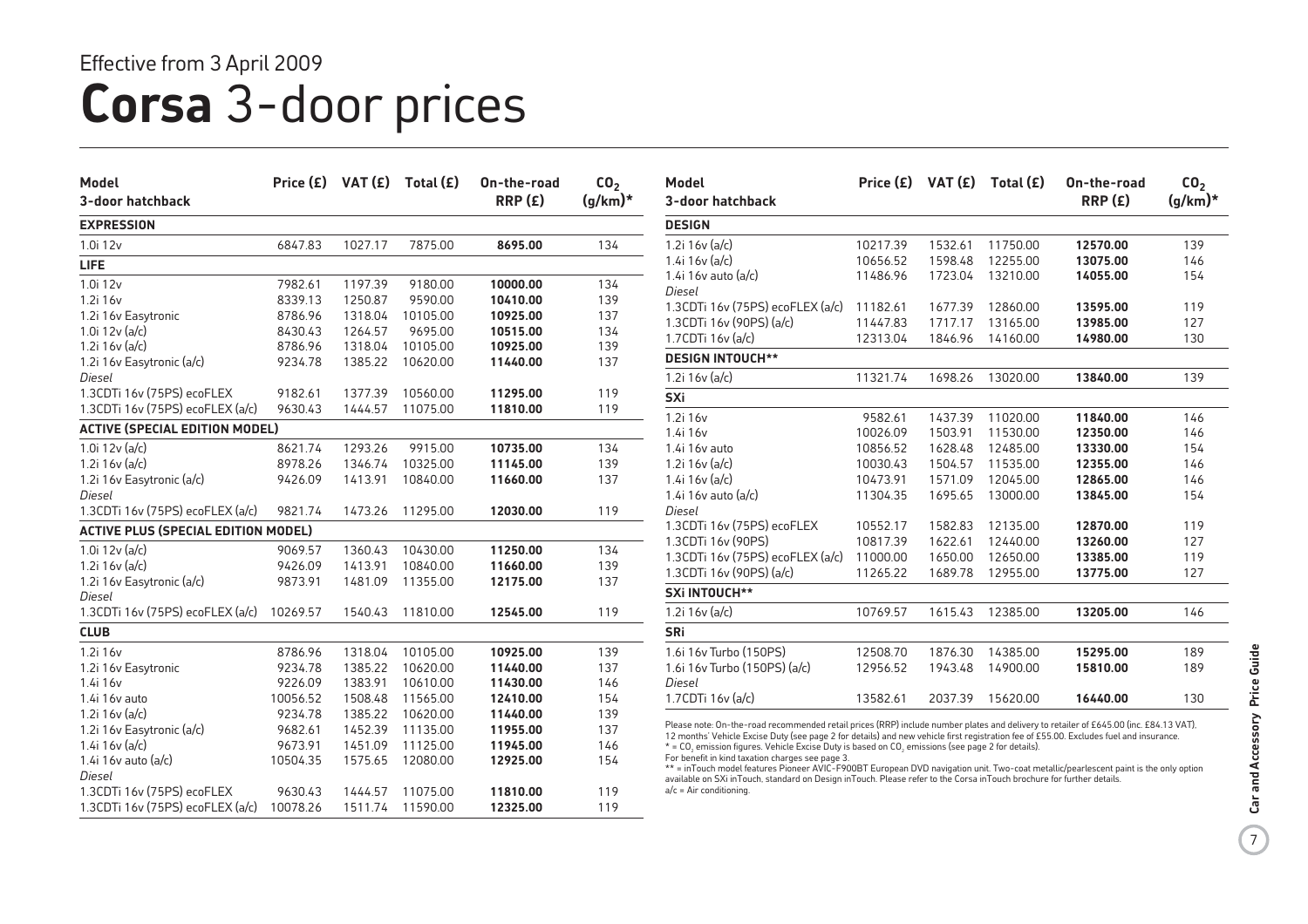### **Corsa** 5-door prices Effective from 3 April 2009

| <b>Model</b><br>5-door hatchback           |          | Price $(E)$ VAT $(E)$ | Total $(E)$      | On-the-road<br>RRP(E) | CO <sub>2</sub><br>$(g/km)^*$ | <b>Model</b><br>5-door hatchback                                                                                                                                                                                                                                    | Price $(E)$          | VAT (£) | Total $(E)$      | On-the-road<br>RRP(E) | CO <sub>2</sub><br>(g/km) |
|--------------------------------------------|----------|-----------------------|------------------|-----------------------|-------------------------------|---------------------------------------------------------------------------------------------------------------------------------------------------------------------------------------------------------------------------------------------------------------------|----------------------|---------|------------------|-----------------------|---------------------------|
| <b>LIFE</b>                                |          |                       |                  |                       |                               | <b>DESIGN</b>                                                                                                                                                                                                                                                       |                      |         |                  |                       |                           |
| 1.0i 12v                                   | 8634.78  | 1295.22               | 9930.00          | 10750.00              | 134                           | $1.2i$ 16 $v$ (a/c)                                                                                                                                                                                                                                                 | 10869.57             | 1630.43 | 12500.00         | 13320.00              | 139                       |
| 1.2i 16v                                   | 8991.30  | 1348.70               | 10340.00         | 11160.00              | 139                           | 1.4i $16v$ (a/c)                                                                                                                                                                                                                                                    | 11308.70             | 1696.30 | 13005.00         | 13825.00              | 146                       |
| 1.2i 16v Easytronic                        | 9439.13  | 1415.87               | 10855.00         | 11675.00              | 137                           | 1.4i 16 $v$ auto (a/c)                                                                                                                                                                                                                                              | 12139.13             | 1820.87 | 13960.00         | 14805.00              | 158                       |
| 1.0i 12v (a/c)                             | 9082.61  | 1362.39               | 10445.00         | 11265.00              | 134                           | Diesel                                                                                                                                                                                                                                                              |                      |         |                  |                       |                           |
| $1.2i$ 16y (a/c)                           | 9439.13  | 1415.87               | 10855.00         | 11675.00              | 139                           | 1.3CDTi 16v (75PS) ecoFLEX (a/c)                                                                                                                                                                                                                                    | 11834.78             | 1775.22 | 13610.00         | 14345.00              | 119                       |
| 1.2i 16v Easytronic (a/c)                  | 9886.96  | 1483.04               | 11370.00         | 12190.00              | 137                           | 1.3CDTi 16y (90PS) (a/c)                                                                                                                                                                                                                                            | 12100.00             | 1815.00 | 13915.00         | 14735.00              | 127                       |
| Diesel                                     |          |                       |                  |                       |                               | 1.7CDTi $16v$ (a/c)                                                                                                                                                                                                                                                 | 12965.22             |         | 1944.78 14910.00 | 15730.00              | 132                       |
| 1.3CDTi 16v (75PS) ecoFLEX                 | 9834.78  |                       | 1475.22 11310.00 | 12045.00              | 119                           | SXi                                                                                                                                                                                                                                                                 |                      |         |                  |                       |                           |
| 1.3CDTi 16v (75PS) ecoFLEX (a/c)           | 10282.61 |                       | 1542.39 11825.00 | 12560.00              | 119                           |                                                                                                                                                                                                                                                                     |                      |         |                  |                       |                           |
| <b>ACTIVE (SPECIAL EDITION MODEL)</b>      |          |                       |                  |                       |                               | 1.2i 16v<br>1.4i 16v                                                                                                                                                                                                                                                | 10234.78<br>10678.26 |         | 1535.22 11770.00 | 12590.00<br>13100.00  | 146                       |
|                                            |          |                       |                  |                       |                               |                                                                                                                                                                                                                                                                     |                      | 1601.74 | 12280.00         |                       | 146                       |
| 1.0i $12v$ (a/c)                           | 9273.91  | 1391.09               | 10665.00         | 11485.00              | 134                           | 1.4i 16v auto                                                                                                                                                                                                                                                       | 11508.70             | 1726.30 | 13235.00         | 14080.00              | 158                       |
| 1.2i $16v$ (a/c)                           | 9630.43  | 1444.57               | 11075.00         | 11895.00              | 139                           | 1.2i 16y (a/c)                                                                                                                                                                                                                                                      | 10682.61             | 1602.39 | 12285.00         | 13105.00              | 146                       |
| 1.2i 16v Easytronic (a/c)                  | 10078.26 | 1511.74               | 11590.00         | 12410.00              | 137                           | 1.4i 16y (a/c)                                                                                                                                                                                                                                                      | 11126.09             | 1668.91 | 12795.00         | 13615.00              | 146                       |
| Diesel                                     |          |                       |                  |                       |                               | 1.4i 16y auto $(a/c)$                                                                                                                                                                                                                                               | 11956.52             | 1793.48 | 13750.00         | 14595.00              | 158                       |
| 1.3CDTi 16v (75PS) ecoFLEX (a/c)           | 10473.91 | 1571.09               | 12045.00         | 12780.00              | 119                           | Diesel<br>1.3CDTi 16v (75PS) ecoFLEX                                                                                                                                                                                                                                | 11204.35             | 1680.65 | 12885.00         | 13620.00              | 119                       |
| <b>ACTIVE PLUS (SPECIAL EDITION MODEL)</b> |          |                       |                  |                       |                               | 1.3CDTi 16y (90PS)                                                                                                                                                                                                                                                  | 11469.57             | 1720.43 | 13190.00         | 14010.00              | 127                       |
| 1.0i $12v$ (a/c)                           | 9721.74  | 1458.26               | 11180.00         | 12000.00              | 134                           | 1.3CDTi 16v (75PS) ecoFLEX (a/c)                                                                                                                                                                                                                                    | 11652.17             | 1747.83 | 13400.00         | 14135.00              | 119                       |
| 1.2i $16v$ (a/c)                           | 10078.26 |                       | 1511.74 11590.00 | 12410.00              | 139                           | 1.3CDTi 16v (90PS) (a/c)                                                                                                                                                                                                                                            | 11917.39             | 1787.61 | 13705.00         | 14525.00              | 127                       |
| 1.2i 16v Easytronic (a/c)                  | 10526.09 | 1578.91               | 12105.00         | 12925.00              | 137                           |                                                                                                                                                                                                                                                                     |                      |         |                  |                       |                           |
| Diesel                                     |          |                       |                  |                       |                               | <b>SXi INTOUCH**</b>                                                                                                                                                                                                                                                |                      |         |                  |                       |                           |
| 1.3CDTi 16v (75PS) ecoFLEX (a/c)           | 10921.74 |                       | 1638.26 12560.00 | 13295.00              | 119                           | $1.2i$ 16 $v$ (a/c)                                                                                                                                                                                                                                                 | 11421.74             |         | 1713.26 13135.00 | 13955.00              | 146                       |
| <b>CLUB</b>                                |          |                       |                  |                       |                               | <b>SRi</b>                                                                                                                                                                                                                                                          |                      |         |                  |                       |                           |
| 1.2i 16v                                   | 9439.13  | 1415.87               | 10855.00         | 11675.00              | 139                           | 1.6i 16y Turbo (150PS)                                                                                                                                                                                                                                              | 13160.87             |         | 1974.13 15135.00 | 16045.00              | 189                       |
| 1.2i 16v Easytronic                        | 9886.96  |                       | 1483.04 11370.00 | 12190.00              | 137                           | 1.6i 16y Turbo (150PS) (a/c)                                                                                                                                                                                                                                        | 13608.70             | 2041.30 | 15650.00         | 16560.00              | 189                       |
| 1.4i 16y                                   | 9878.26  |                       | 1481.74 11360.00 | 12180.00              | 146                           | Diesel                                                                                                                                                                                                                                                              |                      |         |                  |                       |                           |
| 1.4i 16y auto                              | 10708.70 | 1606.30               | 12315.00         | 13160.00              | 158                           | $1.7$ CDTi $16v$ (a/c)                                                                                                                                                                                                                                              | 14234.78             |         | 2135.22 16370.00 | 17190.00              | 132                       |
| 1.2i $16v$ (a/c)                           | 9886.96  | 1483.04               | 11370.00         | 12190.00              | 139                           |                                                                                                                                                                                                                                                                     |                      |         |                  |                       |                           |
| 1.2i 16v Easytronic (a/c)                  | 10334.78 |                       | 1550.22 11885.00 | 12705.00              | 137                           | Please note: On-the-road recommended retail prices (RRP) include number plates and delivery to retailer of £645.00 (inc. £84.13 VAT),                                                                                                                               |                      |         |                  |                       |                           |
| 1.4i $16v$ (a/c)                           | 10326.09 | 1548.91               | 11875.00         | 12695.00              | 146                           | 12 months' Vehicle Excise Duty (see page 2 for details) and new vehicle first registration fee of £55.00. Excludes fuel and insurance.<br>* = CO <sub>3</sub> emission figures. Vehicle Excise Duty is based on CO <sub>3</sub> emissions (see page 2 for details). |                      |         |                  |                       |                           |
| 1.4i 16 $v$ auto (a/c)                     | 11156.52 | 1673.48               | 12830.00         | 13675.00              | 158                           | For benefit in kind taxation charges see page 3.                                                                                                                                                                                                                    |                      |         |                  |                       |                           |
| Diesel                                     |          |                       |                  |                       |                               | ** = inTouch model features Pioneer AVIC-F900BT European DVD navigation unit. Two-coat metallic/pearlescent paint is the only option<br>available on SXi inTouch, standard on Design inTouch. Please refer to the Corsa inTouch brochure for further details.       |                      |         |                  |                       |                           |
| 1.3CDTi 16v (75PS) ecoFLEX                 | 10282.61 | 1542.39               | 11825.00         | 12560.00              | 119                           | $a/c = Air$ conditioning.                                                                                                                                                                                                                                           |                      |         |                  |                       |                           |
| 1.3CDTi 16v (75PS) ecoFLEX (a/c)           | 10730.43 |                       | 1609.57 12340.00 | 13075.00              | 119                           |                                                                                                                                                                                                                                                                     |                      |         |                  |                       |                           |

 $(a/km)^*$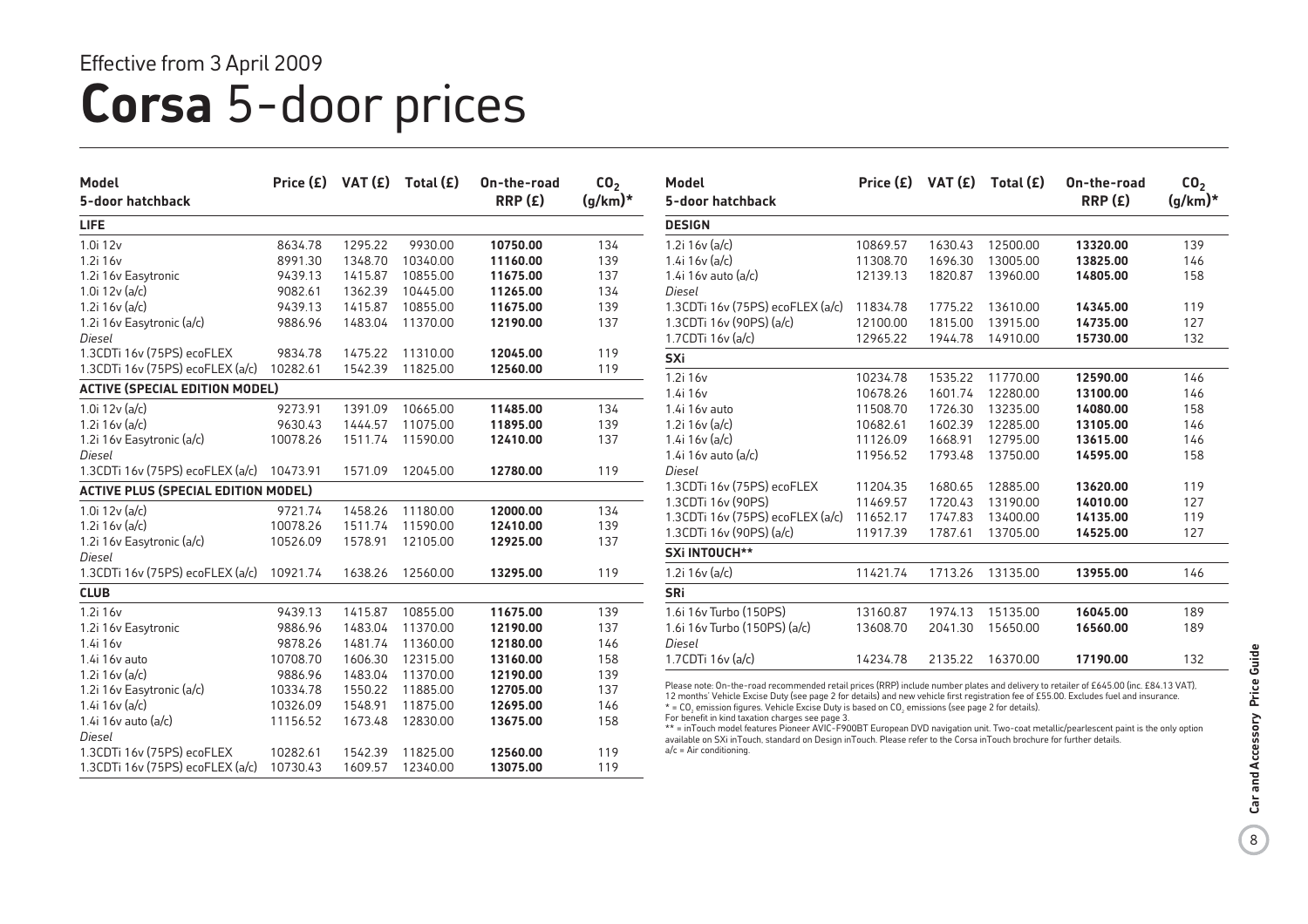### **Corsa** options Effective from 3 April 2009

|                                                                                                                                                                         | Expression | $\ddot{\mathcal{S}}$ | <b>Active</b> | Active Rouse | Class      | Design                  | ぶ                                | $\dot{\mathcal{S}}$     | Price $(E)$<br>exc.<br><b>VAT</b> | Total $(E)$<br>inc. VAT |
|-------------------------------------------------------------------------------------------------------------------------------------------------------------------------|------------|----------------------|---------------|--------------|------------|-------------------------|----------------------------------|-------------------------|-----------------------------------|-------------------------|
| <b>OPTION PACKS</b>                                                                                                                                                     |            |                      |               |              |            |                         |                                  |                         |                                   |                         |
| VXR Styling Pack One <sup>1</sup> • Body-colour front lower spoiler/side sills/rear lower skirt/rear roof spoiler                                                       |            |                      |               |              |            |                         | $\mathcal{O}^2$                  | $\bullet$               | 695.65                            | 800.00                  |
| Sight and Light Pack . Rain-sensitive windscreen wipers . Electro-chromatic anti-dazzle rear-view mirror<br>• Automatic lighting control                                |            |                      |               |              |            | ●                       | $\circ$                          | $\circ$                 | 173.91                            | 200.00                  |
| Protection Pack • Front seat side-impact airbags • Full-size curtain airbags • Pyrotechnic front lap belt pretensioner system                                           | $\circ$    | О                    | $\circ$       | O            | $\bullet$  | $\bullet$               | $\bullet$                        | $\bullet$               | 360.87                            | 415.00                  |
| Winter Pack . Electrically heated front seats . Electrically heated leather-covered steering wheel                                                                      |            |                      |               |              | ◯          | O                       | $\bigcirc$ <sup>3</sup>          | $\bigcirc$ <sup>3</sup> | 182.61                            | 210.00                  |
| Plus Pack . Driver's seat height adjuster . Steering column adjustable for reach and rake                                                                               |            | $\bigcirc$           | $\bullet$     |              | $\bullet$  | $\bullet$               |                                  | $\bullet$               | 91.30                             | 105.00                  |
| Plus Pack . 15-inch alloy wheels (steel spare) . Front fog lights . Cruise control . Multi-function trip computer                                                       |            |                      |               |              | $\bigcirc$ |                         |                                  |                         | 408.70                            | 470.00                  |
| Plus Pack • Electronic Climate Control (ECC) incorporating air conditioning • Cruise control • Multi-function trip computer<br>• Graphic information display            |            |                      |               |              |            | О                       | $\circlearrowright$ <sup>4</sup> | $\bigcirc$ <sup>4</sup> | 434.78                            | 500.00                  |
| <b>SAFETY OPTIONS</b>                                                                                                                                                   |            |                      |               |              |            |                         |                                  |                         |                                   |                         |
| Electronic Stability Programme-plus (ESP-plus) with traction control                                                                                                    | $\circ$    | О                    | $\circ$       | О            | $\circ$    | $\circ$                 | $\circ$                          | $\bullet$               | 386.96                            | 445.00                  |
| ISOFIX child seat restraint system for front passenger's seat (does not include child seat)                                                                             |            | O                    | $\circ$       | O            | $\circ$    | $\circ$                 | $\circ$                          | $\circ$                 | 91.30                             | 105.00                  |
| Height-adjustable centre rear seat head restraint (five-door models only)                                                                                               |            | $\bigcirc$           | $\bigcirc$    | $\bigcirc$   | $\circ$    | $\circ$                 | $\circ$                          | $\circ$                 | 21.74                             | 25.00                   |
| <b>INTERIOR OPTION</b>                                                                                                                                                  |            |                      |               |              |            |                         |                                  |                         |                                   |                         |
| DualFloor luggage compartment                                                                                                                                           |            |                      |               |              |            | О                       | O                                | $\bullet$               | 43.48                             | 50.00                   |
| <b>EXTERIOR AND CONVENIENCE OPTIONS</b>                                                                                                                                 |            |                      |               |              |            |                         |                                  |                         |                                   |                         |
| 17-inch alloy wheels with 215/45 R 17 ultra-low profile tyres                                                                                                           |            |                      |               |              |            | $\bigcirc$ <sup>5</sup> | $\bigcirc$ <sub>5</sub>          | $\bullet$               | 269.57                            | 310.00                  |
| Adaptive Forward Lighting (AFL) - halogen                                                                                                                               |            |                      |               |              |            | $\circ$                 | $\circ$                          | $\circ$                 | 226.09                            | 260.00                  |
| Electrically operated sliding glass sunroof with interior blind <sup>6</sup>                                                                                            |            |                      |               | ●            | $\circ$    | $\circ$                 | $\circ$                          | $\circ$                 | 495.65                            | 570.00                  |
| Flex-Fix® integrated carrier system (includes two-bicycle carrier attachment)7                                                                                          |            |                      |               |              | $\circ$    | $\circ$                 | $\circ$                          |                         | 369.57                            | 425.00                  |
| Rear parking distance sensors <sup>8</sup>                                                                                                                              |            |                      |               |              | $\circ$    | $\circ$                 | $\circ$                          | $\circ$                 | 226.09                            | 260.00                  |
| Two-coat metallic or pearlescent paint                                                                                                                                  |            | $\bigcirc$           | $\bigcirc$    | О            | $\circ$    | O <sup>9</sup>          | О                                | $\bigcirc$              | 343.48                            | 395.00                  |
| AUDIO AND COMMUNICATION OPTIONS                                                                                                                                         |            |                      |               |              |            |                         |                                  |                         |                                   |                         |
| CD 60 • Satellite navigation system • CD player with MP3 format • Stereo radio • Auxiliary-in socket • Graphic display                                                  |            |                      |               |              | $\circ$    | $\circ$                 | $\circ$                          | $\circ$                 | 830.43                            | 955.00                  |
| Mobile phone system with Bluetooth <sup>®</sup> (does not include phone or cradle) and graphic display<br>- see your retailer for details of mobile phone compatibility |            |                      |               |              | $\circ$    | О                       | О                                | $\circ$                 | 256.52                            | 295.00                  |

 $\bigcirc$  = Optional at extra cost.  $\bullet$  = Standard equipment.

1 = Not available in conjunction with Flex-Fix® integrated carrier system. The spare wheel is replaced by an emergency tyre inflation kit. 2 = Not available on 1.3CDTi 16v (75PS) models. 3 = Deletes sports steering wheel. available on 1.3CDTi 16v (75PS) models. Includes sports suspension with lower ride height and progressive-rate variable ratio power-assisted steering. 6 = Also includes front map reading lights and front passenger's seat h Roof panel is coloured black. 7 = Not available in conjunction with VXR Styling Pack One or rear parking distance sensors. The spare wheel is replaced by an emergency tyre inflation kit. 8 = Not available in conjunction wi inTouch model only.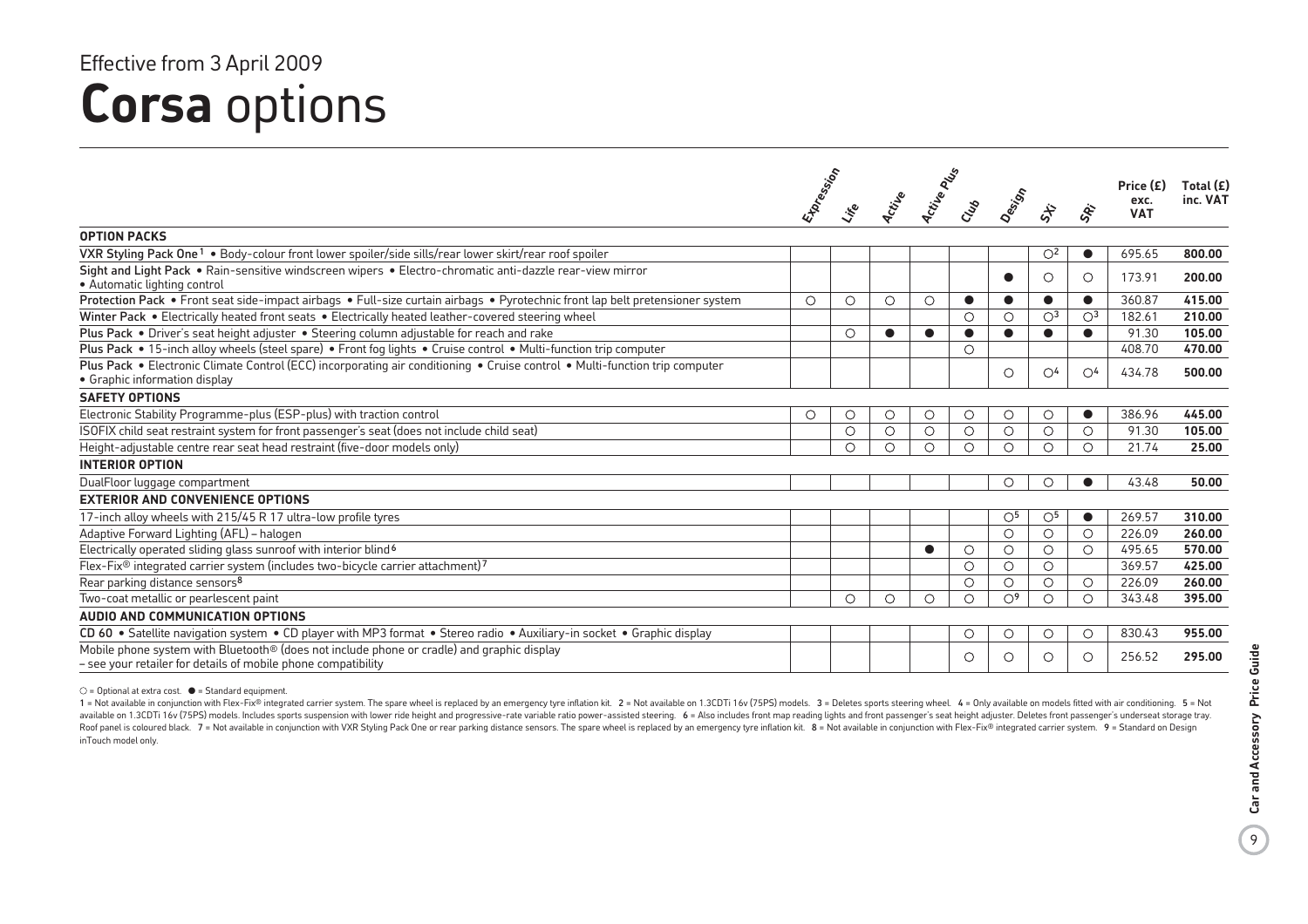### **Meriva** prices Effective from 3 April 2009

| <b>Model</b><br>5-door MPV                 | Price (£) | VAT $(f)$ | Total $(E)$ | On-the-road<br>RRP(E) | CO <sub>2</sub><br>$(g/km)^*$ |
|--------------------------------------------|-----------|-----------|-------------|-----------------------|-------------------------------|
| <b>EXPRESSION</b>                          |           |           |             |                       |                               |
| 1.4i 16v                                   | 9365.22   | 1404.78   | 10770.00    | 11590.00              | 148                           |
| <b>Diesel</b>                              |           |           |             |                       |                               |
| 1.3CDTi 16v                                | 10234.78  | 1535.22   | 11770.00    | 12590.00              | 135                           |
| LIFE                                       |           |           |             |                       |                               |
| 1.4i 16v                                   | 10695.65  | 1604.35   | 12300.00    | 13120.00              | 148                           |
| 1.6i 16v                                   | 11295.65  | 1694.35   | 12990.00    | 13835.00              | 159                           |
| 1.6i 16v Easytronic                        | 11743.48  | 1761.52   | 13505.00    | 14350.00              | 159                           |
| 1.4i 16v (a/c)                             | 11143.48  | 1671.52   | 12815.00    | 13635.00              | 148                           |
| 1.6i $16v$ (a/c)                           | 11743.48  | 1761.52   | 13505.00    | 14350.00              | 159                           |
| 1.6i 16v Easytronic (a/c)                  | 12191.30  | 1828.70   | 14020.00    | 14865.00              | 159                           |
| Diesel                                     |           |           |             |                       |                               |
| 1.3CDTi 16v                                | 11839.13  | 1775.87   | 13615.00    | 14435.00              | 135                           |
| 1.3CDTi 16v (a/c)                          | 12286.96  | 1843.04   | 14130.00    | 14950.00              | 135                           |
| <b>ACTIVE (SPECIAL EDITION MODEL)</b>      |           |           |             |                       |                               |
| 1.4i $16v$ (a/c)                           | 11626.09  | 1743.91   | 13370.00    | 14190.00              | 148                           |
| 1.6i $16v$ (a/c)                           | 12226.09  | 1833.91   | 14060.00    | 14905.00              | 159                           |
| 1.6i 16v Easytronic (a/c)                  | 12673.91  | 1901.09   | 14575.00    | 15420.00              | 159                           |
| Diesel                                     |           |           |             |                       |                               |
| $1.3$ CDTi $16v$ (a/c)                     | 12769.57  | 1915.43   | 14685.00    | 15505.00              | 135                           |
| <b>ACTIVE PLUS (SPECIAL EDITION MODEL)</b> |           |           |             |                       |                               |
| 1.4i 16v (a/c)                             | 12030.43  | 1804.57   | 13835.00    | 14655.00              | 148                           |
| 1.6i $16v$ (a/c)                           | 12630.43  | 1894.57   | 14525.00    | 15370.00              | 159                           |
| 1.6i 16v Easytronic (a/c)                  | 13078.26  | 1961.74   | 15040.00    | 15885.00              | 159                           |
| Diesel                                     |           |           |             |                       |                               |
| 1.3CDTi 16v (a/c)                          | 13173.91  | 1976.09   | 15150.00    | 15970.00              | 135                           |
| <b>CLUB</b>                                |           |           |             |                       |                               |
| 1.4i 16v (a/c)                             | 12265.22  | 1839.78   | 14105.00    | 14925.00              | 148                           |
| 1.6i $16v$ (a/c)                           | 12865.22  | 1929.78   | 14795.00    | 15640.00              | 159                           |
| 1.6i 16v Easytronic (a/c)                  | 13313.04  | 1996.96   | 15310.00    | 16155.00              | 159                           |
| 1.8i 16v (a/c)                             | 13491.30  | 2023.70   | 15515.00    | 16385.00              | 174                           |
| 1.8i 16v Easytronic (a/c)                  | 13939.13  | 2090.87   | 16030.00    | 16900.00              | 174                           |
| Diesel                                     |           |           |             |                       |                               |
| $1.3$ CDTi $16v$ (a/c)                     | 13408.70  | 2011.30   | 15420.00    | 16240.00              | 135                           |
| 1.7CDTi 16v (a/c)                          | 14078.26  | 2111.74   | 16190.00    | 17010.00              | 139                           |

| <b>Model</b><br>5-door MPV         | Price $(E)$ | VAT(E)  | Total $(E)$ | On-the-road<br>RRP(E) | CO <sub>2</sub><br>$(g/km)^*$ |
|------------------------------------|-------------|---------|-------------|-----------------------|-------------------------------|
| <b>DESIGN</b>                      |             |         |             |                       |                               |
| 1.4i $16v$ (a/c)                   | 12491.30    | 1873.70 | 14365.00    | 15185.00              | 148                           |
| 1.6i $16v$ (a/c)                   | 13091.30    | 1963.70 | 15055.00    | 15900.00              | 159                           |
| 1.6i 16y Easytronic (a/c)          | 13539.13    | 2030.87 | 15570.00    | 16415.00              | 159                           |
| $1.8i$ 16y (a/c)                   | 13717.39    | 2057.61 | 15775.00    | 16645.00              | 174                           |
| 1.8i 16v Easytronic (a/c)          | 14165.22    | 2124.78 | 16290.00    | 17160.00              | 174                           |
| Diesel                             |             |         |             |                       |                               |
| $1.7$ CDTi $16v$ (a/c)             | 14304.35    | 2145.65 | 16450.00    | 17270.00              | 139                           |
| <b>DESIGN WITH EXTERIOR PACK**</b> |             |         |             |                       |                               |
| 1.4i 16y (a/c)                     | 13152.17    | 1972.83 | 15125.00    | 15945.00              | 148                           |
| 1.6i $16v$ (a/c)                   | 13752.17    | 2062.83 | 15815.00    | 16660.00              | 159                           |
| 1.6i 16v Easytronic (a/c)          | 14200.00    | 2130.00 | 16330.00    | 17175.00              | 159                           |
| $1.8i$ 16 $v$ (a/c)                | 14378.26    | 2156.74 | 16535.00    | 17405.00              | 174                           |
| 1.8i 16v Easytronic (a/c)          | 14826.09    | 2223.91 | 17050.00    | 17920.00              | 174                           |
| Diesel                             |             |         |             |                       |                               |
| $1.7$ CDTi $16v$ (a/c)             | 14965.22    | 2244.78 | 17210.00    | 18030.00              | 139                           |

Please note: On-the-road recommended retail prices (RRP) include number plates and delivery to retailer of £645.00 (inc. £84.13 VAT),<br>12 months' Vehicle Excise Duty (see page 2 for details) and new vehicle first registrati  $*$  = CO<sub>2</sub> emission figures. Vehicle Excise Duty is based on CO<sub>2</sub> emissions (see page 2 for details).

For benefit in kind taxation charges see page 3. \*\* = Exterior Pack comprises 17-inch five-spoke alloy wheels and VXR Styling Pack One (see page 11 for details). a/c = Air conditioning.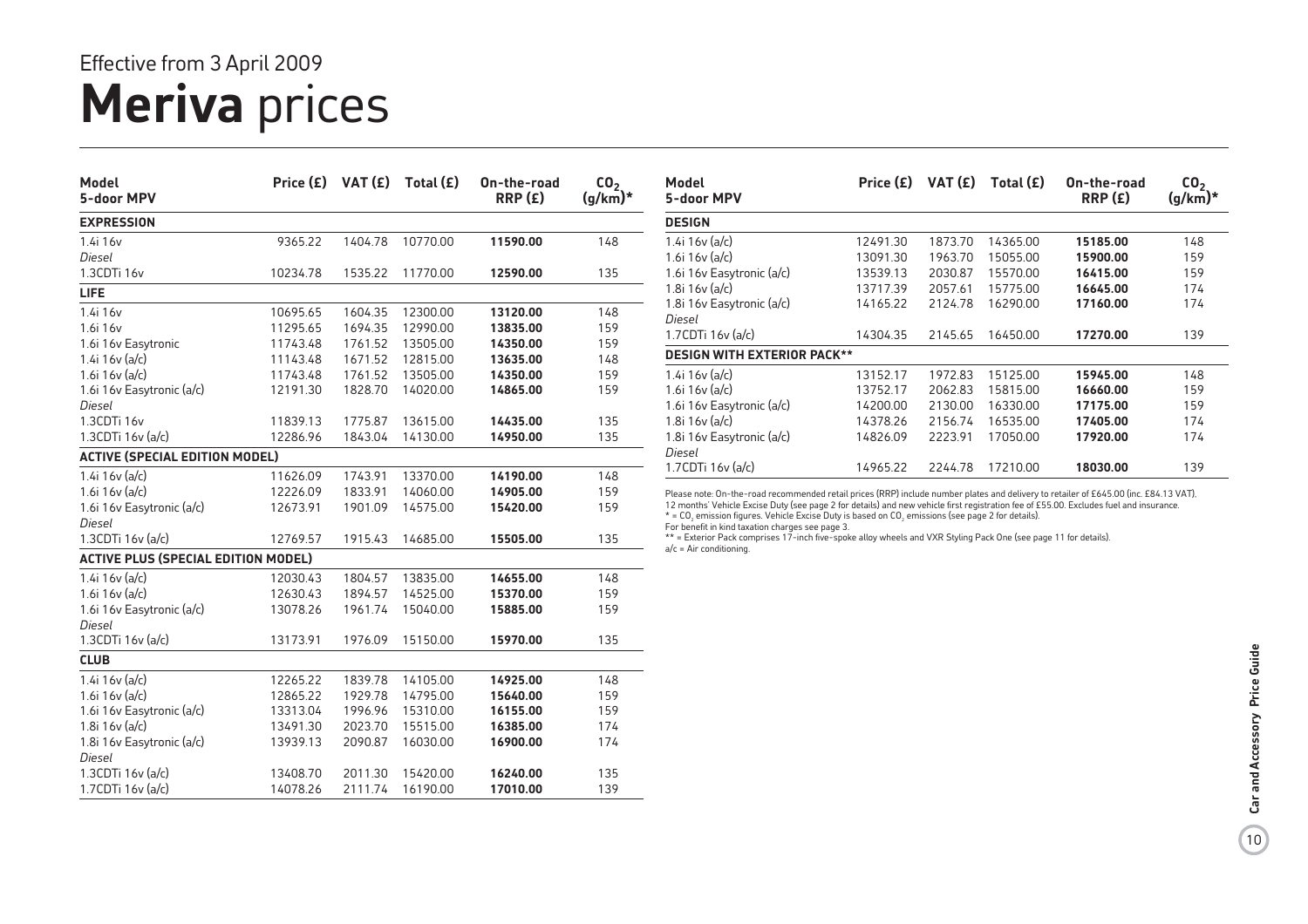### **Meriva** options Effective from 3 April 2009

|                                                                                                                                                                                                                                                                                                                                                                                    |              |                      |                |                |                      |                                  | Price $(E)$        | Total $(E)$ |
|------------------------------------------------------------------------------------------------------------------------------------------------------------------------------------------------------------------------------------------------------------------------------------------------------------------------------------------------------------------------------------|--------------|----------------------|----------------|----------------|----------------------|----------------------------------|--------------------|-------------|
|                                                                                                                                                                                                                                                                                                                                                                                    | Expressively | $\ddot{\mathcal{S}}$ | <b>Project</b> | Active Plus    | Club                 | Dessign                          | exc.<br><b>VAT</b> | inc. VAT    |
| <b>OPTION PACKS</b>                                                                                                                                                                                                                                                                                                                                                                |              |                      |                |                |                      |                                  |                    |             |
| VXR Styling Pack One . Body-colour front lower spoiler/side sills/rear lower skirt/rear roof spoiler                                                                                                                                                                                                                                                                               |              |                      |                |                | O                    | $\circlearrowright$ <sup>1</sup> | 695.65             | 800.00      |
| Protection Pack <sup>2</sup> . Electronic Stability Programme (ESP) . Electronic traction control with two-way intervention . Front seat<br>side-impact airbags • Full-size curtain airbags • Active-safety front seat head restraints • Automatic front seat occupancy detection<br>. ISOFIX child seat restraint system for front passenger's seat (does not include child seat) | $\circ$      | $\circ$              | O              | $\circ$        | $\circ$              | $\bigcirc$ <sup>3</sup>          | 513.04             | 590.00      |
| Convenience Pack . Front seat folding centre armrest . Front passenger's underseat storage tray . Driver's sunglasses holder<br>• Front passenger's storage net on lower centre console • Load-restraining floor net in luggage area                                                                                                                                               |              |                      | O              | $\circ$        | $\circ$              | $\circ$                          | 43.48              | 50.00       |
| Plus Pack • 15-inch Structure wheels • Front fog lights • Leather-covered steering wheel • Dark-tinted Solar Protect® glass<br>(excludes windscreen and front door windows) • Cruise control • Tiltable steering column                                                                                                                                                            |              |                      |                |                | $\bigcirc$           |                                  | 447.83             | 515.00      |
| Plus Pack • Electronic Climate Control (ECC) • Solar Reflect <sup>®</sup> windscreen • Electro-chromatic anti-dazzle rear-view mirror<br>• Indirect night lighting                                                                                                                                                                                                                 |              |                      |                |                |                      | $\circ$                          | 360.87             | 415.00      |
| <b>INTERIOR OPTION</b>                                                                                                                                                                                                                                                                                                                                                             |              |                      |                |                |                      |                                  |                    |             |
| Tiltable steering column                                                                                                                                                                                                                                                                                                                                                           |              | $\circ$              |                |                | ∩                    |                                  | 86.96              | 100.00      |
| <b>EXTERIOR AND CONVENIENCE OPTIONS</b>                                                                                                                                                                                                                                                                                                                                            |              |                      |                |                |                      |                                  |                    |             |
| 16-inch alloy wheels (emergency tyre inflation kit) with locking bolts and 205/50 R 16 ultra-low profile tyres                                                                                                                                                                                                                                                                     |              |                      |                |                |                      | $\circ$                          | 226.09             | 260.00      |
| 15-inch steel spare wheel/tyre (in lieu of emergency tyre inflation kit) 4                                                                                                                                                                                                                                                                                                         | $\circ$      | $\circ$              | $\circ$        | $\circ$        | $\circ$ <sup>5</sup> | $\bigcirc$ <sup>5</sup>          | 86.96              | 100.00      |
| Electrically operated rear windows with safety autoreverse and one-touch facility                                                                                                                                                                                                                                                                                                  |              |                      |                |                |                      | $\circ$                          | 86.96              | 100.00      |
| Adaptive Forward Lighting (AFL) - halogen                                                                                                                                                                                                                                                                                                                                          |              |                      | $\circ$        | $\circ$        | $\circ$              | $\circ$                          | 226.09             | 260.00      |
| Electrically operated slide/tilt glass front sunroof and tiltable glass rear sunroof                                                                                                                                                                                                                                                                                               |              |                      | $\circ$        | $\circ$        |                      | $\bullet$                        | 539.13             | 620.00      |
| Two-coat metallic or pearlescent paint                                                                                                                                                                                                                                                                                                                                             |              | $\circ$              | $\circ$        | $\circ$        | $\circ$              | $\bigcirc$                       | 343.48             | 395.00      |
| AUDIO AND COMMUNICATION OPTIONS                                                                                                                                                                                                                                                                                                                                                    |              |                      |                |                |                      |                                  |                    |             |
| CD 30 MP3 • CD player with MP3 format • Stereo radio • Auxiliary-in socket                                                                                                                                                                                                                                                                                                         |              | $\circ$              | O              | $\circ$        | $\circ$              | $\bullet$ <sup>6</sup>           | 86.96              | 100.00      |
| CDC 40 • Integral six-disc CD autochanger with MP3 format • Stereo radio • Graphic display                                                                                                                                                                                                                                                                                         |              |                      | $\circ$        | $\circ$        | $\circ$              | $\circ$                          | 386.96             | 445.00      |
| CD 70 • Satellite navigation system • CD player with MP3 format • Stereo radio • Auxiliary-in socket • Graphic display                                                                                                                                                                                                                                                             |              |                      | O              | $\circ$        | $\circ$              | $\circ$                          | 830.43             | 955.00      |
| Rear seat Twin Audio <sup>®</sup> system with single headset                                                                                                                                                                                                                                                                                                                       |              |                      | O <sup>7</sup> | O <sup>7</sup> | O <sup>7</sup>       | $\bullet$                        | 91.30              | 105.00      |
| Mobile phone system with Bluetooth <sup>®</sup> (does not include phone or cradle) and graphic display <sup>8</sup>                                                                                                                                                                                                                                                                |              |                      | $\circ$        | $\circ$        | $\circ$              |                                  | 256.52             | 295.00      |

 $\bigcirc$  = Optional at extra cost.  $\bigcirc$  = Standard equipment.

1 = Standard on Design with Exterior Pack models. 2 = For details on the correct fitment of child seats when the vehicle is fitted with a front passenger's airbag or side-impact airbags please consult your Vauxhall retaile compartments under luggage compartment floor. 5 = Not available on Design with Exterior Pack models, or in conjunction with VXR Styling Pack One. 6 = Does not include auxiliary-in socket. 7 = Only available in conjunction CD 30 MP3. Not available in conjunction with mobile phone system with Bluetooth®. 8 = Not available in conjunction with rear seat Twin Audio®.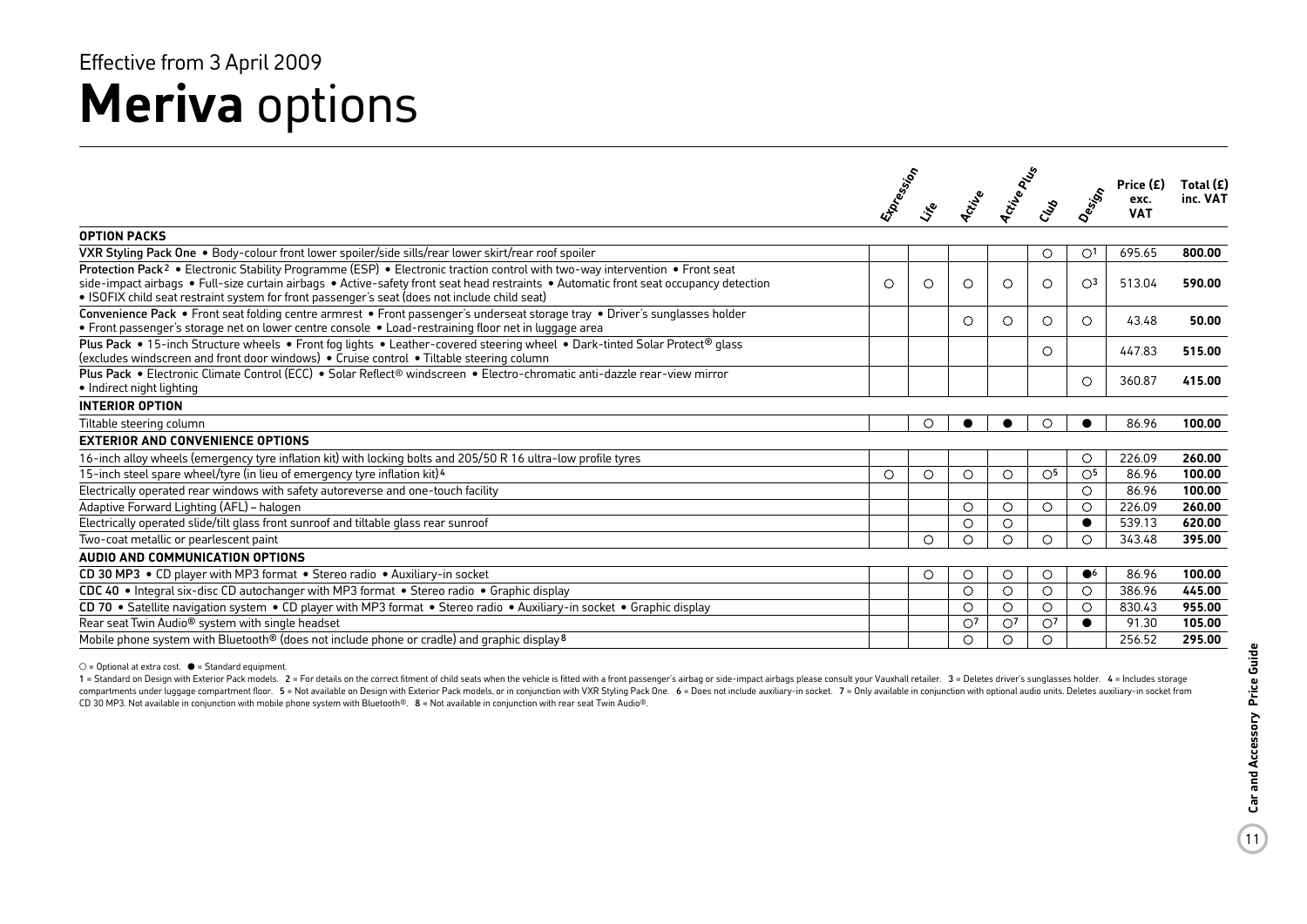### **Astra** Sport Hatch prices Effective from 3 April 2009

| Model<br><b>Sport Hatch</b>                | Price (£) | VAT (£) | Total $(E)$ | On-the-road<br>RRP(E) | CO <sub>2</sub><br>$(g/km)^*$ | Model<br><b>Sport Hatch</b>     | Price (£) | VAT (£) | Total $(E)$ | On-the-road<br>RRP(E) | $CO2$ (g/km)* |
|--------------------------------------------|-----------|---------|-------------|-----------------------|-------------------------------|---------------------------------|-----------|---------|-------------|-----------------------|---------------|
| <b>ACTIVE (SPECIAL EDITION MODEL)</b>      |           |         |             |                       |                               | <b>SXi</b>                      |           |         |             |                       |               |
| 1.4i 16v                                   | 13173.91  | 1976.09 | 15150.00    | 15970.00              | 146                           | 1.4i 16v                        | 13591.30  | 2038.70 | 15630.00    | 16450.00              | 146           |
| 1.6i 16v VVT                               | 13734.78  | 2060.22 | 15795.00    | 16640.00              | 155                           | 1.6i 16v VVT                    | 14152.17  | 2122.83 | 16275.00    | 17120.00              | 155           |
| 1.8i 16y VVT auto                          | 15182.61  | 2277.39 | 17460.00    | 18330.00              | 184                           | 1.6i 16v VVT Easytronic         | 14600.00  | 2190.00 | 16790.00    | 17635.00              | 151           |
| Diesel                                     |           |         |             |                       |                               | Diesel                          |           |         |             |                       |               |
| 1.7CDTi 16y (100PS)                        | 14904.35  | 2235.65 | 17140.00    | 17960.00              | 135                           | 1.7CDTi 16v (100PS)             | 15321.74  | 2298.26 | 17620.00    | 18440.00              | 135           |
| 1.7CDTi 16v (110PS) ecoFLEX                | 15269.57  | 2290.43 | 17560.00    | 18295.00              | 119                           | 1.7CDTi 16v (110PS) ecoFLEX     | 15686.96  | 2353.04 | 18040.00    | 18775.00              | 119           |
| <b>ACTIVE PLUS (SPECIAL EDITION MODEL)</b> |           |         |             |                       |                               | 1.9CDTi (120PS)                 | 15456.52  | 2318.48 | 17775.00    | 18595.00              | 149           |
| 1.4i 16v                                   | 13582.61  | 2037.39 | 15620.00    | 16440.00              | 146                           | <b>SRi</b>                      |           |         |             |                       |               |
| 1.6i 16v VVT                               | 14143.48  | 2121.52 | 16265.00    | 17110.00              | 155                           | 1.8i 16v VVT                    | 15234.78  | 2285.22 | 17520.00    | 18390.00              | 172           |
| 1.8i 16y VVT auto                          | 15591.30  | 2338.70 | 17930.00    | 18800.00              | 184                           | 1.8i 16y VVT auto               | 16182.61  | 2427.39 | 18610.00    | 19520.00              | 186           |
| Diesel                                     |           |         |             |                       |                               | 1.6i 16v Turbo                  | 16708.70  | 2506.30 | 19215.00    | 20085.00              | 185           |
| 1.7CDTi 16v (100PS)                        | 15313.04  | 2296.96 | 17610.00    | 18430.00              | 135                           | Diesel                          |           |         |             |                       |               |
| 1.7CDTi 16v (110PS) ecoFLEX                | 15678.26  | 2351.74 | 18030.00    | 18765.00              | 119                           | 1.7CDTi 16y (100PS)             | 15952.17  | 2392.83 | 18345.00    | 19165.00              | 138           |
| <b>DESIGN</b>                              |           |         |             |                       |                               | 1.9CDTi (120PS)                 | 16443.48  | 2466.52 | 18910.00    | 19730.00              | 149           |
| 1.6i 16v VVT                               | 14473.91  | 2171.09 | 16645.00    | 17490.00              | 155                           | 1.9CDTi (120PS) auto            | 17617.39  | 2642.61 | 20260.00    | 21170.00              | 186           |
| 1.6i 16v VVT Easytronic                    | 14921.74  | 2238.26 | 17160.00    | 18005.00              | 151                           | 1.9CDTi 16y (150PS)             | 16891.30  | 2533.70 | 19425.00    | 20245.00              | 149           |
| 1.8i 16v VVT                               | 14939.13  | 2240.87 | 17180.00    | 18050.00              | 169                           | <b>SRI WITH EXTERIOR PACK**</b> |           |         |             |                       |               |
| 1.8i 16y VVT auto                          | 15921.74  | 2388.26 | 18310.00    | 19180.00              | 184                           | 1.8i 16v VVT                    | 16039.13  | 2405.87 | 18445.00    | 19315.00              | 172           |
| 1.6i 16v Turbo                             | 16978.26  | 2546.74 | 19525.00    | 20395.00              | 185                           | 1.8i 16y VVT auto               | 16986.96  | 2548.04 | 19535.00    | 20445.00              | 186           |
| Diesel                                     |           |         |             |                       |                               | 1.6i 16y Turbo                  | 17513.04  | 2626.96 | 20140.00    | 21010.00              | 185           |
| 1.7CDTi 16y (100PS)                        | 15643.48  | 2346.52 | 17990.00    | 18810.00              | 135                           | Diesel                          |           |         |             |                       |               |
| 1.7CDTi 16v (110PS) ecoFLEX                | 16008.70  | 2401.30 | 18410.00    | 19145.00              | 119                           | 1.7CDTi 16y (100PS)             | 16756.52  | 2513.48 | 19270.00    | 20090.00              | 138           |
| 1.9CDTi (120PS)                            | 16404.35  | 2460.65 | 18865.00    | 19685.00              | 149                           | 1.9CDTi (120PS)                 | 17247.83  | 2587.17 | 19835.00    | 20655.00              | 149           |
| 1.9CDTi (120PS) auto                       | 17578.26  | 2636.74 | 20215.00    | 21125.00              | 186                           | 1.9CDTi (120PS) auto            | 18421.74  | 2763.26 | 21185.00    | 22095.00              | 186           |
| 1.9CDTi 16v (150PS)                        | 17165.22  | 2574.78 | 19740.00    | 20560.00              | 149                           | 1.9CDTi 16v (150PS)             | 17695.65  | 2654.35 | 20350.00    | 21170.00              | 149           |

Please note: On-the-road recommended retail prices (RRP) include number plates and delivery to retailer of £645.00 (inc. £84.13 VAT), 12 months' Vehicle Excise Duty (see page 2 for details) and new vehicle first registration fee of £55.00. Excludes fuel and insurance.

 $*$  = CO<sub>2</sub> emission figures. Vehicle Excise Duty is based on CO<sub>3</sub> emissions (see page 2 for details).

For benefit in kind taxation charges see page 3.

\*\* = Exterior Pack comprises 18-inch five-spoke alloy wheels and VXR Styling Pack One (see page 16 for details).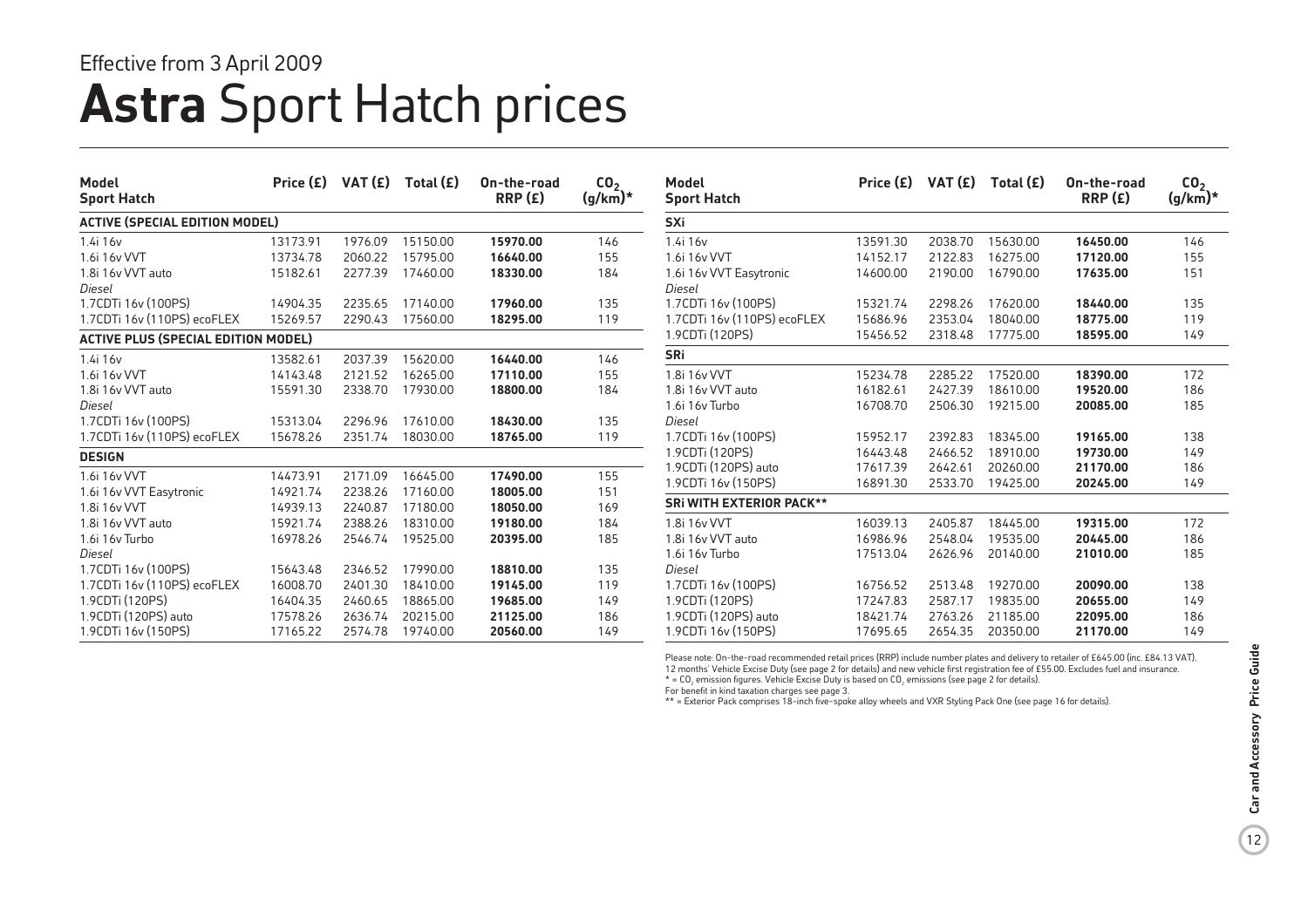### **Astra** hatchback prices Effective from 3 April 2009

| Model<br>5-door hatchback                  | Price $(E)$ | VAT (£) | Total $(E)$ | On-the-road<br>RRP(E) | CO <sub>2</sub><br>$(g/km)^*$ |
|--------------------------------------------|-------------|---------|-------------|-----------------------|-------------------------------|
| <b>EXPRESSION</b>                          |             |         |             |                       |                               |
| 1.4i 16v                                   | 10721.74    | 1608.26 | 12330.00    | 13150.00              | 146                           |
| <b>LIFE</b>                                |             |         |             |                       |                               |
| 1.4i 16v                                   | 12208.70    | 1831.30 | 14040.00    | 14860.00              | 146                           |
| 1.6i 16v VVT                               | 12769.57    | 1915.43 | 14685.00    | 15530.00              | 155                           |
| 1.6i 16v VVT Easytronic                    | 13217.39    | 1982.61 | 15200.00    | 16045.00              | 151                           |
| 1.8i 16v VVT                               | 13234.78    | 1985.22 | 15220.00    | 16090.00              | 169                           |
| 1.8i 16v VVT auto                          | 14217.39    | 2132.61 | 16350.00    | 17220.00              | 184                           |
| 1.4i $16v$ (a/c)                           | 12656.52    | 1898.48 | 14555.00    | 15375.00              | 146                           |
| 1.6i 16y VVT (a/c)                         | 13217.39    | 1982.61 | 15200.00    | 16045.00              | 155                           |
| 1.6i 16v VVT Easytronic (a/c)              | 13665.22    | 2049.78 | 15715.00    | 16560.00              | 151                           |
| 1.8i 16y VVT (a/c)                         | 13682.61    | 2052.39 | 15735.00    | 16605.00              | 169                           |
| 1.8i 16y VVT auto (a/c)                    | 14665.22    | 2199.78 | 16865.00    | 17735.00              | 184                           |
| Diesel                                     |             |         |             |                       |                               |
| 1.3CDTi 16v (90PS)                         | 13630.43    | 2044.57 | 15675.00    | 16495.00              | 130                           |
| 1.3CDTi 16v (90PS) (a/c)                   | 14078.26    | 2111.74 | 16190.00    | 17010.00              | 130                           |
| 1.7CDTi 16v (100PS) (a/c)                  | 14386.96    | 2158.04 | 16545.00    | 17365.00              | 135                           |
| 1.7CDTi 16v (110PS) ecoFLEX (a/c) 14752.17 |             | 2212.83 | 16965.00    | 17700.00              | 119                           |
| <b>CLUB</b>                                |             |         |             |                       |                               |
| 1.4i 16v                                   | 13152.17    | 1972.83 | 15125.00    | 15945.00              | 146                           |
| 1.6i 16v VVT                               | 13713.04    | 2056.96 | 15770.00    | 16615.00              | 155                           |
| 1.6i 16v VVT Easytronic                    | 14160.87    | 2124.13 | 16285.00    | 17130.00              | 151                           |
| 1.8i 16v VVT                               | 14178.26    | 2126.74 | 16305.00    | 17175.00              | 169                           |
| 1.8i 16y VVT auto                          | 15160.87    | 2274.13 | 17435.00    | 18305.00              | 184                           |
| Diesel                                     |             |         |             |                       |                               |
| 1.3CDTi 16v (90PS)                         | 14573.91    | 2186.09 | 16760.00    | 17580.00              | 130                           |
| 1.7CDTi 16y (100PS)                        | 14878.26    | 2231.74 | 17110.00    | 17930.00              | 138                           |
| 1.7CDTi 16v (110PS) ecoFLEX                | 15243.48    | 2286.52 | 17530.00    | 18265.00              | 119                           |

| Model<br>5-door hatchback                  |          |         | Price $(E)$ VAT $(E)$ Total $(E)$ | On-the-road<br>RRP(E) | CO <sub>2</sub><br>$(g/km)^*$ |
|--------------------------------------------|----------|---------|-----------------------------------|-----------------------|-------------------------------|
| <b>ACTIVE (SPECIAL EDITION MODEL)</b>      |          |         |                                   |                       |                               |
| 1.4i 16v                                   | 13173.91 | 1976.09 | 15150.00                          | 15970.00              | 146                           |
| 1.6i 16v VVT                               | 13734.78 | 2060.22 | 15795.00                          | 16640.00              | 155                           |
| 1.8i 16v VVT auto                          | 15182.61 | 2277.39 | 17460.00                          | 18330.00              | 184                           |
| Diesel                                     |          |         |                                   |                       |                               |
| 1.7CDTi 16v (100PS)                        | 14904.35 | 2235.65 | 17140.00                          | 17960.00              | 138                           |
| 1.7CDTi 16v (110PS) ecoFLEX                | 15269.57 | 2290.43 | 17560.00                          | 18295.00              | 119                           |
| <b>ACTIVE PLUS (SPECIAL EDITION MODEL)</b> |          |         |                                   |                       |                               |
| 1.4i 16v                                   | 13582.61 | 2037.39 | 15620.00                          | 16440.00              | 146                           |
| 1.6i 16v VVT                               | 14143.48 | 2121.52 | 16265.00                          | 17110.00              | 155                           |
| 1.8i 16y VVT auto                          | 15591.30 | 2338.70 | 17930.00                          | 18800.00              | 184                           |
| Diesel                                     |          |         |                                   |                       |                               |
| 1.7CDTi 16v (100PS)                        | 15313.04 | 2296.96 | 17610.00                          | 18430.00              | 138                           |
| 1.7CDTi 16v (110PS) ecoFLEX                | 15678.26 | 2351.74 | 18030.00                          | 18765.00              | 119                           |
| <b>DESIGN</b>                              |          |         |                                   |                       |                               |
| 1.6i 16v VVT                               | 14473.91 | 2171.09 | 16645.00                          | 17490.00              | 155                           |
| 1.6i 16v VVT Easytronic                    | 14921.74 | 2238.26 | 17160.00                          | 18005.00              | 151                           |
| 1.8i 16v VVT                               | 14939.13 | 2240.87 | 17180.00                          | 18050.00              | 169                           |
| 1.8i 16v VVT auto                          | 15921.74 | 2388.26 | 18310.00                          | 19180.00              | 184                           |
| 1.6i 16v Turbo                             | 16978.26 | 2546.74 | 19525.00                          | 20395.00              | 185                           |
| Diesel                                     |          |         |                                   |                       |                               |
| 1.7CDTi 16v (100PS)                        | 15643.48 | 2346.52 | 17990.00                          | 18810.00              | 138                           |
| 1.7CDTi 16v (110PS) ecoFLEX                | 16008.70 | 2401.30 | 18410.00                          | 19145.00              | 119                           |
| 1.9CDTi (120PS)                            | 16404.35 | 2460.65 | 18865.00                          | 19685.00              | 149                           |
| 1.9CDTi (120PS) auto                       | 17578.26 | 2636.74 | 20215.00                          | 21125.00              | 186                           |
| 1.9CDTi 16v (150PS)                        | 17165.22 | 2574.78 | 19740.00                          | 20560.00              | 149                           |

Please note: On-the-road recommended retail prices (RRP) include number plates and delivery to retailer of £645.00 (inc. £84.13 VAT), 12 months' Vehicle Excise Duty (see page 2 for details) and new vehicle first registration fee of £55.00. Excludes fuel and insurance.

 $*$  = CO<sub>2</sub> emission figures. Vehicle Excise Duty is based on CO<sub>3</sub> emissions (see page 2 for details).

For benefit in kind taxation charges see page 3.

a/c = Air conditioning.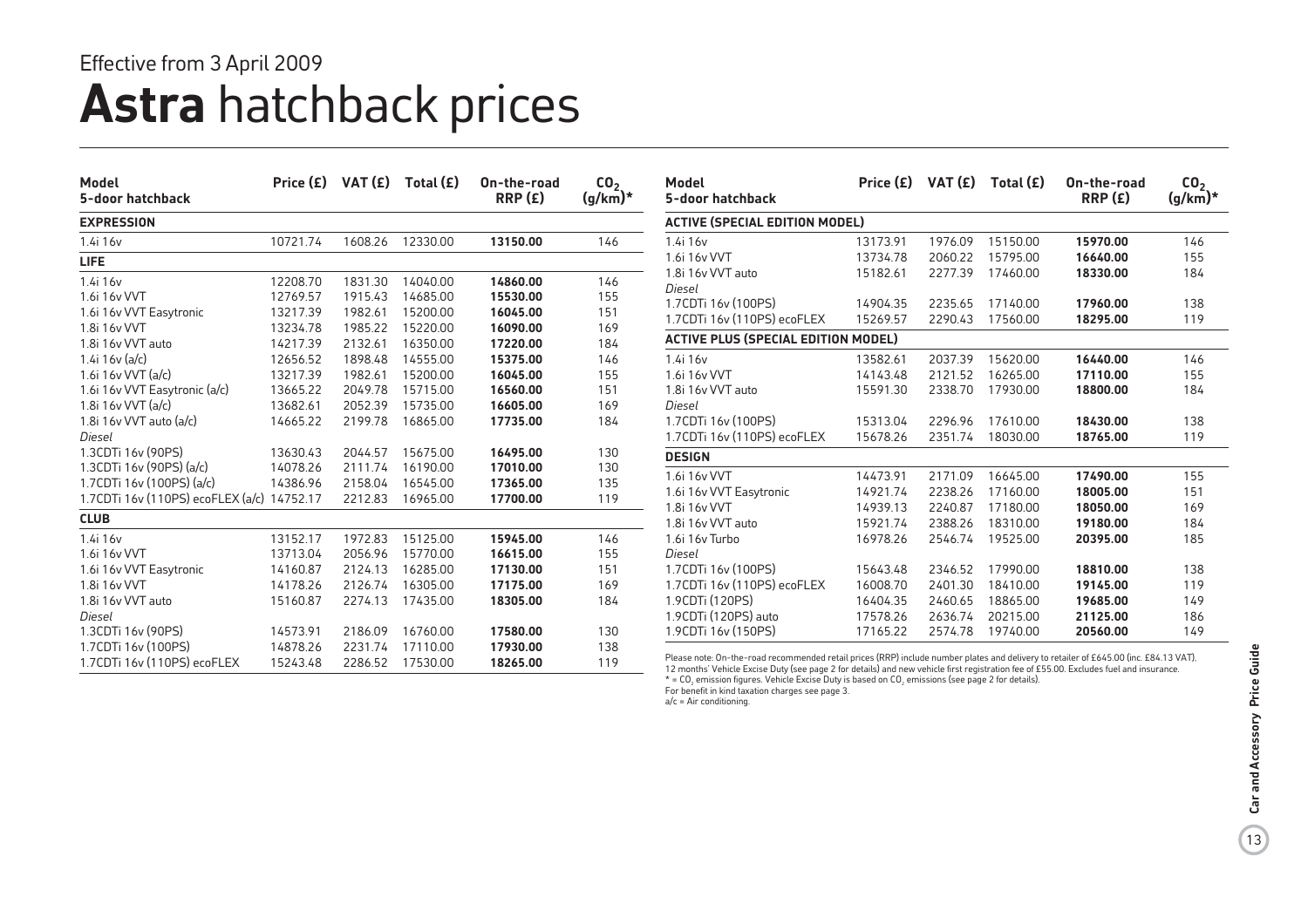### **Astra** hatchback prices Effective from 3 April 2009

| Model<br>5-door hatchback   | Price $(E)$ VAT $(E)$ |         | Total $(E)$ | On-the-road<br>RRP(E) | CO <sub>2</sub><br>$(g/km)^*$ |
|-----------------------------|-----------------------|---------|-------------|-----------------------|-------------------------------|
| <b>ELITE</b>                |                       |         |             |                       |                               |
| 1.6i 16v VVT                | 15439.13              | 2315.87 | 17755.00    | 18600.00              | 155                           |
| 1.6i 16v VVT Easytronic     | 15886.96              | 2383.04 | 18270.00    | 19115.00              | 151                           |
| 1.8i 16v VVT                | 15904.35              | 2385.65 | 18290.00    | 19160.00              | 169                           |
| 1.8i 16y VVT auto           | 16886.96              | 2533.04 | 19420.00    | 20290.00              | 184                           |
| Diesel                      |                       |         |             |                       |                               |
| 1.7CDTi 16y (100PS)         | 16608.70              | 2491.30 | 19100.00    | 19920.00              | 138                           |
| 1.9CDTi (120PS)             | 17369.57              | 2605.43 | 19975.00    | 20795.00              | 149                           |
| 1.9CDTi (120PS) auto        | 18543.48              | 2781.52 | 21325.00    | 22235.00              | 186                           |
| <b>SXi</b>                  |                       |         |             |                       |                               |
| 1.4i 16v                    | 13591.30              | 2038.70 | 15630.00    | 16450.00              | 146                           |
| 1.6i 16v VVT                | 14152.17              | 2122.83 | 16275.00    | 17120.00              | 155                           |
| 1.6i 16v VVT Easytronic     | 14600.00              | 2190.00 | 16790.00    | 17635.00              | 151                           |
| Diesel                      |                       |         |             |                       |                               |
| 1.7CDTi 16y (100PS)         | 15321.74              | 2298.26 | 17620.00    | 18440.00              | 138                           |
| 1.7CDTi 16v (110PS) ecoFLEX | 15686.96              | 2353.04 | 18040.00    | 18775.00              | 119                           |
| 1.9CDTi (120PS)             | 15456.52              | 2318.48 | 17775.00    | 18595.00              | 149                           |
| <b>SRi</b>                  |                       |         |             |                       |                               |
| 1.8i 16v VVT                | 15234.78              | 2285.22 | 17520.00    | 18390.00              | 172                           |
| 1.8i 16y VVT auto           | 16182.61              | 2427.39 | 18610.00    | 19520.00              | 186                           |
| 1.6i 16y Turbo              | 16708.70              | 2506.30 | 19215.00    | 20085.00              | 185                           |
| Diesel                      |                       |         |             |                       |                               |
| 1.7CDTi 16v (100PS)         | 15952.17              | 2392.83 | 18345.00    | 19165.00              | 138                           |
| 1.9CDTi (120PS)             | 16443.48              | 2466.52 | 18910.00    | 19730.00              | 149                           |
| 1.9CDTi (120PS) auto        | 17617.39              | 2642.61 | 20260.00    | 21170.00              | 186                           |
| 1.9CDTi 16v (150PS)         | 16891.30              | 2533.70 | 19425.00    | 20245.00              | 149                           |

| Model<br>5-door hatchback       | Price $(E)$ | VAT $(E)$ | Total $(E)$ | On-the-road<br>RRP(E) | CO <sub>2</sub><br>$(g/km)^*$ |
|---------------------------------|-------------|-----------|-------------|-----------------------|-------------------------------|
| <b>SRI WITH EXTERIOR PACK**</b> |             |           |             |                       |                               |
| 1.8i 16v VVT                    | 16039.13    | 2405.87   | 18445.00    | 19315.00              | 172                           |
| 1.8i 16y VVT auto               | 16986.96    | 2548.04   | 1953500     | 20445.00              | 186                           |
| 1.6i 16y Turbo                  | 17513.04    | 2626.96   | 20140.00    | 21010.00              | 185                           |
| Diesel                          |             |           |             |                       |                               |
| 1.7CDTi 16y (100PS)             | 16756.52    | 2513.48   | 19270.00    | 20090.00              | 138                           |
| 1.9CDTi (120PS)                 | 17247.83    | 2587.17   | 19835 00    | 20655.00              | 149                           |
| 1.9CDTi (120PS) auto            | 18421.74    | 2763.26   | 21185.00    | 22095.00              | 186                           |
| 1.9CDTi 16y (150PS)             | 17695.65    | 2654.35   | 20350.00    | 21170.00              | 149                           |

Please note: On-the-road recommended retail prices (RRP) include number plates and delivery to retailer of £645.00 (inc. £84.13 VAT),<br>12 months' Vehicle Excise Duty (see page 2 for details) and new vehicle first registrati  $* = CO<sub>2</sub>$  emission figures. Vehicle Excise Duty is based on  $CO<sub>2</sub>$  emissions (see page 2 for details).

For benefit in kind taxation charges see page 3. \*\* = Exterior Pack comprises 18-inch five-spoke alloy wheels and VXR Styling Pack One (see page 16 for details).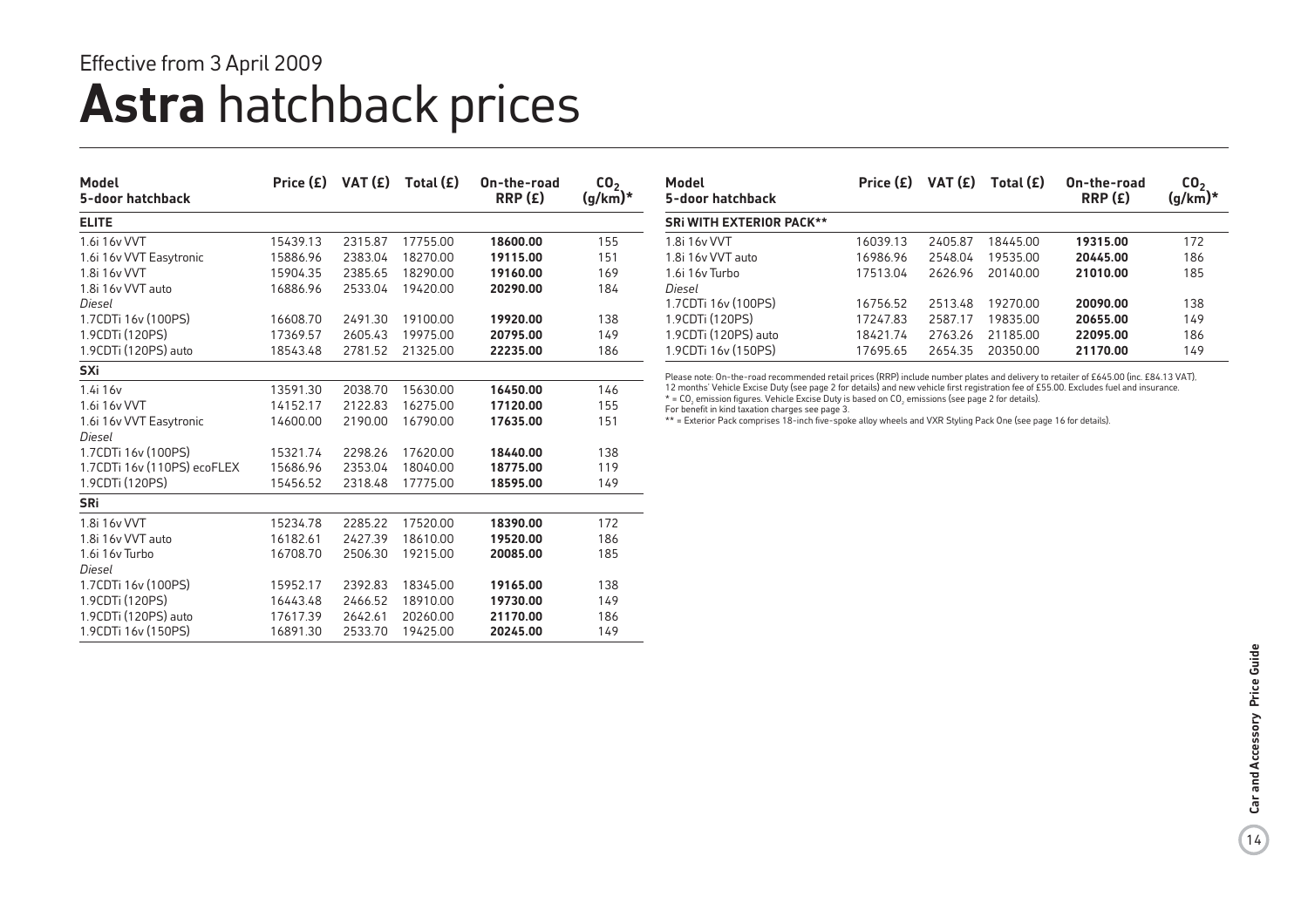## Effective from 3 April 2009

## **Astra** estate prices

| Model<br>5-door estate                     |          |         | Price $(E)$ VAT $(E)$ Total $(E)$ | On-the-road<br>RRP(E) | CO <sub>2</sub><br>$(g/km)^*$ | <b>Model</b><br>5-door estate                                                                                                                                                                                                               |                      |         | Price $(E)$ VAT $(E)$ Total $(E)$ | On-the-road<br>RRP(E) | $CO2$<br>(g/km)* |
|--------------------------------------------|----------|---------|-----------------------------------|-----------------------|-------------------------------|---------------------------------------------------------------------------------------------------------------------------------------------------------------------------------------------------------------------------------------------|----------------------|---------|-----------------------------------|-----------------------|------------------|
| <b>LIFE</b>                                |          |         |                                   |                       |                               | <b>SXi</b>                                                                                                                                                                                                                                  |                      |         |                                   |                       |                  |
| 1.4i 16v                                   | 13013.04 |         | 1951.96 14965.00                  | 15785.00              | 146                           | 1.4i 16v                                                                                                                                                                                                                                    | 14395.65             | 2159.35 | 16555.00                          | 17375.00              | 146              |
| 1.6i 16v VVT                               | 13573.91 | 2036.09 | 15610.00                          | 16455.00              | 158                           | 1.6i 16v VVT                                                                                                                                                                                                                                | 14956.52             | 2243.48 | 17200.00                          | 18045.00              | 158              |
| 1.6i 16v VVT Easytronic                    | 14021.74 | 2103.26 | 16125.00                          | 16970.00              | 153                           | 1.6i 16v VVT Easytronic                                                                                                                                                                                                                     | 15404.35             | 2310.65 | 17715.00                          | 18560.00              | 153              |
| 1.8i 16y VVT                               | 14039.13 |         | 2105.87 16145.00                  | 17015.00              | 169                           | Diesel                                                                                                                                                                                                                                      |                      |         |                                   |                       |                  |
| 1.8i 16y VVT auto                          | 14986.96 |         | 2248.04 17235.00                  | 18145.00              | 186                           | 1.7CDTi 16y (100PS)                                                                                                                                                                                                                         | 16126.09             | 2418.91 | 18545.00                          | 19365.00              | 138              |
| 1.4i $16v$ (a/c)                           | 13460.87 |         | 2019.13 15480.00                  | 16300.00              | 146                           | 1.7CDTi 16v (110PS) ecoFLEX                                                                                                                                                                                                                 | 16491.30             | 2473.70 | 18965.00                          | 19700.00              | 119              |
| 1.6i 16v VVT (a/c)                         | 14021.74 |         | 2103.26 16125.00                  | 16970.00              | 158                           | 1.9CDTi (120PS)                                                                                                                                                                                                                             | 16260.87             | 2439.13 | 18700.00                          | 19520.00              | 149              |
| 1.6i 16v VVT Easytronic (a/c)              | 14469.57 | 2170.43 | 16640.00                          | 17485.00              | 153                           | <b>SRi</b>                                                                                                                                                                                                                                  |                      |         |                                   |                       |                  |
| 1.8i 16y VVT (a/c)                         | 14486.96 | 2173.04 | 16660.00                          | 17530.00              | 169                           | 1.8i 16v VVT                                                                                                                                                                                                                                |                      | 2405.87 | 18445.00                          |                       | 172              |
| 1.8i 16y VVT auto (a/c)                    | 15434.78 | 2315.22 | 17750.00                          | 18660.00              | 186                           | 1.8i 16v VVT auto                                                                                                                                                                                                                           | 16039.13<br>16986.96 | 2548.04 | 19535.00                          | 19315.00<br>20445.00  | 189              |
| Diesel                                     |          |         |                                   |                       |                               | 1.6i 16v Turbo                                                                                                                                                                                                                              | 17513.04             | 2626.96 | 20140.00                          |                       | 185              |
| 1.3CDTi 16v (90PS)                         | 14434.78 | 2165.22 | 16600.00                          | 17420.00              | 130                           | Diesel                                                                                                                                                                                                                                      |                      |         |                                   | 21010.00              |                  |
| 1.3CDTi 16v (90PS) (a/c)                   | 14882.61 | 2232.39 | 17115.00                          | 17935.00              | 130                           | 1.7CDTi 16v (100PS)                                                                                                                                                                                                                         |                      |         |                                   |                       |                  |
| 1.7CDTi 16v (100PS) (a/c)                  | 15191.30 | 2278.70 | 17470.00                          | 18290.00              | 135                           |                                                                                                                                                                                                                                             | 16756.52             | 2513.48 | 19270.00                          | 20090.00              | 138              |
| 1.7CDTi 16v (110PS) ecoFLEX (a/c) 15556.52 |          | 2333.48 | 17890.00                          | 18625.00              | 119                           | 1.9CDTi (120PS)<br>1.9CDTi (120PS) auto                                                                                                                                                                                                     | 17247.83<br>18421.74 | 2763.26 | 2587.17 19835.00<br>21185.00      | 20655.00<br>22095.00  | 149<br>189       |
| <b>CLUB</b>                                |          |         |                                   |                       |                               | 1.9CDTi 16v (150PS)                                                                                                                                                                                                                         | 17695.65             | 2654.35 | 20350.00                          | 21170.00              | 149              |
| 1.4i 16v                                   | 13956.52 | 2093.48 | 16050.00                          | 16870.00              | 146                           | <b>SRI WITH EXTERIOR PACK**</b>                                                                                                                                                                                                             |                      |         |                                   |                       |                  |
| 1.6i 16v VVT                               | 14517.39 | 2177.61 | 16695.00                          | 17540.00              | 158                           |                                                                                                                                                                                                                                             |                      |         |                                   |                       |                  |
| 1.6i 16v VVT Easytronic                    | 14965.22 | 2244.78 | 17210.00                          | 18055.00              | 153                           | 1.8i 16v VVT                                                                                                                                                                                                                                | 16843.48             | 2526.52 | 19370.00                          | 20240.00              | 172              |
| 1.8i 16v VVT                               | 14982.61 | 2247.39 | 17230.00                          | 18100.00              | 169                           | 1.8i 16v VVT auto                                                                                                                                                                                                                           | 17791.30             | 2668.70 | 20460.00                          | 21370.00              | 189              |
| 1.8i 16v VVT auto                          | 15930.43 |         | 2389.57 18320.00                  | 19230.00              | 186                           | 1.6i 16v Turbo                                                                                                                                                                                                                              | 18317.39             | 2747.61 | 21065.00                          | 21935.00              | 185              |
| Diesel                                     |          |         |                                   |                       |                               | Diesel                                                                                                                                                                                                                                      |                      |         |                                   |                       |                  |
| 1.3CDTi 16v (90PS)                         | 15378.26 | 2306.74 | 17685.00                          | 18505.00              | 130                           | 1.7CDTi 16v (100PS)                                                                                                                                                                                                                         | 17560.87             | 2634.13 | 20195.00                          | 21015.00              | 138              |
| 1.7CDTi 16y (100PS)                        | 15682.61 | 2352.39 | 18035.00                          | 18855.00              | 138                           | 1.9CDTi (120PS)                                                                                                                                                                                                                             | 18052.17             | 2707.83 | 20760.00                          | 21580.00              | 149              |
| 1.7CDTi 16v (110PS) ecoFLEX                | 16047.83 |         | 2407.17 18455.00                  | 19190.00              | 119                           | 1.9CDTi (120PS) auto                                                                                                                                                                                                                        | 19226.09             | 2883.91 | 22110.00                          | 23020.00              | 189              |
| <b>DESIGN</b>                              |          |         |                                   |                       |                               | 1.9CDTi 16v (150PS)                                                                                                                                                                                                                         | 18500.00             |         | 2775.00 21275.00                  | 22095.00              | 149              |
| 1.6i 16v VVT                               | 15278.26 |         | 2291.74 17570.00                  | 18415.00              | 158                           | Please note: On-the-road recommended retail prices (RRP) include number plates and delivery to retailer of £645.00 (inc. £84.13 VAT),                                                                                                       |                      |         |                                   |                       |                  |
| 1.6i 16v VVT Easytronic                    | 15726.09 | 2358.91 | 18085.00                          | 18930.00              | 153                           | 12 months' Vehicle Excise Duty (see page 2 for details) and new vehicle first registration fee of £55.00. Excludes fuel and insurance.<br>* = CO, emission figures. Vehicle Excise Duty is based on CO, emissions (see page 2 for details). |                      |         |                                   |                       |                  |
| 1.8i 16v VVT                               | 15743.48 | 2361.52 | 18105.00                          | 18975.00              | 169                           | For benefit in kind taxation charges see page 3.                                                                                                                                                                                            |                      |         |                                   |                       |                  |
| 1.8i 16y VVT auto                          | 16691.30 | 2503.70 | 19195.00                          | 20105.00              | 186                           | ** = Exterior Pack comprises 18-inch five-spoke alloy wheels and VXR Styling Pack One (see page 16 for details).<br>$a/c = Air$ conditioning.                                                                                               |                      |         |                                   |                       |                  |
| 1.6i 16v Turbo                             | 17782.61 | 2667.39 | 20450.00                          | 21320.00              | 185                           |                                                                                                                                                                                                                                             |                      |         |                                   |                       |                  |
| Diesel                                     |          |         |                                   |                       |                               |                                                                                                                                                                                                                                             |                      |         |                                   |                       |                  |
| 1.7CDTi 16y (100PS)                        | 16447.83 | 2467.17 | 18915.00                          | 19735.00              | 138                           |                                                                                                                                                                                                                                             |                      |         |                                   |                       |                  |
| 1.7CDTi 16v (110PS) ecoFLEX                | 16813.04 | 2521.96 | 19335.00                          | 20070.00              | 119                           |                                                                                                                                                                                                                                             |                      |         |                                   |                       |                  |
| 1.9CDTi (120PS)                            | 17208.70 | 2581.30 | 19790.00                          | 20610.00              | 149                           |                                                                                                                                                                                                                                             |                      |         |                                   |                       |                  |
| 1.9CDTi (120PS) auto                       | 18382.61 | 2757.39 | 21140.00                          | 22050.00              | 189                           |                                                                                                                                                                                                                                             |                      |         |                                   |                       |                  |
| 1.9CDTi 16v (150PS)                        | 17969.57 | 2695.43 | 20665.00                          | 21485.00              | 149                           |                                                                                                                                                                                                                                             |                      |         |                                   |                       |                  |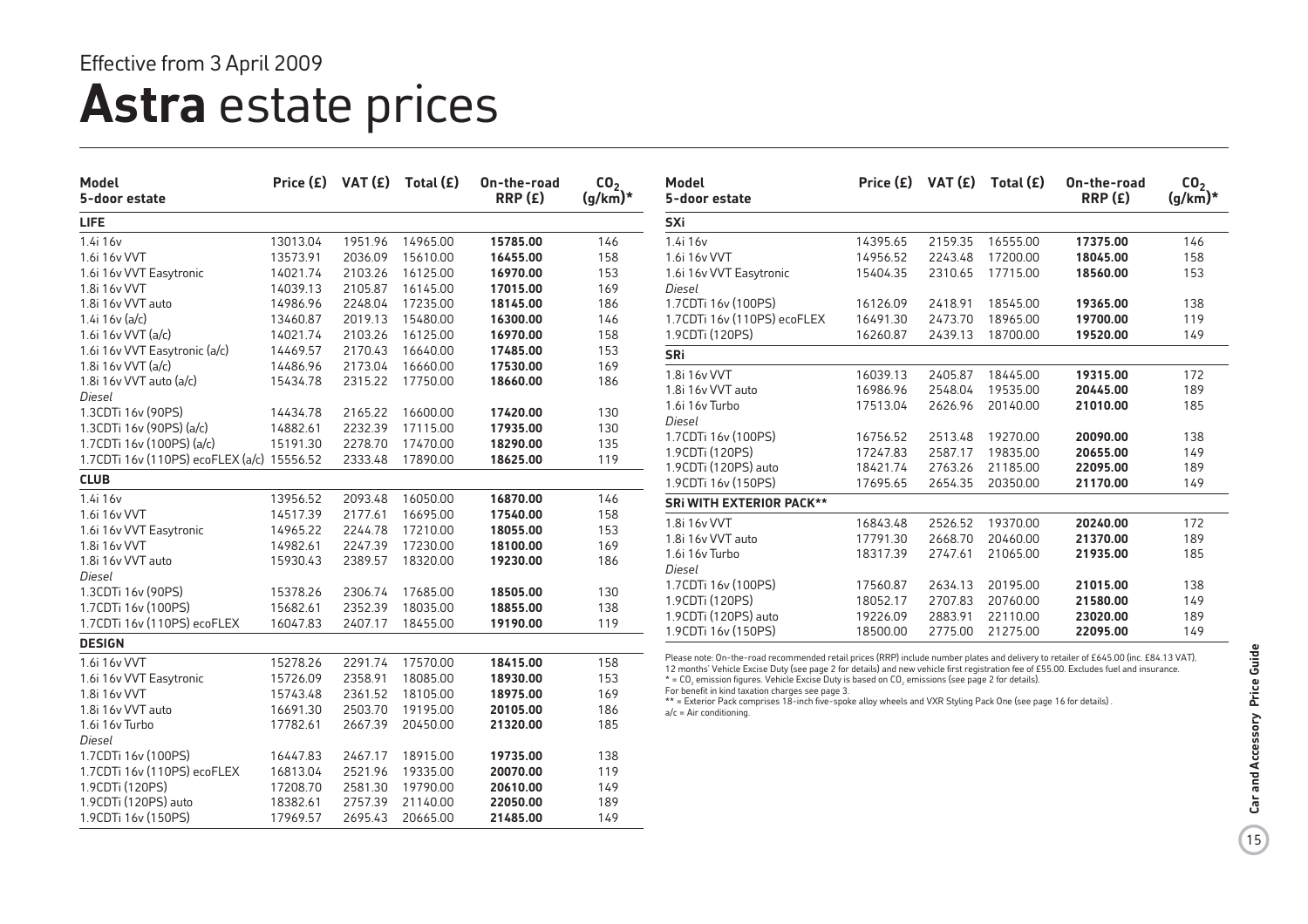### **Astra** options Effective from 3 April 2009

|                                                                                                                                                                                                                                           | Expressive | $\ddot{\mathcal{S}}$ | Cras                    | <b>Active</b> | Active Plus | Design                  | Eife           | ぶ                                | $\dot{\mathcal{S}}$     | Price $(E)$<br>exc.<br><b>VAT</b> | Total $(E)$<br>inc. VAT |
|-------------------------------------------------------------------------------------------------------------------------------------------------------------------------------------------------------------------------------------------|------------|----------------------|-------------------------|---------------|-------------|-------------------------|----------------|----------------------------------|-------------------------|-----------------------------------|-------------------------|
| <b>OPTION PACKS</b>                                                                                                                                                                                                                       |            |                      |                         |               |             |                         |                |                                  |                         |                                   |                         |
| Sports Pack . 17-inch 10-spoke alloy wheels with 225/45 R 17 tyres . Uprated sports suspension (standard on Sport Hatch)<br>• Uprated sports steering • Electronic Stability Programme-plus (ESP-plus) • Sport switch                     |            |                      |                         |               |             | $\bigcirc$ <sup>1</sup> |                |                                  |                         | 586.96                            | 675.00                  |
| Sight and Light Pack <sup>2</sup> • Rain-sensitive windscreen wipers • Electro-chromatic anti-dazzle rear-view mirror<br>• Automatic lighting control                                                                                     |            |                      |                         | $\bullet$     |             |                         |                | $\bigcirc$ <sup>3</sup>          | $\bigcirc$ <sup>3</sup> | 173.91                            | 200.00                  |
| Leather Pack • Leather seat facings • Electrically heated sports front seats with tilt and lumbar adjustment<br>• Centre rear seat head restraint • Front passenger's seat height adjuster • Active-safety front seat head restraints     |            |                      |                         |               |             |                         |                | $\circ$                          | $\circ$                 | 882.61                            | 1015.00                 |
| Premium Pack (Sport Hatch only) • 18-inch five-spoke alloy wheels with 225/40 R 18 ultra-low profile tyres<br>• Leather seat facings in Saddle Brown • Electrically heated sports front seats • Zebrano-effect inserts on facia and doors |            |                      |                         |               |             | $\bigcirc$ <sup>4</sup> |                |                                  |                         | 1021.74                           | 1175.00                 |
| VXR Styling Pack One . Body-colour front lower spoiler/rear lower skirt/rear roof spoiler (standard on SRi models) and<br>side sills . Aerial adaptor                                                                                     |            |                      | $\bigcirc$ <sup>5</sup> |               |             | $\bigcirc$ <sup>5</sup> | $\circ$        | $\circlearrowright$ <sup>5</sup> | $\circ$ <sup>6</sup>    | 695.65                            | 800.00                  |
| Seat Comfort Pack One . Driver's seat with tilt and lumbar adjustment                                                                                                                                                                     |            |                      | О                       | $\circ$       | $\circ$     | $\bullet$               | $\bullet$      | $\circ$                          | $\circ$                 | 139.13                            | 160.00                  |
| Seat Comfort Pack Two <sup>7</sup> • Front passenger's seat with height, tilt and lumbar adjustment • Active-safety<br>front seat head restraints                                                                                         |            |                      | O                       | $\bigcirc$    | $\bigcirc$  | Ω                       |                | O                                | $\bigcirc$              | 121.74                            | 140.00                  |
| Convenience Pack (estate only) • Vertical load-restraining net • 12-volt auxiliary power socket in luggage area                                                                                                                           |            |                      | Ω                       |               |             | Ω                       |                | $\circ$                          | $\circ$                 | 156.52                            | 180.00                  |
| FlexOrganiser® Organiser Pack (estate only) . Four side rails . Divider net . Elasticated bag with four clips                                                                                                                             |            |                      | O                       |               |             | $\circ$                 |                | $\circ$                          | ◯                       | 43.48                             | 50.00                   |
| <b>SAFETY AND SECURITY OPTIONS</b>                                                                                                                                                                                                        |            |                      |                         |               |             |                         |                |                                  |                         |                                   |                         |
| Electronic Stability Programme-plus (ESP-plus)                                                                                                                                                                                            | $\circ$    | $\circ$              | $\circ$                 | $\circ$       | $\circ$     | $\bigcirc$ 8            | O <sup>9</sup> | $\circ$                          | $\bullet$               | 386.96                            | 445.00                  |
| Keyless entry and start                                                                                                                                                                                                                   |            |                      | Ω                       | $\circ$       | $\circ$     | О                       | О              | $\circ$                          | $\circ$                 | 269.57                            | 310.00                  |
| Remote control ultrasonic security alarm                                                                                                                                                                                                  |            | $\bigcirc$           | $\bigcirc$              | $\bigcirc$    | $\bigcirc$  | $\bigcirc$ 10           | $\bigcirc$     | $\bigcirc$ 10                    | $^{\bullet}$ 10         | 204.35                            | 235.00                  |
| <b>INTERIOR OPTIONS</b>                                                                                                                                                                                                                   |            |                      |                         |               |             |                         |                |                                  |                         |                                   |                         |
| Electronic Climate Control (ECC) incorporating air conditioning                                                                                                                                                                           |            |                      | О                       |               | $\bullet$   | О                       | $\bullet$      | $\circ$                          | $\circ$                 | 247.83                            | 285.00                  |
| Cruise control                                                                                                                                                                                                                            |            |                      | $\circ$                 | $\circ$       | $\circ$     | $\circ$                 | $\bullet$      | $\circ$                          | $\circ$                 | 182.61                            | 210.00                  |
| Vertical load-restraining net (estate only)                                                                                                                                                                                               |            | $\bigcirc$           | $\bigcirc$              |               |             | ◯                       |                | $\bigcirc$                       | $\bigcirc$              | 130.43                            | 150.00                  |
| <b>MECHANICAL OPTION</b>                                                                                                                                                                                                                  |            |                      |                         |               |             |                         |                |                                  |                         |                                   |                         |
| Interactive Driving System-plus (IDS-plus) with Continuous Damping Control (CDC)                                                                                                                                                          |            |                      |                         |               |             | $\bigcirc$ 11           |                |                                  | $\circ$                 | 369.57                            | 425.00                  |

 $\bigcirc$  = Optional at extra cost.  $\bullet$  = Standard equipment.

1 = Standard on 1.6i 16v Turbo and 1.9CDTi 16v (150PS) models. Not available on 1.7CDTi 16v (110PS) ecoFLEX models or on models fitted with Easytronic transmission. 17-inch alloy wheels will affect the Vehicle Excise Duty models - see page 2 for details. Due to increased CO<sub>2</sub> emissions, on certain engines there will be a slight increase in benefit in kind charges for company car drivers. CO<sub>2</sub> emissions figures: 1.8i 16v VVT (manual) - 172 - 186g/km. 2 = Not available in conjunction with panoramic windscreen on Sport Hatch models. 3 = Available on Sport Hatch and 5-door hatchback only. 4 = Only available on 1.6i 16v Turbo and 1.9CDTi 16v (150PS) models. Not 5 = Not available on 1.7CDTi 16v (110PS) ecoFLEX models. 6 = Standard on SRi with Exterior Pack models. 7 = Only available in conjunction with Seat Comfort Pack One. 8 = Standard on 1.6i 16v Turbo and 1.9CDTi diesel models conjunction with panoramic windscreen on Sport Hatch models the ultrasonic sensors are deleted. 11 = Only available in conjunction with Sports Pack (Sports Pack (Sports Pack is standard on 1.6i 16v Turbo and 1.9CDTi 16v (1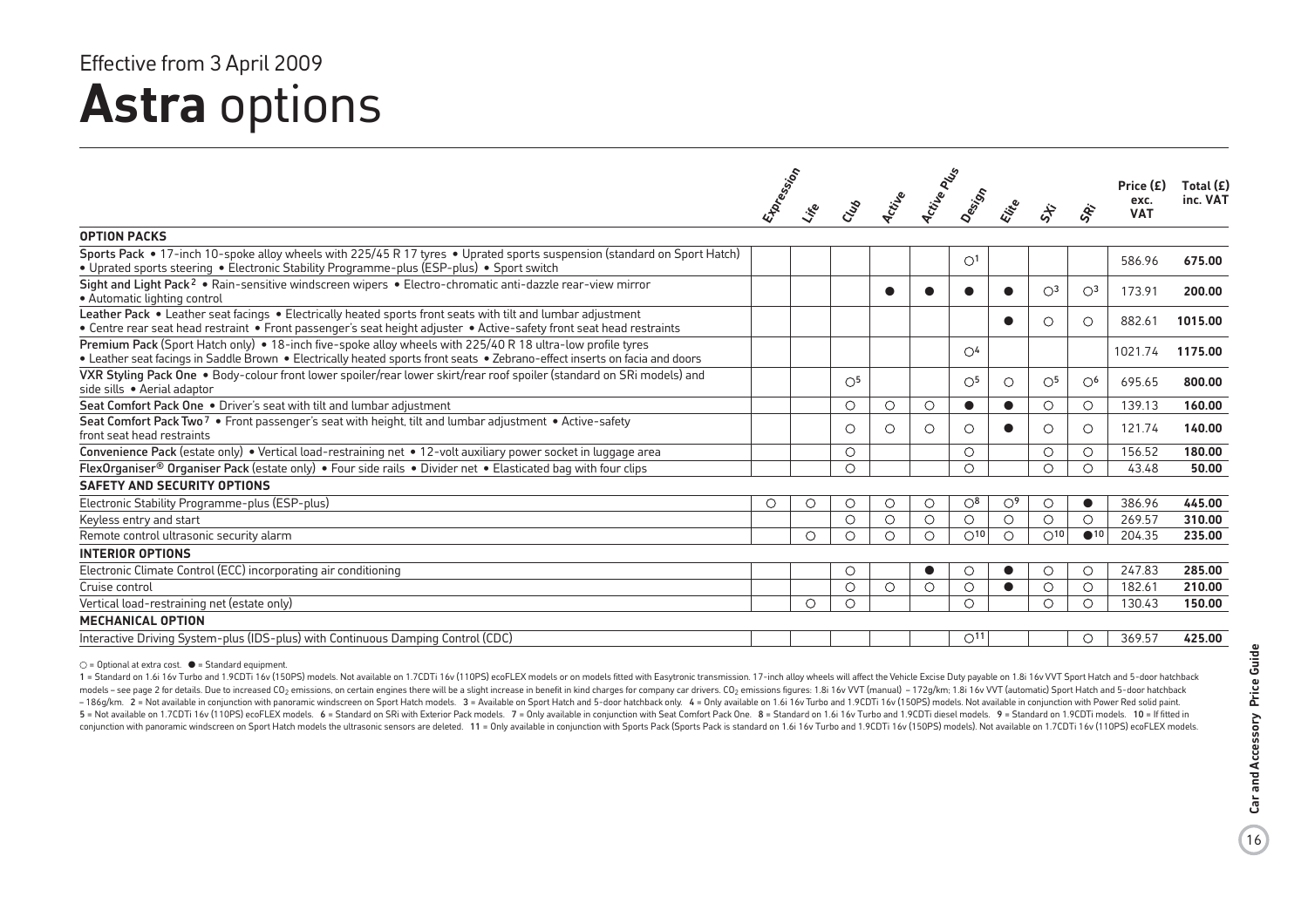### **Astra** options continued Effective from 3 April 2009

|                                                                                                                                                    |                          |            |               |               |                          |                          |                          |                          | Price $(E)$        | Total $(E)$ |
|----------------------------------------------------------------------------------------------------------------------------------------------------|--------------------------|------------|---------------|---------------|--------------------------|--------------------------|--------------------------|--------------------------|--------------------|-------------|
|                                                                                                                                                    | $\ddot{\mathcal{S}}$     |            | icida         | Cribe         |                          | Eife                     | ぶ                        |                          | exc.<br><b>VAT</b> | inc. VAT    |
| <b>EXTERIOR AND CONVENIENCE OPTIONS</b>                                                                                                            |                          |            |               |               |                          |                          |                          |                          |                    |             |
| Panoramic windscreen (Sport Hatch only) <sup>12</sup>                                                                                              |                          |            |               |               | O                        |                          | $\cup$                   | $\bigcirc$ <sup>13</sup> | 782.61             | 900.00      |
| Electrically operated full-length slide/tilt sunroof (not available on Sport Hatch)                                                                |                          | $\circ$    |               |               | C                        | $\circ$                  |                          |                          | 539.13             | 620.00      |
| Electrically foldable door mirrors                                                                                                                 |                          | Ω          |               |               | C                        |                          |                          |                          | 139.13             | 160.00      |
| Adaptive Forward Lighting (AFL) incorporating dark-style bi-xenon headlights with high-pressure washers                                            |                          |            |               |               | $\bigcirc$               | $\bigcirc$               |                          |                          | 639.13             | 735.00      |
| 18-inch five-spoke alloy wheels with 225/40 R 18 tyres                                                                                             |                          |            |               |               |                          |                          |                          | $\bigcirc$ <sup>6</sup>  | 304.35             | 350.00      |
| Full-size steel spare wheel/tyre (in lieu of space-saver spare)                                                                                    | $\circ$                  | $\circ$    | $\bigcirc$    | $\bigcirc$    | $\bigcirc$ <sup>14</sup> | $\bigcirc$               | $\bigcirc$               | $\bigcirc$ <sup>15</sup> | 86.96              | 100.00      |
| Rear parking distance sensor                                                                                                                       |                          | О          |               |               | C                        | $\circ$                  |                          |                          | 317.39             | 365.00      |
| Two-coat metallic or pearlescent paint                                                                                                             |                          |            |               |               |                          |                          |                          |                          | 343.48             | 395.00      |
| AUDIO AND COMMUNICATION OPTIONS                                                                                                                    |                          |            |               |               |                          |                          |                          |                          |                    |             |
| CD 30 MP3 $\bullet$ CD player with MP3 format $\bullet$ Stereo radio $\bullet$ Auxiliary-in socket                                                 | $\circ$                  | O          |               |               |                          |                          |                          |                          | 69.57              | 80.00       |
| CDC 40 • Integral six-disc CD autochanger with MP3 format • Stereo radio • Graphic display                                                         | $\bigcirc$ <sup>16</sup> | O          |               |               | $\bigcirc$ <sup>17</sup> | $\bigcirc$ <sup>17</sup> | $\bigcirc$ <sup>17</sup> | $\bigcirc$ <sup>17</sup> | 343.48             | 395.00      |
| CDC 40 DAB <sup>18</sup> . Integral six-disc CD autochanger with MP3 format . Stereo radio with Digital Audio<br>Broadcast (DAB) • Graphic display | $\bigcirc$ <sup>16</sup> | $\bigcirc$ | $\bigcirc$ 17 | $\bigcirc$ 17 | $\bigcirc$ 17            | $\bigcirc$ 17            | $\bigcirc$ 17            |                          | 391.30             | 450.00      |
| CD 70 • Satellite navigation system • CD player with MP3 format • Stereo radio • Auxiliary-in socket<br>• Colour monitor                           | $\bigcirc$ 16            | $\bigcirc$ |               |               | ◯                        | $\circ$                  |                          |                          | 1065.22            | 1225.00     |
| Mobile phone system with Bluetooth <sup>®</sup> (does not include phone or cradle) <sup>2</sup>                                                    | $\bigcirc$ <sup>16</sup> |            | C             | О             | $\circ$                  | $\circ$                  |                          |                          | 256.52             | 295.00      |

 $\bigcirc$  = Optional at extra cost.  $\bullet$  = Standard equipment.

2 = Not available in conjunction with panoramic windscreen on Sport Hatch models. 6 = Standard on SRi with Exterior Pack models. 12 = Not available in conjunction with Sight and Light Pack or mobile phone system with Bluet and front passenger's vanity mirrors, front map reading lights, body-colour roof mouldings and driver's sunglasses holder. Not available in conjunction with Olympic White solid paint. 13 = Deletes ultrasonic sensors from r tyre supplied if ordered in conjunction with Sports Pack. Not available in conjunction with Premium Pack on Sport Hatch models. 15 = 16-inch spare wheel/tyre. Not available on SRi with Exterior Pack models or in conjunctio mounted audio controls. 17 = Deletes auxiliary-in socket. 18 = Not available in conjunction with VXR Styling Pack One.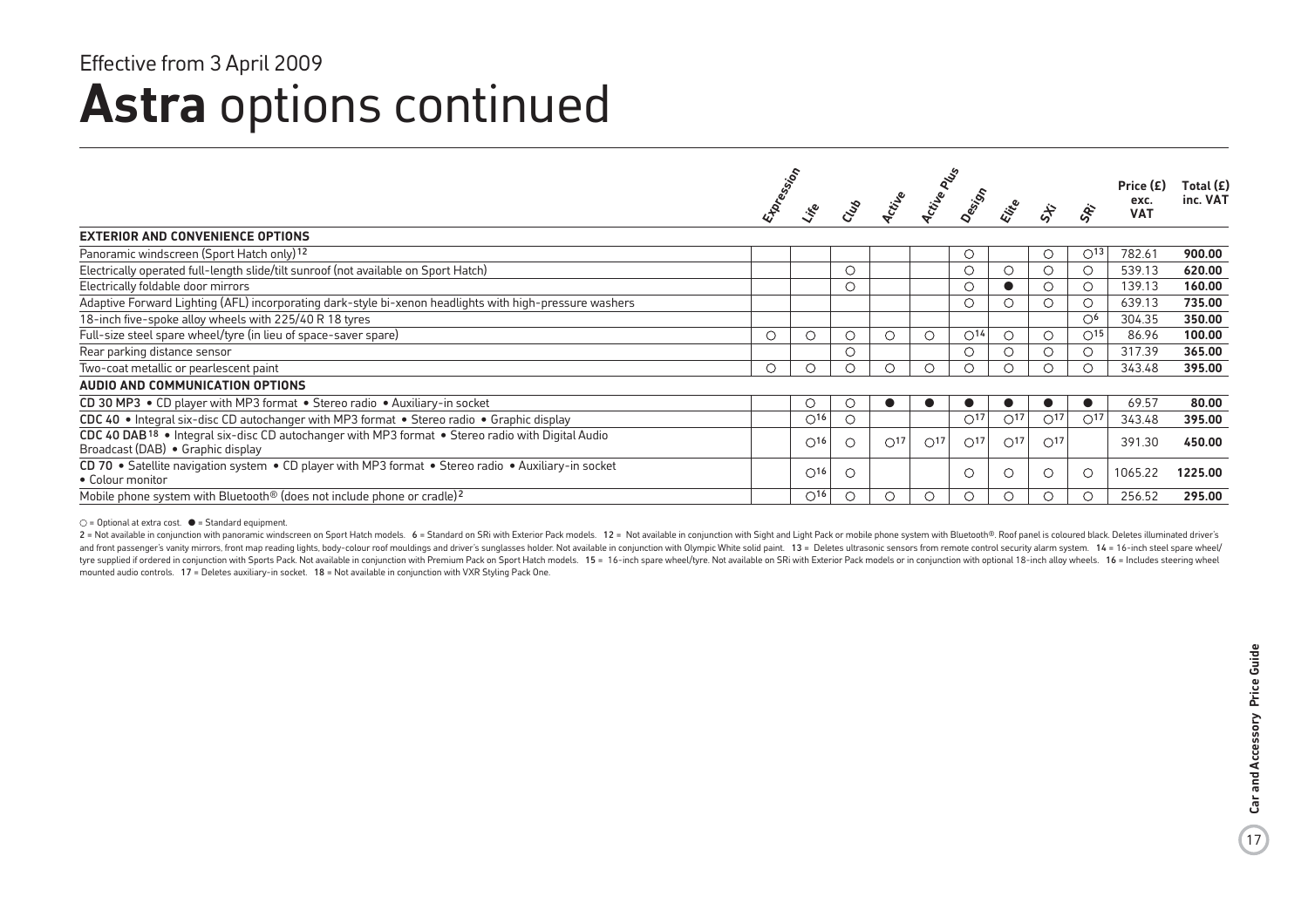### **Astra TwinTop** prices Effective from 3 April 2009

| Model<br>2-door coupé convertible |          |         | Price $(E)$ VAT $(E)$ Total $(E)$ | On-the-road<br>RRP(E) | CO <sub>2</sub><br>$(g/km)^*$ |
|-----------------------------------|----------|---------|-----------------------------------|-----------------------|-------------------------------|
| <b>AIR</b>                        |          |         |                                   |                       |                               |
| 1.6i 16v VVT                      | 16386.96 | 2458.04 | 18845.00                          | 19690.00              | 163                           |
| 1.8i 16y VVT                      | 16813.04 | 2521.96 | 19335.00                          | 20205.00              | 177                           |
| 1.8i 16y VVT auto                 | 17726.09 | 2658.91 | 20385.00                          | 21295.00              | 191                           |
| Diesel                            |          |         |                                   |                       |                               |
| 1.9CDTi 16v (150PS)               | 18617.39 | 2792.61 | 21410.00                          | 22255.00              | 159                           |
| <b>SPORT</b>                      |          |         |                                   |                       |                               |
| 1.6i 16y VVT                      | 17143.48 | 2571.52 | 19715.00                          | 20560.00              | 163                           |
| 1.8i 16y VVT                      | 17569.57 | 2635.43 | 20205.00                          | 21075.00              | 177                           |
| 1.8i 16y VVT auto                 | 18482.61 | 2772.39 | 21255.00                          | 22165.00              | 191                           |
| Diesel                            |          |         |                                   |                       |                               |
| 1.9CDTi 16v (150PS)               | 19373.91 | 2906.09 | 22280.00                          | 23125.00              | 159                           |
| <b>DESIGN</b>                     |          |         |                                   |                       |                               |
| 1.8i 16y VVT                      | 18365.22 | 2754.78 | 21120.00                          | 21990.00              | 177                           |
| 1.8i 16y VVT auto                 | 19278.26 | 2891.74 | 22170.00                          | 23080.00              | 191                           |
| 2.0i 16y Turbo (200PS)            | 20169.57 | 3025.43 | 23195.00                          | 24295.00              | 228                           |
| Diesel                            |          |         |                                   |                       |                               |
| 1.9CDTi 16v (150PS)               | 20169.57 | 3025.43 | 23195.00                          | 24040.00              | 159                           |

| Model<br>2-door coupé convertible                            | Price $(E)$ |         | VAT $(E)$ Total $(E)$ | On-the-road<br>RRP(E) | CO <sub>2</sub><br>$(g/km)^*$ |
|--------------------------------------------------------------|-------------|---------|-----------------------|-----------------------|-------------------------------|
| <b>EXCLUSIV (SPECIAL EDITION MODEL)</b>                      |             |         |                       |                       |                               |
| 1.8i 16y VVT                                                 | 17773.91    | 2666.09 | 20440.00              | 21310.00              | 177                           |
| 1.8i 16y VVT auto                                            | 18686.96    | 2803.04 | 21490.00              | 22400.00              | 191                           |
| 2.0i 16y Turbo (200PS)                                       | 19578.26    | 2936.74 | 22515.00              | 23615.00              | 228                           |
| Diesel                                                       |             |         |                       |                       |                               |
| 1.9CDTi 16y (150PS)                                          | 19578.26    | 2936.74 | 22515.00              | 23360.00              | 159                           |
| <b>EXCLUSIV WITH EXTERIOR PACK** (SPECIAL EDITION MODEL)</b> |             |         |                       |                       |                               |
| 1.8i 16y VVT                                                 | 18400.00    | 2760.00 | 21160.00              | 22030.00              | 177                           |
| 1.8i 16y VVT auto                                            | 19313.04    | 2896.96 | 22210.00              | 23120.00              | 191                           |
| 2.0i 16y Turbo (200PS)<br>Diesel                             | 20204.35    | 3030.65 | 23235.00              | 24335.00              | 228                           |
| 1.9CDTi 16y (150PS)                                          | 20204.35    | 3030.65 | 23235.00              | 24080.00              | 159                           |

Please note: On-the-road recommended retail prices (RRP) include number plates and delivery to retailer of £645.00 (inc. £84.13 VAT),

12 months' Vehicle Excise Duty (see page 2 for details) and new vehicle first registration fee of £55.00. Excludes fuel and insurance.  $*$  = CO<sub>2</sub> emission figures. Vehicle Excise Duty is based on CO<sub>2</sub> emissions (see page 2 for details).

For benefit in kind taxation charges see page 3.

\*\* = Exterior Pack comprises VXR Styling Pack One (see page 19 for details).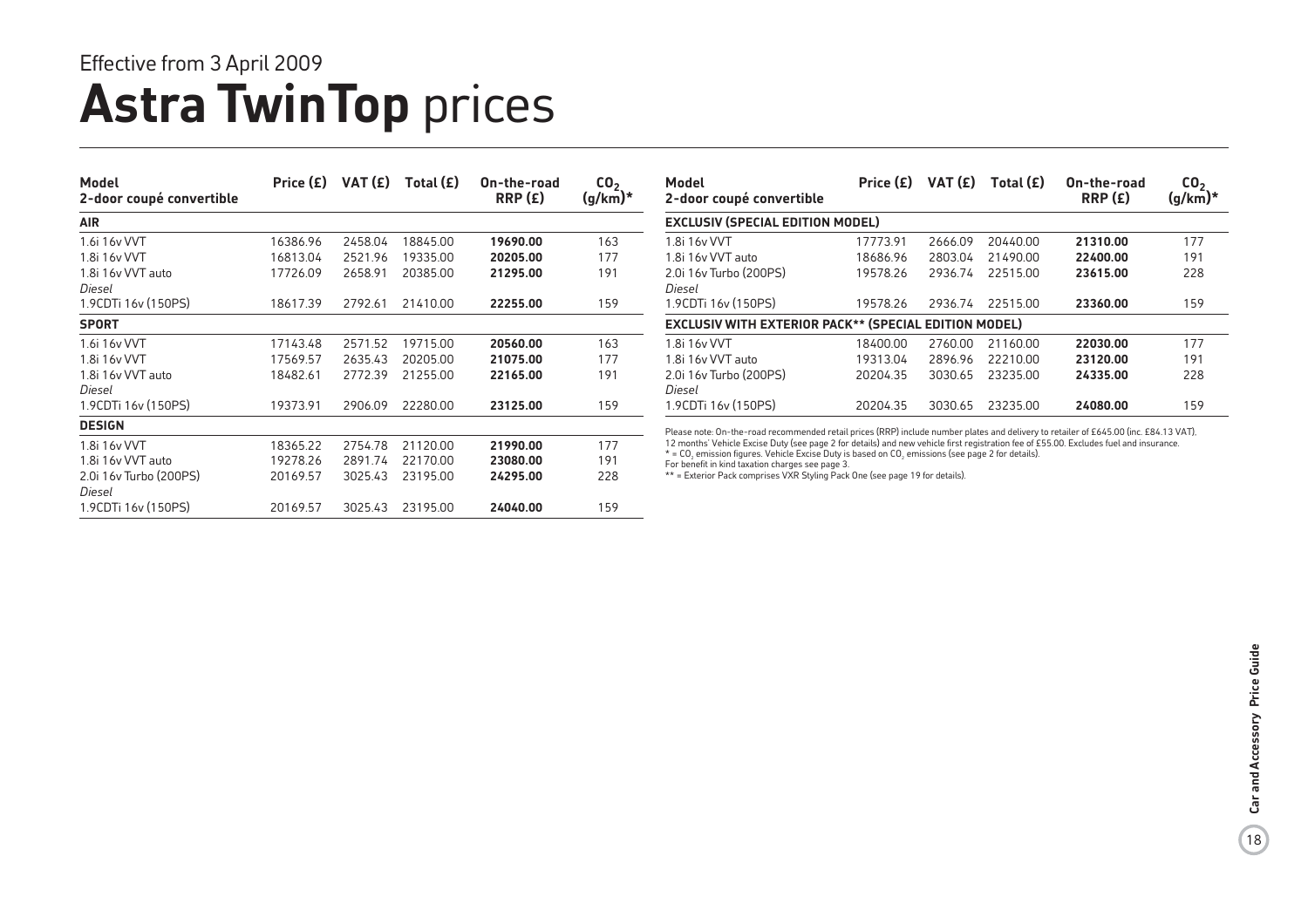### **Astra TwinTop** options Effective from 3 April 2009

|                                                                                                                                                                                                                          | $\dot{\hat{\mathbf{v}}}$ | Sport                   | Design                  | <b>Stronger</b>        | Price (£)<br>exc.<br><b>VAT</b> | Total $(E)$<br>inc. VAT |
|--------------------------------------------------------------------------------------------------------------------------------------------------------------------------------------------------------------------------|--------------------------|-------------------------|-------------------------|------------------------|---------------------------------|-------------------------|
| <b>OPTION PACKS</b>                                                                                                                                                                                                      |                          |                         |                         |                        |                                 |                         |
| Leather Pack . Leather seat facings . Electrically heated sports front seats with driver's tilt and lumbar adjustment                                                                                                    |                          |                         | O                       |                        | 639.13                          | 735.00                  |
| Plus Pack . 17-inch five-spoke alloy wheels with 225/45 R 17 ultra-low profile tyres . Cruise control                                                                                                                    |                          | $\circ$                 |                         |                        | 317.39                          | 365.00                  |
| Plus Pack • 18-inch 11-spoke alloy wheels with 225/40 R 18 ultra-low profile tyres • Cruise control                                                                                                                      |                          |                         | $\circ$                 | ●                      | 408.70                          | 470.00                  |
| Premium Pack • 18-inch 11-spoke alloy wheels with 225/40 R 18 ultra-low profile tyres • Cruise control • Satellite navigation with colour monitor/<br>CD player with MP3 format/auxiliary-in socket/stereo radio (CD 70) |                          |                         | ◯                       |                        | 1195.65                         | 1375.00                 |
| VXR Styling Pack One . Body-colour front lower spoiler/rear lower skirt/rear lip spoiler and side sills                                                                                                                  |                          | $\circ$                 |                         | $\bullet$ <sup>1</sup> | 695.65                          | 800.00                  |
| <b>SAFETY OPTION</b>                                                                                                                                                                                                     |                          |                         |                         |                        |                                 |                         |
| Electronic Stability Programme-plus (ESP-plus) with traction control                                                                                                                                                     | $\mathrm{O}^2$           | O <sup>2</sup>          |                         |                        | 386.96                          | 445.00                  |
| <b>INTERIOR OPTIONS</b>                                                                                                                                                                                                  |                          |                         |                         |                        |                                 |                         |
| Electronic Climate Control (ECC) incorporating air conditioning                                                                                                                                                          |                          |                         | O                       |                        | 247.83                          | 285.00                  |
| Cruise control                                                                                                                                                                                                           | $\circ$                  | $\bigcirc$              |                         |                        | 182.61                          | 210.00                  |
| <b>EXTERIOR AND CONVENIENCE OPTIONS</b>                                                                                                                                                                                  |                          |                         |                         |                        |                                 |                         |
| Adaptive Forward Lighting (AFL) incorporating dark-style bi-xenon headlights with dynamic beam levelling and high-pressure washers                                                                                       |                          |                         | $\circ$                 | $\circ$                | 639.13                          | 735.00                  |
| Steel space-saver spare wheel/tyre (in lieu of emergency tyre inflation kit)                                                                                                                                             | $\circ$                  | $\bigcirc$              | $\circ$                 |                        | 86.96                           | 100.00                  |
| Rear parking distance sensor                                                                                                                                                                                             | $\circ$                  | $\circ$                 |                         | $\bigcirc$             | 317.39                          | 365.00                  |
| Windbreak                                                                                                                                                                                                                | $\circ$                  | $\circ$                 |                         |                        | 130.43                          | 150.00                  |
| Two-coat metallic or pearlescent paint                                                                                                                                                                                   | $\circ$                  | $\circ$                 |                         |                        | 343.48                          | 395.00                  |
| AUDIO AND COMMUNICATION OPTIONS                                                                                                                                                                                          |                          |                         |                         |                        |                                 |                         |
| CDC 40 • Integral six-disc CD autochanger with MP3 format • Stereo radio • Graphic display                                                                                                                               |                          | $\bigcirc$ <sup>3</sup> | $\bigcirc$ <sup>3</sup> |                        | 386.96                          | 445.00                  |
| CD 70 • Satellite navigation system • CD player with MP3 format • Stereo radio • Auxiliary-in socket • Colour monitor                                                                                                    |                          | $\circ$                 |                         | $\bigcirc$             | 1065.22                         | 1225.00                 |
| Mobile phone system with Bluetooth® (does not include phone or cradle) <sup>4</sup>                                                                                                                                      | O                        | $\circ$                 |                         |                        | 256.52                          | 295.00                  |

 $\bigcirc$  = Optional at extra cost.  $\bullet$  = Standard equipment.

1 = Standard on Exclusiv with Exterior Pack models. 2 = Standard on 1.9CDTi 16v models only. 3 = Deletes auxiliary-in socket. 4 = Includes graphic information display.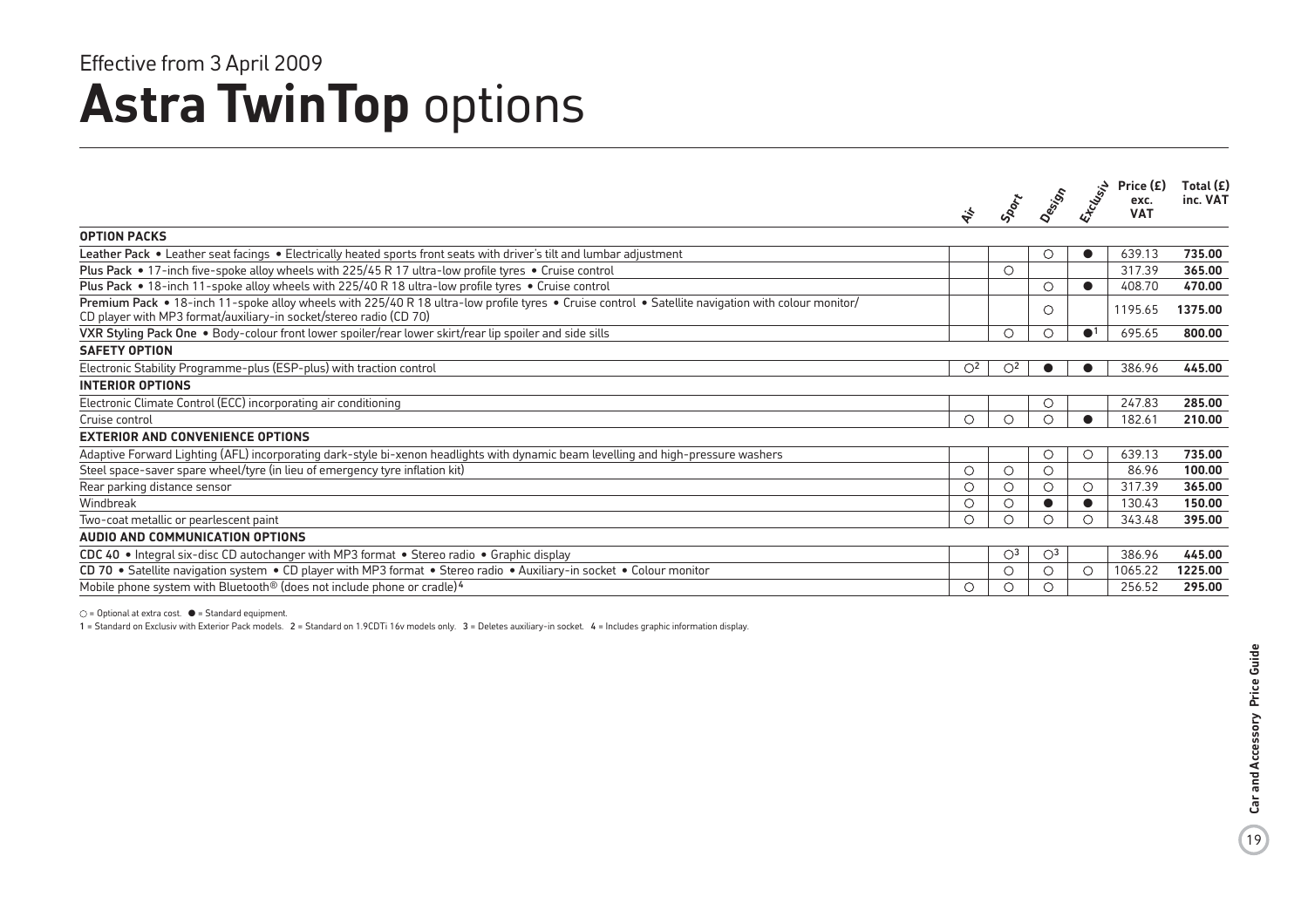## Zafira prices Effective from 3 April 2009

| Model<br>5-door MPV     | Price (£) | VAT $(E)$ | Total $(E)$ | On-the-road<br>RRP(E) | CO <sub>2</sub><br>(g/km)* |
|-------------------------|-----------|-----------|-------------|-----------------------|----------------------------|
| <b>EXPRESSION</b>       |           |           |             |                       |                            |
| 1.6i 16v                | 12008.70  | 1801.30   | 13810.00    | 14680.00              | 172                        |
| <b>LIFE</b>             |           |           |             |                       |                            |
| 1.6i 16v                | 14147.83  | 2122.17   | 16270.00    | 17140.00              | 172                        |
| 1.6i 16y (a/c)          | 14591.30  | 2188.70   | 16780.00    | 17650.00              | 172                        |
| 1.8i 16v VVT            | 15239.13  | 2285.87   | 17525.00    | 18395.00              | 177                        |
| 1.8i 16v VVT Easytronic | 15686.96  | 2353.04   | 18040.00    | 18910.00              | 172                        |
| 2.2i 16y Direct         | 16230.43  | 2434.57   | 18665.00    | 19575.00              | 197                        |
| 2.2i 16y Direct auto    | 17256.52  | 2588.48   | 19845.00    | 20755.00              | 204                        |
| Diesel                  |           |           |             |                       |                            |
| 1.7CDTi 16y ecoFLEX     | 16508.70  | 2476.30   | 18985.00    | 19805.00              | 139                        |
| 1.9CDTi (120PS)         | 16395.65  | 2459.35   | 18855.00    | 19700.00              | 159                        |
| 1.9CDTi (120PS) auto    | 17586.96  | 2638.04   | 20225.00    | 21135.00              | 186                        |
| <b>EXCLUSIV</b>         |           |           |             |                       |                            |
| 1.6i 16v                | 13165.22  | 1974.78   | 15140.00    | 16010.00              | 172                        |
| 1.8i 16v VVT            | 13813.04  | 2071.96   | 15885.00    | 16755.00              | 177                        |
| 1.8i 16v VVT Easytronic | 14260.87  | 2139.13   | 16400.00    | 17270.00              | 172                        |
| 2.2i 16y Direct         | 14804.35  | 2220.65   | 17025.00    | 17935.00              | 197                        |
| 2.2i 16y Direct auto    | 15830.43  | 2374.57   | 18205.00    | 19115.00              | 204                        |
| Diesel                  |           |           |             |                       |                            |
| 1.7CDTi 16y ecoFLEX     | 15082.61  | 2262.39   | 17345.00    | 18165.00              | 139                        |
| 1.9CDTi (120PS)         | 14969.57  | 2245.43   | 17215.00    | 18060.00              | 159                        |
| 1.9CDTi (120PS) auto    | 16160.87  | 2424.13   | 18585.00    | 19495.00              | 186                        |

| Model<br>5-door MPV                   |          |         | Price $(E)$ VAT $(E)$ Total $(E)$ | On-the-road<br>RRP(E) | CO <sub>2</sub><br>$(g/km)^*$ |
|---------------------------------------|----------|---------|-----------------------------------|-----------------------|-------------------------------|
| <b>ACTIVE (SPECIAL EDITION MODEL)</b> |          |         |                                   |                       |                               |
| 1.6i 16v                              | 14682.61 | 2202.39 | 16885.00                          | 17755.00              | 172                           |
| 1.8i 16v VVT                          | 15330.43 | 2299.57 | 17630.00                          | 18500.00              | 177                           |
| 2.2i 16y Direct auto<br>Diesel        | 17347.83 | 2602.17 | 19950.00                          | 20860.00              | 204                           |
| 1.7CDTi 16v ecoFLEX                   | 16600.00 | 2490.00 | 19090.00                          | 19910.00              | 139                           |
| 1.9CDTi (120PS)                       | 16486.96 | 2473.04 | 18960.00                          | 19805.00              | 159                           |
| 1.9CDTi (120PS) auto                  | 17678.26 | 2651.74 | 20330.00                          | 21240.00              | 186                           |
| ACTIVE PLUS (SPECIAL EDITION MODEL)   |          |         |                                   |                       |                               |
| 1.6i 16v                              | 15086.96 | 2263.04 | 17350.00                          | 18220.00              | 172                           |
| 1.8i 16v VVT                          | 15734.78 | 2360.22 | 18095.00                          | 18965.00              | 177                           |
| 2.2i 16y Direct auto                  | 17752.17 | 2662.83 | 20415.00                          | 21325.00              | 204                           |
| Diesel                                |          |         |                                   |                       |                               |
| 1.7CDTi 16v ecoFLEX                   | 17004.35 | 2550.65 | 19555.00                          | 20375.00              | 139                           |
| 1.9CDTi (120PS)                       | 16891.30 | 2533.70 | 19425.00                          | 20270.00              | 159                           |
| 1.9CDTi (120PS) auto                  | 18082.61 | 2712.39 | 20795.00                          | 21705.00              | 186                           |

Please note: On-the-road recommended retail prices (RRP) include number plates and delivery to retailer of £645.00 (inc. £84.13 VAT),<br>12 months' Vehicle Excise Duty (see page 2 for details) and new vehicle first registrati

 $*$  = CO<sub>2</sub> emission figures. Vehicle Excise Duty is based on CO<sub>2</sub> emissions (see page 2 for details).

For benefit in kind taxation charges see page 3.

a/c = Air conditioning.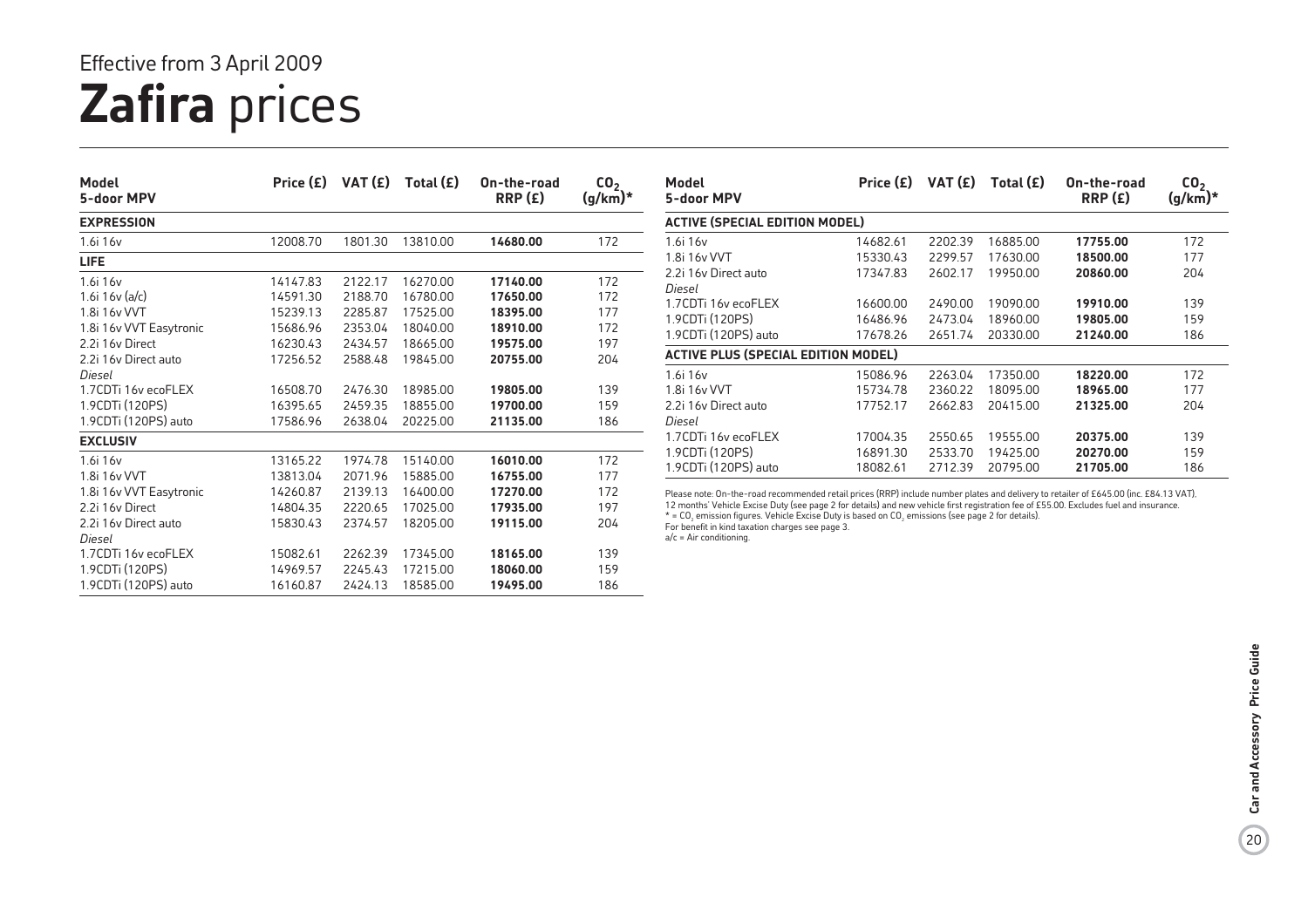## Zafira prices Effective from 3 April 2009

| Model<br>5-door MPV              |          | Price $(E)$ VAT $(E)$ | Total $(E)$ | On-the-road<br>RRP(E) | CO <sub>2</sub><br>$(g/km)^*$ |
|----------------------------------|----------|-----------------------|-------------|-----------------------|-------------------------------|
| <b>DESIGN</b>                    |          |                       |             |                       |                               |
| 1.6i 16v                         | 16304.35 | 2445.65               | 18750.00    | 19620.00              | 172                           |
| 1.8i 16v VVT                     | 16952.17 | 2542.83               | 19495.00    | 20365.00              | 177                           |
| 1.8i 16v VVT Easytronic          | 17400.00 | 2610.00               | 20010.00    | 20880.00              | 172                           |
| 2.2i 16y Direct                  | 18165.22 | 2724.78               | 20890.00    | 21800.00              | 197                           |
| 2.2i 16y Direct auto             | 19191.30 | 2878.70               | 22070.00    | 22980.00              | 204                           |
| 2.0i 16y Turbo (200PS)<br>Diesel | 19460.87 | 2919.13               | 22380.00    | 23480.00              | 228                           |
| 1.7CDTi 16y ecoFLEX              | 18217.39 | 2732.61               | 20950.00    | 21770.00              | 139                           |
| 1.9CDTi (120PS)                  | 18104.35 | 2715.65               | 20820.00    | 21665.00              | 159                           |
| 1.9CDTi (120PS) auto             | 19295.65 | 2894.35               | 22190.00    | 23100.00              | 186                           |
| 1.9CDTi 16v (150PS)              | 19113.04 | 2866.96               | 21980.00    | 22825.00              | 159                           |
| 1.9CDTi 16v (150PS) auto         | 20304.35 | 3045.65               | 23350.00    | 24260.00              | 191                           |
| <b>ELITE</b>                     |          |                       |             |                       |                               |
| 1.8i 16v VVT                     | 17847.83 | 2677.17               | 20525.00    | 21395.00              | 177                           |
| 1.8i 16v VVT Easytronic          | 18295.65 | 2744.35               | 21040.00    | 21910.00              | 172                           |
| 2.2i 16y Direct                  | 19060.87 | 2859.13               | 21920.00    | 22830.00              | 197                           |
| 2.2i 16y Direct auto             | 20086.96 | 3013.04               | 23100.00    | 24010.00              | 204                           |
| 2.0i 16y Turbo (200PS)           | 20356.52 | 3053.48               | 23410.00    | 24510.00              | 228                           |
| Diesel                           |          |                       |             |                       |                               |
| 1.7CDTi 16y ecoFLEX              | 19113.04 | 2866.96               | 21980.00    | 22800.00              | 139                           |
| 1.9CDTi (120PS)                  | 19000.00 | 2850.00               | 21850.00    | 22695.00              | 159                           |
| 1.9CDTi (120PS) auto             | 20191.30 | 3028.70               | 23220.00    | 24130.00              | 186                           |
| 1.9CDTi 16v (150PS)              | 20008.70 | 3001.30               | 23010.00    | 23855.00              | 159                           |
| 1.9CDTi 16v (150PS) auto         | 21200.00 | 3180.00               | 24380.00    | 25290.00              | 191                           |

| Model<br>5-door MPV             | Price (£) | VAT $(E)$ | Total $(E)$ | On-the-road<br>RRP(E) | CO <sub>2</sub><br>(g/km)* |
|---------------------------------|-----------|-----------|-------------|-----------------------|----------------------------|
| <b>SRi</b>                      |           |           |             |                       |                            |
| 1 8i 1 6y VVT                   | 17130.43  | 2569.57   | 19700.00    | 20570.00              | 177                        |
| 2.2i 16y Direct                 | 17765.22  | 2664.78   | 20430.00    | 21340.00              | 197                        |
| 2.2i 16y Direct auto            | 18791.30  | 2818.70   | 21610.00    | 22520.00              | 204                        |
| 2.0i 16y Turbo (200PS)          | 19060.87  | 2859.13   | 21920.00    | 23020.00              | 228                        |
| Diesel                          |           |           |             |                       |                            |
| 1.9CDTi (120PS)                 | 18282.61  | 2742.39   | 21025.00    | 21870.00              | 159                        |
| 1.9CDTi (120PS) auto            | 19473.91  | 2921.09   | 22395.00    | 23305.00              | 186                        |
| 1.9CDTi 16v (150PS)             | 18708.70  | 2806.30   | 21515.00    | 22360.00              | 159                        |
| 1.9CDTi 16y (150PS) auto        | 19900.00  | 2985.00   | 22885.00    | 23795.00              | 191                        |
| <b>SRI WITH EXTERIOR PACK**</b> |           |           |             |                       |                            |
| 1.8i 16v VVT                    | 17852.17  | 2677.83   | 20530.00    | 21400.00              | 177                        |
| 2.2i 16y Direct                 | 18486.96  | 2773.04   | 21260.00    | 22170.00              | 197                        |
| 2.2i 16y Direct auto            | 19513.04  | 2926.96   | 22440.00    | 23350.00              | 204                        |
| 2.0i 16y Turbo (200PS)          | 19782.61  | 2967.39   | 22750.00    | 23850.00              | 228                        |
| Diesel                          |           |           |             |                       |                            |
| 1.9CDTi (120PS)                 | 19004.35  | 2850.65   | 21855.00    | 22700.00              | 159                        |
| 1.9CDTi (120PS) auto            | 20195.65  | 3029.35   | 23225.00    | 24135.00              | 186                        |
| 1.9CDTi 16v (150PS)             | 19430.43  | 2914.57   | 22345.00    | 23190.00              | 159                        |
| 1.9CDTi 16v (150PS) auto        | 20621.74  | 3093.26   | 23715.00    | 24625.00              | 191                        |

Please note: On-the-road recommended retail prices (RRP) include number plates and delivery to retailer of £645.00 (inc. £84.13 VAT), 12 months' Vehicle Excise Duty (see page 2 for details) and new vehicle first registration fee of £55.00. Excludes fuel and insurance.

 $*$  = CO<sub>2</sub> emission figures. Vehicle Excise Duty is based on CO<sub>2</sub> emissions (see page 2 for details).

For benefit in kind taxation charges see page 3. \*\* = Exterior Pack comprises 18-inch five-spoke alloy wheels and VXR Styling Pack One (see page 22 for details).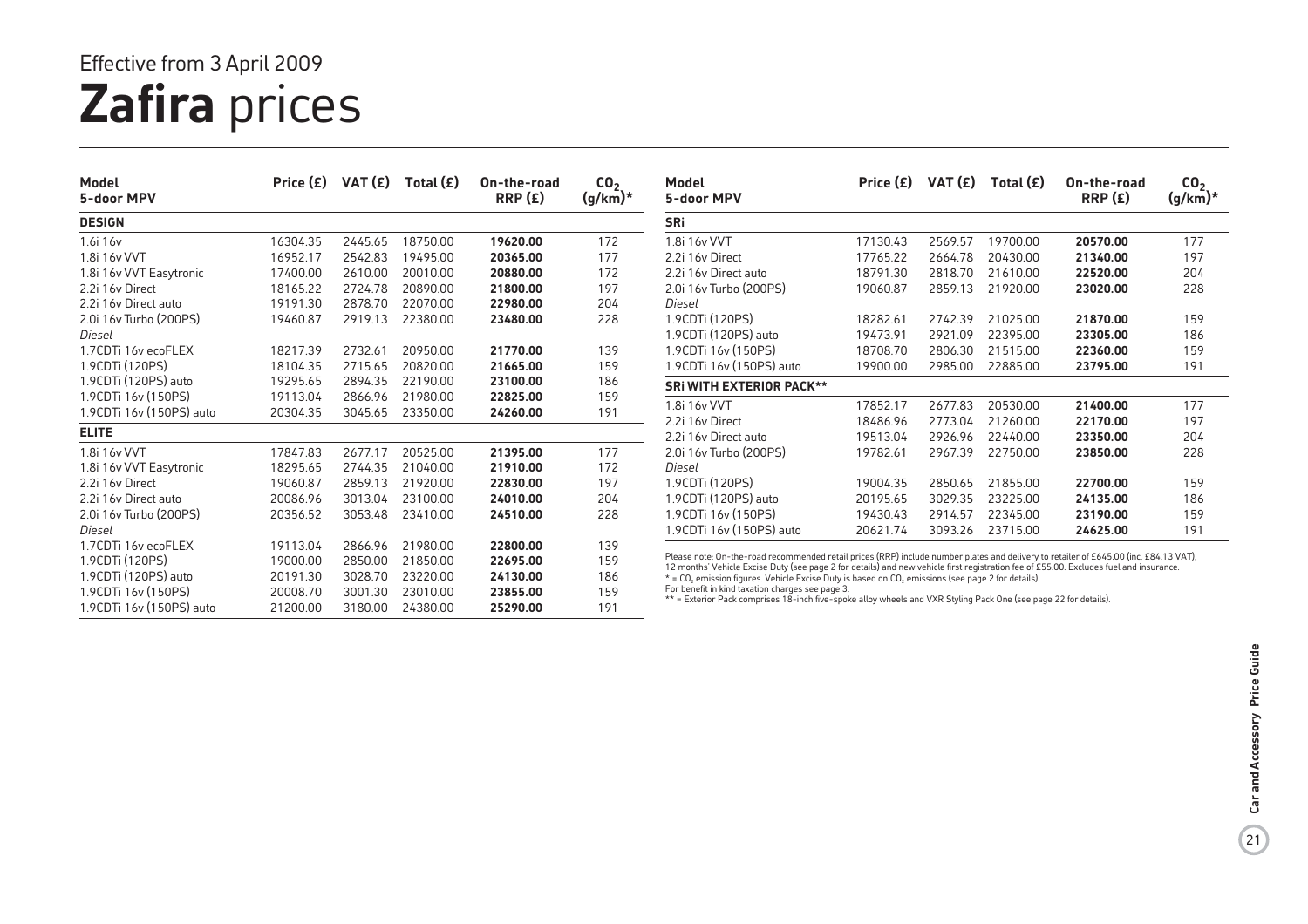### **Zafira** options Effective from 3 April 2009

|                                                                                                                                                                                                                                                |            |              |                                  |               |              |                         |                         |                         | Price $(E)$        | Total $(E)$ |
|------------------------------------------------------------------------------------------------------------------------------------------------------------------------------------------------------------------------------------------------|------------|--------------|----------------------------------|---------------|--------------|-------------------------|-------------------------|-------------------------|--------------------|-------------|
|                                                                                                                                                                                                                                                | Expressive |              | Erclasji                         | <b>Accide</b> | Active Plus  | Design                  | Eife                    | $\dot{\mathcal{S}}$     | exc.<br><b>VAT</b> | inc. VAT    |
| <b>OPTION PACKS</b>                                                                                                                                                                                                                            |            |              |                                  |               |              |                         |                         |                         |                    |             |
| VXR Styling Pack One . Body-colour lower front spoiler/rear lower skirt/rear roof spoiler and side sills                                                                                                                                       |            |              | $\circlearrowright$ <sup>1</sup> |               |              | $\bigcirc$ <sup>1</sup> | $\bigcirc$ <sup>1</sup> | $\mathcal{O}^2$         | 695.65             | 800.00      |
| Leather Pack • Leather seat facings on front and second-row seats, Morrocana on third-row seat facings • Electrically heated<br>sports front seats with tilt and lumbar adjustment . Driver's armrest . Front passenger's seat height adjuster |            |              |                                  |               |              |                         |                         | $\bigcirc$              | 939.13             | 1080.00     |
| Seat Comfort Pack One . Driver's seat with tilt and lumbar adjustment                                                                                                                                                                          |            |              | $\circ$                          |               |              |                         |                         | $\bullet$               | 139.13             | 160.00      |
| Seat Comfort Pack Two • Front passenger's seat with height, tilt and lumbar adjustment                                                                                                                                                         |            |              | $\bigcirc$ <sup>3</sup>          |               |              | $\bigcirc$              |                         |                         | 91.30              | 105.00      |
| Panoramic Roof Pack <sup>4</sup> • Four glass roof panels • Roof-mounted storage console for front and rear passengers<br>• Alloy-effect roof rails • Heat-reflective windscreen                                                               |            |              | $\bigcirc$ <sup>5</sup>          |               |              | $\bigcirc$ <sup>5</sup> | $\bigcirc$ <sup>5</sup> | $\bigcirc$              | 782.61             | 900.00      |
| Towing Pack <sup>5</sup> • Trailer stability programme • Hill Start Assist (HSA) <sup>6</sup> • Deflation Detection System (DDS) <sup>6</sup><br>• Cruise control • Detachable tow bar                                                         |            |              | O <sup>7</sup>                   |               |              | O <sup>7</sup>          | $\bigcirc$ <sup>7</sup> | $\bigcirc$ <sup>7</sup> | 300.00             | 345.00      |
| FlexOrganiser® Organiser Pack • 3D storage net • Side net pocket • Four side rail hooks • Four side rails                                                                                                                                      |            |              | $\circ$                          | О             | О            | $\circ$                 |                         |                         | 43.48              | 50.00       |
| <b>SAFETY AND SECURITY OPTIONS</b>                                                                                                                                                                                                             |            |              |                                  |               |              |                         |                         |                         |                    |             |
| Electronic Stability Programme-plus (ESP-plus) (1.6i 16v/1.8i 16v/1.7CDTi 16v/1.9CDTi (120PS) only)                                                                                                                                            | $\circ$    | $\bigcirc$ 8 | $\bigcirc$ 8                     | $\bigcirc$ 8  | $\bigcirc$ 8 | O <sup>9</sup>          | O <sup>9</sup>          |                         | 386.96             | 445.00      |
| Keyless entry and start                                                                                                                                                                                                                        |            |              | $\circ$                          | О             |              | $\circ$                 |                         | $\circ$                 | 269.57             | 310.00      |
| Remote control ultrasonic security alarm system                                                                                                                                                                                                |            | О            | $\circ$                          | О             |              | $\circ$                 |                         |                         | 204.35             | 235.00      |
| <b>INTERIOR OPTIONS</b>                                                                                                                                                                                                                        |            |              |                                  |               |              |                         |                         |                         |                    |             |
| Electronic Climate Control (ECC)                                                                                                                                                                                                               |            |              | $\circ$                          |               |              |                         |                         | $\circ$                 | 247.83             | 285.00      |
| Cruise control                                                                                                                                                                                                                                 |            |              | $\circ$                          | О             | О            | $\circ$                 |                         |                         | 182.61             | 210.00      |
| Vertical load-restraining net                                                                                                                                                                                                                  |            | $\circ$      | ◯                                | Ω             | Ω            | $\bigcirc$              |                         |                         | 139.13             | 160.00      |
| <b>MECHANICAL OPTION</b>                                                                                                                                                                                                                       |            |              |                                  |               |              |                         |                         |                         |                    |             |
| Interactive Driving System-plus (IDS-plus) with Continuous Damping Control (CDC)                                                                                                                                                               |            |              |                                  |               |              |                         |                         |                         | 369.57             | 425.00      |

 $\bigcirc$  = Optional at extra cost.  $\bullet$  = Standard equipment.

1 = Not available on 1.7CDTi 16v ecoFLEX models. 2 = Standard on SRi with Exterior Pack models. 3 = Only available in conjunction with Seat Comfort Pack One. 4 = Deletes sunglasses holder. Not available on 1.9CDTi 16v (150 with Olympic White solid paint. 5 = Only available in conjunction with Electronic Stability Programme-plus. 6 = Not available on models fitted with automatic transmission. 7 = Requires 13-pin adaptor (available as a Vauxha on 2.2i 16v Direct, 2.0i 16v Turbo and 1.9CDTi 16v (150PS) models.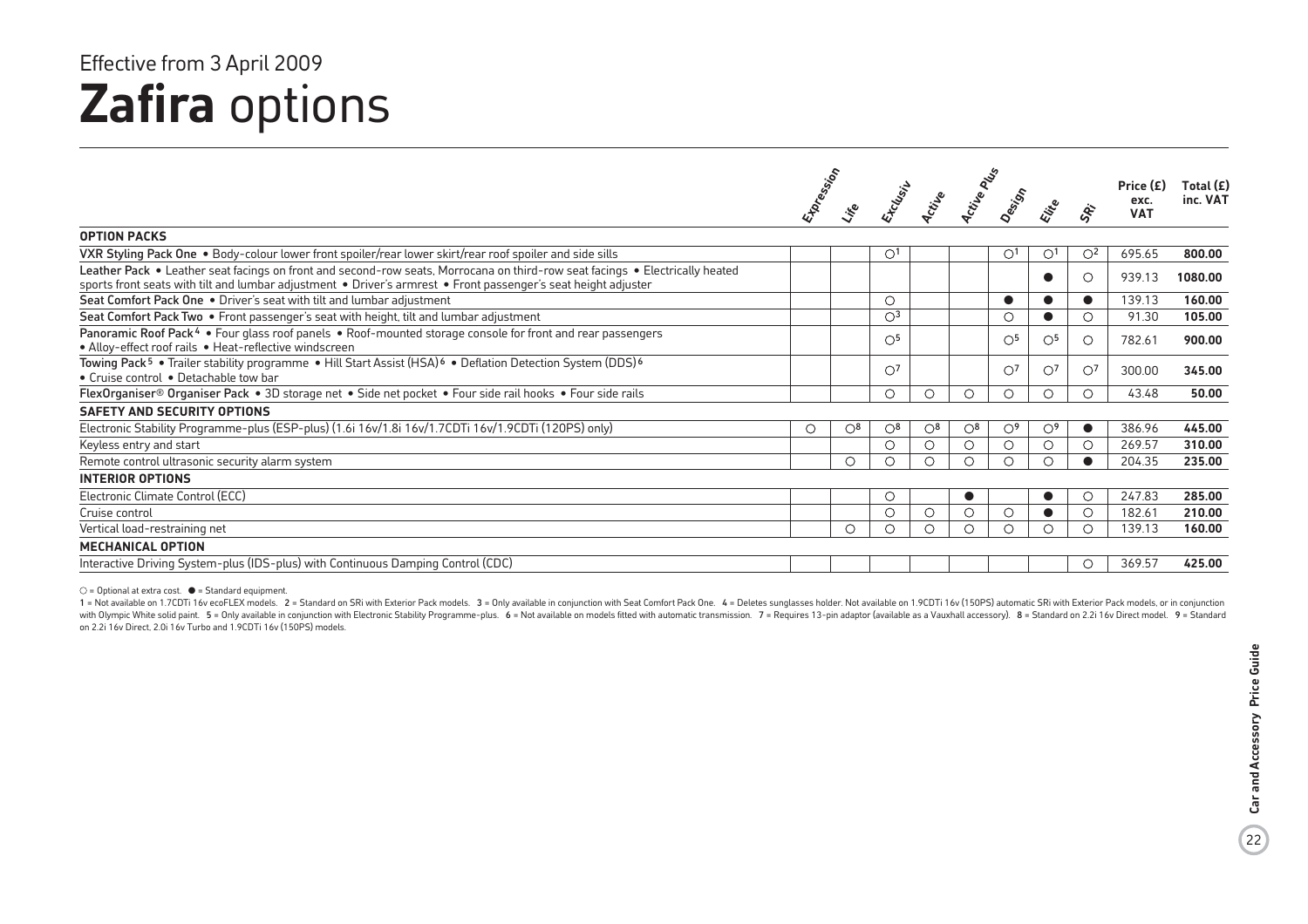### **Zafira** options continued Effective from 3 April 2009

|                                                                                                                                              |                 | Hudson                   |                          | Ictive River             | Design                   | Eife                     |                          | Price (£)<br>exc.<br><b>VAT</b> | Total $(E)$<br>inc. VAT |
|----------------------------------------------------------------------------------------------------------------------------------------------|-----------------|--------------------------|--------------------------|--------------------------|--------------------------|--------------------------|--------------------------|---------------------------------|-------------------------|
| <b>EXTERIOR AND CONVENIENCE OPTIONS</b>                                                                                                      |                 |                          |                          |                          |                          |                          |                          |                                 |                         |
| Electrically foldable door mirrors                                                                                                           |                 |                          |                          |                          | O                        |                          | $\circ$                  | 139.13                          | 160.00                  |
| Adaptive Forward Lighting (AFL) incorporating bi-xenon headlights with dynamic beam levelling and high-pressure washers                      |                 | $\bigcirc$ 10            |                          |                          | $\circ$                  |                          |                          | 639.13                          | 735.00                  |
| 17-inch 10-spoke alloy wheels with 225/45 R 17 ultra-low profile tyres                                                                       |                 | $\bigcirc$ <sup>5</sup>  |                          |                          | $\bullet^9$              | $^{\bullet}$             |                          | 360.87                          | 415.00                  |
| 18-inch five-spoke alloy wheels with 225/40 R 18 ultra-low profile tyres (different style to optional SRi alloy wheels)                      |                 |                          |                          |                          | $\bigcap$ 11,12          |                          |                          | 304.35                          | 350.00                  |
| 18-inch five-spoke alloy wheels with 225/40 R 18 ultra-low profile tyres                                                                     |                 |                          |                          |                          |                          |                          | O <sup>2,11</sup>        | 304.35                          | 350.00                  |
| Full-size steel spare wheel (in lieu of emergency tyre inflation kit) <sup>13</sup>                                                          | Ο               | $\bigcirc$               | Ο                        | Ο                        | $\bigcirc$               |                          |                          | 86.96                           | 100.00                  |
| Front and rear parking distance sensors                                                                                                      |                 | $\circ$                  | O                        |                          | $\circ$                  |                          |                          | 317.39                          | 365.00                  |
| Two-coat metallic or pearlescent paint                                                                                                       |                 |                          | C                        |                          | $\bigcirc$               |                          | $\bigcirc$               | 343.48                          | 395.00                  |
| AUDIO AND COMMUNICATION OPTIONS                                                                                                              |                 |                          |                          |                          |                          |                          |                          |                                 |                         |
| CD 30 MP3 • CD player with MP3 format • Stereo radio • Auxiliary-in socket                                                                   | O               | O                        |                          |                          | $\circ$                  |                          | $\circ$                  | 65.22                           | 75.00                   |
| CDC 40 • Integral six-disc CD autochanger with MP3 format • Stereo radio • Graphic display                                                   |                 | $\bigcirc$ <sup>14</sup> |                          |                          | $\bigcirc$ <sup>14</sup> | O <sup>14</sup>          | $\bigcirc$               | 343.48                          | 395.00                  |
| CDC 40 DAB • Integral six-disc CD autochanger with MP3 format • Stereo radio with Digital Audio Broadcast (DAB)<br>$\bullet$ Graphic display |                 | $\bigcirc$ 15            | $\bigcirc$ <sup>16</sup> | $\bigcirc$ <sup>16</sup> | $\bigcirc$ <sup>15</sup> | $\bigcirc$ 15            |                          | 391.30                          | 450.00                  |
| CD 70 • Satellite navigation system • CD player with MP3 format • Stereo radio • Auxiliary-in socket • Colour monitor                        | $\bigcirc$ 17   | $\circ$                  |                          |                          | $\circ$                  |                          | $\circ$                  | 1065.22                         | 1225.00                 |
| Rear seat Twin Audio <sup>®</sup> system with single headset                                                                                 |                 | $\bigcirc$ <sup>18</sup> | $\bigcirc$ 16            | $\bigcirc$ <sup>16</sup> | $\bigcirc$ <sup>18</sup> | $\bigcirc$ <sup>16</sup> | $\bigcirc$ <sup>18</sup> | 91.30                           | 105.00                  |
| Mobile phone system with Bluetooth <sup>®</sup> (does not include phone or cradle)                                                           | O <sup>17</sup> |                          |                          |                          | $\circ$                  |                          |                          | 256.52                          | 295.00                  |

 $\bigcirc$  = Optional at extra cost.  $\bigcirc$  = Standard equipment.

2 = Standard on SRi with Exterior Pack models. 5 = Only available in conjunction with Electronic Stability Programme-plus. 9 = Standard on 2.2i 16v Direct, 2.0i 16v Turbo and 1.9CDTi 16v (150PS) models. 10 = Includes front model with Panoramic Roof Pack. 12 = Not available on 1.6i 16v, 1.8i 16v VVT, 1.7CDTi 16v ecoFLEX and 1.9CDTi (120PS) models. 13 = Not available on 2.0i 16v Turbo models, SRi with Exterior Pack models and 18-inch alloy whe Pack One. Deletes auxiliary-in socket (where fitted). 15 = Not available in conjunction with VXR Styling Pack One. Deletes auxiliary-in socket (where fitted). 16 = Deletes auxiliary-in socket. 17 = Includes steering wheel audio units. Deletes auxiliary-in socket (where fitted).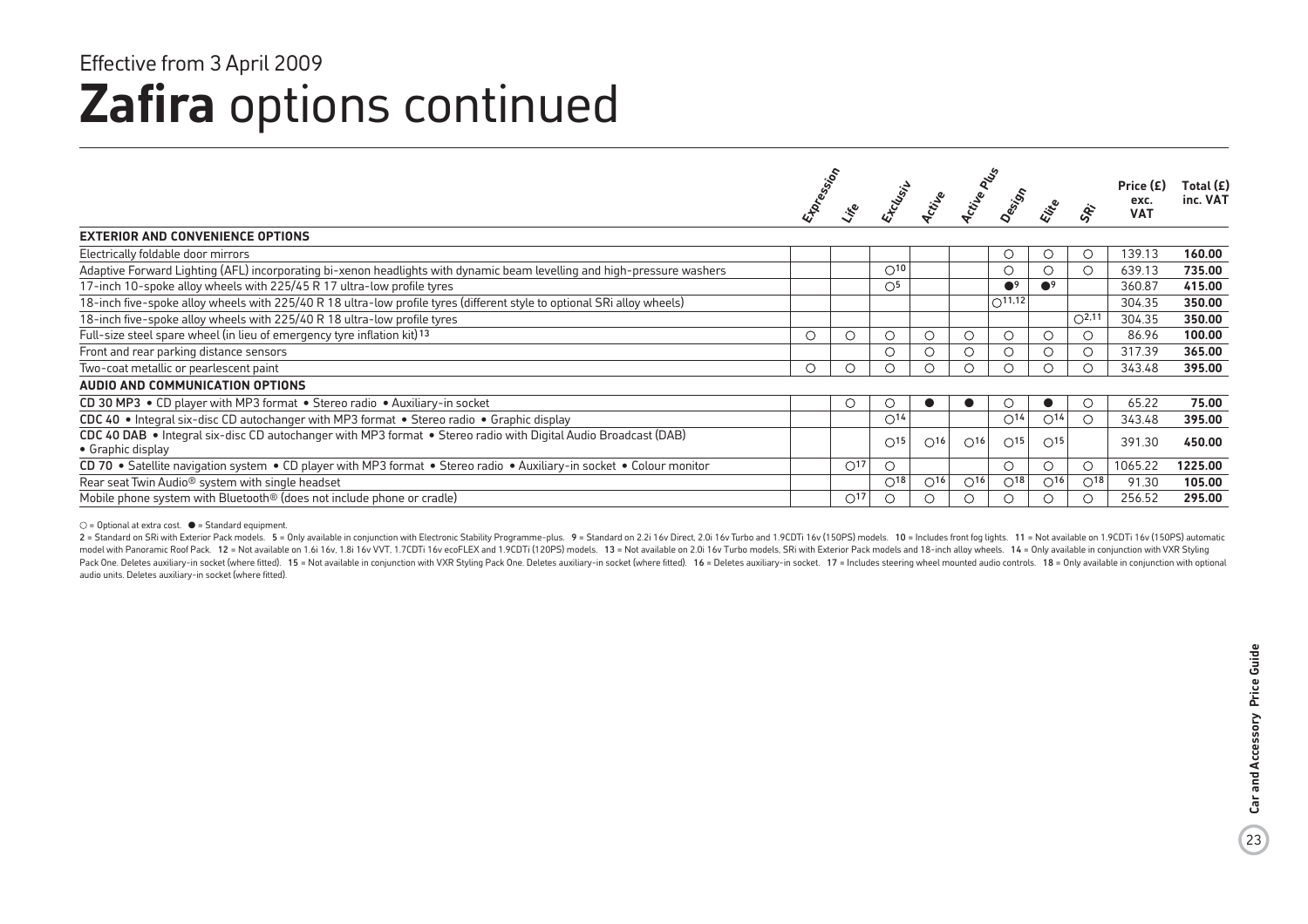### **Insignia** hatchback/saloon prices Effective from 3 April 2009



| Model<br>5-door hatchback/4-door saloon | Price $(E)$ | VAT (£) | Total $(E)$ | On-the-road<br>RRP(E) | CO <sub>2</sub><br>$(g/km)^*$ | <b>Model</b><br>5-door hatchback/4-door saloon | Price $(E)$ | VAT $(E)$ |
|-----------------------------------------|-------------|---------|-------------|-----------------------|-------------------------------|------------------------------------------------|-------------|-----------|
| <b>EXCLUSIV</b>                         |             |         |             |                       |                               | <b>SRi</b>                                     |             |           |
| 1.8i 16y VVT                            | 14134.78    | 2120.22 | 16255.00    | 17125.00              | 182                           | 1.8i 16v VVT                                   | 16356.52    | 2453.48   |
| 1.6i 16y Turbo                          | 15004.35    | 2250.65 | 17255.00    | 18125.00              | 181                           | 1.6i 16y Turbo                                 | 17226.09    | 2583.91   |
| Diesel                                  |             |         |             |                       |                               | 2.0i 16y Turbo                                 | 18369.57    | 2755.43   |
| 2.0CDTi 16v (130PS)                     | 15460.87    | 2319.13 | 17780.00    | 18625.00              | 154                           | 2.0i 16y Turbo auto                            | 19621.74    | 2943.26   |
| 2.0CDTi 16y (130PS) auto                | 16691.30    | 2503.70 | 19195.00    | 20065.00              | 179 (177)                     | 2.0i 16y Turbo 4X4                             | 19521.74    | 2928.26   |
| 2.0CDTi 16v (160PS)                     | 15895.65    | 2384.35 | 18280.00    | 19125.00              | 154                           | 2.0i 16y Turbo 4X4 auto                        | 20608.70    | 3091.30   |
| 2.0CDTi 16v (160PS) auto                | 17126.09    | 2568.91 | 19695.00    | 20565.00              | 179 (177)                     | Diesel                                         |             |           |
| <b>EXCLUSIV NAV**</b>                   |             |         |             |                       |                               | 2.0CDTi 16v (130PS)                            | 17682.61    | 2652.39   |
| 1.8i 16v VVT                            | 14826.09    | 2223.91 | 17050.00    | 17920.00              | 182                           | 2.0CDTi 16v (130PS) auto                       | 18913.04    | 2836.96   |
| 1.6i 16y Turbo                          | 15695.65    | 2354.35 | 18050.00    | 18920.00              | 181                           | 2.0CDTi 16v (160PS)                            | 18117.39    | 2717.61   |
| Diesel                                  |             |         |             |                       |                               | 2.0CDTi 16y (160PS) auto                       | 19347.83    | 2902.17   |
| 2.0CDTi 16v (130PS)                     | 16152.17    | 2422.83 | 18575.00    | 19420.00              | 154                           | <b>SRi NAV**</b>                               |             |           |
| 2.0CDTi 16v (130PS) auto                | 17382.61    | 2607.39 | 19990.00    | 20860.00              | 179 (177)                     | 1.8i 16y VVT                                   | 17047.83    | 2557.17   |
| 2.0CDTi 16v (160PS)                     | 16586.96    | 2488.04 | 19075.00    | 19920.00              | 154                           | 1.6i 16y Turbo                                 | 17917.39    | 2687.61   |
| 2.0CDTi 16v (160PS) auto                | 17817.39    | 2672.61 | 20490.00    | 21360.00              | 179 (177)                     | 2.0i 16v Turbo                                 | 19060.87    | 2859.13   |
| S                                       |             |         |             |                       |                               | 2.0i 16y Turbo auto                            | 20313.04    | 3046.96   |
| 1.8i 16v VVT                            | 15304.35    | 2295.65 | 17600.00    | 18470.00              | 182                           | 2.0i 16y Turbo 4X4                             | 20213.04    | 3031.96   |
| Diesel                                  |             |         |             |                       |                               | 2.0i 16y Turbo 4X4 auto                        | 21300.00    | 3195.00   |
| 2.0CDTi 16v (130PS)                     | 16630.43    | 2494.57 | 19125.00    | 19970.00              | 154                           | Diesel                                         |             |           |
| 2.0CDTi 16v (130PS) auto                | 17860.87    | 2679.13 | 20540.00    | 21410.00              | 179 (177)                     | 2.0CDTi 16v (130PS)                            | 18373.91    | 2756.09   |
|                                         |             |         |             |                       |                               | 2.0CDTi 16v (130PS) auto                       | 19604.35    | 2940.65   |

| SRi<br>1.8i 16v VVT<br>16356.52<br>18810.00<br>19680.00<br>182<br>2453.48<br>1.6i 16v Turbo<br>17226.09<br>2583.91<br>19810.00<br>20680.00<br>181<br>208 (207)<br>18369.57<br>2755.43<br>21125.00<br>2.0i 16v Turbo<br>22035.00<br>225<br>2.0i 16v Turbo auto<br>19621.74<br>2943.26<br>22565.00<br>23475.00<br>215<br>2.0i 16v Turbo 4X4<br>2928.26<br>22450.00<br>23360.00<br>19521.74<br>2.0i 16y Turbo 4X4 auto<br>23700.00<br>229<br>20608.70<br>3091.30<br>24800.00<br>Diesel<br>2.0CDTi 16v (130PS)<br>154<br>17682.61<br>2652.39<br>20335.00<br>21180.00<br>2.0CDTi 16v (130PS) auto<br>179 (177)<br>18913.04<br>2836.96<br>21750.00<br>22620.00<br>2.0CDTi 16v (160PS)<br>18117.39<br>2717.61<br>20835.00<br>21680.00<br>154<br>2.0CDTi 16v (160PS) auto<br>179 (177)<br>23120.00<br>19347.83<br>2902.17<br>22250.00<br><b>SRI NAV**</b><br>1.8i 16v VVT<br>182<br>17047.83<br>2557.17<br>19605.00<br>20475.00<br>1.6i 16v Turbo<br>2687.61<br>181<br>17917.39<br>20605.00<br>21475.00<br>208 (207)<br>19060.87<br>21920.00<br>2.0i 16v Turbo<br>2859.13<br>22830.00<br>2.0i 16y Turbo auto<br>20313.04<br>23360.00<br>225<br>3046.96<br>24270.00<br>2.0i 16v Turbo 4X4<br>20213.04<br>3031.96<br>23245.00<br>24155.00<br>215<br>2.0i 16v Turbo 4X4 auto<br>21300.00<br>25595.00<br>229<br>3195.00<br>24495.00<br>Diesel<br>2.0CDTi 16v (130PS)<br>2756.09<br>21130.00<br>21975.00<br>154<br>18373.91 | Model<br>5-door hatchback/4-door saloon |  | Price $(E)$ VAT $(E)$ Total $(E)$ | On-the-road<br>RRP(E) | CO <sub>2</sub><br>$(g/km)^*$ |
|----------------------------------------------------------------------------------------------------------------------------------------------------------------------------------------------------------------------------------------------------------------------------------------------------------------------------------------------------------------------------------------------------------------------------------------------------------------------------------------------------------------------------------------------------------------------------------------------------------------------------------------------------------------------------------------------------------------------------------------------------------------------------------------------------------------------------------------------------------------------------------------------------------------------------------------------------------------------------------------------------------------------------------------------------------------------------------------------------------------------------------------------------------------------------------------------------------------------------------------------------------------------------------------------------------------------------------------------------------------------------------------------------------------|-----------------------------------------|--|-----------------------------------|-----------------------|-------------------------------|
|                                                                                                                                                                                                                                                                                                                                                                                                                                                                                                                                                                                                                                                                                                                                                                                                                                                                                                                                                                                                                                                                                                                                                                                                                                                                                                                                                                                                                |                                         |  |                                   |                       |                               |
|                                                                                                                                                                                                                                                                                                                                                                                                                                                                                                                                                                                                                                                                                                                                                                                                                                                                                                                                                                                                                                                                                                                                                                                                                                                                                                                                                                                                                |                                         |  |                                   |                       |                               |
|                                                                                                                                                                                                                                                                                                                                                                                                                                                                                                                                                                                                                                                                                                                                                                                                                                                                                                                                                                                                                                                                                                                                                                                                                                                                                                                                                                                                                |                                         |  |                                   |                       |                               |
|                                                                                                                                                                                                                                                                                                                                                                                                                                                                                                                                                                                                                                                                                                                                                                                                                                                                                                                                                                                                                                                                                                                                                                                                                                                                                                                                                                                                                |                                         |  |                                   |                       |                               |
|                                                                                                                                                                                                                                                                                                                                                                                                                                                                                                                                                                                                                                                                                                                                                                                                                                                                                                                                                                                                                                                                                                                                                                                                                                                                                                                                                                                                                |                                         |  |                                   |                       |                               |
|                                                                                                                                                                                                                                                                                                                                                                                                                                                                                                                                                                                                                                                                                                                                                                                                                                                                                                                                                                                                                                                                                                                                                                                                                                                                                                                                                                                                                |                                         |  |                                   |                       |                               |
|                                                                                                                                                                                                                                                                                                                                                                                                                                                                                                                                                                                                                                                                                                                                                                                                                                                                                                                                                                                                                                                                                                                                                                                                                                                                                                                                                                                                                |                                         |  |                                   |                       |                               |
|                                                                                                                                                                                                                                                                                                                                                                                                                                                                                                                                                                                                                                                                                                                                                                                                                                                                                                                                                                                                                                                                                                                                                                                                                                                                                                                                                                                                                |                                         |  |                                   |                       |                               |
|                                                                                                                                                                                                                                                                                                                                                                                                                                                                                                                                                                                                                                                                                                                                                                                                                                                                                                                                                                                                                                                                                                                                                                                                                                                                                                                                                                                                                |                                         |  |                                   |                       |                               |
|                                                                                                                                                                                                                                                                                                                                                                                                                                                                                                                                                                                                                                                                                                                                                                                                                                                                                                                                                                                                                                                                                                                                                                                                                                                                                                                                                                                                                |                                         |  |                                   |                       |                               |
|                                                                                                                                                                                                                                                                                                                                                                                                                                                                                                                                                                                                                                                                                                                                                                                                                                                                                                                                                                                                                                                                                                                                                                                                                                                                                                                                                                                                                |                                         |  |                                   |                       |                               |
|                                                                                                                                                                                                                                                                                                                                                                                                                                                                                                                                                                                                                                                                                                                                                                                                                                                                                                                                                                                                                                                                                                                                                                                                                                                                                                                                                                                                                |                                         |  |                                   |                       |                               |
|                                                                                                                                                                                                                                                                                                                                                                                                                                                                                                                                                                                                                                                                                                                                                                                                                                                                                                                                                                                                                                                                                                                                                                                                                                                                                                                                                                                                                |                                         |  |                                   |                       |                               |
|                                                                                                                                                                                                                                                                                                                                                                                                                                                                                                                                                                                                                                                                                                                                                                                                                                                                                                                                                                                                                                                                                                                                                                                                                                                                                                                                                                                                                |                                         |  |                                   |                       |                               |
|                                                                                                                                                                                                                                                                                                                                                                                                                                                                                                                                                                                                                                                                                                                                                                                                                                                                                                                                                                                                                                                                                                                                                                                                                                                                                                                                                                                                                |                                         |  |                                   |                       |                               |
|                                                                                                                                                                                                                                                                                                                                                                                                                                                                                                                                                                                                                                                                                                                                                                                                                                                                                                                                                                                                                                                                                                                                                                                                                                                                                                                                                                                                                |                                         |  |                                   |                       |                               |
|                                                                                                                                                                                                                                                                                                                                                                                                                                                                                                                                                                                                                                                                                                                                                                                                                                                                                                                                                                                                                                                                                                                                                                                                                                                                                                                                                                                                                |                                         |  |                                   |                       |                               |
|                                                                                                                                                                                                                                                                                                                                                                                                                                                                                                                                                                                                                                                                                                                                                                                                                                                                                                                                                                                                                                                                                                                                                                                                                                                                                                                                                                                                                |                                         |  |                                   |                       |                               |
|                                                                                                                                                                                                                                                                                                                                                                                                                                                                                                                                                                                                                                                                                                                                                                                                                                                                                                                                                                                                                                                                                                                                                                                                                                                                                                                                                                                                                |                                         |  |                                   |                       |                               |
|                                                                                                                                                                                                                                                                                                                                                                                                                                                                                                                                                                                                                                                                                                                                                                                                                                                                                                                                                                                                                                                                                                                                                                                                                                                                                                                                                                                                                |                                         |  |                                   |                       |                               |
|                                                                                                                                                                                                                                                                                                                                                                                                                                                                                                                                                                                                                                                                                                                                                                                                                                                                                                                                                                                                                                                                                                                                                                                                                                                                                                                                                                                                                |                                         |  |                                   |                       |                               |
| 2.0CDTi 16v (130PS) auto<br>179 (177)<br>19604.35<br>2940.65<br>22545.00<br>23415.00                                                                                                                                                                                                                                                                                                                                                                                                                                                                                                                                                                                                                                                                                                                                                                                                                                                                                                                                                                                                                                                                                                                                                                                                                                                                                                                           |                                         |  |                                   |                       |                               |
| 2.0CDTi 16v (160PS)<br>18808.70<br>2821.30<br>21630.00<br>154<br>22475.00                                                                                                                                                                                                                                                                                                                                                                                                                                                                                                                                                                                                                                                                                                                                                                                                                                                                                                                                                                                                                                                                                                                                                                                                                                                                                                                                      |                                         |  |                                   |                       |                               |
| 179 (177)<br>2.0CDTi 16v (160PS) auto<br>20039.13<br>3005.87<br>23045.00<br>23915.00                                                                                                                                                                                                                                                                                                                                                                                                                                                                                                                                                                                                                                                                                                                                                                                                                                                                                                                                                                                                                                                                                                                                                                                                                                                                                                                           |                                         |  |                                   |                       |                               |

Please note: On-the-road recommended retail prices (RRP) include number plates and delivery to retailer of £645.00 (inc. £84.13 VAT), 12 months' Vehicle Excise Duty (see page 2 for details) and new vehicle first registration fee of £55.00. Excludes fuel and insurance.

 $*$  = CO<sub>2</sub> emission figures are for hatchback and saloon models. Where the figures differ between body style, the saloon figure is shown in brackets after the hatchback figure. Vehicle Excise Duty is based on CO<sub>2</sub> emissions (see page 2 for details).

For benefit in kind taxation charges see page 3.

\*\* = Fitted with DVD 800 Navi satellite navigation system with colour monitor/stereo radio/CD with MP3 format/auxiliary-in and USB sockets/ shark fin aerial/multi-function infotainment controller. Electric parking brake also fitted.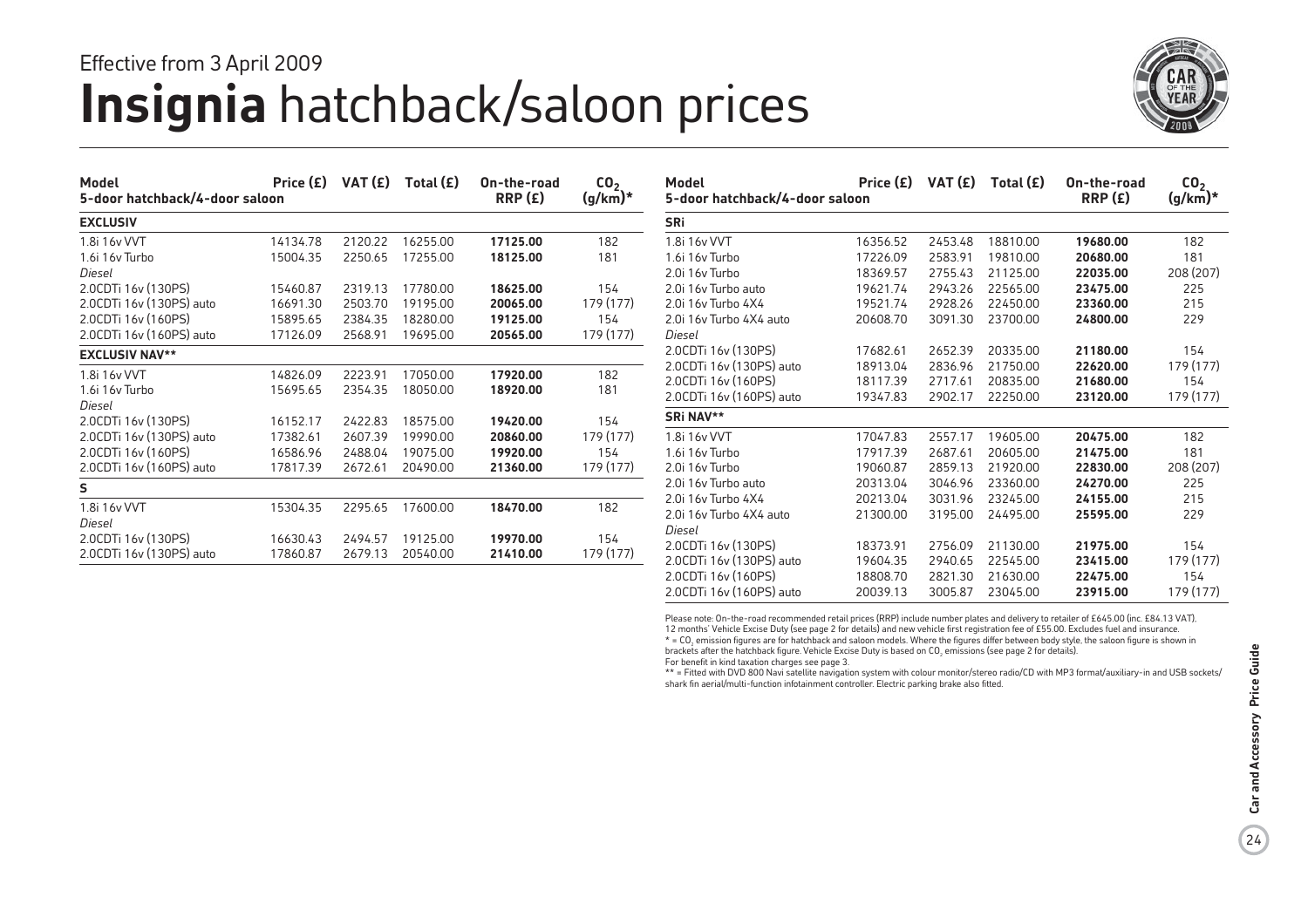### **Insignia** hatchback/saloon prices Effective from 3 April 2009



| Model<br>5-door hatchback/4-door saloon | Price (£) | VAT (£) | Total $(E)$ | On-the-road<br>RRP(E) | CO <sub>2</sub><br>$(g/km)^*$ | Model<br>5-door hatchback/4-door saloon                                                                                                                                                                                                                              | Price (£) | VAT (£) | Total $(E)$ | On-the-road<br>RRP(E) | $CO2$ (g/km)* |
|-----------------------------------------|-----------|---------|-------------|-----------------------|-------------------------------|----------------------------------------------------------------------------------------------------------------------------------------------------------------------------------------------------------------------------------------------------------------------|-----------|---------|-------------|-----------------------|---------------|
| <b>SE</b>                               |           |         |             |                       |                               | <b>ELITE</b>                                                                                                                                                                                                                                                         |           |         |             |                       |               |
| 1.8i 16y VVT                            | 17004.35  | 2550.65 | 19555.00    | 20425.00              | 182                           | 1.8i 16y VVT                                                                                                                                                                                                                                                         | 18786.96  | 2818.04 | 21605.00    | 22475.00              | 182           |
| 1.6i 16y Turbo                          | 17873.91  | 2681.09 | 20555.00    | 21425.00              | 181                           | 1.6i 16y Turbo                                                                                                                                                                                                                                                       | 19656.52  | 2948.48 | 22605.00    | 23475.00              | 181           |
| 2.0i 16y Turbo                          | 19017.39  | 2852.61 | 21870.00    | 22780.00              | 208 (207)                     | 2.0i 16y Turbo                                                                                                                                                                                                                                                       | 20800.00  | 3120.00 | 23920.00    | 24830.00              | 208 (207)     |
| 2.0i 16y Turbo auto                     | 20269.57  | 3040.43 | 23310.00    | 24220.00              | 225                           | 2.0i 16y Turbo auto                                                                                                                                                                                                                                                  | 22052.17  | 3307.83 | 25360.00    | 26270.00              | 225           |
| 2.0i 16y Turbo 4X4                      | 20169.57  | 3025.43 | 23195.00    | 24105.00              | 215                           | 2.0i 16y Turbo 4X4                                                                                                                                                                                                                                                   | 21952.17  | 3292.83 | 25245.00    | 26155.00              | 215           |
| 2.0i 16v Turbo 4X4 auto                 | 21256.52  | 3188.48 | 24445.00    | 25545.00              | 229                           | 2.0i 16y Turbo 4X4 auto                                                                                                                                                                                                                                              | 23039.13  | 3455.87 | 26495.00    | 27595.00              | 229           |
| Diesel                                  |           |         |             |                       |                               | 2.8i V6 24y Turbo 4X4 auto                                                                                                                                                                                                                                           | 24913.04  | 3736.96 | 28650.00    | 29750.00              | 272           |
| 2.0CDTi 16v (130PS)                     | 18330.43  | 2749.57 | 21080.00    | 21925.00              | 154                           | Diesel                                                                                                                                                                                                                                                               |           |         |             |                       |               |
| 2.0CDTi 16y (130PS) auto                | 19560.87  | 2934.13 | 22495.00    | 23365.00              | 179 (177)                     | 2.0CDTi 16v (160PS)                                                                                                                                                                                                                                                  | 20547.83  | 3082.17 | 23630.00    | 24475.00              | 154           |
| 2.0CDTi 16y (160PS)                     | 18765.22  | 2814.78 | 21580.00    | 22425.00              | 154                           | 2.0CDTi 16y (160PS) auto                                                                                                                                                                                                                                             | 21778.26  | 3266.74 | 25045.00    | 25915.00              | 179 (177)     |
| 2.0CDTi 16v (160PS) auto                | 19995.65  | 2999.35 | 22995.00    | 23865.00              | 179 (177)                     | <b>ELITE NAV**</b>                                                                                                                                                                                                                                                   |           |         |             |                       |               |
| SE NAV**                                |           |         |             |                       |                               | 1.8i 16y VVT                                                                                                                                                                                                                                                         | 19478.26  | 2921.74 | 22400.00    | 23270.00              | 182           |
| 1.8i 16y VVT                            | 17695.65  | 2654.35 | 20350.00    | 21220.00              | 182                           | 1.6i 16y Turbo                                                                                                                                                                                                                                                       | 20347.83  | 3052.17 | 23400.00    | 24270.00              | 181           |
| 1.6i 16y Turbo                          | 18565.22  | 2784.78 | 21350.00    | 22220.00              | 181                           | 2.0i 16y Turbo                                                                                                                                                                                                                                                       | 21491.30  | 3223.70 | 24715.00    | 25625.00              | 208 (207)     |
| 2.0i 16y Turbo                          | 19708.70  | 2956.30 | 22665.00    | 23575.00              | 208 (207)                     | 2.0i 16y Turbo auto                                                                                                                                                                                                                                                  | 22743.48  | 3411.52 | 26155.00    | 27065.00              | 225           |
| 2.0i 16y Turbo auto                     | 20960.87  | 3144.13 | 24105.00    | 25015.00              | 225                           | 2.0i 16y Turbo 4X4                                                                                                                                                                                                                                                   | 22643.48  | 3396.52 | 26040.00    | 26950.00              | 215           |
| 2.0i 16y Turbo 4X4                      | 20860.87  | 3129.13 | 23990.00    | 24900.00              | 215                           | 2.0i 16y Turbo 4X4 auto                                                                                                                                                                                                                                              | 23730.43  | 3559.57 | 27290.00    | 28390.00              | 229           |
| 2.0i 16y Turbo 4X4 auto                 | 21947.83  | 3292.17 | 25240.00    | 26340.00              | 229                           | 2.8i V6 24y Turbo 4X4 auto                                                                                                                                                                                                                                           | 25604.35  | 3840.65 | 29445.00    | 30545.00              | 272           |
| Diesel                                  |           |         |             |                       |                               | Diesel                                                                                                                                                                                                                                                               |           |         |             |                       |               |
| 2.0CDTi 16v (130PS)                     | 19021.74  | 2853.26 | 21875.00    | 22720.00              | 154                           | 2.0CDTi 16v (160PS)                                                                                                                                                                                                                                                  | 21239.13  | 3185.87 | 24425.00    | 25270.00              | 154           |
| 2.0CDTi 16v (130PS) auto                | 20252.17  | 3037.83 | 23290.00    | 24160.00              | 179 (177)                     | 2.0CDTi 16y (160PS) auto                                                                                                                                                                                                                                             | 22469.57  | 3370.43 | 25840.00    | 26710.00              | 179 (177)     |
| 2.0CDTi 16v (160PS)                     | 19456.52  | 2918.48 | 22375.00    | 23220.00              | 154                           |                                                                                                                                                                                                                                                                      |           |         |             |                       |               |
| 2.0CDTi 16v (160PS) auto                | 20686.96  | 3103.04 | 23790.00    | 24660.00              | 179 (177)                     | Please note: On-the-road recommended retail prices (RRP) include number plates and delivery to retailer of £645.00 (inc. £84.13 VAT).<br>10 acceller Valida Foster Box (essenza des dereits) erd accordials fair accidentes for af CEP OO Fostodes foot and incompre |           |         |             |                       |               |

12 months' Vehicle Excise Duty (see page 2 for details) and new vehicle first registration fee of £55.00. Excludes fuel and insurance.

\* = CO<sub>2</sub> emission figures are for hatchback and saloon models. Where the figures differ between body style, the saloon figure is shown in brackets after the hatchback figure. Vehicle Excise Duty is based on  $CO_2$  emissions (see page 2 for details).

For benefit in kind taxation charges see page 3.

\*\* = Fitted with DVD 800 Navi satellite navigation system with colour monitor/stereo radio/CD with MP3 format/auxiliary-in and USB sockets/ shark fin aerial/multi-function infotainment controller.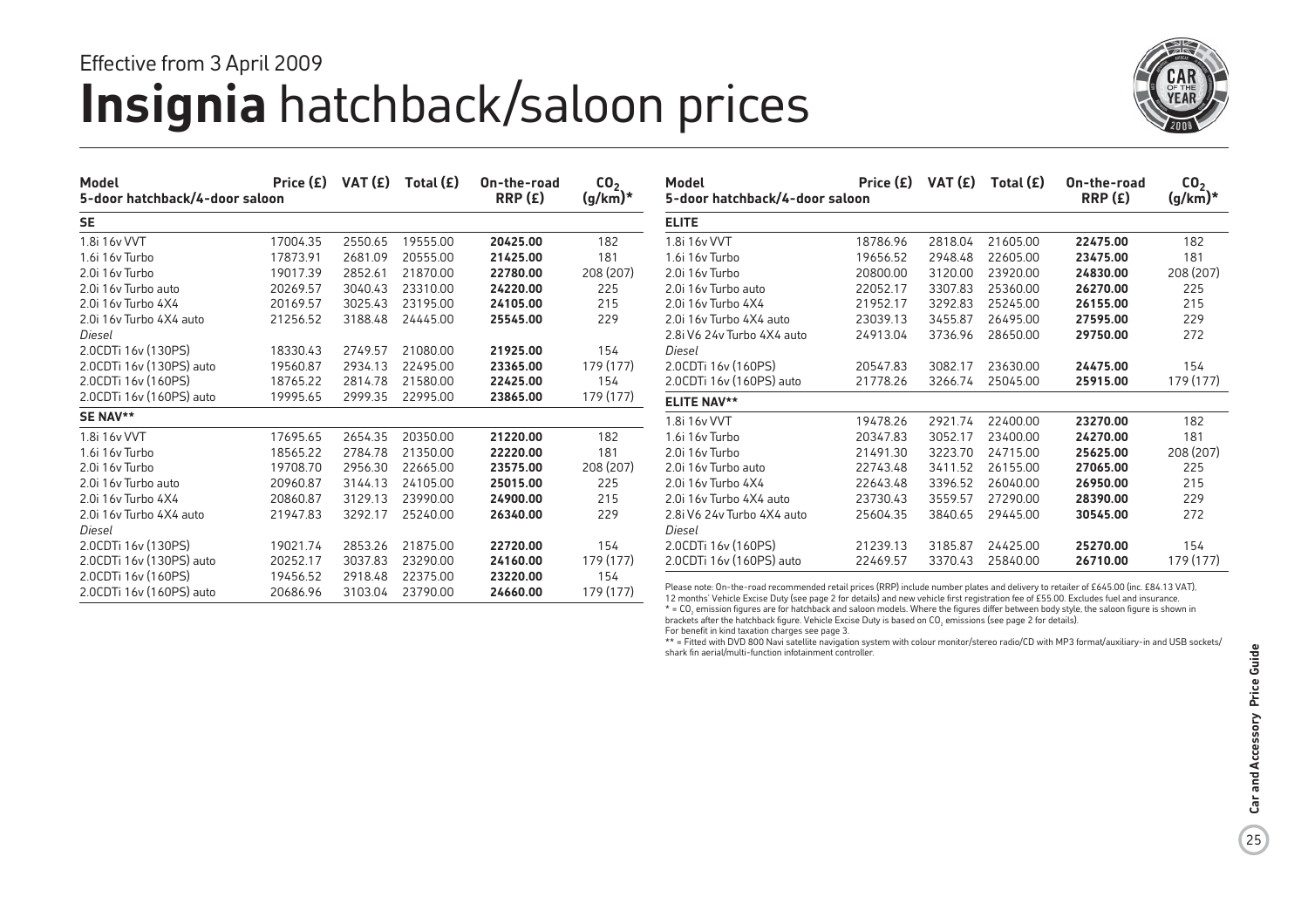### **Insignia** Sports Tourer prices Effective from 3 April 2009



| Model<br><b>Sports Tourer</b> | Price (£) | VAT (£) | Total $(E)$ | On-the-road<br>RRP(E) | CO <sub>2</sub><br>$(g/km)^*$ | <b>Model</b><br><b>Sports Tourer</b> | Price $(E)$ | VAT (£) | Total $(E)$ | On-the-road<br>RRP(E) | CO <sub>2</sub><br>$(g/km)^*$ |
|-------------------------------|-----------|---------|-------------|-----------------------|-------------------------------|--------------------------------------|-------------|---------|-------------|-----------------------|-------------------------------|
| <b>EXCLUSIV</b>               |           |         |             |                       |                               | <b>SRi</b>                           |             |         |             |                       |                               |
| 1.8i 16v VVT                  | 15252.17  | 2287.83 | 17540.00    | 18450.00              | 187                           | 1.8i 16y VVT                         | 17473.91    | 2621.09 | 20095.00    | 21005.00              | 187                           |
| 1.6i 16y Turbo                | 16121.74  | 2418.26 | 18540.00    | 19450.00              | 186                           | 1.6i 16y Turbo                       | 18343.48    | 2751.52 | 21095.00    | 22005.00              | 186                           |
| Diesel                        |           |         |             |                       |                               | 2.0i 16y Turbo                       | 19521.74    | 2928.26 | 22450.00    | 23360.00              | 209                           |
| 2.0CDTi 16v (130PS)           | 16613.04  | 2491.96 | 19105.00    | 19950.00              | 159                           | 2.0i 16v Turbo auto                  | 20608.70    | 3091.30 | 23700.00    | 24800.00              | 228                           |
| 2.0CDTi 16y (130PS) auto      | 17843.48  | 2676.52 | 20520.00    | 21390.00              | 182                           | 2.0i 16y Turbo 4X4                   | 20673.91    | 3101.09 | 23775.00    | 24685.00              | 219                           |
| 2.0CDTi 16v (160PS)           | 17047.83  | 2557.17 | 19605.00    | 20450.00              | 159                           | 2.0i 16y Turbo 4X4 auto              | 21760.87    | 3264.13 | 25025.00    | 26125.00              | 233                           |
| 2.0CDTi 16v (160PS) auto      | 18278.26  | 2741.74 | 21020.00    | 21890.00              | 182                           | Diesel                               |             |         |             |                       |                               |
| <b>EXCLUSIV NAV**</b>         |           |         |             |                       |                               | 2.0CDTi 16v (130PS)                  | 18834.78    | 2825.22 | 21660.00    | 22505.00              | 159                           |
| 1.8i 16v VVT                  | 15943.48  | 2391.52 | 18335.00    | 19245.00              | 187                           | 2.0CDTi 16y (130PS) auto             | 20065.22    | 3009.78 | 23075.00    | 23945.00              | 182                           |
| 1.6i 16y Turbo                | 16813.04  | 2521.96 | 19335.00    | 20245.00              | 186                           | 2.0CDTi 16v (160PS)                  | 19269.57    | 2890.43 | 22160.00    | 23005.00              | 159                           |
| Diesel                        |           |         |             |                       |                               | 2.0CDTi 16v (160PS) auto             | 20500.00    | 3075.00 | 23575.00    | 24445.00              | 182                           |
| 2.0CDTi 16v (130PS)           | 17304.35  | 2595.65 | 19900.00    | 20745.00              | 159                           | <b>SRi NAV**</b>                     |             |         |             |                       |                               |
| 2.0CDTi 16y (130PS) auto      | 18534.78  | 2780.22 | 21315.00    | 22185.00              | 182                           | 1.8i 16v VVT                         | 18165.22    | 2724.78 | 20890.00    | 21800.00              | 187                           |
| 2.0CDTi 16v (160PS)           | 17739.13  | 2660.87 | 20400.00    | 21245.00              | 159                           | 1.6i 16y Turbo                       | 19034.78    | 2855.22 | 21890.00    | 22800.00              | 186                           |
| 2.0CDTi 16v (160PS) auto      | 18969.57  | 2845.43 | 21815.00    | 22685.00              | 182                           | 2.0i 16y Turbo                       | 20213.04    | 3031.96 | 23245.00    | 24155.00              | 209                           |
| s                             |           |         |             |                       |                               | 2.0i 16y Turbo auto                  | 21300.00    | 3195.00 | 24495.00    | 25595.00              | 228                           |
|                               |           |         |             |                       |                               | 2.0i 16y Turbo 4X4                   | 21365.22    | 3204.78 | 24570.00    | 25480.00              | 219                           |
| 1.8i 16y VVT                  | 16421.74  | 2463.26 | 18885.00    | 19795.00              | 187                           | 2.0i 16v Turbo 4X4 auto              | 22452.17    | 3367.83 | 25820.00    | 26920.00              | 233                           |
| Diesel                        |           |         |             |                       |                               | Diesel                               |             |         |             |                       |                               |
| 2.0CDTi 16v (130PS)           | 17782.61  | 2667.39 | 20450.00    | 21295.00              | 159                           | 2.0CDTi 16v (130PS)                  | 19526.09    | 2928.91 | 22455.00    | 23300.00              | 159                           |
| 2.0CDTi 16v (130PS) auto      | 19013.04  | 2851.96 | 21865.00    | 22735.00              | 182                           | 2.0CDTi 16v (130PS) auto             | 20756.52    | 3113.48 | 23870.00    | 24740.00              | 182                           |
|                               |           |         |             |                       |                               | 2.0CDTi 16y (160PS)                  | 19960.87    | 2994.13 | 22955.00    | 23800.00              | 159                           |

2.0CDTi 16v (160PS) auto 21191.30 3178.70 24370.00 **25240.00** 182 Please note: On-the-road recommended retail prices (RRP) include number plates and delivery to retailer of £645.00 (inc. £84.13 VAT),

12 months' Vehicle Excise Duty (see page 2 for details) and new vehicle first registration fee of £55.00. Excludes fuel and insurance.

 $*$  = CO<sub>2</sub> emission figures. Vehicle Excise Duty is based on CO<sub>2</sub> emissions (see page 2 for details).

For benefit in kind taxation charges see page 3.

 \*\* = Fitted with DVD 800 Navi satellite navigation system with colour monitor/stereo radio/CD with MP3 format/auxiliary-in and USB sockets/ shark fin aerial/multi-function infotainment controller. Electric parking brake also fitted.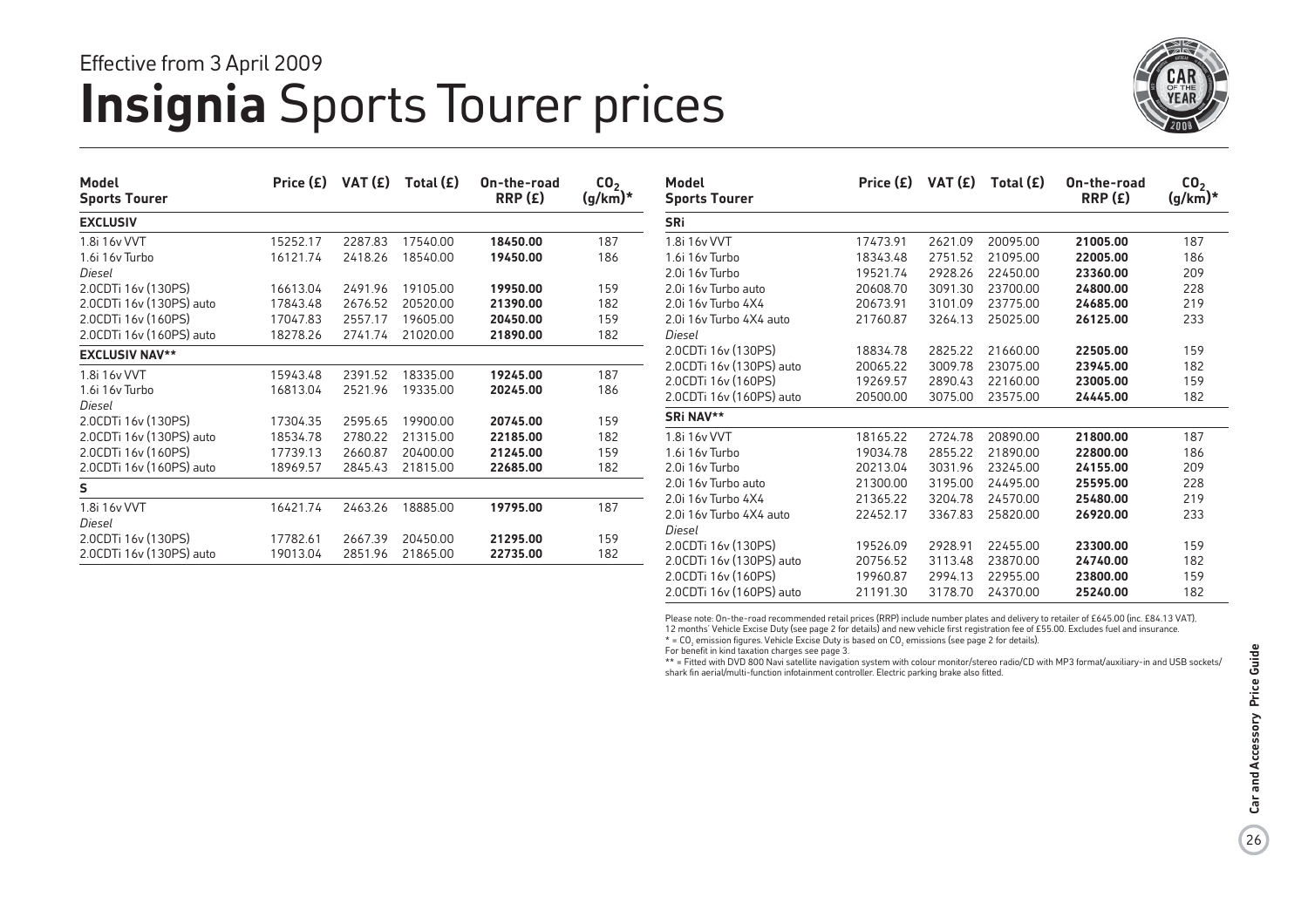### **Insignia** Sports Tourer prices Effective from 3 April 2009



| Model<br><b>Sports Tourer</b> |          | Price $(E)$ VAT $(E)$ | Total $(E)$ | On-the-road<br>RRP(E) | CO <sub>2</sub><br>$(g/km)^*$ | <b>Model</b><br><b>Sports Tourer</b>                                                                                                                                                                                                                                | Price (£) | VAT (£) | Total $(E)$ | On-the-road<br>RRP(E) | CO <sub>2</sub><br>$(g/km)^*$ |
|-------------------------------|----------|-----------------------|-------------|-----------------------|-------------------------------|---------------------------------------------------------------------------------------------------------------------------------------------------------------------------------------------------------------------------------------------------------------------|-----------|---------|-------------|-----------------------|-------------------------------|
| <b>SE</b>                     |          |                       |             |                       |                               | <b>ELITE</b>                                                                                                                                                                                                                                                        |           |         |             |                       |                               |
| 1.8i 16v VVT                  | 18204.35 | 2730.65               | 20935.00    | 21845.00              | 187                           | 1.8i 16v VVT                                                                                                                                                                                                                                                        | 19986.96  | 2998.04 | 22985.00    | 23895.00              | 187                           |
| 1.6i 16v Turbo                | 19073.91 | 2861.09               | 21935.00    | 22845.00              | 186                           | 1.6i 16y Turbo                                                                                                                                                                                                                                                      | 20856.52  | 3128.48 | 23985.00    | 24895.00              | 186                           |
| 2.0i 16y Turbo                | 20252.17 | 3037.83               | 23290.00    | 24200.00              | 209                           | 2.0i 16y Turbo                                                                                                                                                                                                                                                      | 22034.78  | 3305.22 | 25340.00    | 26250.00              | 209                           |
| 2.0i 16y Turbo auto           | 21339.13 | 3200.87               | 24540.00    | 25640.00              | 228                           | 2.0i 16y Turbo auto                                                                                                                                                                                                                                                 | 23121.74  | 3468.26 | 26590.00    | 27690.00              | 228                           |
| 2.0i 16y Turbo 4X4            | 21404.35 | 3210.65               | 24615.00    | 25525.00              | 219                           | 2.0i 16y Turbo 4X4                                                                                                                                                                                                                                                  | 23186.96  | 3478.04 | 26665.00    | 27575.00              | 219                           |
| 2.0i 16v Turbo 4X4 auto       | 22491.30 | 3373.70               | 25865.00    | 26965.00              | 233                           | 2.0i 16y Turbo 4X4 auto                                                                                                                                                                                                                                             | 24273.91  | 3641.09 | 27915.00    | 29015.00              | 233                           |
| Diesel                        |          |                       |             |                       |                               | 2.8i V6 24y Turbo 4X4 auto                                                                                                                                                                                                                                          | 26147.83  | 3922.17 | 30070.00    | 31170.00              | 277                           |
| 2.0CDTi 16y (130PS)           | 19565.22 | 2934.78               | 22500.00    | 23345.00              | 159                           | Diesel                                                                                                                                                                                                                                                              |           |         |             |                       |                               |
| 2.0CDTi 16y (130PS) auto      | 20795.65 | 3119.35               | 23915.00    | 24785.00              | 182                           | 2.0CDTi 16v (160PS)                                                                                                                                                                                                                                                 | 21782.61  | 3267.39 | 25050.00    | 25895.00              | 159                           |
| 2.0CDTi 16y (160PS)           | 20000.00 | 3000.00               | 23000.00    | 23845.00              | 159                           | 2.0CDTi 16y (160PS) auto                                                                                                                                                                                                                                            | 23013.04  | 3451.96 | 26465.00    | 27335.00              | 182                           |
| 2.0CDTi 16y (160PS) auto      | 21230.43 | 3184.57               | 24415.00    | 25285.00              | 182                           | <b>ELITE NAV**</b>                                                                                                                                                                                                                                                  |           |         |             |                       |                               |
| <b>SE NAV**</b>               |          |                       |             |                       |                               | 1.8i 16v VVT                                                                                                                                                                                                                                                        | 20678.26  | 3101.74 | 23780.00    | 24690.00              | 187                           |
| 1.8i 16v VVT                  | 18895.65 | 2834.35               | 21730.00    | 22640.00              | 187                           | 1.6i 16y Turbo                                                                                                                                                                                                                                                      | 21547.83  | 3232.17 | 24780.00    | 25690.00              | 186                           |
| 1.6i 16y Turbo                | 19765.22 | 2964.78               | 22730.00    | 23640.00              | 186                           | 2.0i 16y Turbo                                                                                                                                                                                                                                                      | 22726.09  | 3408.91 | 26135.00    | 27045.00              | 209                           |
| 2.0i 16y Turbo                | 20943.48 | 3141.52               | 24085.00    | 24995.00              | 209                           | 2.0i 16y Turbo auto                                                                                                                                                                                                                                                 | 23813.04  | 3571.96 | 27385.00    | 28485.00              | 228                           |
| 2.0i 16y Turbo auto           | 22030.43 | 3304.57               | 25335.00    | 26435.00              | 228                           | 2.0i 16y Turbo 4X4                                                                                                                                                                                                                                                  | 23878.26  | 3581.74 | 27460.00    | 28370.00              | 219                           |
| 2.0i 16y Turbo 4X4            | 22095.65 | 3314.35               | 25410.00    | 26320.00              | 219                           | 2.0i 16y Turbo 4X4 auto                                                                                                                                                                                                                                             | 24965.22  | 3744.78 | 28710.00    | 29810.00              | 233                           |
| 2.0i 16y Turbo 4X4 auto       | 23182.61 | 3477.39               | 26660.00    | 27760.00              | 233                           | 2.8i V6 24y Turbo 4X4 auto                                                                                                                                                                                                                                          | 26839.13  | 4025.87 | 30865.00    | 31965.00              | 277                           |
| Diesel                        |          |                       |             |                       |                               | Diesel                                                                                                                                                                                                                                                              |           |         |             |                       |                               |
| 2.0CDTi 16v (130PS)           | 20256.52 | 3038.48               | 23295.00    | 24140.00              | 159                           | 2.0CDTi 16v (160PS)                                                                                                                                                                                                                                                 | 22473.91  | 3371.09 | 25845.00    | 26690.00              | 159                           |
| 2.0CDTi 16y (130PS) auto      | 21486.96 | 3223.04               | 24710.00    | 25580.00              | 182                           | 2.0CDTi 16y (160PS) auto                                                                                                                                                                                                                                            | 23704.35  | 3555.65 | 27260.00    | 28130.00              | 182                           |
| 2.0CDTi 16v (160PS)           | 20691.30 | 3103.70               | 23795.00    | 24640.00              | 159                           |                                                                                                                                                                                                                                                                     |           |         |             |                       |                               |
| 2.0CDTi 16v (160PS) auto      | 21921.74 | 3288.26               | 25210.00    | 26080.00              | 182                           | Please note: On-the-road recommended retail prices (RRP) include number plates and delivery to retailer of £645.00 (inc. £84.13 VAT).<br>10 acceler Velotal Fortes Bolo (essence O fer delsite) and accorditate fundamental for af CEE OO Fortodas fort and tracera |           |         |             |                       |                               |

Please note: On-the-road recommended retail prices (RRP) include number plates and delivery to retailer of £645.00 (inc. £84.13 VAT),<br>12 months' Vehicle Excise Duty (see page 2 for details) and new vehicle first registrati

 $*$  = CO<sub>2</sub> emission figures. Vehicle Excise Duty is based on CO<sub>2</sub> emissions (see page 2 for details).

For benefit in kind taxation charges see page 3.

\*\* = Fitted with DVD 800 Navi satellite navigation system with colour monitor/stereo radio/CD with MP3 format/auxiliary-in and USB sockets/ shark fin aerial/multi-function infotainment controller.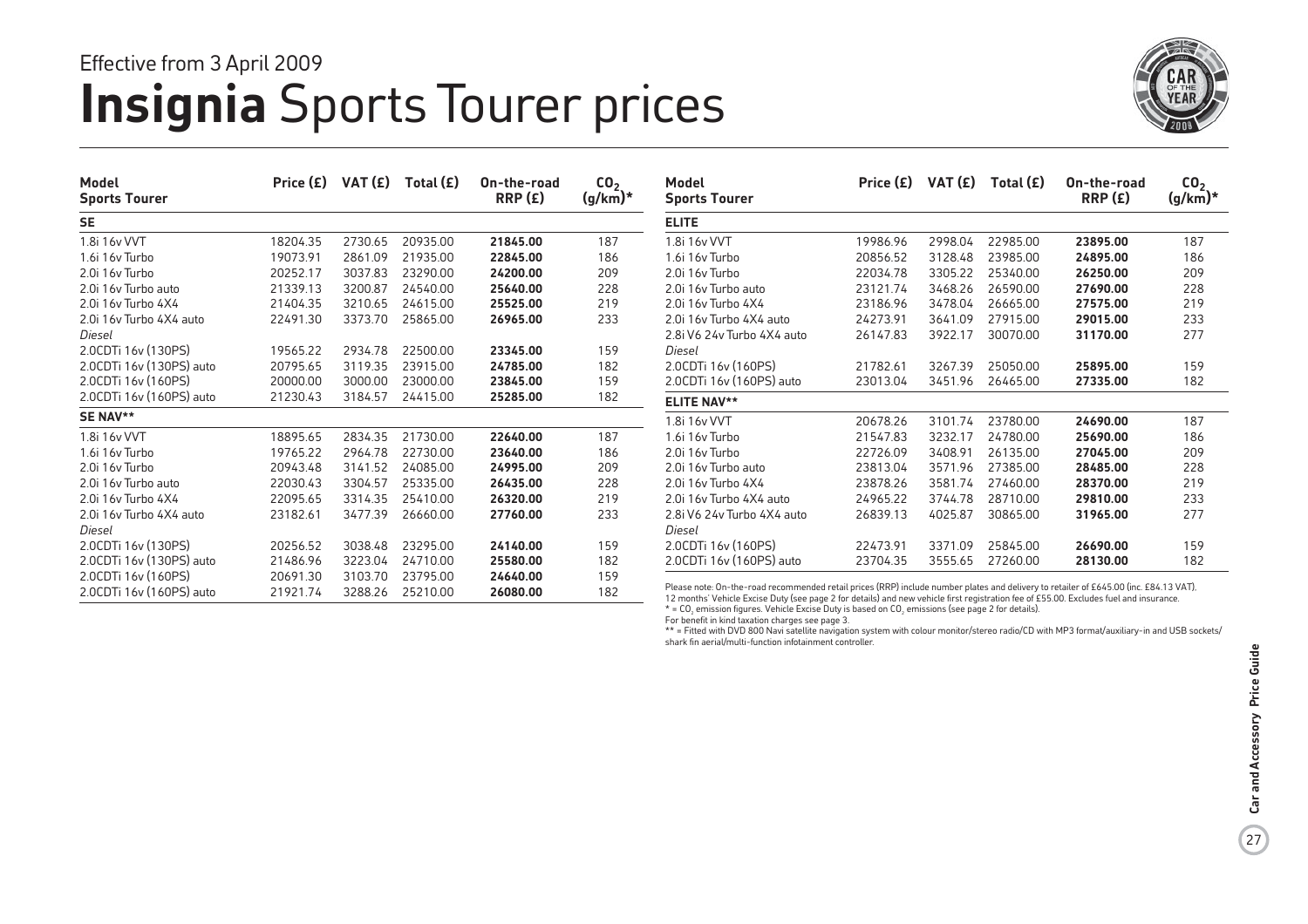### **Insignia** options Effective from 3 April 2009

|                                                                                                                                                                     |                         |                |            |                         |                         |                         |                         |                                  |                                  | Price (£)<br>exc. | Total $(E)$<br>inc. VAT |
|---------------------------------------------------------------------------------------------------------------------------------------------------------------------|-------------------------|----------------|------------|-------------------------|-------------------------|-------------------------|-------------------------|----------------------------------|----------------------------------|-------------------|-------------------------|
|                                                                                                                                                                     | Exclusiv                | Erclisit Map   | ທ          | $\dot{\mathcal{S}}$     | SRI-Nat                 |                         | <b>SK Nap</b>           | Eitre                            | Elite Nat                        | <b>VAT</b>        |                         |
| <b>OPTION PACKS</b>                                                                                                                                                 |                         |                |            |                         |                         |                         |                         |                                  |                                  |                   |                         |
| Plus Pack . 17-inch 7-spoke alloy wheels with 225/55 R 17 tyres . Front fog lights                                                                                  |                         |                | O          |                         |                         |                         |                         |                                  |                                  | 369.57            | 425.00                  |
| Plus Pack • 18-inch 7-twinspoke alloy wheels with 245/45 R 18 tyres • Front fog lights                                                                              | $\circ$                 | $\circ$        |            |                         |                         |                         |                         |                                  |                                  | 369.57            | 425.00                  |
| Plus Pack • 19-inch 10-spoke alloy wheels with 245/40 R 19 tyres • Front fog lights                                                                                 |                         |                |            |                         |                         | $\circ$                 | $\circ$                 |                                  |                                  | 413.04            | 475.00                  |
| Sight and Light Pack • Tunnel detection for automatic lighting control • Rain-sensitive windscreen wipers<br>· Electro-chromatic anti-dazzle rear-view mirror       | $\circ$                 | $\circ$        |            | $\circ$                 | $\circ$                 | $\bullet$               | $\bullet$               |                                  | $\bullet$                        | 173.91            | 200.00                  |
| Leather Pack <sup>1</sup> . Perforated leather seat facings . Dual-zone electronic climate control . Driver's seat ventilation<br>• Electrically heated front seats |                         |                |            | $\circ$                 | $\circ$                 |                         |                         |                                  |                                  | 1086.96           | 1250.00                 |
| VXR Styling Pack . Body-colour front lower spoiler/side sills/rear lower skirt/rear spoiler . Emergency tyre inflation kit                                          | $\circ$                 | $\circ$        |            | $\circ$                 | $\circ$                 | $\circ$                 | $\circ$                 | $\circ$                          | $\circ$                          | 695.65            | 800.00                  |
| FlexOrganiser® Pack (Sports Tourer) • Four side rails • 3D storage net • Side net pocket • Four side rail hooks                                                     | $\circ$                 | $\circ$        | O          | $\circ$                 | $\circ$                 | $\circ$                 | $\circ$                 | $\circ$                          | $\circ$                          | 86.96             | 100.00                  |
| <b>CHASSIS TECHNOLOGY OPTION</b>                                                                                                                                    |                         |                |            |                         |                         |                         |                         |                                  |                                  |                   |                         |
| FlexRide (Adaptive Stability Technology) system <sup>2</sup>                                                                                                        |                         |                |            | $\circ$                 | О                       | $\bigcirc$ <sup>3</sup> | $\bigcirc$ <sup>3</sup> | $\circlearrowright$ <sup>4</sup> | $\circlearrowright$ <sup>4</sup> | 652.17            | 750.00                  |
| <b>EXTERIOR AND CONVENIENCE OPTIONS</b>                                                                                                                             |                         |                |            |                         |                         |                         |                         |                                  |                                  |                   |                         |
| Intelligent Adaptive Forward Lighting (AFL)                                                                                                                         | $\bigcirc$ <sup>1</sup> | O <sup>1</sup> |            | $\bigcirc$ <sup>1</sup> | $\bigcirc$ <sup>1</sup> | О                       | $\circ$                 |                                  | $\bullet$                        | 739.13            | 850.00                  |
| Front camera system                                                                                                                                                 |                         |                |            |                         |                         | $\bigcirc$              | $\bigcirc$ <sup>5</sup> | $\bigcirc$ 6                     | $\bigcirc$ 6                     | 691.30            | 795.00                  |
| Front and rear parking distance sensors                                                                                                                             | $\bigcirc$              | $\bigcirc$     | $\bigcirc$ | $\bigcirc$              | $\circ$                 | $\circ$                 | $\circ$                 |                                  | $\bullet$                        | 317.39            | 365.00                  |
| Rear side window sunblinds                                                                                                                                          |                         |                |            |                         |                         | $\circ$                 | $\circ$                 | $\circ$                          | $\circ$                          | 173.91            | 200.00                  |
| Cigar lighter and front ashtray                                                                                                                                     | $\circ$                 | $\circ$        | O          | $\circ$                 | $\circ$                 | $\circ$                 | $\circ$                 | $\circ$                          | $\circ$                          | 17.39             | 20.00                   |
| 18-inch 5-twinspoke alloy wheels with 245/45 R 18 tyres                                                                                                             |                         |                |            | N/C <sub>7</sub>        | N/C <sub>7</sub>        |                         |                         |                                  |                                  | No-cost option    |                         |
| 18-inch 13-spoke alloy wheels with 245/45 R 18 tyres                                                                                                                |                         |                |            |                         |                         | N/C <sub>7</sub>        | N/C <sub>7</sub>        | $\bullet$                        | $\bullet$                        | No-cost option    |                         |
| 19-inch 10-spoke alloy wheels with 245/40 R 19 tyres                                                                                                                |                         |                |            |                         |                         |                         |                         | $\bigcirc$                       | $\bigcirc$                       | 347.83            | 400.00                  |
| 20-inch 5-twinspoke alloy wheels with 245/35 R 20 tyres                                                                                                             |                         |                |            | $\circ$                 | $\circ$                 |                         |                         |                                  |                                  | 695.65            | 800.00                  |
| Full-size steel spare wheel (in lieu of space-saver wheel) <sup>8</sup>                                                                                             | $\circ$                 | $\circ$        |            | $\circ$                 | $\circ$                 | $\circ$                 | $\circ$                 | $\circ$                          | $\circ$                          | 86.96             | 100.00                  |
| Vertical load-restraining net (Sports Tourer)                                                                                                                       | $\circ$                 | $\circ$        | О          | $\circ$                 | $\circ$                 | О                       | $\circ$                 | $\circ$                          | $\circ$                          | 173.91            | 200.00                  |
| Stainless steel trim on luggage compartment lip (Sports Tourer)                                                                                                     |                         | $\bullet$      | O          | $\bullet$               | $\bullet$               | $\bullet$               | $\bullet$               | $\bullet$                        | $\bullet$                        | 43.48             | 50.00                   |
| Power tailgate (Sports Tourer)                                                                                                                                      |                         |                |            | $\circ$                 | $\circ$                 | $\bullet$               | $\bullet$               | $\bullet$                        | $\bullet$                        | 304.35            | 350.00                  |
| 230-volt rear power outlet behind front seats (two-pin Euro-style socket)                                                                                           | $\circ$                 | $\circ$        | $\circ$    | $\circ$                 | $\circ$                 | $\circ$                 | $\circ$                 | $\circ$                          | $\circ$                          | 65.22             | 75.00                   |
| Front fog lights                                                                                                                                                    |                         |                |            | $\bullet$               | $\bullet$               | О                       | $\circ$                 |                                  | $\bullet$                        | 130.43            | 150.00                  |
| Two-coat metallic or pearlescent paint                                                                                                                              | $\circ$                 | $\circ$        | $\circ$    | $\circ$                 | $\circ$                 | $\circ$                 | $\circ$                 | О                                | $\circ$                          | 343.48            | 395.00                  |

 $Q = 0$ ptional at extra cost.  $\bullet =$  Standard equipment. N/C = No-cost option.

1 = Sight and Light Pack is also included. 2 = Standard on 2.0i 16v Turbo models. Not available on 1.8i 16v VVT models. 3 = Not available on 1.6i 16v Turbo or 2.0CDTi 16v (130PS) models. 4 = Standard on 2.8i V6 24v Turbo m high beam with assist function from optional Intelligent Adaptive Forward Lighting (AFL). 6 = Deletes high beam with assist function. 7 = Fitted as standard to Sports Tourer 2.0i 16v Turbo 4X4 models. 8 = Not available wit Fitment of full-size spare wheel reduces luggage capacities.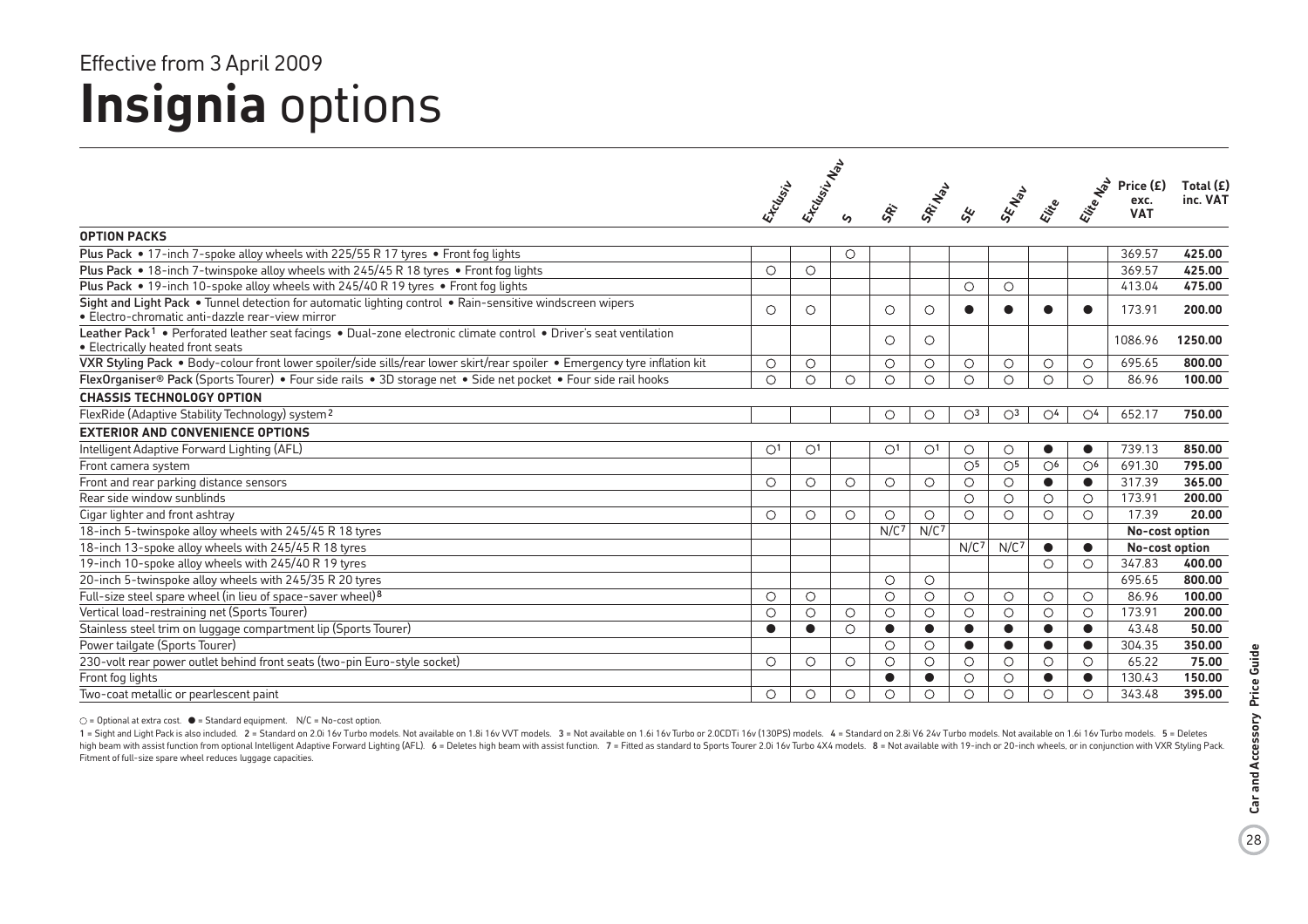### **Insignia** options continued Effective from 3 April 2009

|                                                                                                                                                                                                                   |  |         |  |  |  | Price (£)<br>exc.<br><b>VAT</b> | Total (£)<br>inc. VAT |
|-------------------------------------------------------------------------------------------------------------------------------------------------------------------------------------------------------------------|--|---------|--|--|--|---------------------------------|-----------------------|
| AUDIO AND COMMUNICATION OPTIONS                                                                                                                                                                                   |  |         |  |  |  |                                 |                       |
| CDC 400 . Integral six-disc CD autochanger with MP3 format . Stereo radio with Digital Audio Broadcast (DAB)<br>• Auxiliary-in socket • Graphic display • Seven speakers • Shark fin aerial                       |  | $\circ$ |  |  |  | 391.30                          | 450.00                |
| DVD 800 Navi <sup>9</sup> • Satellite navigation system • CD player with MP3 format • Stereo radio • Auxiliary-in and USB sockets<br>• Colour monitor • Multi-function infotainment controller • Shark fin aerial |  |         |  |  |  | 1043.48                         | 1200.00               |
| DVD 800 Navi . Satellite navigation system . CD player with MP3 format . Stereo radio . Auxiliary-in and USB sockets<br>• Colour monitor • Multi-function infotainment controller • Shark fin aerial              |  |         |  |  |  | 782.61                          | 900.00                |
| Stereo radio with Digital Audio Broadcast (DAB) - only available with DVD 800 Navi                                                                                                                                |  |         |  |  |  | 130.43                          | 150.00                |
| Mobile phone system with Bluetooth® (does not include phone or cradle) and shark fin aerial                                                                                                                       |  |         |  |  |  | 130.43                          | 150.00                |

 $\bigcirc$  = Optional at extra cost.  $\bigcirc$  = Standard equipment.

 $9$  = Electric parking brake also fitted.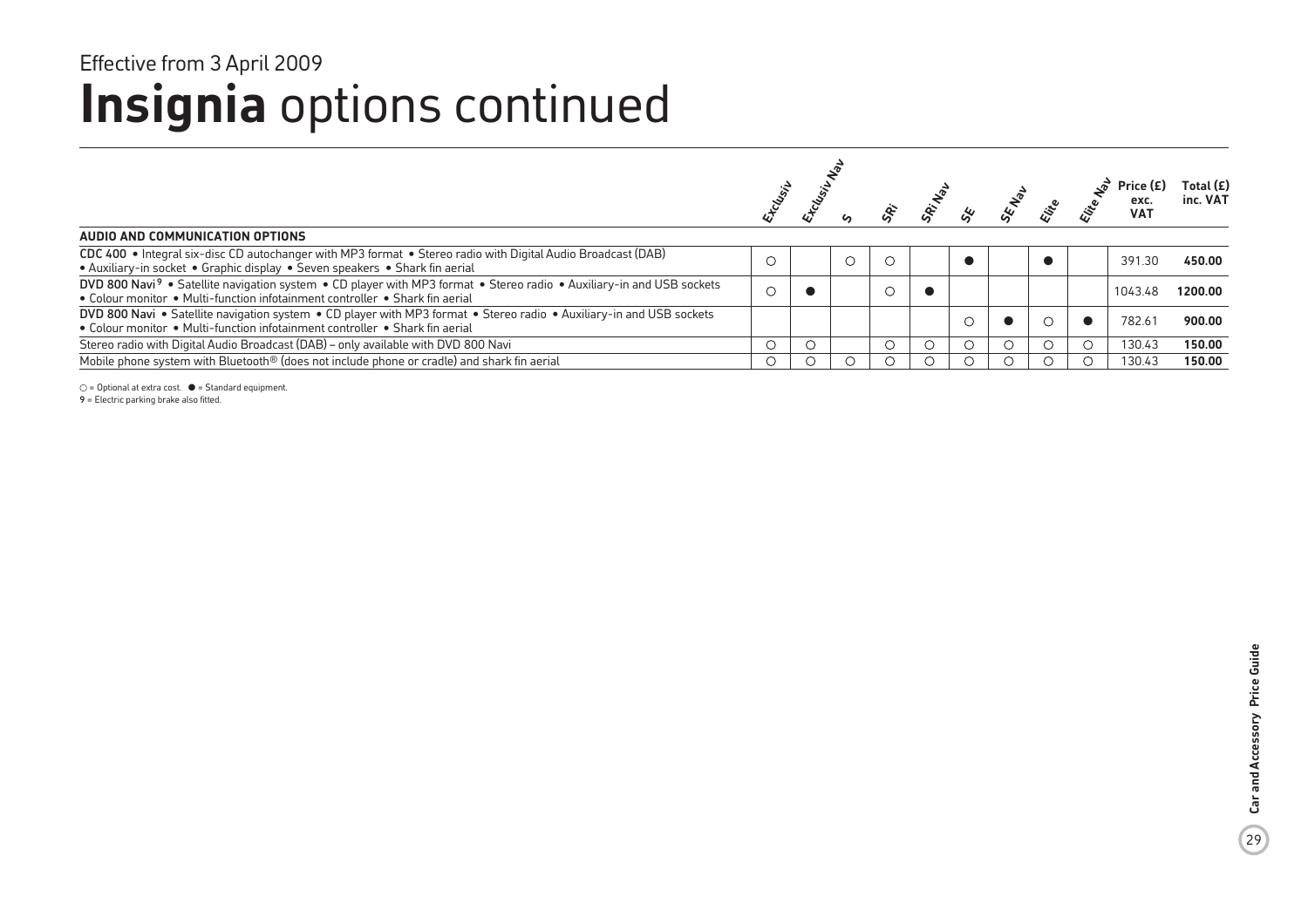### **Antara** prices/options Effective from 3 April 2009

| Model<br>5-door SUV | Price $(E)$ | VAT (£) | Total $(E)$ | On-the-road<br>RRP(E) | CO <sub>2</sub><br>$(g/km)^*$ |
|---------------------|-------------|---------|-------------|-----------------------|-------------------------------|
| Е                   |             |         |             |                       |                               |
| Diesel              |             |         |             |                       |                               |
| 2.0CDTi 16v         | 17230.43    | 2584.57 | 19815.00    | 20725.00              | 198                           |
| 2.0CDTi 16y auto    | 18404.35    | 2760.65 | 21165.00    | 22075.00              | 225                           |
| S                   |             |         |             |                       |                               |
| Diesel              |             |         |             |                       |                               |
| 2.0CDTi 16v         | 18526.09    | 2778.91 | 21305.00    | 22215.00              | 198                           |
| 2.0CDTi 16y auto    | 19700.00    | 2955.00 | 22655.00    | 23565.00              | 225                           |
| <b>SE</b>           |             |         |             |                       |                               |
| Diesel              |             |         |             |                       |                               |
| 2.0CDTi 16v         | 21673.91    | 3251.09 | 24925.00    | 25835.00              | 198                           |
| 2.0CDTi 16y auto    | 22847.83    | 3427.17 | 26275.00    | 27185.00              | 225                           |

Please note: On-the-road recommended retail prices (RRP) include number plates and delivery to retailer of £645.00 (inc. £84.13 VAT),<br>12 months' Vehicle Excise Duty (see page 2 for details) and new vehicle first registrati

 $*$  = CO<sub>2</sub> emission figures. Vehicle Excise Duty is based on CO<sub>3</sub> emissions (see page 2 for details).

For benefit in kind taxation charges see page 3.

|                                                      |  | ິ | Price $(E)$<br>exc.<br><b>VAT</b> | Total $(E)$<br>inc. VAT |
|------------------------------------------------------|--|---|-----------------------------------|-------------------------|
| <b>EXTERIOR OPTIONS</b>                              |  |   |                                   |                         |
| Front and rear parking distance sensors <sup>1</sup> |  |   | 317.39                            | 365.00                  |
| Two-coat metallic or pearlescent paint               |  |   | 369.57                            | 425.00                  |

 $\bigcirc$  = Optional at extra cost.  $\bullet$  = Standard equipment.

1 = Restricted option availability, please consult your retailer for details.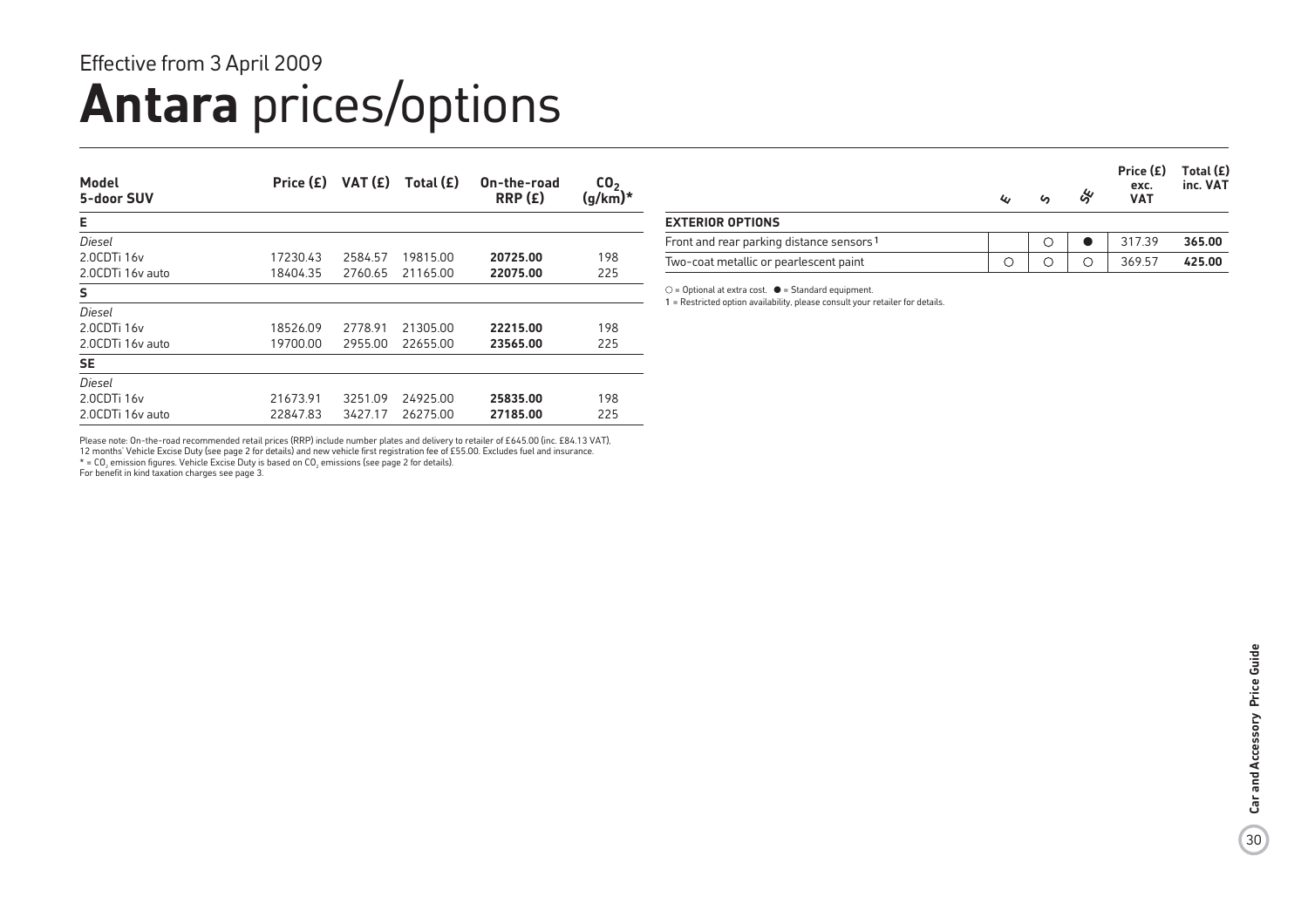### **Corsa VXR** prices/options Effective from 3 April 2009

| Model<br>3-door hatchback | Price $(E)$ |         | VAT $(E)$ Total $(E)$ | On-the-road<br>RRP(E) | CO <sub>2</sub><br>$(g/km)^*$ |
|---------------------------|-------------|---------|-----------------------|-----------------------|-------------------------------|
| <b>VXR</b>                |             |         |                       |                       |                               |
| 1.6i 16y Turbo (192PS)    | 13808.70    | 2071.30 | 15880.00              | 16790.00              | 190                           |
| <b>VXRACING EDITION</b>   |             |         |                       |                       |                               |
| 1.6i 16y Turbo (192PS)    | 14652.17    | 2197.83 | 16850.00              | 17760.00              | 190                           |
| <b>VXR ARCTIC EDITION</b> |             |         |                       |                       |                               |
| 1.6i 16y Turbo (192PS)    | 14678.26    | 220174  | 16880.00              | 17790.00              | 190                           |

Please note: On-the-road recommended retail prices (RRP) include number plates and delivery to retailer of £645.00 (inc. £84.13 VAT), 12 months' Vehicle Excise Duty (see page 2 for details) and new vehicle first registration fee of £55.00. Excludes fuel and insurance.<br>\* = CO<sub>2</sub> emission figures. Vehicle Excise Duty is based on CO<sub>2</sub> emissions (see page 2

For benefit in kind taxation charges see page 3.

|                                                                                                                                             | $z_{\vec{k}}$ | <b>LIRACITO</b> | Arctic     | Price $(E)$<br>exc.<br><b>VAT</b> | Total (£)<br>inc. VAT |
|---------------------------------------------------------------------------------------------------------------------------------------------|---------------|-----------------|------------|-----------------------------------|-----------------------|
| <b>OPTION PACKS</b>                                                                                                                         |               |                 |            |                                   |                       |
| Leather Pack • Leather seat facings • Electrically heated<br>Recaro shell-backed sports front seats                                         | $\bigcirc$    |                 | Ο          | 865.22                            | 995.00                |
| Sight and Light Pack . Rain-sensitive windscreen wipers<br>· Electro-chromatic anti-dazzle rear-view mirror<br>• Automatic lighting control | Ω             | Ω               | Ω          | 173.91                            | 200.00                |
| <b>INTERIOR OPTION</b>                                                                                                                      |               |                 |            |                                   |                       |
| Electronic Climate Control (ECC) incorporating air conditioning                                                                             | Ω             | ∩               | Ο          | 247.83                            | 285.00                |
| <b>EXTERIOR AND CONVENIENCE OPTIONS</b>                                                                                                     |               |                 |            |                                   |                       |
| 18-inch V-spoke alloy wheels with anthracite inner,<br>225/35 R 18 ultra-low profile tyres                                                  | ∩             |                 |            | 426.09                            | 490.00                |
| Adaptive Forward Lighting (AFL) - halogen                                                                                                   | О             | ◯               | Ο          | 226.09                            | 260.00                |
| Dark-tinted windows (excludes windscreen and<br>front door windows)                                                                         | Ο             |                 |            | 226.09                            | 260.00                |
| Rear parking distance sensors                                                                                                               | О             |                 | Ο          | 226.09                            | 260.00                |
| Two-coat metallic or pearlescent paint                                                                                                      | Ο             |                 |            | 343.48                            | 395.00                |
| <b>AUDIO AND COMMUNICATION OPTIONS</b>                                                                                                      |               |                 |            |                                   |                       |
| CDC 40 • Integral six-disc CD autochanger with<br>MP3 format . Stereo radio . Graphic display <sup>1</sup>                                  | O             | $\circ$         | $\bigcirc$ | 343.48                            | 395.00                |
| CD 60 • Satellite navigation system • CD player with MP3<br>format • Stereo radio • Auxiliary-in socket • Graphic display                   | O             | O               | О          | 830.43                            | 955.00                |
| Mobile phone system with Bluetooth <sup>®</sup><br>(does not include phone or cradle)                                                       | O             | О               | О          | 256.52                            | 295.00                |

 $O =$  Optional at extra cost.  $\bullet =$  Standard equipment. 1 = Deletes auxiliary-in socket.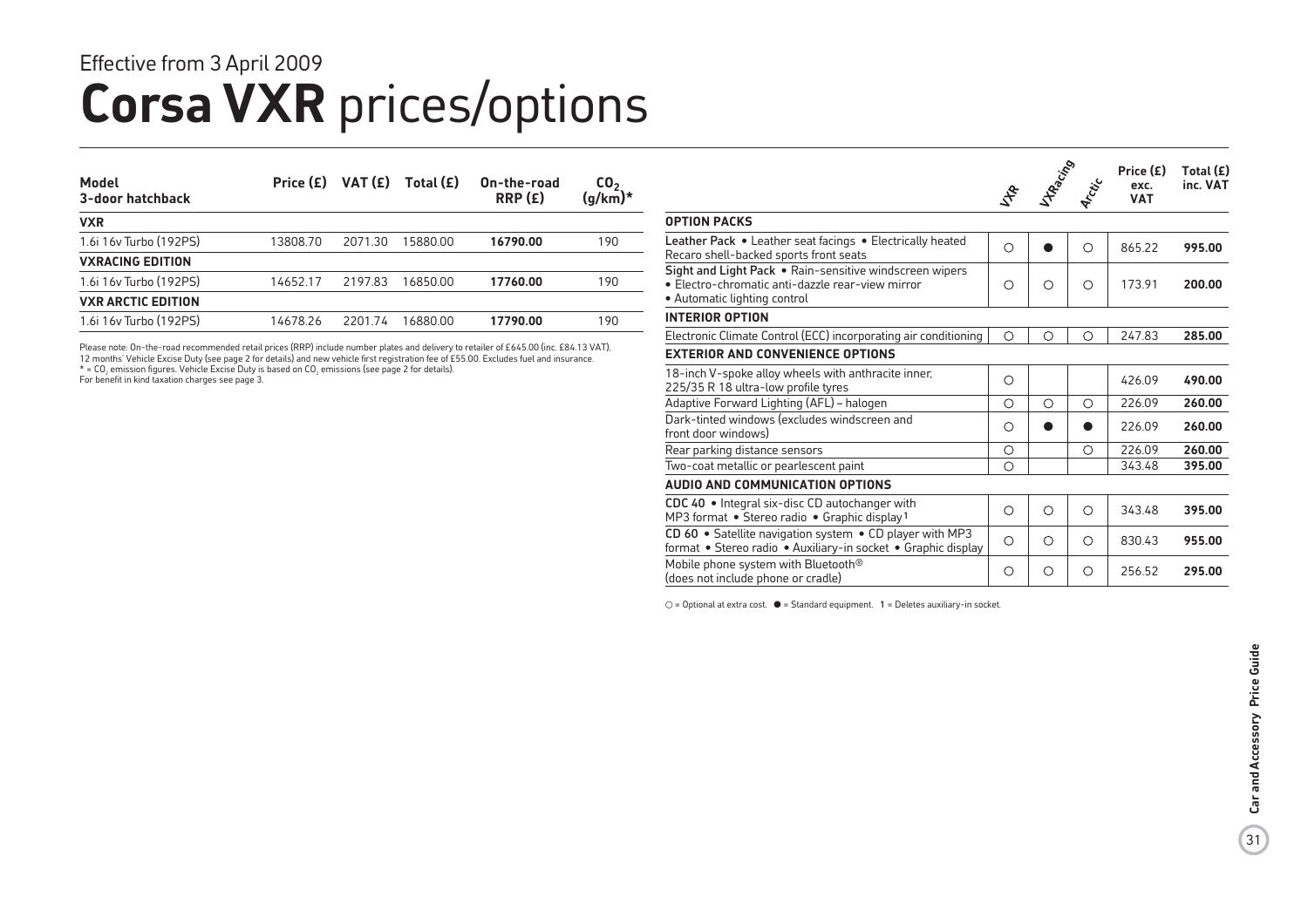### **Meriva VXR** prices/options Effective from 3 April 2009

| Model<br>5-door MPV    |          | Price $(E)$ VAT $(E)$ Total $(E)$ | On-the-road<br>RRP(E) | CO <sub>2</sub><br>$(q/km)$ * |
|------------------------|----------|-----------------------------------|-----------------------|-------------------------------|
| <b>VXR</b>             |          |                                   |                       |                               |
| 1.6i 16y Turbo (180PS) | 14908.70 | 2236.30 17145.00                  | 18055.00              | 187                           |

12 months' Vehicle Excise Duty (see page 2 for details) and new vehicle first registration fee of £55.00. Excludes fuel and insurance.<br>\* = CO<sub>2</sub> emission figures. Vehicle Excise Duty is based on CO<sub>2</sub> emissions (see page 2

For benefit in kind taxation charges see page 3.

|                                                                                                                           | $\mathcal{F}_{\mathcal{F}}$ | Price $(E)$<br>exc.<br><b>VAT</b> | Total $(E)$<br>inc. VAT |
|---------------------------------------------------------------------------------------------------------------------------|-----------------------------|-----------------------------------|-------------------------|
| <b>OPTION PACK</b>                                                                                                        |                             |                                   |                         |
| Leather Pack • Leather seat facings • Electrically heated Recaro sports<br>front seats                                    | Ο                           | 852.17                            | 980.00                  |
| <b>EXTERIOR AND CONVENIENCE OPTIONS</b>                                                                                   |                             |                                   |                         |
| Adaptive Forward Lighting (AFL) - halogen                                                                                 | Ο                           | 226.09                            | 260.00                  |
| Two-coat metallic or pearlescent paint                                                                                    | ∩                           | 343.48                            | 395.00                  |
| AUDIO AND COMMUNICATION OPTIONS                                                                                           |                             |                                   |                         |
| CDC 40 • Integral six-disc CD autochanger with MP3 format • Stereo radio<br>• Graphic display $1$                         | $\bigcirc$                  | 386.96                            | 445.00                  |
| CD 70 • Satellite navigation system • CD player with MP3 format<br>• Stereo radio • Auxiliary-in socket • Graphic display | Ο                           | 830.43                            | 955.00                  |
| Rear seat Twin Audio <sup>®</sup> system with single headset                                                              | $\bigcirc$ <sup>2</sup>     | 91.30                             | 105.00                  |
| Mobile phone system with Bluetooth <sup>®</sup> (does not include phone or cradle)                                        | $\circ$                     | 256.52                            | 295.00                  |

 $O =$  Optional at extra cost.

1 = Deletes auxiliary-in socket. 2 = Not available in conjunction with mobile phone system with Bluetooth®. Deletes auxiliary-in socket.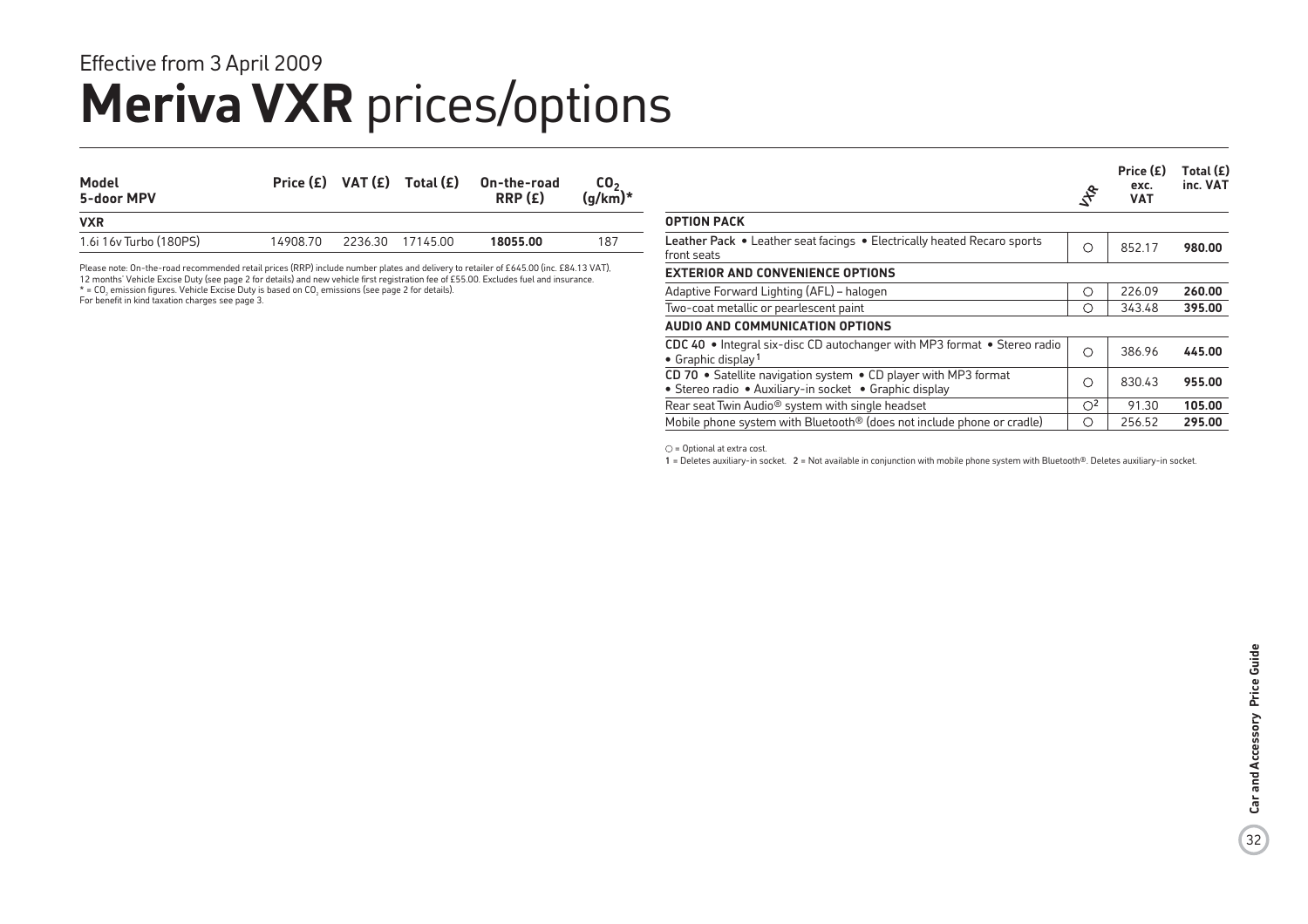### **Astra VXR** prices/options Effective from 3 April 2009

| Model<br><b>Sport Hatch</b> | Price $(E)$ VAT $(E)$ Total $(E)$ |         |                  | On-the-road<br>RRP(E) | CO <sub>2</sub><br>$(q/km)^*$ |
|-----------------------------|-----------------------------------|---------|------------------|-----------------------|-------------------------------|
| <b>VXR</b>                  |                                   |         |                  |                       |                               |
| 2.0i 16v Turbo (240PS)      | 17782.61                          | 2667.39 | 20450.00         | 21360.00              | 221                           |
| <b>VXRACING EDITION</b>     |                                   |         |                  |                       |                               |
| 2.0i 16y Turbo (240PS)      | 1871304                           |         | 2806.96 21520.00 | 22430.00              | 221                           |

Please note: On-the-road recommended retail prices (RRP) include number plates and delivery to retailer of £645.00 (inc. £84.13 VAT), 12 months' Vehicle Excise Duty (see page 2 for details) and new vehicle first registration fee of £55.00. Excludes fuel and insurance. \* = CO<sub>2</sub> emission figures. Vehicle Excise Duty is based on CO<sub>2</sub> emissions (see page 2 for details). For benefit in kind taxation charges see page 3.

|                                                                                                                                                                      | $z_{\rm f}$ | Macriso    | Price $(E)$<br>exc.<br><b>VAT</b> | Total (£)<br>inc. VAT |
|----------------------------------------------------------------------------------------------------------------------------------------------------------------------|-------------|------------|-----------------------------------|-----------------------|
| <b>OPTION PACKS</b>                                                                                                                                                  |             |            |                                   |                       |
| Leather Pack • Leather seat facings • Electrically heated Recaro<br>sports front seats • Centre rear seat head restraint • Front passenger's<br>seat height adjuster | Ω           |            | 882.61                            | 1015.00               |
| Sight and Light Pack • Rain-sensitive windscreen wipers • Electro-<br>chromatic anti-dazzle rear-view mirror • Automatic lighting control                            | О           | O          | 173.91                            | 200.00                |
| <b>INTERIOR OPTIONS</b>                                                                                                                                              |             |            |                                   |                       |
| Electronic Climate Control (ECC) incorporating air conditioning                                                                                                      | О           | О          | 247.83                            | 285.00                |
| Cruise control                                                                                                                                                       | $\bigcirc$  | $\bigcirc$ | 182.61                            | 210.00                |
| <b>MECHANICAL OPTION</b>                                                                                                                                             |             |            |                                   |                       |
| Interactive Driving System-plus (IDS-plus) with<br>Continuous Damping Control (CDC)                                                                                  | Ο           |            | 369.57                            | 425.00                |
| <b>EXTERIOR AND CONVENIENCE OPTIONS</b>                                                                                                                              |             |            |                                   |                       |
| Electrically foldable door mirrors                                                                                                                                   | O           | $\circ$    | 139.13                            | 160.00                |
| Adaptive Forward Lighting (AFL) incorporating bi-xenon headlights<br>with dynamic beam levelling and high-pressure washers                                           | ∩           | $\bigcirc$ | 639.13                            | 735.00                |
| 19-inch multi-spoke alloy wheels with anthracite inner, 235/35 R 19<br>ultra-low profile tyres                                                                       | О           |            | 560.87                            | 645.00                |
| Dark-tinted windows (excludes windscreen and front door windows)                                                                                                     | $\bigcirc$  | $\bullet$  | 226.09                            | 260.00                |
| Rear parking distance sensor                                                                                                                                         | $\circ$     |            | 317.39                            | 365.00                |
| Two-coat metallic or pearlescent paint                                                                                                                               | ∩           |            | 343.48                            | 395.00                |
| AUDIO AND COMMUNICATION OPTIONS                                                                                                                                      |             |            |                                   |                       |
| CDC 40 . Integral six-disc CD autochanger with MP3 format<br>· Stereo radio · Graphic display <sup>1</sup>                                                           | Ω           | $\bigcirc$ | 343.48                            | 395.00                |
| CD 70 • Satellite navigation system • CD player with MP3 format<br>· Stereo radio · Auxiliary-in socket · Colour monitor                                             | О           | $\circ$    | 1065.22                           | 1225.00               |

Mobile phone system with Bluetooth<sup>®</sup> (does not include phone or cradle)  $\boxed{\bigcirc}$   $\boxed{\bigcirc}$  256.52 **295.00** 

 $O =$  Optional at extra cost.  $\bullet =$  Standard equipment. 1 = Deletes auxiliary-in socket.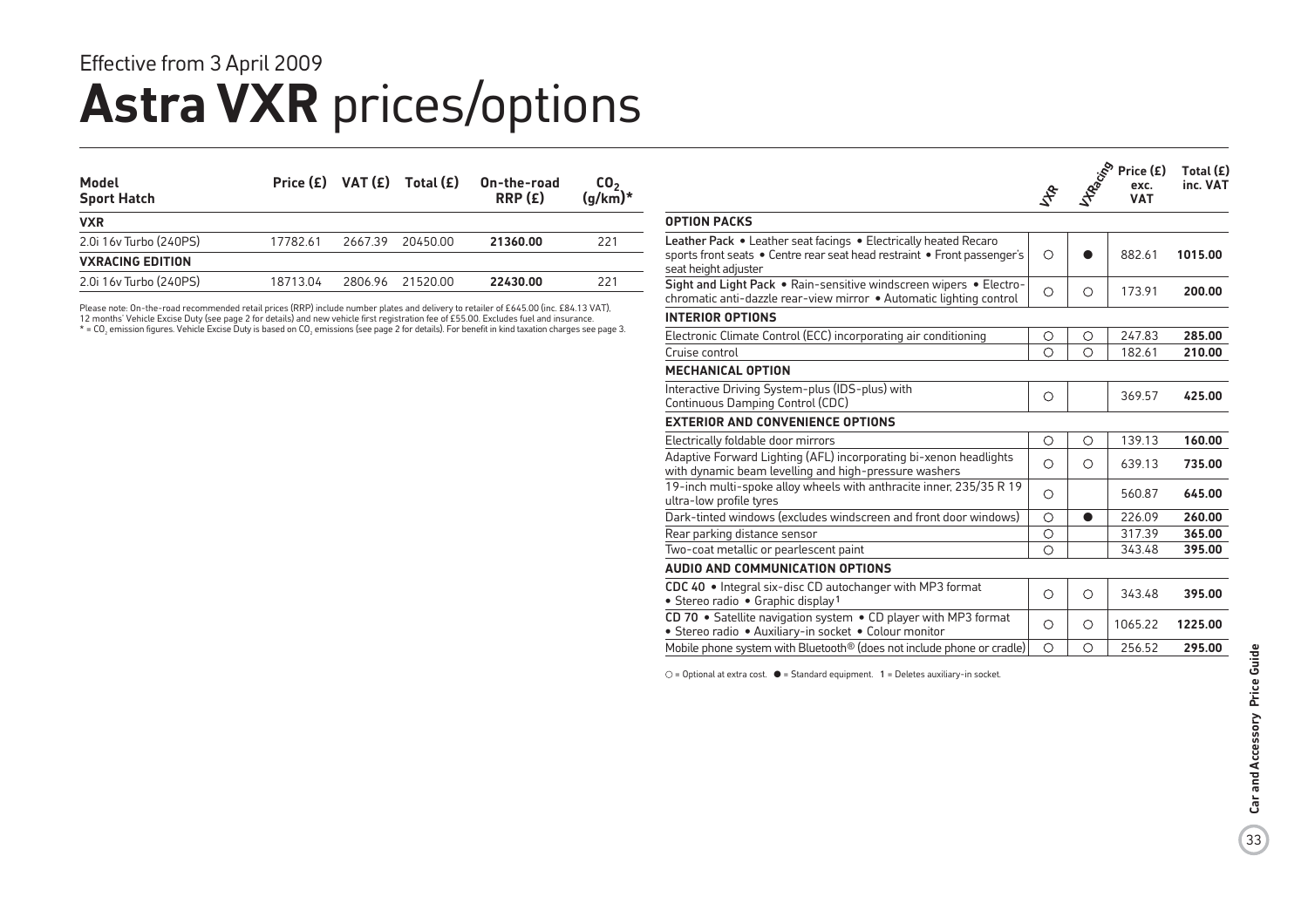### **Zafira VXR** prices/options Effective from 3 April 2009

| Model<br>5-door MPV                                                                                                                                                                                                                                                                                                                                                                                                                                              |          |         | Price $(E)$ VAT $(E)$ Total $(E)$ | On-the-road<br>RRP(E) | CO <sub>2</sub> |
|------------------------------------------------------------------------------------------------------------------------------------------------------------------------------------------------------------------------------------------------------------------------------------------------------------------------------------------------------------------------------------------------------------------------------------------------------------------|----------|---------|-----------------------------------|-----------------------|-----------------|
| <b>VXR</b>                                                                                                                                                                                                                                                                                                                                                                                                                                                       |          |         |                                   |                       |                 |
| 2.0i 16y Turbo (240PS)                                                                                                                                                                                                                                                                                                                                                                                                                                           | 20234.78 | 3035.22 | 23270.00                          | 24370.00              | 230             |
| Please note: On-the-road recommended retail prices (RRP) include number plates and delivery to retailer of £645.00 (inc. £84.13 VAT),<br>12 months' Vehicle Excise Duty (see page 2 for details) and new vehicle first registration fee of £55.00. Excludes fuel and insurance.<br>* = CO <sub>2</sub> emission figures. Vehicle Excise Duty is based on CO <sub>2</sub> emissions (see page 2 for details).<br>For benefit in kind taxation charges see page 3. |          |         |                                   |                       |                 |

|                                                                                                                                                                                                                   | $z_{f}^2$  | Price $(E)$<br>exc.<br><b>VAT</b> | Total (£)<br>inc. VAT |
|-------------------------------------------------------------------------------------------------------------------------------------------------------------------------------------------------------------------|------------|-----------------------------------|-----------------------|
| <b>OPTIONS PACKS</b>                                                                                                                                                                                              |            |                                   |                       |
| Leather Pack <sup>1</sup> • Leather seat facings • Electrically heated Recaro sports<br>front seats with tilt and lumbar adjustment . Front passenger's seat<br>height adjuster . Centre rear seat head restraint | ◯          | 939.13                            | 1080.00               |
| Sight and Light Pack . Rain-sensitive windscreen wipers<br>• Electro-chromatic anti-dazzle rear-view mirror • Automatic lighting control                                                                          | $\bigcirc$ | 173.91                            | 200.00                |
| FlexOrganiser <sup>®</sup> Organiser Pack • 3D storage net • Side net pocket<br>• Four side rail hooks                                                                                                            | O          | 43.48                             | 50.00                 |
| <b>INTERIOR OPTIONS</b>                                                                                                                                                                                           |            |                                   |                       |
| Electronic Climate Control (ECC)                                                                                                                                                                                  | O          | 247.83                            | 285.00                |
| Cruise control                                                                                                                                                                                                    | $\bigcirc$ | 182.61                            | 210.00                |
| <b>EXTERIOR AND CONVENIENCE OPTIONS</b>                                                                                                                                                                           |            |                                   |                       |
| Electrically foldable door mirrors                                                                                                                                                                                | $\bigcirc$ | 139.13                            | 160.00                |
| Adaptive Forward Lighting (AFL) incorporating bi-xenon headlights<br>with dynamic beam levelling and high-pressure washers                                                                                        | ◯          | 639.13                            | 735.00                |
| Alloy-effect roof rails <sup>2</sup>                                                                                                                                                                              | $\bigcirc$ | 91.30                             | 105.00                |
| 19-inch multi-spoke alloy wheels with anthracite inner, 235/35 R 19<br>ultra-low profile tyres                                                                                                                    | ◯          | 560.87                            | 645.00                |
| Front and rear parking distance sensors                                                                                                                                                                           | $\circ$    | 317.39                            | 365.00                |
| Two-coat metallic or pearlescent paint                                                                                                                                                                            | ∩          | 343.48                            | 395.00                |
| AUDIO AND COMMUNICATION OPTIONS                                                                                                                                                                                   |            |                                   |                       |
| CDC 40 • Integral six-disc CD autochanger with MP3 format • Stereo radio<br>• Graphic display <sup>3</sup>                                                                                                        | $\bigcirc$ | 343.48                            | 395.00                |
| CD 70 • Satellite navigation system • CD player with MP3 format<br>· Stereo radio · Auxiliary-in socket · Colour monitor                                                                                          | $\bigcirc$ | 1065.22                           | 1225.00               |
| Rear seat Twin Audio <sup>®</sup> system with single headset <sup>3</sup>                                                                                                                                         | O          | 91.30                             | 105.00                |
| Mobile phone system with Bluetooth <sup>®</sup> (does not include phone or cradle)                                                                                                                                | $\bigcirc$ | 256.52                            | 295.00                |

 $O =$  Optional at extra cost.

<sup>1</sup> = Deletes front passenger's underseat storage tray. <sup>2</sup> = Must be used with separate base carrier (available as a Vauxhall accessory) if luggage is to be carried on the roof. 3 = Deletes auxiliary-in socket.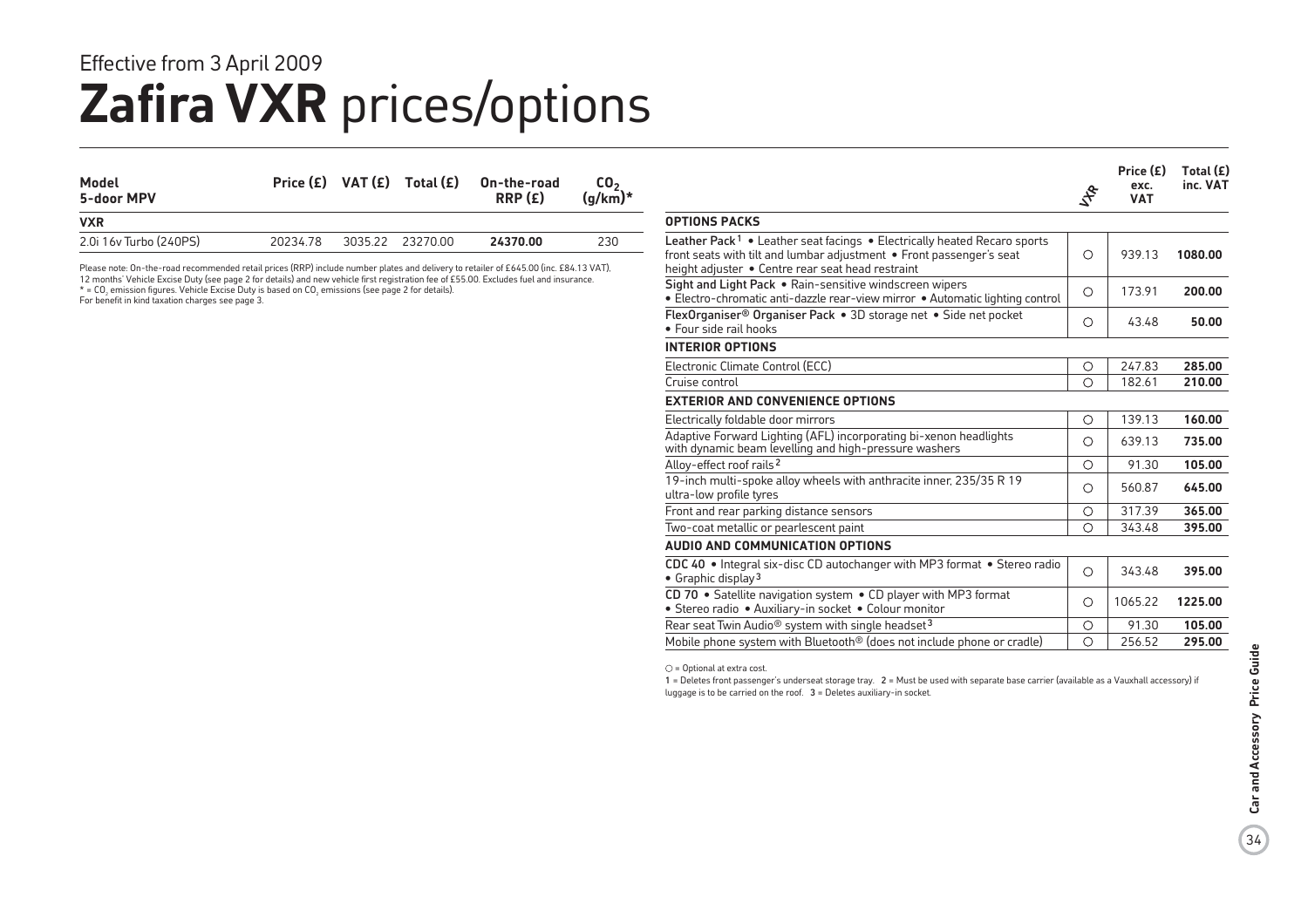### **VXR8** prices/options Effective from 3 April 2009

| Model<br>4-door saloon                               |          |         | Price $(E)$ VAT $(E)$ Total $(E)$ | On-the-road<br>RRP(E) | CO <sub>2</sub><br>$(g/km)^*$ |
|------------------------------------------------------|----------|---------|-----------------------------------|-----------------------|-------------------------------|
| VXR8                                                 |          |         |                                   |                       |                               |
| 6.2i V8 (431PS)                                      | 29713.04 | 4456.96 | 34170.00                          | 35270.00              | 364                           |
| 6.2i V8 (431PS) auto                                 | 30926.09 | 4638.91 | 35565.00                          | 36665.00              | 345                           |
| <b>VXR8 BATHURST EDITION (SPECIAL EDITION MODEL)</b> |          |         |                                   |                       |                               |
| 6.2i V8 (431PS)                                      | 32082.61 | 4812.39 | 36895.00                          | 37995.00              | 364                           |

Please note: On-the-road recommended retail prices (RRP) include number plates and delivery to retailer of £645.00 (inc. £84.13 VAT), 12 months' Vehicle Excise Duty (see page 2 for details) and new vehicle first registration fee of £55.00. Excludes fuel and insurance. \* = CO2 emission figures. Vehicle Excise Duty is based on CO2 emissions (see page 2 for details).

For benefit in kind taxation charges see page 3.

|                                                                    | JR8 | Price $(E)$<br>exc.<br><b>VAT</b> | Total $(E)$<br>inc. VAT |
|--------------------------------------------------------------------|-----|-----------------------------------|-------------------------|
| <b>EXTERIOR OPTION</b>                                             |     |                                   |                         |
| Two-coat metallic or pearlescent paint                             | N/C | No-cost option                    |                         |
| AUDIO AND COMMUNICATION OPTIONS                                    |     |                                   |                         |
| Integrated satellite navigation system <sup>1</sup>                |     | 1304.35                           | 1500.00                 |
| Integrated satellite navigation system (retailer-fit) <sup>2</sup> |     | 1304.35                           | 1500.00                 |

 $O =$  Optional at extra cost.  $N/C = No$ -cost option.

1 = Total price comprises £1383.00 inc. VAT for the factory-fi t satellite navigation system plus £117.00 for the accessory satellite navigation disc. 2 = Total price includes satellite navigation system, fitting and accessory satellite navigation disc.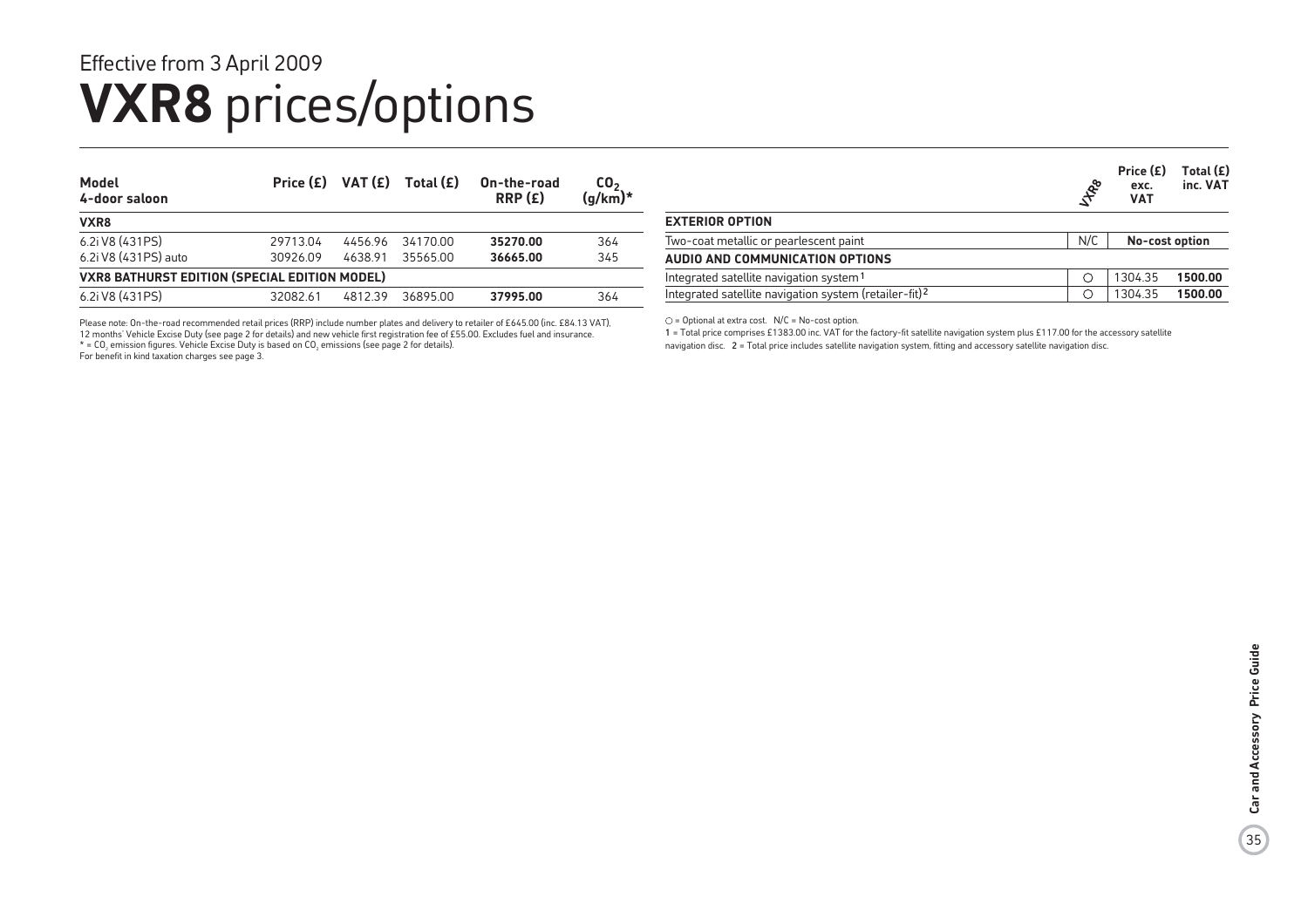## **Range** fuel economy and emissions

|                            |              |                         | Fuel economy mpg (litres/100km) |                           |                           |                                   | Fuel economy mpg (litres/100km) |                  |                        |                           |                           |
|----------------------------|--------------|-------------------------|---------------------------------|---------------------------|---------------------------|-----------------------------------|---------------------------------|------------------|------------------------|---------------------------|---------------------------|
|                            | Transmission | <b>Urban</b><br>driving | Extra-urban<br>driving          | <b>Combined</b><br>figure | CO <sub>2</sub><br>(g/km) |                                   | <b>Transmission</b>             | Urban<br>driving | Extra-urban<br>driving | <b>Combined</b><br>figure | CO <sub>2</sub><br>(g/kn) |
| <b>AGILA</b>               |              |                         |                                 |                           |                           | <b>MERIVA</b>                     |                                 |                  |                        |                           |                           |
| 1.0i 12v ecoFLEX           | manual       | 47.9 (5.9)              | 64.2(4.4)                       | 56.5(5.0)                 | 119                       | 1.4i 16v                          | manual                          | 34.9(8.1)        | 55.4(5.1)              | 45.6(6.2)                 | 148                       |
| 1.2i 16v                   | manual       | 40.9 (6.9)              | 60.1(4.7)                       | 51.4(5.5)                 | 129                       | 1.6i 16v                          | manual                          | 31.7(8.9)        | 52.3(5.4)              | 42.2(6.7)                 | 159                       |
| 1.2i 16v                   | automatic    | 36.2(7.8)               | 57.6 (4.9)                      | 47.9(5.9)                 | 142                       | 1.6i 16v                          | Easytronic                      | 31.7(8.9)        | 52.3(5.4)              | 42.2(6.7)                 | 159                       |
| 1.3CDTi 16v ecoFLEX        | manual       | 51.4(5.5)               | 70.6 (4.0)                      | 62.8(4.5)                 | 120                       | 1.8i 16v                          | manual                          | 27.4 (10.3)      | 50.4(5.6)              | 38.7(7.3)                 | 174                       |
|                            |              |                         |                                 |                           |                           | 1.8i 16v                          | Easytronic                      | 28.0(10.1)       | 49.6(5.7)              | 38.7(7.3)                 | 174                       |
| <b>TIGRA</b>               |              |                         |                                 |                           |                           | 1.3CDTi 16v                       | manual                          | 45.6(6.2)        | 65.7(4.3)              | 56.5(5.0)                 | 135                       |
| 1.4i 16v                   | manual       | 34.9(8.1)               | 56.5(5.0)                       | 46.3(6.1)                 | 146                       | 1.7CDTi 16v                       | manual                          | 42.8(6.6)        | 64.2(4.4)              | 54.3(5.2)                 | 139                       |
| 1.4i 16v                   | Easytronic   | 35.3(8.0)               | 57.6 (4.9)                      | 47.1(6.0)                 | 144                       |                                   |                                 |                  |                        |                           |                           |
| 1.8i 16v                   | manual       | 27.2(10.4)              | 48.7(5.8)                       | 37.7(7.5)                 | 179                       | ASTRA SPORT HATCH/ASTRA HATCHBACK |                                 |                  |                        |                           |                           |
| 1.3CDTi 16v                | manual       | 48.7 (5.8)              | 72.4 (3.9)                      | 61.4(4.6)                 | 124                       | 1.4i 16v                          | manual                          | 35.3(8.0)        | 56.5(5.0)              | 46.3(6.1)                 | 146                       |
| <b>CORSA</b>               |              |                         |                                 |                           |                           | 1.6i 16v VVT1                     | manual                          | 32.5(8.7)        | 54.3(5.2)              | 43.5(6.5)                 | 155                       |
| 1.0i 12v                   | manual       | 38.7(7.3)               | 61.4(4.6)                       | 50.4(5.6)                 | 134                       | 1.6i 16v VVT <sup>2</sup>         | manual                          | 32.1(8.8)        | 53.3(5.3)              | 42.8(6.6)                 | 158                       |
| 1.2i 16v exc. SXi          | manual       | 36.7(7.7)               | 60.1(4.7)                       | 48.7(5.8)                 | 139                       | 1.6i 16v VVT                      | Easytronic                      | 33.2(8.5)        | 56.5(5.0)              | 44.8(6.3)                 | 151                       |
| 1.2i 16y SXi               | manual       | 35.3(8.0)               | 56.5(5.0)                       | 46.3(6.1)                 | 146                       | 1.8i 16v VVT1                     | manual                          | 29.1(9.7)        | 50.4(5.6)              | 39.8(7.1)                 | 169                       |
| 1.2i 16y exc. SXi          | Easytronic   | 37.2(7.6)               | 61.4(4.6)                       | 49.6(5.7)                 | 137                       | 1.8i 16v VVT <sup>2</sup>         | manual                          | 28.8 (9.8)       | 49.6(5.7)              | 39.2(7.2)                 | 172                       |
| 1.4i 16v                   | manual       | 35.3(8.0)               | 56.5(5.0)                       | 46.3(6.1)                 | 146                       | 1.8i 16v VVT <sup>1</sup>         | automatic                       | 27.2(10.4)       | 46.3(6.1)              | 36.7(7.7)                 | 184                       |
| 1.4i 16y 3-dr hatch        | automatic    | 33.2(8.5)               | 53.3(5.3)                       | 43.5(6.5)                 | 154                       | 1.8i 16v VVT <sup>2</sup>         | automatic                       | 26.9(10.5)       | 45.6(6.2)              | 36.2(7.8)                 | 186                       |
| 1.4i 16y 5-dr hatch        | automatic    | 32.8(8.6)               | 52.3(5.4)                       | 42.8(6.6)                 | 158                       | 1.6i 16v Turbo                    | manual                          | 27.4 (10.3)      | 45.6(6.2)              | 36.7(7.7)                 | 185                       |
| 1.6i 16v Turbo (150PS)     | manual       | 26.9(10.5)              | 44.1(6.4)                       | 35.8(7.9)                 | 189                       | 1.3CDTi 16v (90PS)                | manual                          | 44.8(6.3)        | 68.9(4.1)              | 57.6 (4.9)                | 130                       |
| 1.3CDTi 16v (75PS) ecoFLEX | manual       | 49.6(5.7)               | 74.3 (3.8)                      | 62.8(4.5)                 | 119                       | 1.7CDTi 16v (100PS)3              | manual                          | 44.1(6.4)        | 67.3(4.2)              | 56.5(5.0)                 | 135                       |
| 1.3CDTi 16v (90PS)         | manual       | 45.6(6.2)               | 70.6 (4.0)                      | 58.9 (4.8)                | 127                       | 1.7CDTi 16v (100PS) <sup>4</sup>  | manual                          | 43.5(6.5)        | 65.7(4.3)              | 55.4(5.1)                 | 138                       |
| 1.7CDTi 16y 3-dr hatch     | manual       | 45.6 (6.2)              | 70.6 (4.0)                      | 58.9 (4.8)                | 130                       | 1.7CDTi 16v (110PS) ecoFLEX       | manual                          | 50.4(5.6)        | 72.4 (3.9)             | 62.8(4.5)                 | 119                       |
| 1.7CDTi 16v 5-dr hatch     | manual       | 44.8(6.3)               | 68.9(4.1)                       | 57.6(4.9)                 | 132                       | 1.9CDTi (120PS)                   | manual                          | 39.2 (7.2)       | 60.1(4.7)              | 50.4(5.6)                 | 149                       |
|                            |              |                         |                                 |                           |                           | 1.9CDTi (120PS)                   | automatic                       | 29.4(9.6)        | 53.3(5.3)              | 40.9(6.9)                 | 186                       |

|                                   |                     |              | Fuel economy mpg (litres/100km) |                 |                 |
|-----------------------------------|---------------------|--------------|---------------------------------|-----------------|-----------------|
|                                   |                     | <b>Urban</b> | Extra-urban                     | <b>Combined</b> | CO <sub>2</sub> |
|                                   | <b>Transmission</b> | driving      | driving                         | figure          | (g/km)          |
| <b>MERIVA</b>                     |                     |              |                                 |                 |                 |
| 1.4i 16v                          | manual              | 34.9(8.1)    | 55.4(5.1)                       | 45.6(6.2)       | 148             |
| 1.6i 16v                          | manual              | 31.7(8.9)    | 52.3 (5.4)                      | 42.2 (6.7)      | 159             |
| 1.6i 16v                          | Easytronic          | 31.7(8.9)    | 52.3(5.4)                       | 42.2(6.7)       | 159             |
| 1.8i 16v                          | manual              | 27.4 (10.3)  | 50.4(5.6)                       | 38.7(7.3)       | 174             |
| 1.8i 16v                          | Easytronic          | 28.0 (10.1)  | 49.6 (5.7)                      | 38.7(7.3)       | 174             |
| 1.3CDTi 16v                       | manual              | 45.6(6.2)    | 65.7(4.3)                       | 56.5(5.0)       | 135             |
| 1.7CDTi 16v                       | manual              | 42.8(6.6)    | 64.2(4.4)                       | 54.3 (5.2)      | 139             |
| ASTRA SPORT HATCH/ASTRA HATCHBACK |                     |              |                                 |                 |                 |
| 1.4i 16v                          | manual              | 35.3(8.0)    | 56.5(5.0)                       | 46.3(6.1)       | 146             |
| 1.6i 16v VVT1                     | manual              | 32.5(8.7)    | 54.3 (5.2)                      | 43.5(6.5)       | 155             |
| 1.6i 16v VVT <sup>2</sup>         | manual              | 32.1(8.8)    | 53.3(5.3)                       | 42.8(6.6)       | 158             |
| 1.6i 16v VVT                      | Easytronic          | 33.2(8.5)    | 56.5(5.0)                       | 44.8(6.3)       | 151             |
| 1.8i 16v VVT1                     | manual              | 29.1(9.7)    | 50.4(5.6)                       | 39.8(7.1)       | 169             |
| 1.8i 16v VVT <sup>2</sup>         | manual              | 28.8 (9.8)   | 49.6(5.7)                       | 39.2 (7.2)      | 172             |
| 1.8i 16v VVT1                     | automatic           | 27.2(10.4)   | 46.3(6.1)                       | 36.7(7.7)       | 184             |
| 1.8i 16v VVT2                     | automatic           | 26.9 (10.5)  | 45.6(6.2)                       | 36.2(7.8)       | 186             |
| 1.6i 16v Turbo                    | manual              | 27.4 (10.3)  | 45.6 (6.2)                      | 36.7(7.7)       | 185             |
| 1.3CDTi 16v (90PS)                | manual              | 44.8(6.3)    | 68.9(4.1)                       | 57.6 (4.9)      | 130             |
| 1.7CDTi 16v (100PS)3              | manual              | 44.1(6.4)    | 67.3(4.2)                       | 56.5(5.0)       | 135             |
| 1.7CDTi 16v (100PS) <sup>4</sup>  | manual              | 43.5(6.5)    | 65.7(4.3)                       | 55.4 (5.1)      | 138             |
| 1.7CDTi 16v (110PS) ecoFLEX       | manual              | 50.4 (5.6)   | 72.4 (3.9)                      | 62.8(4.5)       | 119             |
| 1.9CDTi (120PS)                   | manual              | 39.2 (7.2)   | 60.1(4.7)                       | 50.4(5.6)       | 149             |

The fuel consumption figures shown comply with EC directive 1999/100 to provide a realistic indication of fuel consumption by taking into account everyday driving conditions, such as cold starts, acceleration and braking. These figures take account of the vehicle's kerbweight, ascertained in accordance with the above regulation. Important: the results given relate to the particular car tested. Variations in trim level and equipment may result in slightly higher fuel consumption and  $CO<sub>2</sub>$  emission levels than those quoted. Driving style, road and traffic conditions, vehicle mileage and standard of maintenance may also affect fuel consumption; therefore the results do not express or imply any guarantee of fuel consumption attainable.

 $1$  = Figures apply to vehicles fitted with wheels up to 16 inches in diameter.

 $2$  = Figures apply to vehicles fitted with 17-inch or 18-inch wheels.

3 = Figures apply to Sport Hatch models fitted with 16-inch wheels and 5-door hatchback Life models.

4 = Figures apply to Sport Hatch models fitted with 17-inch or 18-inch wheels and 5-door hatchback models excluding Life.

1.9CDTi 16v (150PS) manual 39.2 (7.2) 60.1 (4.7) 50.4 (5.6) 149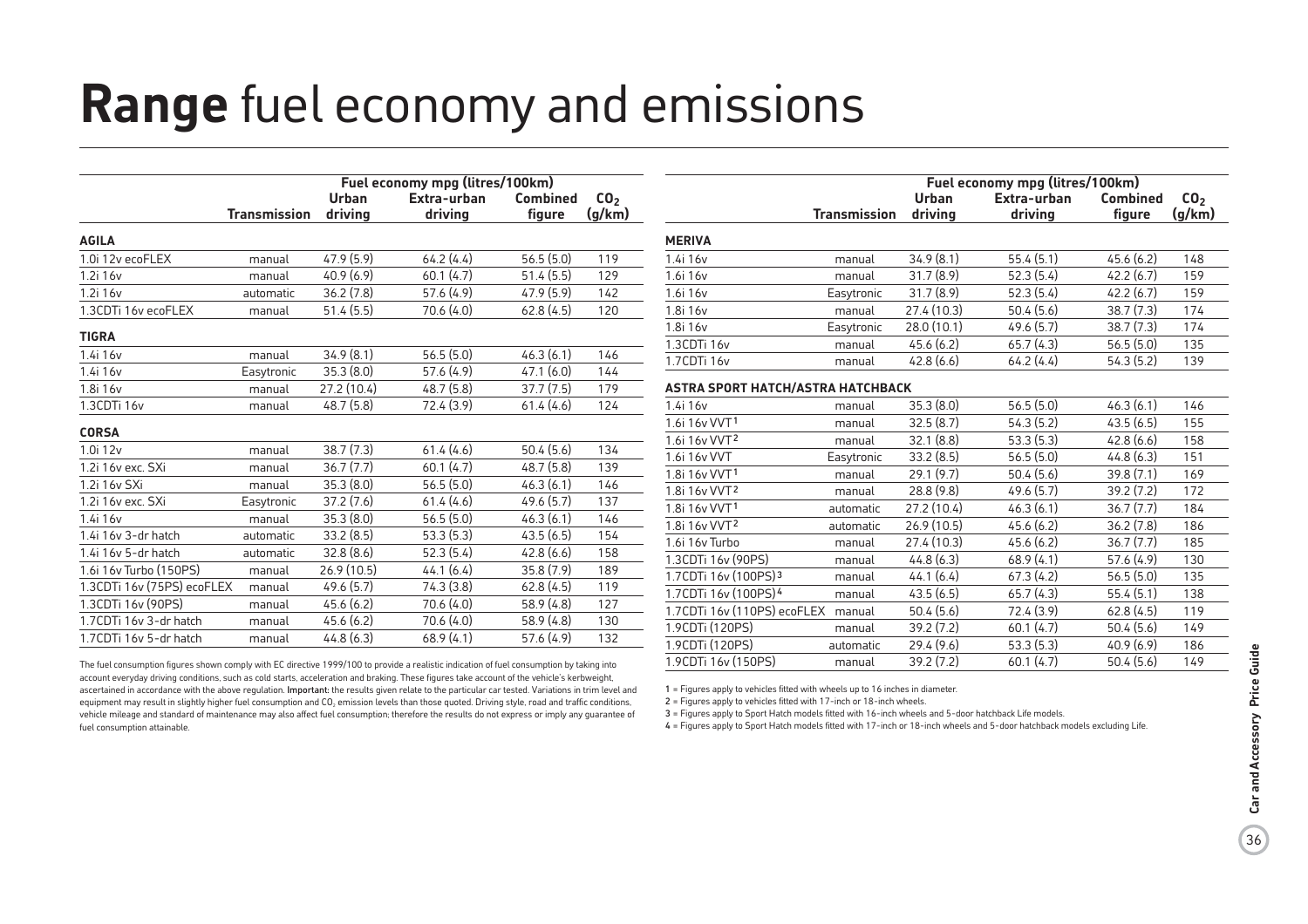## **Range** fuel economy and emissions

|                                 |              |                         | Fuel economy mpg (litres/100km) |                           |                           |                              |                     |                         | Fuel economy mpg (litres/100km) |                           |                           |
|---------------------------------|--------------|-------------------------|---------------------------------|---------------------------|---------------------------|------------------------------|---------------------|-------------------------|---------------------------------|---------------------------|---------------------------|
|                                 | Transmission | <b>Urban</b><br>driving | Extra-urban<br>driving          | <b>Combined</b><br>figure | CO <sub>2</sub><br>(g/km) |                              | <b>Transmission</b> | <b>Urban</b><br>driving | Extra-urban<br>driving          | <b>Combined</b><br>figure | CO <sub>2</sub><br>(g/kn) |
| <b>ASTRA ESTATE</b>             |              |                         |                                 |                           |                           | <b>ZAFIRA</b>                |                     |                         |                                 |                           |                           |
| 1.4i 16v                        | manual       | 35.3(8.0)               | 56.5(5.0)                       | 46.3(6.1)                 | 146                       | 1.6i 16v                     | manual              | 30.1(9.4)               | 47.9(5.9)                       | 39.2(7.2)                 | 172                       |
| 1.6i 16v VVT1                   | manual       | 32.1(8.8)               | 53.3(5.3)                       | 42.8(6.6)                 | 158                       | 1.8i 16v VVT                 | manual              | 28.5(9.9)               | 47.1(6.0)                       | 38.2(7.4)                 | 177                       |
| 1.6i 16y VVT <sup>2</sup>       | manual       | 31.7(8.9)               | 52.3(5.4)                       | 42.2(6.7)                 | 159                       | 1.8i 16v VVT                 | Easytronic          | 29.1(9.7)               | 48.7(5.8)                       | 39.2(7.2)                 | 172                       |
| 1.6i 16v VVT                    | Easytronic   | 32.8(8.6)               | 55.4(5.1)                       | 44.1(6.4)                 | 153                       | 2.2i 16y Direct              | manual              | 25.0(11.3)              | 44.1(6.4)                       | 34.4(8.2)                 | 197                       |
| 1.8i 16y VVT1                   | manual       | 29.1(9.7)               | 50.4(5.6)                       | 39.8(7.1)                 | 169                       | 2.2i 16y Direct              | automatic           | 24.4 (11.6)             | 42.2(6.7)                       | 33.2(8.5)                 | 204                       |
| 1.8i 16v VVT <sup>2</sup>       | manual       | 28.8 (9.8)              | 49.6(5.7)                       | 39.2 (7.2)                | 172                       | 2.0i 16v Turbo (200PS)       | manual              | 21.2(13.3)              | 38.7 (7.3)                      | 29.7(9.5)                 | 228                       |
| 1.8i 16y VVT <sup>1</sup>       | automatic    | 26.9(10.5)              | 45.6(6.2)                       | 36.2(7.8)                 | 186                       | 1.7CDTi 16v ecoFLEX          | manual              | 43.5(6.5)               | 61.4(4.6)                       | 53.3(5.3)                 | 139                       |
| 1.8i 16v VVT2                   | automatic    | 26.6(10.6)              | 44.8(6.3)                       | 35.8(7.9)                 | 189                       | 1.9CDTi (120PS)              | manual              | 37.2(7.6)               | 55.4(5.1)                       | 47.1(6.0)                 | 159                       |
| 1.6i 16v Turbo                  | manual       | 27.4 (10.3)             | 45.6(6.2)                       | 36.7(7.7)                 | 185                       | 1.9CDTi (120PS)              | automatic           | 29.4(9.6)               | 51.4(5.5)                       | 40.4(7.0)                 | 186                       |
| 1.3CDTi 16v (90PS)              | manual       | 44.8(6.3)               | 68.9(4.1)                       | 57.6 (4.9)                | 130                       | 1.9CDTi 16v (150PS)          | manual              | 37.2(7.6)               | 55.4(5.1)                       | 47.1(6.0)                 | 159                       |
| 1.7CDTi 16y (100PS) Life        | manual       | 44.1(6.4)               | 67.3(4.2)                       | 56.5(5.0)                 | 135                       | 1.9CDTi 16v (150PS)          | automatic           | 28.8(9.8)               | 49.6(5.7)                       | 39.2(7.2)                 | 191                       |
| 1.7CDTi 16v (100PS) (exc. Life) | manual       | 43.5(6.5)               | 65.7(4.3)                       | 55.4(5.1)                 | 138                       |                              |                     |                         |                                 |                           |                           |
| 1.7CDTi 16y (110PS) ecoFLEX     | manual       | 50.4(5.6)               | 72.4 (3.9)                      | 62.8(4.5)                 | 119                       | <b>INSIGNIA HATCH/SALOON</b> |                     |                         |                                 |                           |                           |
| 1.9CDTi (120PS)                 | manual       | 39.2(7.2)               | 60.1(4.7)                       | 50.4(5.6)                 | 149                       | 1.8i 16v VVT                 | manual              | 26.4(10.7)              | 47.1(6.0)                       | 36.7(7.7)                 | 182                       |
| 1.9CDTi (120PS)                 | automatic    | 29.1(9.7)               | 52.3(5.4)                       | 40.4 (7.0)                | 189                       | 1.6i 16v Turbo               | manual              | 26.4(10.7)              | 47.1(6.0)                       | 36.7(7.7)                 | 181                       |
| 1.9CDTi 16y (150PS)             | manual       | 39.2(7.2)               | 60.1(4.7)                       | 50.4(5.6)                 | 149                       | 2.0i 16v Turbo saloon        | manual              | 22.2(12.7)              | 43.5(6.5)                       | 32.1(8.8)                 | 207                       |
|                                 |              |                         |                                 |                           |                           | 2.0i 16y Turbo hatch         | manual              | 22.1(12.8)              | 43.5(6.5)                       | 32.1(8.8)                 | 208                       |
| <b>ASTRA TWINTOP</b>            |              |                         |                                 |                           |                           | 2.0i 16v Turbo               | automatic           | 19.9 (14.2)             | 40.9(6.9)                       | 29.4 (9.6)                | 225                       |
| 1.6i 16v VVT                    | manual       | 31.4(9.0)               | 51.4(5.5)                       | 41.5(6.8)                 | 163                       | 2.0i 16y Turbo 4X4           | manual              | 21.6(13.1)              | 40.9(6.9)                       | 30.7(9.2)                 | 215                       |
| 1.8i 16v VVT                    | manual       | 28.2(10.0)              | 47.9(5.9)                       | 38.2(7.4)                 | 177                       | 2.0i 16y Turbo 4X4           | automatic           | 19.6(14.4)              | 39.8(7.1)                       | 28.8(9.8)                 | 229                       |
| 1.8i 16v VVT                    | automatic    | 26.4(10.7)              | 44.1(6.4)                       | 35.3(8.0)                 | 191                       | 2.8i V6 24v Turbo 4X4        | automatic           | 16.1(17.6)              | 34.9(8.1)                       | 24.4(11.6)                | 272                       |
| 2.0i 16y Turbo (200PS)          | manual       | 21.2(13.3)              | 38.7(7.3)                       | 29.7(9.5)                 | 228                       | 2.0CDTi 16v (130PS)          | manual              | 36.7(7.7)               | 60.1(4.7)                       | 48.7(5.8)                 | 154                       |
| 1.9CDTi 16v (150PS)             | manual       | 37.2(7.6)               | 55.4(5.1)                       | 47.1(6.0)                 | 159                       | 2.0CDTi 16v (130PS) saloon   | automatic           | 30.7(9.2)               | 54.3(5.2)                       | 42.2(6.7)                 | 177                       |

1 = Figures apply to vehicles fitted with wheels up to 16 inches in diameter.

 $2$  = Figures apply to vehicles fitted with 17-inch or 18-inch wheels.

|                              |                     | Urban       | Extra-urban | <b>Combined</b> | CO <sub>2</sub> |
|------------------------------|---------------------|-------------|-------------|-----------------|-----------------|
|                              | <b>Transmission</b> | driving     | driving     | figure          | (g/km)          |
| <b>ZAFIRA</b>                |                     |             |             |                 |                 |
| 1.6i 16v                     | manual              | 30.1(9.4)   | 47.9 (5.9)  | 39.2(7.2)       | 172             |
| 1.8i 16v VVT                 | manual              | 28.5(9.9)   | 47.1 (6.0)  | 38.2 (7.4)      | 177             |
| 1.8i 16v VVT                 | Easytronic          | 29.1(9.7)   | 48.7 (5.8)  | 39.2 (7.2)      | 172             |
| 2.2i 16y Direct              | manual              | 25.0(11.3)  | 44.1(6.4)   | 34.4(8.2)       | 197             |
| 2.2i 16y Direct              | automatic           | 24.4 (11.6) | 42.2 (6.7)  | 33.2(8.5)       | 204             |
| 2.0i 16v Turbo (200PS)       | manual              | 21.2 (13.3) | 38.7(7.3)   | 29.7 (9.5)      | 228             |
| 1.7CDTi 16v ecoFLEX          | manual              | 43.5(6.5)   | 61.4(4.6)   | 53.3(5.3)       | 139             |
| 1.9CDTi (120PS)              | manual              | 37.2(7.6)   | 55.4(5.1)   | 47.1(6.0)       | 159             |
| 1.9CDTi (120PS)              | automatic           | 29.4(9.6)   | 51.4(5.5)   | 40.4 (7.0)      | 186             |
| 1.9CDTi 16v (150PS)          | manual              | 37.2(7.6)   | 55.4(5.1)   | 47.1(6.0)       | 159             |
| 1.9CDTi 16v (150PS)          | automatic           | 28.8 (9.8)  | 49.6 (5.7)  | 39.2(7.2)       | 191             |
| <b>INSIGNIA HATCH/SALOON</b> |                     |             |             |                 |                 |
| 1.8i 16v VVT                 | manual              | 26.4 (10.7) | 47.1 (6.0)  | 36.7(7.7)       | 182             |
| 1.6i 16v Turbo               | manual              | 26.4(10.7)  | 47.1 (6.0)  | 36.7(7.7)       | 181             |
| 2.0i 16y Turbo saloon        | manual              | 22.2(12.7)  | 43.5(6.5)   | 32.1(8.8)       | 207             |
| 2.0i 16v Turbo hatch         | manual              | 22.1 (12.8) | 43.5 (6.5)  | 32.1(8.8)       | 208             |
| 2.0i 16y Turbo               | automatic           | 19.9 (14.2) | 40.9 (6.9)  | 29.4 (9.6)      | 225             |
| 2.0i 16y Turbo 4X4           | manual              | 21.6(13.1)  | 40.9 (6.9)  | 30.7(9.2)       | 215             |
| 2.0i 16y Turbo 4X4           | automatic           | 19.6 (14.4) | 39.8(7.1)   | 28.8 (9.8)      | 229             |
| 2.8i V6 24y Turbo 4X4        | automatic           | 16.1(17.6)  | 34.9 (8.1)  | 24.4 (11.6)     | 272             |
|                              |                     |             |             |                 |                 |

The fuel consumption figures shown comply with EC directive 1999/100 to provide a realistic indication of fuel consumption by taking into account everyday driving conditions, such as cold starts, acceleration and braking. These figures take account of the vehicle's kerbweight, ascertained in accordance with the above regulation. Important: the results given relate to the particular car tested. Variations in trim level and equipment may result in slightly higher fuel consumption and CO<sub>2</sub> emission levels than those quoted. Driving style, road and traffic conditions, vehicle mileage and standard of maintenance may also affect fuel consumption; therefore the results do not express or imply any guarantee of fuel consumption attainable.

2.0CDTi 16v (130PS) hatch automatic 30.4 (9.3) 53.3 (5.3) 41.5 (6.8) 179 2.0CDTi 16v (160PS) manual 36.7 (7.7) 60.1 (4.7) 48.7 (5.8) 154 2.0CDTi 16v (160PS) saloon automatic 30.7 (9.2) 54.3 (5.2) 42.2 (6.7) 177 2.0CDTi 16v (160PS) hatch automatic 30.4 (9.3) 53.3 (5.3) 41.5 (6.8) 179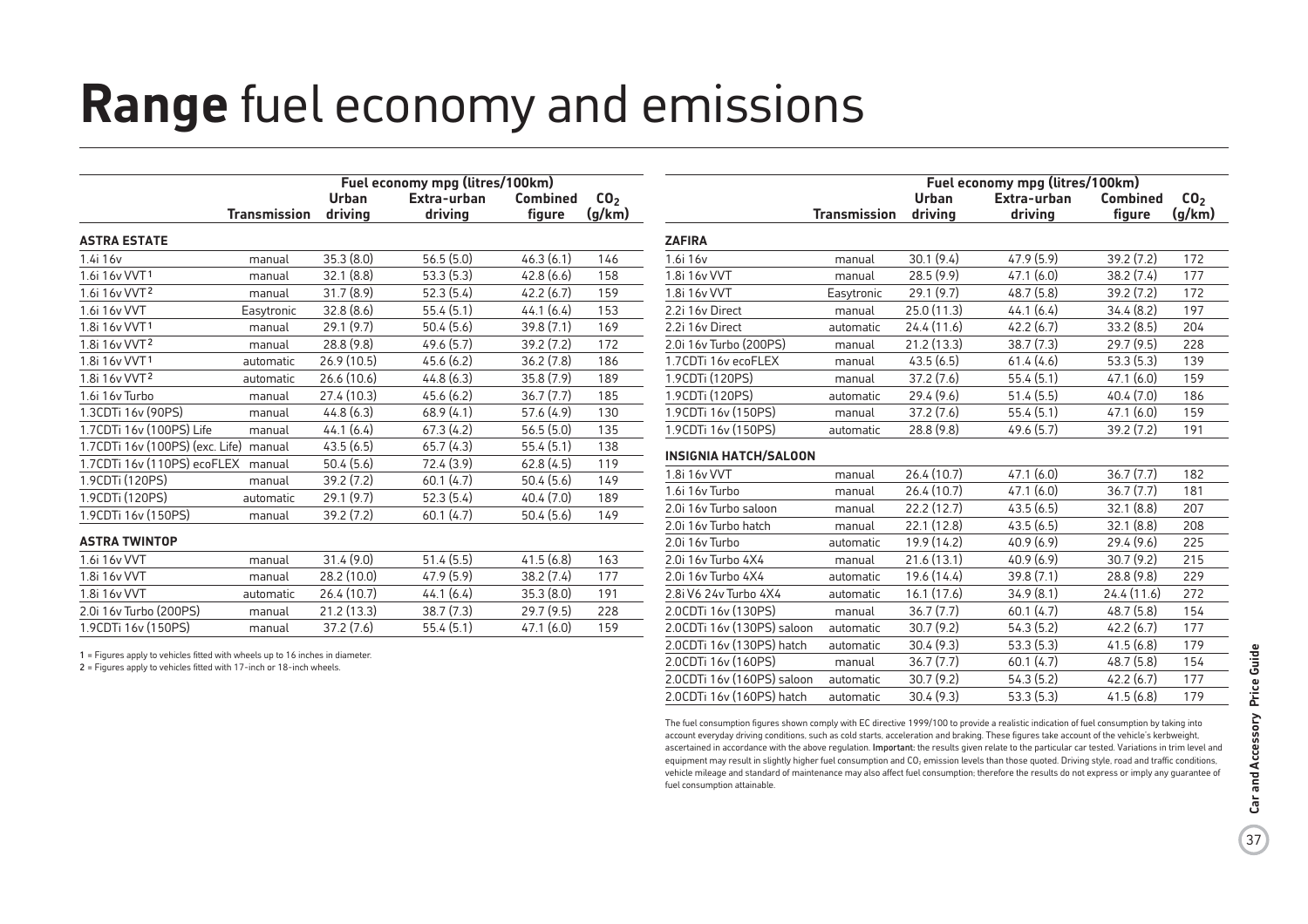## **Range** fuel economy and emissions

|                               |                     |             | Fuel economy mpg (litres/100km) |                 |                 |
|-------------------------------|---------------------|-------------|---------------------------------|-----------------|-----------------|
|                               |                     | Urban       | Extra-urban                     | <b>Combined</b> | CO <sub>2</sub> |
|                               | <b>Transmission</b> | driving     | driving                         | figure          | (g/km)          |
| <b>INSIGNIA SPORTS TOURER</b> |                     |             |                                 |                 |                 |
| 1.8i 16v VVT                  | manual              | 25.9(10.9)  | 45.6(6.2)                       | 35.8(7.9)       | 187             |
| 1.6i 16y Turbo                | manual              | 25.9(10.9)  | 45.6(6.2)                       | 35.8(7.9)       | 186             |
| 2.0i 16y Turbo                | manual              | 21.9(12.9)  | 42.8(6.6)                       | 31.7(8.9)       | 209             |
| 2.0i 16y Turbo                | automatic           | 19.8(14.3)  | 40.4(7.0)                       | 29.1(9.7)       | 228             |
| 2.0i 16y Turbo 4X4            | manual              | 21.4(13.2)  | 40.4(7.0)                       | 30.4(9.3)       | 219             |
| 2.0i 16y Turbo 4X4            | automatic           | 19.5(14.5)  | 39.2(7.2)                       | 28.5(9.9)       | 233             |
| 2.8i V6 24v Turbo 4X4         | automatic           | 15.9 (17.8) | 34.0(8.3)                       | 23.9(11.8)      | 277             |
| 2.0CDTi 16y (130PS)           | manual              | 35.8(7.9)   | 57.6(4.9)                       | 47.1(6.0)       | 159             |
| 2.0CDTi 16y (130PS)           | automatic           | 29.7(9.5)   | 52.3(5.4)                       | 40.9(6.9)       | 182             |
| 2.0CDTi 16y (160PS)           | manual              | 35.8(7.9)   | 57.6(4.9)                       | 47.1(6.0)       | 159             |
| 2.0CDTi 16y (160PS)           | automatic           | 29.7(9.5)   | 52.3(5.4)                       | 40.9(6.9)       | 182             |

|                               |                     |                  | Fuel economy mpg (litres/100km) |                    |                           |
|-------------------------------|---------------------|------------------|---------------------------------|--------------------|---------------------------|
|                               | <b>Transmission</b> | Urban<br>driving | Extra-urban<br>driving          | Combined<br>figure | CO <sub>2</sub><br>(g/km) |
| <b>ANTARA</b>                 |                     |                  |                                 |                    |                           |
| 2.0CDTi 16v                   | manual              | 32.5(8.7)        | 41.5(6.8)                       | 37.2(7.6)          | 198                       |
| 2.0CDTi 16v                   | automatic           | 25.9(10.9)       | 38.7(7.3)                       | 32.8(8.6)          | 225                       |
| <b>VXR</b>                    |                     |                  |                                 |                    |                           |
| Corsa 1.6i 16y Turbo (192PS)  | manual              | 26.9(10.5)       | 44.1(6.4)                       | 35.8(7.9)          | 190                       |
| Meriva 1.6i 16v Turbo (180PS) | manual              | 27.2(10.4)       | 44.8(6.3)                       | 36.2(7.8)          | 187                       |
| Astra 2.0i 16v Turbo (240PS)  | manual              | 21.7(13.0)       | 40.4(7.0)                       | 30.7(9.2)          | 221                       |
| Zafira 2.0i 16y Turbo (240PS) | manual              | 21.1(13.4)       | 38.2(7.4)                       | 29.4(9.6)          | 230                       |
| VXR8 6.2i V8 (431PS)          | manual              | 12.7(22.3)       | 25.4(11.1)                      | 18.6(15.2)         | 364                       |
| VXR8 6.2i V8 (431PS)          | automatic           | 13.6 (20.8)      | 26.2(10.8)                      | 19.5(14.5)         | 345                       |

The fuel consumption figures shown comply with EC directive 1999/100 to provide a realistic indication of fuel consumption by taking into account everyday driving conditions, such as cold starts, acceleration and braking. These figures take account of the vehicle's kerbweight, ascertained in accordance with the above regulation. Important: the results given relate to the particular car tested. Variations in trim level and equipment may result in slightly higher fuel consumption and CO<sub>2</sub> emission levels than those quoted. Driving style, road and traffic conditions, vehicle mileage and standard of maintenance may also affect fuel consumption; therefore the results do not express or imply any guarantee of fuel consumption attainable.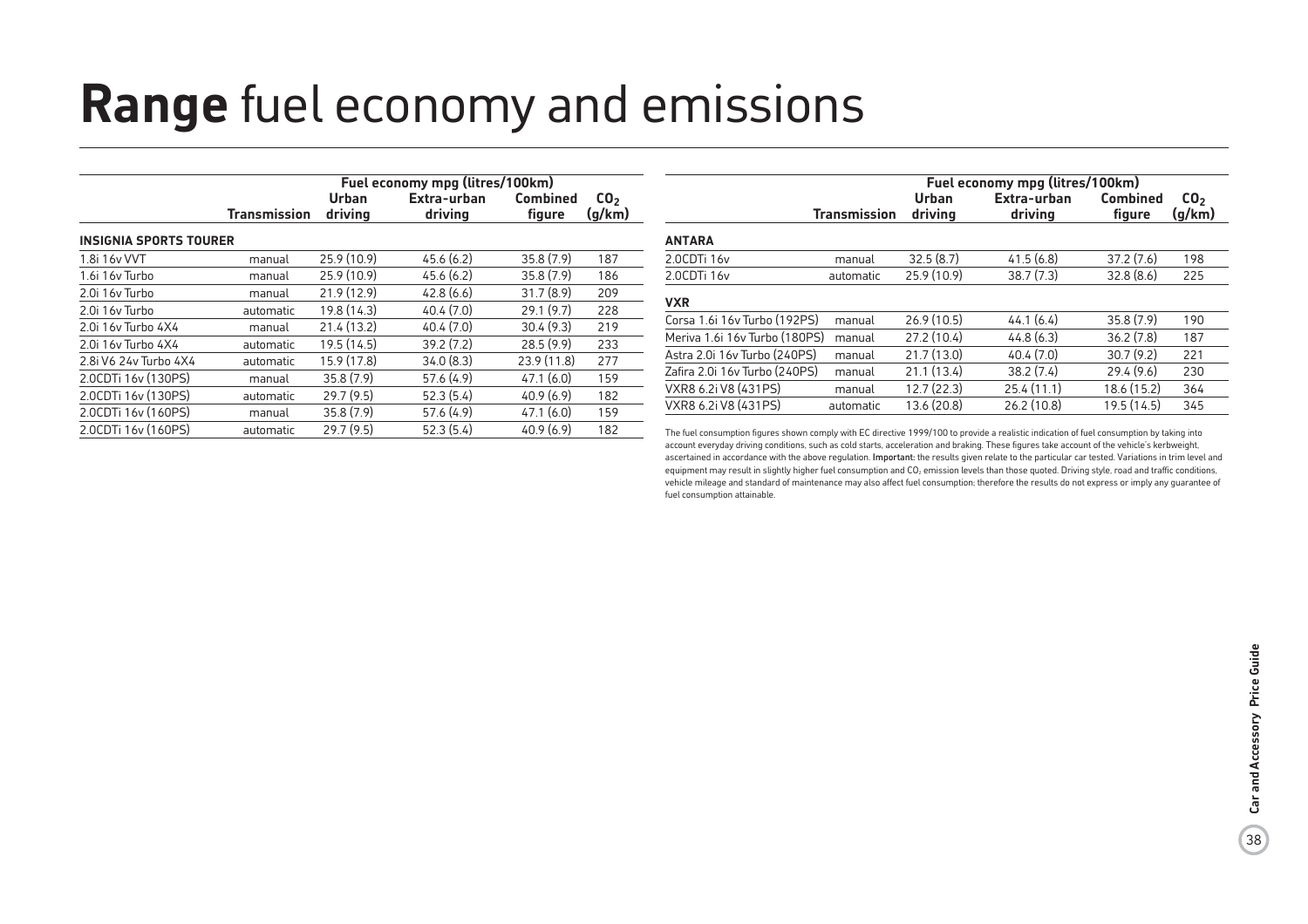### **Vivaro Combi** prices/options Effective from 3 April 2009

| Model                                              | Price $(E)$ | VAT (£) | Total $(E)$ | On-the-road<br>RRP(E) | CO <sub>2</sub><br>$(g/km)^*$ |
|----------------------------------------------------|-------------|---------|-------------|-----------------------|-------------------------------|
| <b>SWB 9-SEAT COMBI</b>                            |             |         |             |                       |                               |
| 2900 2.0CDTI 16y (90PS)<br>Standard roof           | 18900.00    | 2835.00 | 21735.00    | 22645.00              | 202                           |
| LWB 9-SEAT COMBI                                   |             |         |             |                       |                               |
| 2900 2.0CDTI 16y (115PS)<br>Standard roof          | 20315.00    | 304725  | 23362.25    | 24272.25              | 202                           |
| 2900 2.0CDTI 16v (115PS) Tecshift<br>Standard roof | 21115.00    | 3167.25 | 2428225     | 25192.25              | 194                           |

Please note: On-the-road recommended retail prices (RRP) include number plates and delivery to retailer of £645.00 (inc. £84.13 VAT), 12 months' Vehicle Excise Duty (£210.00) and new vehicle first registration fee of £55.00. Excludes fuel and insurance.

 $*$  = CO<sub>2</sub> emission figures. Vehicle Excise Duty is based on CO<sub>3</sub> emissions (see page 2 for details).

#### **Fuel consumption and emissions**

|                              | Fuel economy mpg (litres/100km) |                        |                           |                           |  |
|------------------------------|---------------------------------|------------------------|---------------------------|---------------------------|--|
|                              | <b>Urban</b><br>driving         | Extra-urban<br>driving | <b>Combined</b><br>figure | CO <sub>2</sub><br>(g/km) |  |
| <b>VIVARO 9-SEAT COMBI</b>   |                                 |                        |                           |                           |  |
| 2.0CDTI 16v (90PS)           | 30.7(9.2)                       | 42.2(6.7)              | 37.2(7.6)                 | 202                       |  |
| 2.0CDTI 16y (115PS)          | 30.7(9.2)                       | 42.2(6.7)              | 37.2(7.6)                 | 202                       |  |
| 2.0CDTI 16v (115PS) Tecshift | 34.4(8.2)                       | 40.9(6.9)              | 38.2(7.4)                 | 194                       |  |

|                                                                                                                                            | Compi      | Price $(E)$<br>exc.<br><b>VAT</b> | Total $(E)$<br>inc. VAT |
|--------------------------------------------------------------------------------------------------------------------------------------------|------------|-----------------------------------|-------------------------|
| <b>OPTION PACKS</b>                                                                                                                        |            |                                   |                         |
| Vision Pack • Rain-sensitive windscreen wipers • Automatic lighting<br>control . Front fog lights . Selective door locking                 | Ω          | 165.00                            | 189.75                  |
| Smoker Pack . Cigar lighter . Front ashtray                                                                                                | Ω          | 45.00                             | 51.75                   |
| <b>SAFETY AND SECURITY OPTIONS</b>                                                                                                         |            |                                   |                         |
| Front passengers' twin airbag                                                                                                              | О          | 235.00                            | 270.25                  |
| Electronic Stability Programme-plus (ESP-plus)                                                                                             | $\circ$    | 400.00                            | 460.00                  |
| Remote control ultrasonic security alarm system                                                                                            | Ο          | 175.00                            | 201.25                  |
| <b>INTERIOR AND SEATING OPTIONS</b>                                                                                                        |            |                                   |                         |
| Driver's seat with lumbar adjustment and armrest                                                                                           | Ο          | 50.00                             | 57.50                   |
| Driver's seat and single front passenger's seat with lumbar<br>adjustment and armrest                                                      | ∩          | 100.00                            | 115.00                  |
| Air conditioning - cab area only                                                                                                           | Ο          | 630.00                            | 724.50                  |
| Solar Reflect <sup>®</sup> windscreen                                                                                                      | ∩          | 55.00                             | 63.25                   |
| Additional rear heating <sup>1</sup>                                                                                                       | $\circ$    | 225.00                            | 258.75                  |
| Front and rear air conditioning                                                                                                            | ∩          | 1260.00                           | 1449.00                 |
| <b>MECHANICAL OPTION</b>                                                                                                                   |            |                                   |                         |
| Speed limiter                                                                                                                              | $\circ$    | 75.00                             | 86.25                   |
| <b>REAR DOOR OPTION</b>                                                                                                                    |            |                                   |                         |
| Glazed twin rear doors with heated windows and wash/wipe facility                                                                          | О          | 160.00                            | 184.00                  |
| <b>EXTERIOR OPTIONS</b>                                                                                                                    |            |                                   |                         |
| Sliding windows in nearside and offside sliding side-access doors                                                                          | О          | 140.00                            | 161.00                  |
| 16-inch recessed alloy wheels (steel spare) with 215/65 R 16 tyres                                                                         | $\bigcirc$ | 420.00                            | 483.00                  |
| 16-inch alloy wheels (steel spare) with 215/65 R 16 tyres                                                                                  | $\circ$    | 420.00                            | 483.00                  |
| Two-coat metallic or pearlescent paint                                                                                                     | $\circ$    | 395.00                            | 454.25                  |
| Special paint (restrictions apply – please consult your retailer for availability)                                                         | $\circ$    | 440.00                            | 506.00                  |
| Rear parking distance sensors                                                                                                              | ∩          | 265.00                            | 304.75                  |
| AUDIO, COMMUNICATION AND NAVIGATION OPTIONS                                                                                                |            |                                   |                         |
| CD 70 • Satellite navigation system • CD player with MP3 format<br>• Stereo radio • Colour monitor • Steering wheel mounted audio controls | $\circ$    | 850.00                            | 977.50                  |
| Steering wheel mounted audio controls                                                                                                      | О          | 95.00                             | 109.25                  |
| Factory-fit telephone pre-wiring                                                                                                           | $\bigcirc$ | 80.00                             | 92.00                   |
|                                                                                                                                            |            |                                   |                         |

 $O =$  Optional at extra cost.

1 = Only available in conjunction with front and rear air conditioning on LWB models.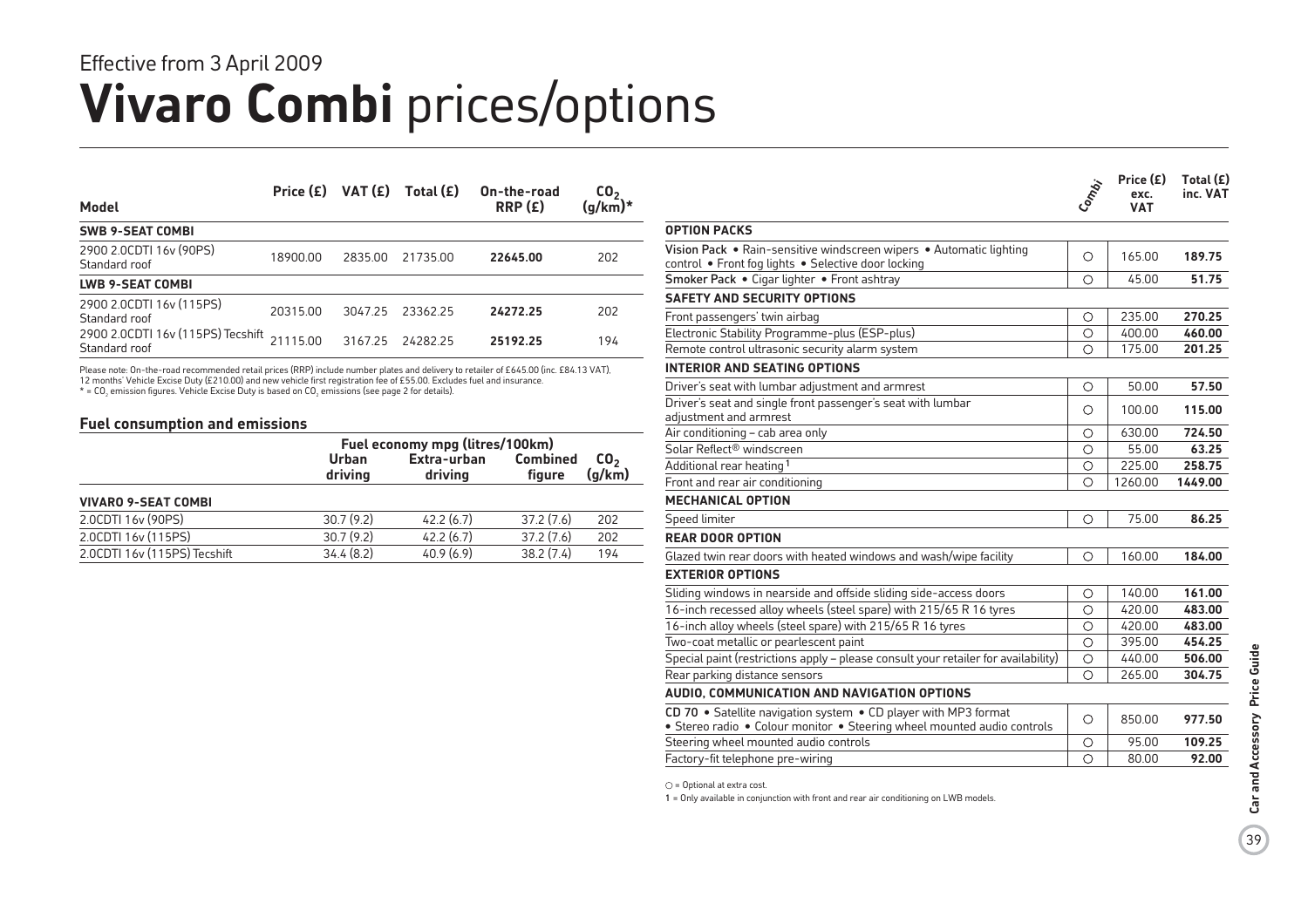### **Movano Combi prices/options** Effective from 3 April 2009

| Model                                        | Price $(E)$ | VAT (£) | Total $(E)$ | On-the-road<br>RRP(E) | CO <sub>2</sub><br>$(g/km)^*$ |
|----------------------------------------------|-------------|---------|-------------|-----------------------|-------------------------------|
| SWB 6-SEAT SEMI-GLAZED COMBI                 |             |         |             |                       |                               |
| 2800 2.5CDTI 16y (100PS)<br>Standard roof    | 20960.00    | 3144 00 | 2410400     | 25204.00              | 230                           |
| SWB 9-SEAT FULLY GLAZED COMBI                |             |         |             |                       |                               |
| 2800 2.5CDTI 16y (100PS)<br>Standard roof    | 21460.00    | 3219.00 | 24679.00    | 25779.00              | 230                           |
| 2800 2.5 CDTI 16 v (146 PS)<br>Standard roof | 23860.00    | 3579.00 | 27439.00    | 28539.00              | 235                           |

Please note: On-the-road recommended retail prices (RRP) include number plates and delivery to retailer of £645.00 (inc. £84.13 VAT), 12 months' Vehicle Excise Duty (£400.00) and new vehicle first registration fee of £55.00. Excludes fuel and insurance.

 $*$  = CO<sub>2</sub> emission figures. Vehicle Excise Duty is based on CO<sub>3</sub> emissions (see page 2 for details).

#### **Fuel consumption and emissions**

|                            | Fuel economy mpg (litres/100km) |                        |                           |                           |  |  |  |  |
|----------------------------|---------------------------------|------------------------|---------------------------|---------------------------|--|--|--|--|
|                            | Urban<br>driving                | Extra-urban<br>driving | <b>Combined</b><br>figure | CO <sub>2</sub><br>(g/km) |  |  |  |  |
| MOVANO 6-/9-SEAT SWB COMBI |                                 |                        |                           |                           |  |  |  |  |
| 2.5CDTI 16v (100PS)        | 26.6(10.6)                      | 36.7(7.7)              | 32.5(8.7)                 | 230                       |  |  |  |  |
| 2.5CDTI 16y (146PS)        | 25.9(10.9)                      | 36.7(7.7)              | 31.7(8.9)                 | 235                       |  |  |  |  |
|                            |                                 |                        |                           |                           |  |  |  |  |

|                                                                                                                                                                                                                                                                                                                                                                                                                                                                                                            | Compty:    | Price $(E)$<br>exc.<br><b>VAT</b> | Total $(E)$<br>inc. VAT |
|------------------------------------------------------------------------------------------------------------------------------------------------------------------------------------------------------------------------------------------------------------------------------------------------------------------------------------------------------------------------------------------------------------------------------------------------------------------------------------------------------------|------------|-----------------------------------|-------------------------|
| <b>OPTIONS PACKS</b>                                                                                                                                                                                                                                                                                                                                                                                                                                                                                       |            |                                   |                         |
| Electric Pack . Electrically operated front windows<br>• Electrically adjustable/heated door mirrors                                                                                                                                                                                                                                                                                                                                                                                                       | $\bigcirc$ | 285.00                            | 327.75                  |
| Technical Pack . Cruise control with driver controllable speed limiter<br>• Trip computer                                                                                                                                                                                                                                                                                                                                                                                                                  | $\bigcirc$ | 525.00                            | 603.75                  |
| <b>SAFETY AND SECURITY OPTIONS</b>                                                                                                                                                                                                                                                                                                                                                                                                                                                                         |            |                                   |                         |
| Front passengers' twin airbag and pyrotechnic body-lock<br>seatbelt pretensioners <sup>1</sup>                                                                                                                                                                                                                                                                                                                                                                                                             | ◯          | 250.00                            | 287.50                  |
| Remote control ultrasonic security alarm system                                                                                                                                                                                                                                                                                                                                                                                                                                                            | O          | 100.00                            | 115.00                  |
| Electronic Stability Programme-plus (ESP-plus)                                                                                                                                                                                                                                                                                                                                                                                                                                                             | Ω          | 750.00                            | 862.50                  |
| <b>INTERIOR AND SEATING OPTIONS</b>                                                                                                                                                                                                                                                                                                                                                                                                                                                                        |            |                                   |                         |
| Single front passenger's seat1                                                                                                                                                                                                                                                                                                                                                                                                                                                                             | N/C        | No-cost option                    |                         |
| Single fully adjustable 'comfort' front passenger's seat with armrest <sup>1</sup>                                                                                                                                                                                                                                                                                                                                                                                                                         | Ω          | 55.00                             | 63.25                   |
| Multi-function front passenger's bench seat with underseat storage facility                                                                                                                                                                                                                                                                                                                                                                                                                                | $\bigcirc$ | 105.00                            | 120.75                  |
| Tyre inflation kit in lieu of spare wheel                                                                                                                                                                                                                                                                                                                                                                                                                                                                  | N/C        | No-cost option                    |                         |
| Trip computer                                                                                                                                                                                                                                                                                                                                                                                                                                                                                              | О          | 315.00                            | 362.25                  |
| Tilting glass sunroof for saloon area                                                                                                                                                                                                                                                                                                                                                                                                                                                                      | Ο          | 210.00                            | 241.50                  |
| <b>MECHANICAL OPTIONS</b>                                                                                                                                                                                                                                                                                                                                                                                                                                                                                  |            |                                   |                         |
| Digital tachograph <sup>2</sup>                                                                                                                                                                                                                                                                                                                                                                                                                                                                            | O          | 525.00                            | 603.75                  |
| Six-pin connection in battery compartment                                                                                                                                                                                                                                                                                                                                                                                                                                                                  | ∩          | 55.00                             | 63.25                   |
| Speed limiter                                                                                                                                                                                                                                                                                                                                                                                                                                                                                              | ∩          | 75.00                             | 86.25                   |
| Height-adjustable pneumatic rear suspension (not available with ESP-plus)                                                                                                                                                                                                                                                                                                                                                                                                                                  | О          | 1575.00                           | 1811.25                 |
| Tow bar <sup>3</sup>                                                                                                                                                                                                                                                                                                                                                                                                                                                                                       | $\bigcirc$ | 365.00                            | 419.75                  |
| <b>EXTERIOR OPTIONS</b>                                                                                                                                                                                                                                                                                                                                                                                                                                                                                    |            |                                   |                         |
| Rain-sensitive windscreen wipers and Automatic Lighting Control (ALC) <sup>4</sup>                                                                                                                                                                                                                                                                                                                                                                                                                         | O          | 260.00                            | 299.00                  |
| Two-coat metallic paint                                                                                                                                                                                                                                                                                                                                                                                                                                                                                    | ◯          | 395.00                            | 454.25                  |
| Special paint (restrictions apply - please consult your retailer for availability)                                                                                                                                                                                                                                                                                                                                                                                                                         | О          | 440.00                            | 506.00                  |
| Rear parking distance sensors                                                                                                                                                                                                                                                                                                                                                                                                                                                                              | O          | 265.00                            | 304.75                  |
| <b>AUDIO AND NAVIGATION OPTIONS</b>                                                                                                                                                                                                                                                                                                                                                                                                                                                                        |            |                                   |                         |
| • Stereo radio/cassette player • Traffic Programme                                                                                                                                                                                                                                                                                                                                                                                                                                                         | N/C        | No-cost option                    |                         |
| • Satellite navigation system • CD player • Stereo radio<br>• Monochromatic display                                                                                                                                                                                                                                                                                                                                                                                                                        | O          | 750.00                            | 862.50                  |
| $O =$ Optional at extra cost. $N/C = No$ -cost option.<br>1 = Front passengers' twin airbag is not available with single front passenger's seat options. 2 = The digital tachograph option must be<br>specified at time of ordering as it cannot be fitted retrospectively. Option price for digital tachograph does not include calibration which must<br>he carried out at an annroved tachograph centre within 1/ days of the vehicle's registration. Please note: The legislation regarding the use of |            |                                   |                         |

40

Car and Accessory Price Guide **Car and Accessory Price Guide**

#### $O = 0p$

1 = Front passengers' twin airbag is not available with single front passenger's seat options. 2 = The digital tachograph option must be specified at time of ordering as it cannot be fitted retrospectively. Option price for digital tachograph does not include calibration which must be carried out at an approved tachograph centre within 14 days of the vehicle's reg tachographs is complex and operators should seek independent advice or speak to the Commercial Vehicle specialist at your Vauxhall retailer to ensure compliance. Alternatively your local DVLA office will also be able to provide clarification of the relevant legislation. 3 = Not available with rear parking distance sensors.  $4 =$  Mandates Electric Pack and trip computer.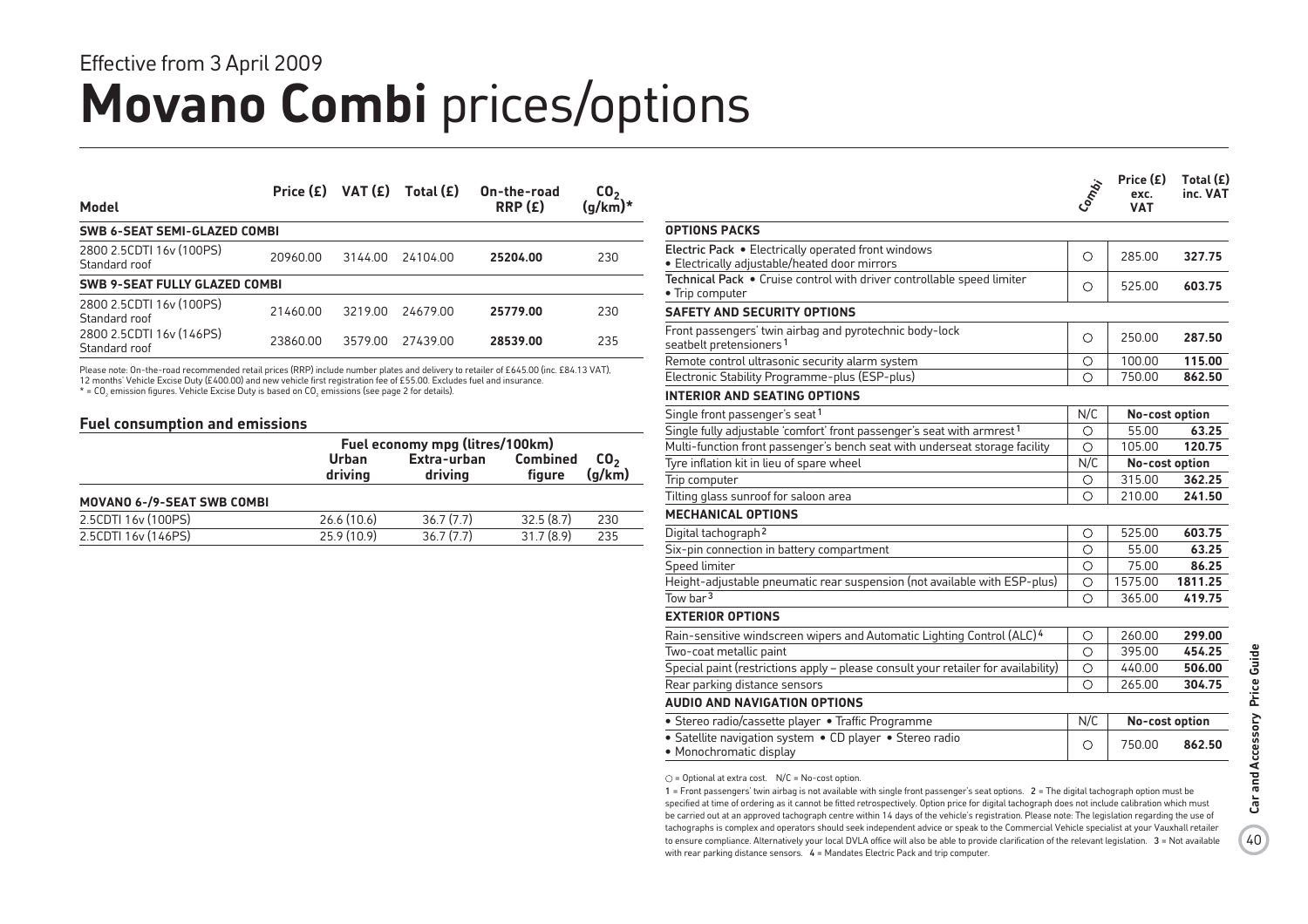### **Range** accessories Effective from 3 April 2009

| Total (inc.VAT)                                             |          |                |  |  |  |  |  |
|-------------------------------------------------------------|----------|----------------|--|--|--|--|--|
| <b>VXR EXTERIOR STYLING</b>                                 |          |                |  |  |  |  |  |
| <b>VXR Corsa styling</b> (painted and fitted*) <sup>1</sup> |          | <b>VXRI</b>    |  |  |  |  |  |
| • Front lower spoiler • Rear lower skirt • Rear roof        |          | • Fror         |  |  |  |  |  |
| spoiler . Side sills . Tyre inflation kit                   | £1399.00 | spoile         |  |  |  |  |  |
| Rear roof spoiler <sup>1</sup>                              | £299.00  | - hatcl        |  |  |  |  |  |
| <b>VXR Tigra styling</b> (painted and fitted*)              |          | $\bullet$ Fron |  |  |  |  |  |
| • Front lower spoiler • Rear lower skirt                    |          | - Spor         |  |  |  |  |  |
| • Rear lip spoiler • Side sills                             | £1399.00 | Rear l         |  |  |  |  |  |
| Rear lip spoiler                                            | £299.00  | - hatcl        |  |  |  |  |  |
| VXR Astra styling (painted and fitted*)                     |          | $1 = Not$      |  |  |  |  |  |
| Styling Pack A <sup>1</sup> . Front lower spoiler           |          | extra co:      |  |  |  |  |  |
| • Rear lower skirt • Rear roof spoiler                      |          |                |  |  |  |  |  |
| • Side sills                                                |          | <b>SAFE</b>    |  |  |  |  |  |
| - Sport Hatch/hatchback/estate                              | £1399.00 | Rear p         |  |  |  |  |  |
| Styling Pack B . Front lower spoiler                        |          | $-2$ ser       |  |  |  |  |  |
| • Rear lower skirt • Side sills                             |          | – all m        |  |  |  |  |  |
| - Sport Hatch/hatchback/estate                              | £1150.00 | – 4 sei        |  |  |  |  |  |
| Rear roof spoiler <sup>1</sup>                              |          | – all m        |  |  |  |  |  |
| - Sport Hatch/hatchback/estate                              | £299.00  |                |  |  |  |  |  |
| <b>VXR TwinTop styling</b> (painted and fitted*)            |          | <b>SECU</b>    |  |  |  |  |  |
| • Front lower spoiler • Rear lower skirt                    |          | Steeri         |  |  |  |  |  |
| • Rear lip spoiler • Side sills                             | £1399.00 | – all m        |  |  |  |  |  |
| Rear lip spoiler                                            | £299.00  |                |  |  |  |  |  |
| <b>VXR Meriva styling</b> (painted and fitted*)             |          | <b>PRAC</b>    |  |  |  |  |  |
| · Front lower spoiler · Rear lower skirt · Rear             |          | Hi-vis         |  |  |  |  |  |
| roof spoiler . Side sills                                   | £1399.00 | Spare          |  |  |  |  |  |
| Rear roof spoiler                                           | £299.00  | – all m        |  |  |  |  |  |
| VXR Zafira styling (painted and fitted*)1                   |          | Fuel c         |  |  |  |  |  |
| • Front lower spoiler • Rear lower skirt                    |          | <b>Stretc</b>  |  |  |  |  |  |
| • Rear roof spoiler • Side sills                            | £1399.00 | – all m        |  |  |  |  |  |
| Rear roof spoiler <sup>1</sup>                              | £299.00  | Fire ex        |  |  |  |  |  |



|                                                                                                                                 | Total (Inc.VAT) |
|---------------------------------------------------------------------------------------------------------------------------------|-----------------|
|                                                                                                                                 |                 |
| <b>VXR Insignia styling</b> (painted and fitted*)                                                                               |                 |
| • Front lower spoiler • Rear lower skirt • Rear lip                                                                             |                 |
| spoiler · Side sills                                                                                                            |                 |
| - hatchback/saloon                                                                                                              | £1399.00        |
| • Front lower spoiler • Rear lower skirt • Side sills                                                                           |                 |
| - Sports Tourer                                                                                                                 | £1399.00        |
| Rear lip spoiler                                                                                                                |                 |
| - hatchback/saloon                                                                                                              | £299.00         |
| 1 = Not suitable for SRi models. Requires additional aerial adaptor at<br>extra cost. Please consult your retailer for details. |                 |
| <b>SAFETY</b>                                                                                                                   |                 |
| Rear parking distance sensor (fitted*)                                                                                          |                 |
| – 2 sensors (number plate mounted)                                                                                              |                 |
| - all models except Insignia                                                                                                    | £179.00         |
| - 4 sensors (bumper mounted)                                                                                                    |                 |
| - all models                                                                                                                    | £229.00         |
|                                                                                                                                 |                 |
| <b>SECURITY</b>                                                                                                                 |                 |
| Steering wheel security bar                                                                                                     |                 |
| - all models except Antara                                                                                                      | £58.99          |
| <b>PRACTICAL</b>                                                                                                                |                 |
| Hi-visibility vest                                                                                                              | £5.99           |
| Spare bulb kit <sup>2</sup>                                                                                                     |                 |
| - all models except Agila/Insignia/VXR8                                                                                         | £11.99          |
| Fuel can - 5-litre - all models                                                                                                 | £13.99          |
| Stretch tow rope (2 tonne rated)                                                                                                |                 |
| - all models                                                                                                                    | £21.99          |
| Fire extinguisher – all models – 1kg                                                                                            | £22.99          |
| First aid kit                                                                                                                   | £9.99           |
| Warning triangle                                                                                                                | £11.99          |
|                                                                                                                                 |                 |

#### Please note:

 It is advisable to ensure your insurance policy is adequate to cover additional fitted accessories. Prices correct at time of publication.

| <b>Total (inc.VAT)</b>        |                                                                                         | <b>Total (inc.VAT)</b> |                                                    | <b>Total (inc.VAT)</b> |                                                                                                                                                   | <b>Total (inc.VAT)</b> |
|-------------------------------|-----------------------------------------------------------------------------------------|------------------------|----------------------------------------------------|------------------------|---------------------------------------------------------------------------------------------------------------------------------------------------|------------------------|
|                               |                                                                                         |                        | <b>PROTECTION</b>                                  |                        |                                                                                                                                                   |                        |
| $\overline{d^*}$ <sup>1</sup> | VXR Insignia styling (painted and fitted*)                                              |                        | Rubber floor mats (front pair)                     |                        | Mudflaps (set of four - fitted*) <sup>4</sup>                                                                                                     |                        |
| kirt • Rear roof              | · Front lower spoiler · Rear lower skirt · Rear lip                                     |                        | - Corsa/Meriva/Tigra/Astra/                        |                        | - all models except Tigra/                                                                                                                        |                        |
| £1399.00                      | spoiler . Side sills                                                                    |                        | Astra TwinTop/Zafira                               | £20.99                 | Astra TwinTop/VXR8                                                                                                                                | £75.00                 |
| £299.00                       | - hatchback/saloon                                                                      | £1399.00               | Rubber floor mats (rear pair)                      |                        | Windbreak                                                                                                                                         |                        |
| $\overline{I^{\star}})$       | · Front lower spoiler · Rear lower skirt · Side sills                                   |                        | - Corsa/Meriva/Astra/Astra TwinTop                 | £14.99                 | - Tigra                                                                                                                                           | £161.99                |
| kirt                          | - Sports Tourer                                                                         | £1399.00               | Rubber floor mats (set of four)                    |                        | - Astra TwinTop                                                                                                                                   | £204.99                |
| £1399.00                      | Rear lip spoiler                                                                        |                        | - Agila                                            | £34.99                 | 2 = Not for vehicles with xenon headlights or Adaptive                                                                                            |                        |
| £299.00                       | - hatchback/saloon                                                                      | £299.00                | - Zafira (second/third row)                        | £20.99                 | Forward Lighting.                                                                                                                                 |                        |
| d*)                           | 1 = Not suitable for SRi models. Requires additional aerial adaptor at                  |                        | - Insignia                                         | £34.99                 | 3 = Requires additional fitting kit at £99.00 (fitted*) for Astra estate<br>and £117.00 (fitted*) for Zafira, if vehicle is not equipped with the |                        |
|                               | extra cost. Please consult your retailer for details.                                   |                        | – Antara                                           | £62.99                 | factory-fit vertical load restraining net option or dog guard fixing                                                                              |                        |
|                               |                                                                                         |                        | Economy floor mats (set of four)                   |                        | points.<br>4 = Not available on some models when fitted with exterior styling                                                                     |                        |
|                               | <b>SAFETY</b>                                                                           |                        | - all models except Antara/VXR8                    | £18.99                 | accessories.                                                                                                                                      |                        |
| £1399.00                      | Rear parking distance sensor (fitted*)                                                  |                        | Velour floor mats (set of four, Zafira set of six) |                        |                                                                                                                                                   |                        |
|                               | - 2 sensors (number plate mounted)                                                      |                        | - all models except Astra TwinTop/Antara/          |                        | <b>LOAD CARRIERS</b>                                                                                                                              |                        |
|                               | - all models except Insignia                                                            | £179.00                | VXR8                                               | £41.99                 | Roof carrier system <sup>5</sup> - all models except Tigra/                                                                                       |                        |
| £1150.00                      | - 4 sensors (bumper mounted)                                                            |                        | - Astra TwinTop                                    | £49.99                 | Astra TwinTop/VXR8                                                                                                                                |                        |
|                               | - all models                                                                            | £229.00                | - Antara                                           | £84.99                 | Base carrier                                                                                                                                      |                        |
| £299.00                       |                                                                                         |                        | Deluxe velour floor mats (set of four)             |                        | - all models                                                                                                                                      | £99.99                 |
| itted*)                       | <b>SECURITY</b>                                                                         |                        | - Meriva/Astra/Astra TwinTop/Zafira                |                        | Premium bicycle carrier <sup>6</sup>                                                                                                              |                        |
| kirt                          | Steering wheel security bar                                                             |                        | (set of six)                                       | £49.99                 | - all models except Insignia                                                                                                                      | £68.99                 |
| £1399.00                      | - all models except Antara                                                              | £58.99                 | Contoured velour floor mats (set of four)          |                        | Side loading bicycle carrier7                                                                                                                     |                        |
| £299.00                       |                                                                                         |                        | - Meriva/Astra                                     | £49.99                 | - all models                                                                                                                                      | £179.99                |
| $ed^*)$                       | <b>PRACTICAL</b>                                                                        |                        | Dog guard (fitted*) <sup>3</sup>                   |                        | Alloy ski/snowboard carrier-fixed <sup>6</sup>                                                                                                    | £55.99                 |
| kirt • Rear                   | Hi-visibility vest                                                                      | £5.99                  | - Meriva (behind front seats only)/Astra estate/   |                        | Roof box <sup>6</sup>                                                                                                                             |                        |
| £1399.00                      | Spare bulb kit <sup>2</sup>                                                             |                        | Zafira/Insignia Sports Tourer                      | £104.00                | - Agila                                                                                                                                           | £170.99                |
| £299.00                       | - all models except Agila/Insignia/VXR8                                                 | £11.99                 | Space divider grid (for use with dog guard)        |                        | Sport roof box (450 litres) <sup>6</sup>                                                                                                          | £279.99                |
| $d^*$ )1                      | Fuel can - 5-litre - all models                                                         | £13.99                 | - Astra estate                                     | £87.99                 | Travel roof box (450 litres) <sup>6</sup>                                                                                                         | £251.99                |
| kirt                          | Stretch tow rope (2 tonne rated)                                                        |                        | – Zafira                                           | £116.99                | 5 = Roof carrier systems vary dependent on model. Please consult                                                                                  |                        |
| £1399.00                      | - all models                                                                            | £21.99                 | FlexOrganiser <sup>®</sup> divider mesh - Antara   | £87.99                 | your retailer for details.                                                                                                                        |                        |
| £299.00                       | Fire extinguisher - all models - 1kg                                                    | £22.99                 | Load-restraining floor net                         |                        | 6 = Must be used in conjunction with a base carrier.<br>7 = Must be used in conjunction with a base carrier. Requires                             |                        |
|                               | First aid kit                                                                           | £9.99                  | - Astra estate/Zafira                              | £27.99                 | installation kit at extra cost of £17.99.                                                                                                         |                        |
|                               | Warning triangle                                                                        | £11.99                 | Bootliner - flexible liner                         |                        |                                                                                                                                                   |                        |
|                               |                                                                                         |                        | – Tigra                                            | £49.99                 | Tow bar carrier system                                                                                                                            |                        |
|                               | Please note:                                                                            |                        | Cargo liner - rigid moulded plastic liner          |                        | - all models except Agila/Tigra/VXR8                                                                                                              |                        |
|                               | * Prices shown are a special fully fitted (and painted,                                 |                        | - all models except Tigra/Astra TwinTop            | £49.99                 | Bicycle carrier - tow bar mounted two-bicycle carrier                                                                                             |                        |
|                               | where applicable) price at participating retailers only.                                |                        | Cargo liner - reversible anti-slip - Antara        | £77.99                 | with rear lights (excludes number plate)                                                                                                          | £254.99                |
|                               | Please check with your local Vauxhall retailer for                                      |                        | Headlight protectors - standard                    |                        | Additional bicycle carrier (for use with two-bicycle                                                                                              |                        |
|                               | details.                                                                                |                        | - Corsa/Meriva/Tigra/Astra/Zafira                  | £39.99                 | carrier) - all models except Corsa                                                                                                                | £67.99                 |
|                               | All other prices exclude fitting.<br>It is advisable to ensure your insurance policy is |                        | Headlight protectors - carbon fibre-effect         |                        |                                                                                                                                                   |                        |
|                               | adequate to cover additional fitted accessories.                                        |                        | - Corsa/Meriva/Tigra/Astra/Zafira                  | £39.99                 |                                                                                                                                                   |                        |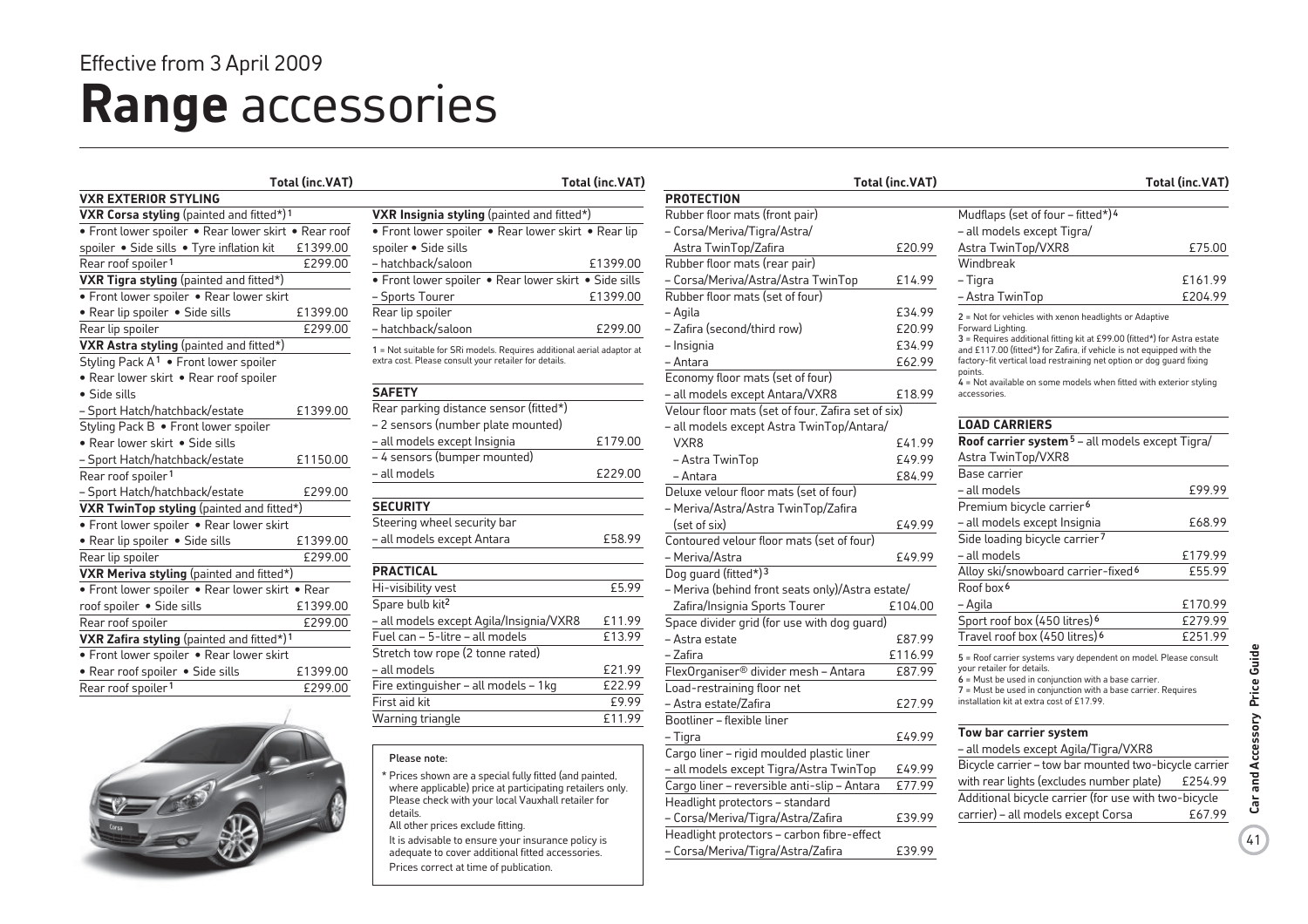### **Range** accessories Effective from 3 April 2009

|                                                       | <b>Total (inc.VAT)</b> |                                                                         | Total (inc.VAT) |                                                    | <b>Total (inc.VAT)</b> |                                                                                | <b>Total (inc.VAT)</b> |
|-------------------------------------------------------|------------------------|-------------------------------------------------------------------------|-----------------|----------------------------------------------------|------------------------|--------------------------------------------------------------------------------|------------------------|
| <b>MOBILE PHONES</b>                                  |                        | <b>ESSENTIAL ACCESSORY PACKS</b>                                        |                 | <b>TOWING</b>                                      |                        |                                                                                |                        |
| Hands-free Bluetooth <sup>®</sup> mobile phone cradle |                        | Safety Pack - First aid kit/Warning triangle/                           |                 | Corsa                                              |                        | <b>Zafira</b>                                                                  |                        |
| - only available with factory-fit option on Corsa/    |                        | Hi-visibility vest                                                      |                 | Detachable tow bar (fitted*)                       |                        | Fixed tow bar (fitted*)                                                        |                        |
| Meriva/Astra/Astra TwinTop/Zafira/Insignia/           |                        | - all models                                                            | £24.99          | - 12N electrics                                    | £460.00                | -12N electrics                                                                 | £335.00                |
| Antara. Suitable for the following mobile phones:     |                        | Protection Pack - Velour mats (four)/                                   |                 | - 12N/12S electrics                                | £495.00                | -12N/12S electrics                                                             | £415.00                |
| - Motorola V400/500/525/550/600/620/635/              |                        | Mudflaps (set of four – fitted*)/Cargo liner                            |                 | <b>Meriva</b>                                      |                        | - 13-pin electrics                                                             | £375.00                |
| L2/L6/L7/SLVR                                         |                        | - all models except Tigra/Astra TwinTop/                                |                 | Detachable tow bar (fitted*)                       |                        | Detachable tow bar (fitted*)                                                   |                        |
| - Nokia 3100/6100/6020/6021/6151/6220                 |                        | VXR8/Antara                                                             | £160.00         | - 12N electrics                                    | £460.00                | -12N electrics                                                                 | £460.00                |
| (excl. Classic)/6230/6233/6234/6310(i)/6610/          |                        | – Antara                                                                | £200.00         | -12N/12S electrics                                 | £495.00                | -12N/12S electrics                                                             | £495.00                |
| 6820/7210/7250(i)                                     |                        | Protection Pack - Velour mats/Windbreak                                 |                 | Towing mirrors (pair)                              | £132.99                | -13-pin electrics                                                              | £480.00                |
| - Siemens C65/CX65/M55/M65/S55/S65/S68/               |                        | – Tigra                                                                 | £195.00         | Astra <sup>9</sup>                                 |                        | Towing mirrors (pair)                                                          | £132.99                |
| C55/CX70/SP65/C75/CX75/M75/S75                        |                        | Protection Pack - Deluxe velour mats/Windbreak                          |                 | Fixed tow bar (Sport Hatch/hatch/estate) (fitted*) |                        | Insignia                                                                       |                        |
| - Sony-Ericsson K510i/K610i/K700i/K750i/K800i/        |                        | – Astra TwinTop                                                         | £245.00         | - 12N electrics                                    | £245.00                | Fixed tow bar (fitted*)                                                        |                        |
| T610/T630/W310i/W510i/W700i/W800i/W810i               |                        |                                                                         |                 | - 12N/12S electrics                                | £325.00                | - 12N electrics                                                                | £375.00                |
|                                                       | from £103.99           | <b>CHILD SEATS8</b>                                                     |                 | - 13-pin electrics                                 | £285.00                | - 13-pin electrics                                                             | £395.00                |
|                                                       |                        | <b>Vauxhall child seats</b>                                             |                 | Detachable tow bar (Sport Hatch/hatch) (fitted*)   |                        | Detachable tow bar (fitted*)                                                   |                        |
| <b>INTERIOR</b>                                       |                        | - all models except Tigra/VXR8                                          |                 | -12N electrics                                     | £460.00                | -12N electrics                                                                 | £540.00                |
| Privacy shades - rear side windows (pair)             |                        | Vauxhall BABY-SAFE                                                      |                 | - 12N/12S electrics                                | £495.00                | -13-pin electrics                                                              | £575.00                |
| – Agila/Corsa/Meriva/Astra                            | £39.99                 | (0-13kg/birth to 15 months)                                             | £91.99          | -13-pin electrics                                  | £480.00                | Antara                                                                         |                        |
| – Zafira/Antara                                       | £44.99                 | Vauxhall DUO ISOFIX                                                     |                 | Detachable tow bar (estate) (fitted*)              |                        | Detachable tow bar (fitted*)                                                   |                        |
| – Insignia                                            | £49.99                 | (9-18kg/9 months to 4 years)                                            | £260.99         | - 12N electrics                                    | £460.00                | -12N electrics                                                                 | £540.00                |
| Privacy shades - tailgate (pair)                      |                        | Vauxhall KID (15-36kg/4 to 12 years)                                    | £123.99         | -12N/12S electrics                                 | £495.00                | -12N/12S electrics                                                             | £595.00                |
| - Agila/Corsa/Meriva/Astra                            | £49.99                 | Vauxhall baby mirror                                                    |                 | -13-pin electrics                                  | £480.00                | - 13-pin electrics                                                             | £575.00                |
| – Zafira/Antara                                       | £54.99                 | - all models except VXR8                                                | £12.99          | Towing mirrors (pair)                              | £132.99                | Towing mirrors (pair)                                                          | £132.99                |
| – Insignia                                            | £59.99                 | $B =$ Restrictions apply to the use of child seats, please consult your |                 | <b>Astra TwinTop</b>                               |                        | $9 = \Delta$ stra 1 $\Delta/1$ 6 models require additional components at extra |                        |

8 = Restrictions apply to the use of child seats, please consult your Vauxhall retailer or request a copy of the Child seats brochure.

#### Please note:

\* Prices shown are a special fully fitted (and painted, where applicable) price at participating retailers only. Please check with your local Vauxhall retailer for details. All other prices exclude fitting. It is advisable to ensure your insurance policy is

adequate to cover additional fitted accessories. Prices correct at time of publication.

Detachable tow bar (fitted\*) – 12N electrics £460.00– 12N/12S electrics £495.00

> – 13-pin electrics £480.00 Towing mirrors (pair) £132.99

| l (inc.VAT) |                                                                 | Total (inc.VAT) |
|-------------|-----------------------------------------------------------------|-----------------|
|             | Zafira                                                          |                 |
|             | Fixed tow bar (fitted*)                                         |                 |
| £460.00     | -12N electrics                                                  | £335.00         |
| £495.00     | -12N/12S electrics                                              | £415.00         |
|             | - 13-pin electrics                                              | £375.00         |
|             | Detachable tow bar (fitted*)                                    |                 |
| £460.00     | - 12N electrics                                                 | £460.00         |
| £495.00     | - 12N/12S electrics                                             | £495.00         |
| £132.99     | - 13-pin electrics                                              | £480.00         |
|             | Towing mirrors (pair)                                           | £132.99         |
| (fitted*)   | <b>Insignia</b>                                                 |                 |
| £245.00     | Fixed tow bar (fitted*)                                         |                 |
| £325.00     | -12N electrics                                                  | £375.00         |
| £285.00     | - 13-pin electrics                                              | £395.00         |
| itted*)     | Detachable tow bar (fitted*)                                    |                 |
| £460.00     | -12N electrics                                                  | £540.00         |
| £495.00     | - 13-pin electrics                                              | £575.00         |
| £480.00     | Antara                                                          |                 |
|             | Detachable tow bar (fitted*)                                    |                 |
| £460.00     | - 12N electrics                                                 | £540.00         |
| £495.00     | - 12N/12S electrics                                             | £595.00         |
| £480.00     | - 13-pin electrics                                              | £575.00         |
| £132.99     | Towing mirrors (pair)                                           | £132.99         |
|             | 9 = Astra 1.4/1.6 models require additional components at extra |                 |

9 = Astra 1.4/1.6 models require additional components at extra cost. Please consult your retailer for further details and prices.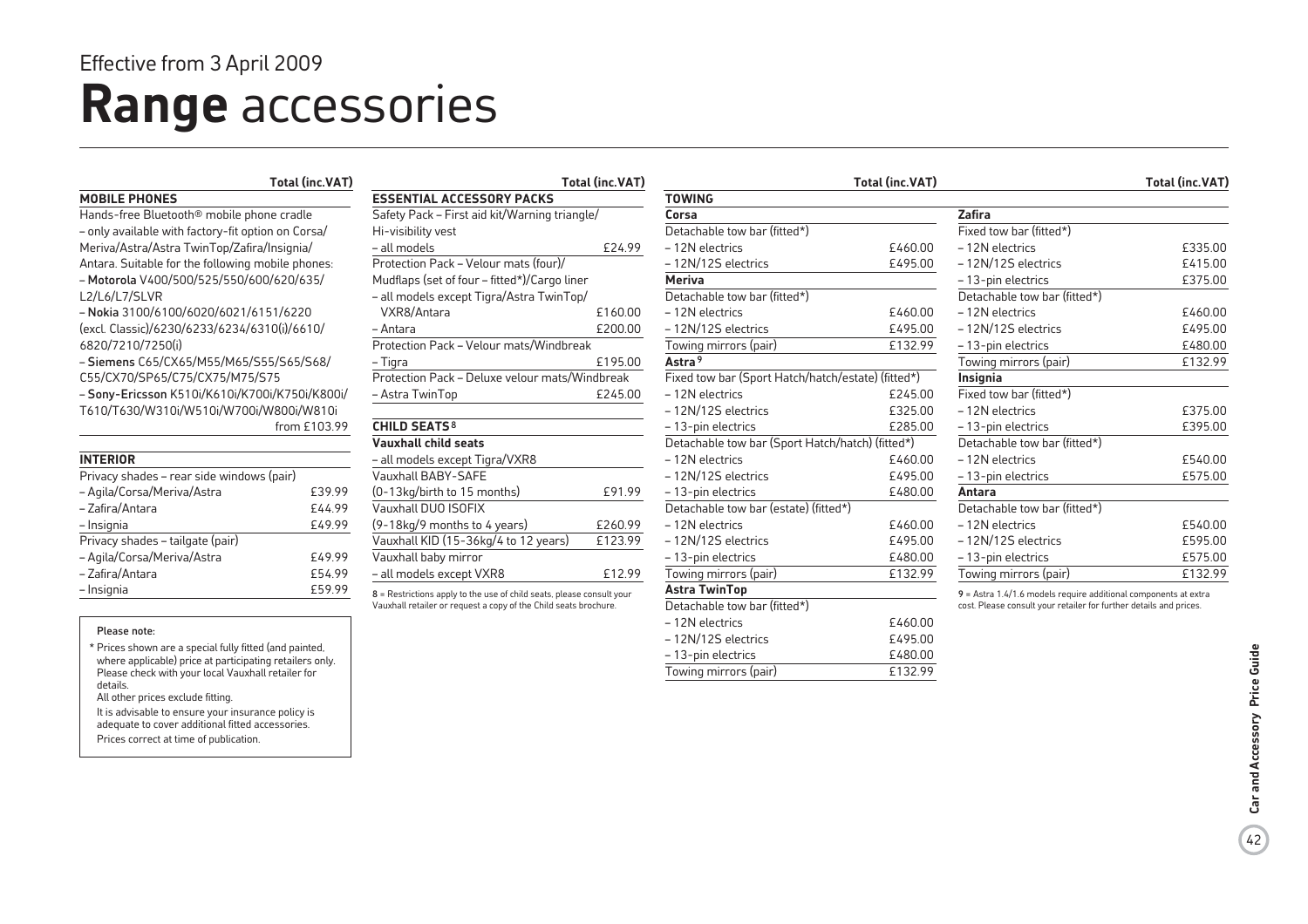### **Irmscher** accessoriesEffective from 3 April 2009

| irmscher                                                                     | Agila  | Corsa  | Meriva | Tigra | Astra     | Zafira | Insignia | Antara |
|------------------------------------------------------------------------------|--------|--------|--------|-------|-----------|--------|----------|--------|
| <b>EXTERIOR STYLING*</b>                                                     |        |        |        |       |           |        |          |        |
| Front lower spoiler                                                          |        | £456   | £494   |       | £410      | £523   |          | £621   |
| Front lower skirt extensions                                                 | £330   |        |        | £467  | from £410 |        |          |        |
| Front and rear lower skirt inserts – matt aluminium-effect                   | £185   |        |        |       |           |        |          |        |
| Cross hatch grille with 'Irmscher' badge                                     | £168   | £208   | £161   | £192  | from £227 | £174   |          | £174   |
| Cross hatch grille with aluminium upper and laser-etched<br>'Irmscher' badge | £22310 | £243   | £198   | £214  | from £339 | £244   |          | £241   |
| Stainless steel mesh grille - upper/lower set                                |        | £208   |        |       |           |        |          |        |
| Door mirror covers - chrome-effect - pair                                    |        |        | £136   |       | £169      |        |          |        |
| Stainless steel door handle cover - pair                                     |        | £65    |        | £65   | £65       |        |          |        |
| Stainless steel door handle cover - set of four                              |        | £110   |        |       | £110      | £110   |          | £110   |
| Side sills - pair                                                            |        | £602   | £641   |       | £621      | £621   |          |        |
| Stainless steel side running boards - pair                                   |        |        |        |       |           |        |          | £682   |
| Rear lower skirt                                                             |        |        |        |       |           |        |          |        |
| Rear bumper sports insert                                                    |        | £30611 |        |       | from £315 |        |          |        |
| Rear hood spoiler                                                            |        | £442   |        |       |           |        |          |        |
| Rear roof spoiler                                                            | £361   |        | £355   |       | £407      | £419   |          | £439   |
| Rear wing spoiler                                                            |        |        |        | £477  | from £421 |        |          |        |
| Uprated and lowered spring kit                                               | £300   | £300   | £422   | £382  | from £422 | £445   |          |        |
| <b>INTERIOR STYLING*</b>                                                     |        |        |        |       |           |        |          |        |
| 'Irmscher' tax disc holder – anodised aluminium with twist-off back          | £27    | £27    | £27    | £27   | £27       | £27    | £27      | £27    |
| Aluminium ventilation panel set - LH and RH vents                            |        |        |        |       | E72       |        |          |        |
| Interior door handle covers - matt chrome-effect - pair                      |        |        |        | £54   | £54       | £54    |          |        |
| Stainless steel interior door sill covers - pair                             |        | £17812 | £163   |       | £174      |        |          |        |
| Velour floor mats with heel protector and 'Irmscher' logo - set of four      | £77    | £77    | £77    | E6713 | £77       | £77    | £77      | £77    |
| Aluminium pedals with 'Irmscher' logo (manual transmission)                  |        | £134   | £134   | £134  | £134      | £134   |          |        |
| Three-spoke steering wheels - leather/various effects <sup>14</sup>          |        | £313   | £522   | £522  | £612      | £612   |          |        |
| Handbrake levers - various effects                                           |        |        | £100   | £100  | £100      |        |          |        |
| Foldable front centre armrest                                                |        | £144   |        |       | £14415    | £144   |          |        |
| <b>SPORTS SILENCERS*</b>                                                     |        |        |        |       |           |        |          |        |
| Split oval design chrome-plated tailpipes                                    |        | £39116 |        | £355  | £451      | £440   |          |        |
| Twin round stainless steel tailpipes                                         |        |        |        | £355  |           |        |          |        |
| Twin rectangular stainless steel tailpipes                                   |        |        | £528   |       |           |        |          |        |
| Dual branched split oval design chrome-plated tailpipes 17                   |        | £585   |        |       | £607      |        |          |        |
| Dual branched twin split oval design chrome-plated tailpipes                 |        |        |        |       |           |        |          | £669   |
| Dual branched twin rectangular stainless steel tailpipes                     |        |        |        |       |           |        |          |        |

10 = Matt aluminium-effect upper with moulded 'Irmscher' badge. 11 = Not to be fitted in conjunction with Flex-Fix® rear integrated carrier system. 12 = 3-door models only. 13 = Set of two. 14 = Available with and without audio controls. 15 = Not suitable for vehicles with mobile phone system with Bluetooth® and only suitable for vehicles fitted with optional Smoker Pack. 16 = Not suitable for SRi models or models fitted with VXR Styling Pack One. SXi models require rear bumper sports insert. 17 = Must be used in conjunction with Irmscher rear bumper sports insert. 18 = Certain wheel/tyre combinations may also require modification to the wheel arches.

\* = Prices shown are a special fully fitted (and painted, where applicable) price at participating retailers only. Please check with your local Vauxhall retailer for details. All other prices exclude fitting. It is advisab ensure your insurance policy is adequate to cover additional fitted accessories. Prices correct at time of publication.



**Car and Accessory Price Guide**

vauxhall-accessories.com for details.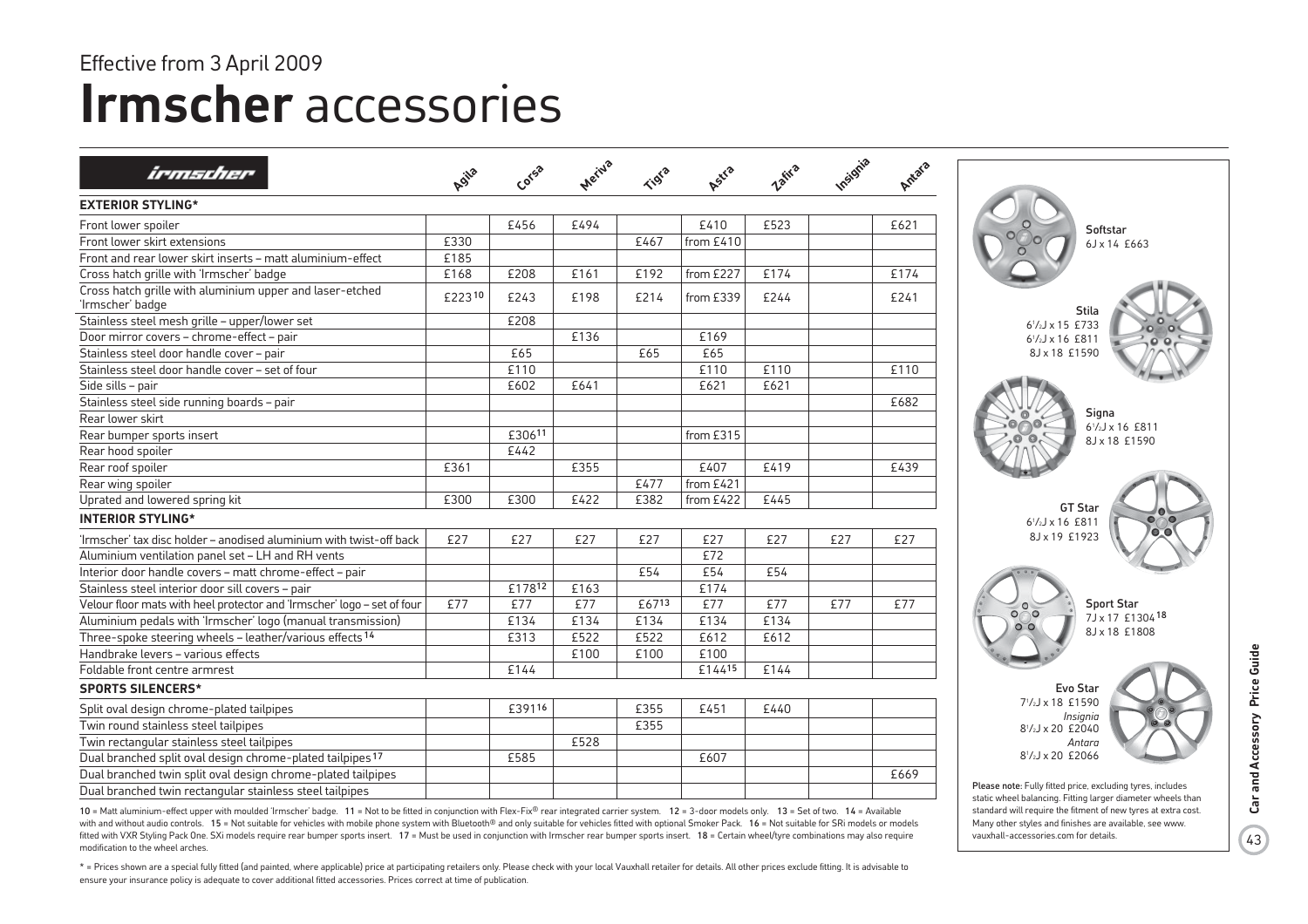# **Customer Care**

#### **CUSTOMER CARE COMMITMENT**

For added peace of mind, Vauxhall has an innovative Customer Care Commitment\* that offers the following:

- A one-year unlimited mileage manufacturer's warranty
- Second and third year no-fee customer option warranty up to 60,000 miles (100,000 miles Vivaro/Movano Combi models) from first registration
- Vauxhall Assistance for 12 months from first registration
- Six years' body panel anti-perforation warranty
- \* = Warranty is only on vehicles sourced from General Motors UK Limited. Terms and conditions apply – please see your Vauxhall retailer for details.

#### **PROTECTING THE ENVIRONMENT**

Vauxhall's commitment to the environment is demonstrated by our products' many environmental awards. Further details, including new initiatives such as our innovative Recycling Allowance programme, are available on page 3. For even more information on Vauxhall's efforts to achieve an environmentally sustainable future, see www.vauxhall.co.uk/recycling

#### **FLEET CUSTOMER SERVICES**

Our dedicated support services for fleet managers includes factory demonstrators, a three-day test drive programme and information on whole life costs, company car taxation and finance. For further information please call **0870 010 0651.**

#### **VAUXHALL RENTAL**

A nationwide network guarantees well prepared and maintained Vauxhalls for rental at competitive rates which include insurance and Vauxhall Assistance. For further information please call **0870 442 1567.**

#### **SPECIALIST MOBILITY ADVICE**

Motability accredited Vauxhall retailers can provide special mobility help and advice. Blue badge holders are entitled to very favourable discounts on new vehicles. Contact your local Motability accredited Vauxhall retailer or Freefone **0800 731 5267.**

#### **BUYING YOUR CAR**

GMAC offers one of the most comprehensive and competitive ranges of financing plans in the UK. Contact your local Vauxhall retailer for details or call the GMAC customer service centre on **0845 712 3444**.

#### **VAUXHALL LEASING**

As Vauxhall's own contract hire and fleet management operation, Vauxhall Leasing provides a one-stop-shop for competitive car and van leasing solutions – for business users and private individuals. Working with the Vauxhall retailer network, we combine the support of a national contract with the convenience of a local contact.

For further information, please see your local Vauxhall retailer or call us on **0870 737 2557.**Alternatively, you can visit our website at www.vauxhall-leasing.co.uk

#### **VAUXHALL ASSISTANCE\*\***

Vauxhall Assistance is provided automatically with every new Vauxhall for 12 months from first registration and covers everything from accident assistance, roadside recovery and 'at home' service to flat tyres. With Vauxhall Assistance help is literally just a free† phone call away, 24 hours a day, 365 days a year!

- \*\* = Conditions may apply to Combi models.
- † = Mobile phone users will be charged at their standard tariff.

#### **IN THE EVENT OF AN ACCIDENT...**

Vauxhall Accident Support helps keep you mobile following an accident. Benefits include scene-ofaccident advice, message service, assistance with claims and vehicle recovery. For further details call **0800 010 304.**

Alternatively, details can be found on our website at www.vauxhall.co.uk

#### **MASTERFIT**

Vauxhall's MasterFit retailers offer a great service for owners of all Vauxhall cars. Value for money, regular offers and free check-ups, combined with the peace of mind that comes from using trained technicians and genuine parts, help keep your car in peak condition at all times. Every MasterFit retailer supports our customer promise:

- Convenience for our customers in every aspect of the MasterFit experience
- Professional advice on what work is essential and what is desirable
- Value assured by our monthly local price check
- Transparent pricing and invoicing. Any amendments or variations to work will be agreed with the customer before it is started
- Latest diagnostic equipment used on your Vauxhall to maintain its safety, reliability, emissions and performance
- Vehicle and software enhancements advised on Vauxhall's database will be carried out free-of-charge, www.vauxhall.co.uk/masterfit

#### **FOR MORE PRODUCT INFORMATION**

For a brochure on any Vauxhall model (up to a maximum of three per caller) or location of your nearest Vauxhall retailer please Lo-call **0845 600 1500.** Alternatively, details can be found on our website at www.vauxhall.co.uk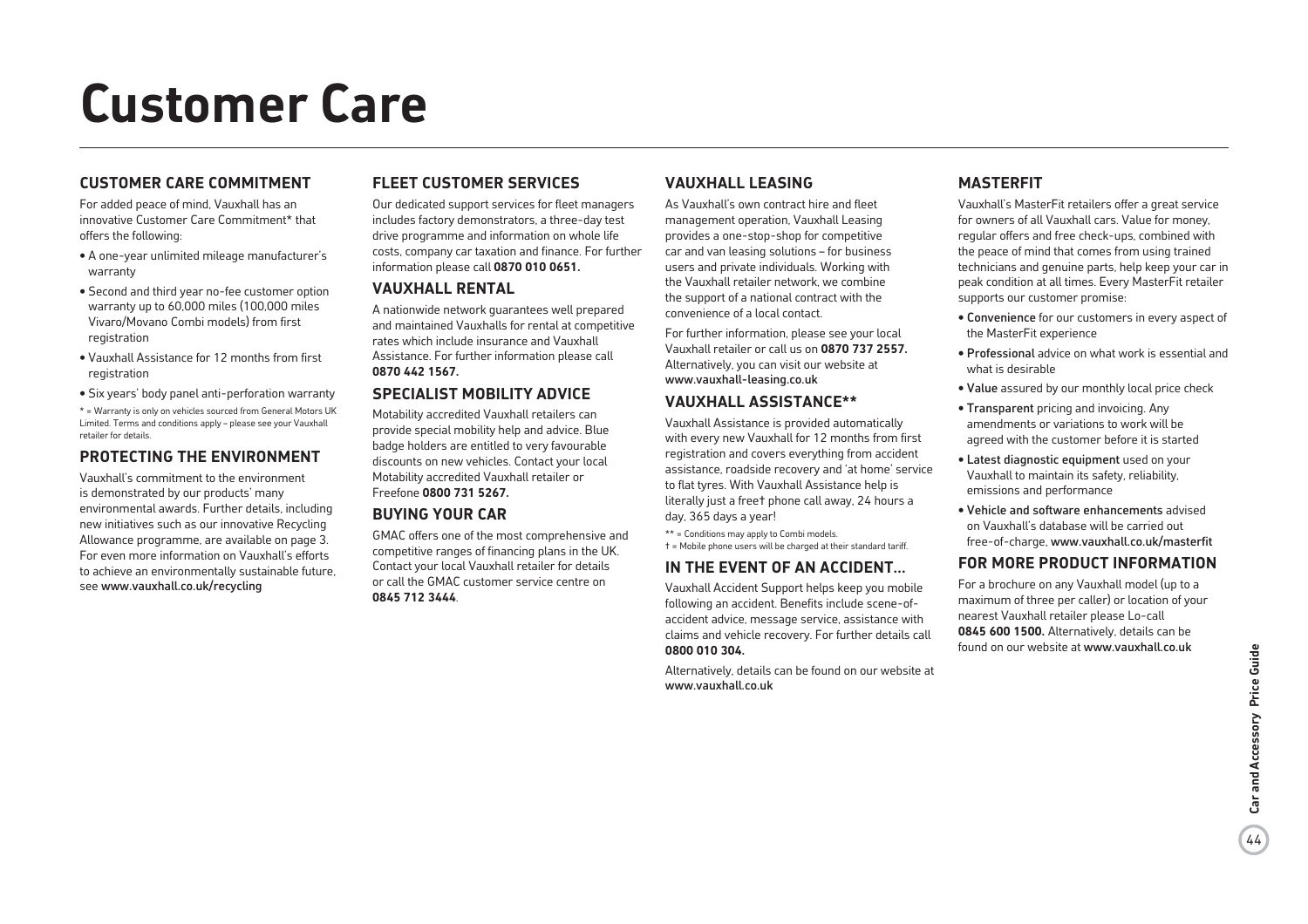# **Customer Care**

#### **THE GM CARD**

- Save up to £1500\* on a new Vauxhall with The GM Card
- 100 Rebate Points worth £100 when you use The GM Card for the first time
- Rebate Point saving is on top of any discount or offer negotiated with the Retailer
- Earn 3 Rebate Points (£3) for every £100 you spend **Typical 14.9% APR variable** To apply call **0845 746 2777** or visit www.gmcard.co.uk

The GM Card is issued by HFC Bank Limited and is available to persons aged 18 years or over and resident in the UK (or 21 and over in the Channel Islands) and is subject to status and conditions. Written quotations are available upon request from The GM Card, PO Box 3615, Birmingham B3 2RJ. The typical APR quoted is the rate for new customers. Rebate Points are earned on purchases using The GM Card. Rebate Points are not earned on Balance Transfers or Cash Advances. You earn money off a new Vauxhall/Saab by accumulating Rebate Points under the Rebate Points Programme. General Motors UK Limited is solely responsible for the operation of the Rebate Points Programme, which is subject to the Rebate Points Programme Rules. \*You can redeem up to 2500 Rebate Points subject to the Model Line Maximum which will vary in amount in relation to different Vauxhall/Saab vehicle model lines and unlimited Partner Points. Rebate Points and unlimited Partner Points are redeemable as discounts on a new Vauxhall/Saab vehicle and must be redeemed four years from the issue date. Rebate Points may not be redeemed by Motability Contract Hire customers. 'The GM Card' is a trading name and style of both HFC Bank Limited and General Motors UK Limited. HFC Bank registered in England No. 1117305. Registered Office: North Street, Winkfield, Windsor, Berkshire SL4 4TD is authorised and regulated by the Financial Services Authority . HFC Bank Limited is not a member of the same group of companies as General Motors UK Limited, Saab GB Limited or GMAC UK plc. General Motors UK Limited, Registered Office: Griffin House, Osborne Road, Luton, Bedfordshire LU1 3YT. Registered in England number 135767. – CN6/0987.

#### **VAUXHALL INSURANCE WITH ADDED REASSURANCE**

#### Comprehensive cover  $-$  Summary of benefits\* • Competitive premiums

- Repairs by a Vauxhall technician
- Genuine Vauxhall parts, guaranteed for three years when we repair your vehicle within our Approved Repairer Network
- Free courtesy car as standard when using an Approved Repairer\*\*
- 24 hour claims helpline
- Personal accident benefit
- Cover for audio equipment
- Windscreen cover

#### Call for a quote on 0844 84 85 840 (Great Britain) or 0845 351 3410 (Northern Ireland)†

 $^{\star}$  The benefits listed above are for comprehensive cover only. For details of third party, fire and theft cover, please call our sales team. \*\* Should your car need repairing following an accident, we provide a courtesy car (subject to availability) for the duration of the repair. Only genuine Vauxhall parts are used. Terms and conditions apply. † Calls may be recorded. Vauxhall Motor Insurance is underwritten and administered by Provident Insurance plc (Great Britain) and AXA Insurance Limited (Northern Ireland).

#### **MasterFit SERVICE PLAN**

- Fixed monthly payments for the plan duration
- Easy to budget and interest-free
- Genuine parts fitted by trained technicians

#### **Plus on Gold plans:**

- Valet and courtesy car
- Full AA cover
- Engine flush and fuel treatments
- Litre of oil for top ups between services

Full details can be obtained from your local participating Vauxhall retailer.

#### **SUREGUARD PROTECTION**

Should you wish to enjoy Vauxhall Assistance for a full three years from first registration, then new Sureguard Assistance is for you. Both Warranty and Assistance products now come with the added peace of mind of Sureguard MOT Warranty.

For details contact your Vauxhall retailer or call 0870 752 7020.

| <b>Sureguard Assistance (inc. MOT Warranty)</b><br>36 monthstt |         |
|----------------------------------------------------------------|---------|
| All models                                                     | £139.00 |
| Vivaro/Movano                                                  | £225.00 |
| Sureguard Warranty (includes Assistance and<br>MOT Warranty)‡  |         |
| 48 monthstt/60,000 milestt<br>Agila/Corsa/Meriva               | £325.00 |
| Astra/TwinTop/Zafira/Tigra                                     | £375.00 |
| Insignia/Vectra/Signum                                         | £425.00 |
| Antara                                                         | £599.00 |
| Vivaro/Movano                                                  | £635.00 |

Prices quoted include VAT or IPT (Sureguard Assistance only) at 15% and were correct at time of going to press but are subject to change without prior notice. †† From date of vehicle's first registration. Cover will expire at the end of the cover period/mileage limit whichever is the sooner. ‡ Assistance cover year 4 only.